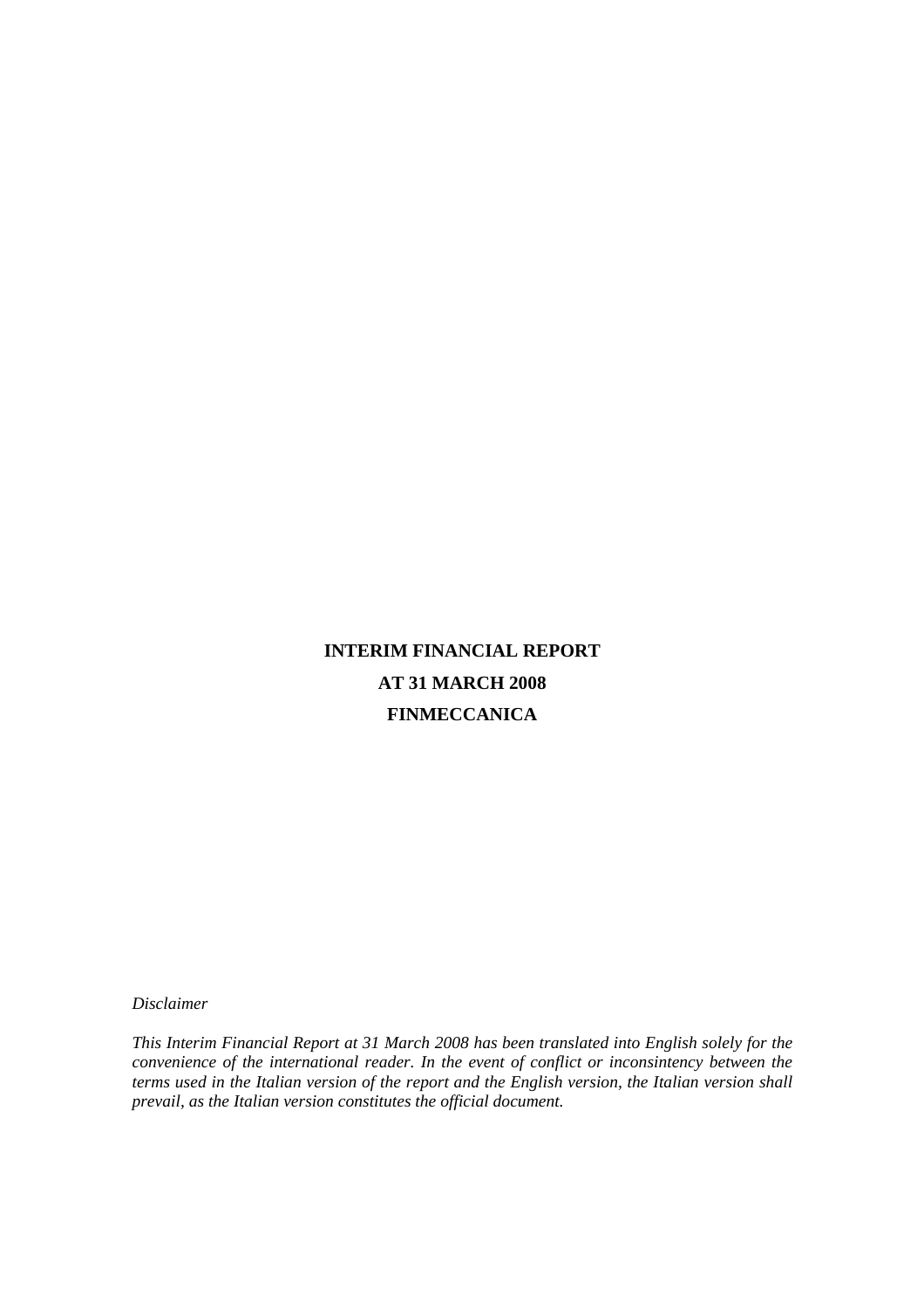# **CONTENTS**

| $\bullet$ |                                                                                                     |
|-----------|-----------------------------------------------------------------------------------------------------|
|           |                                                                                                     |
|           |                                                                                                     |
|           |                                                                                                     |
|           |                                                                                                     |
|           |                                                                                                     |
|           |                                                                                                     |
|           |                                                                                                     |
|           |                                                                                                     |
|           |                                                                                                     |
|           |                                                                                                     |
|           |                                                                                                     |
|           | Significant events in the quarter and events subsequent to closure of the accounts for the period46 |
| $\bullet$ |                                                                                                     |
|           | ACCOUNTING STATEMENTS AND NOTES TO THE INTERIM FINANCIAL                                            |
|           |                                                                                                     |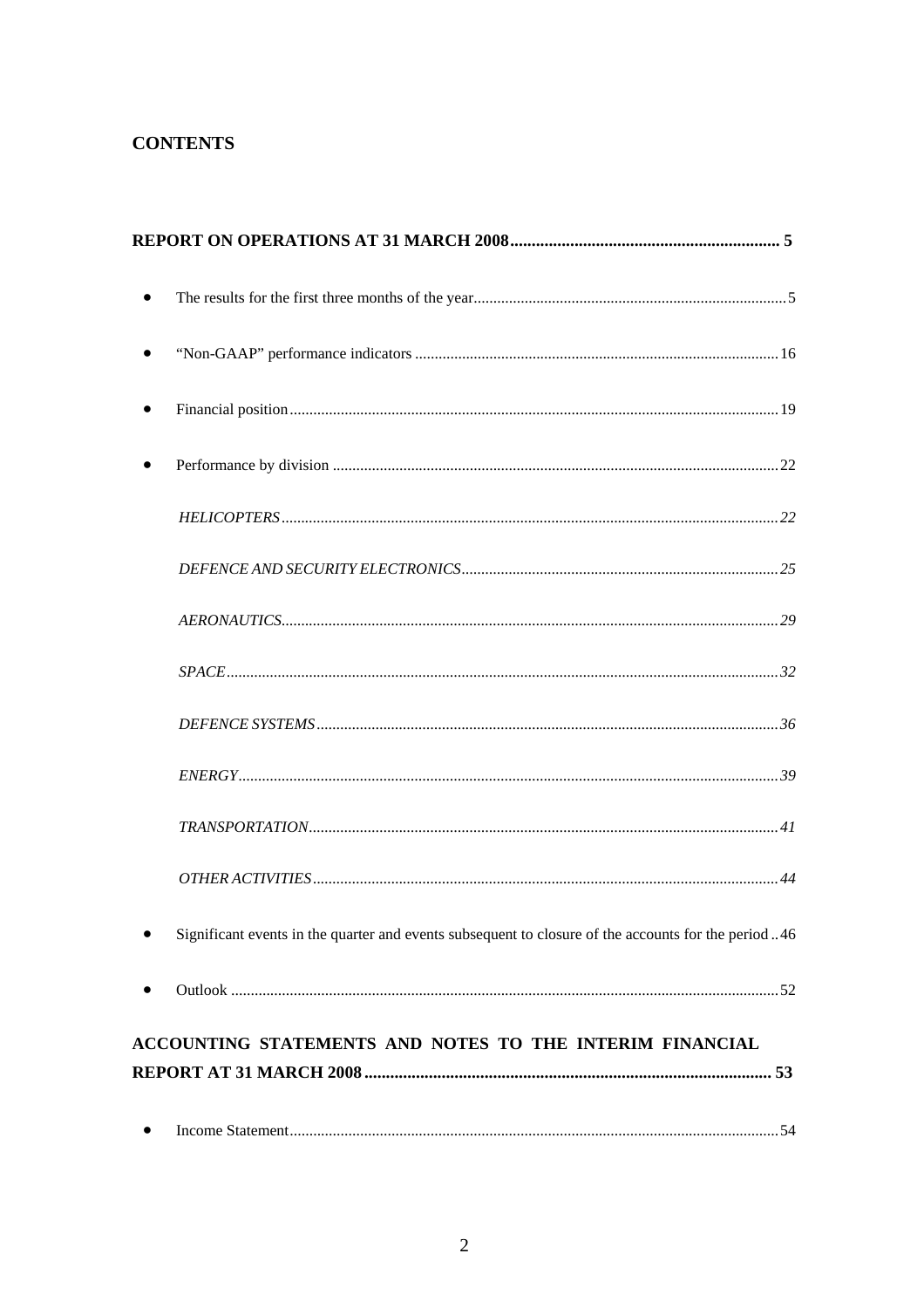| $\mathcal{I}$ .       |                                                                 |
|-----------------------|-----------------------------------------------------------------|
| 2.                    |                                                                 |
| 3.                    | TREATMENT OF INCOME TAXES APPLIED IN THE PREPARATION OF INTERIM |
| $\mathcal{A}_{\cdot}$ |                                                                 |
| 5.                    |                                                                 |
| 6.                    |                                                                 |
| 7.                    |                                                                 |
| 8.                    |                                                                 |
| 9.                    | RAW MATERIALS AND CONSUMABLE USED AND PURCHASE OF SERVICES AND  |
| $10-10$               | OTHER OPERATING INCOME (COSTS)<br>71                            |
| 11.                   |                                                                 |
| 12.                   |                                                                 |
| 13.                   |                                                                 |
| 14.                   |                                                                 |
| 15.                   |                                                                 |
| 16.                   |                                                                 |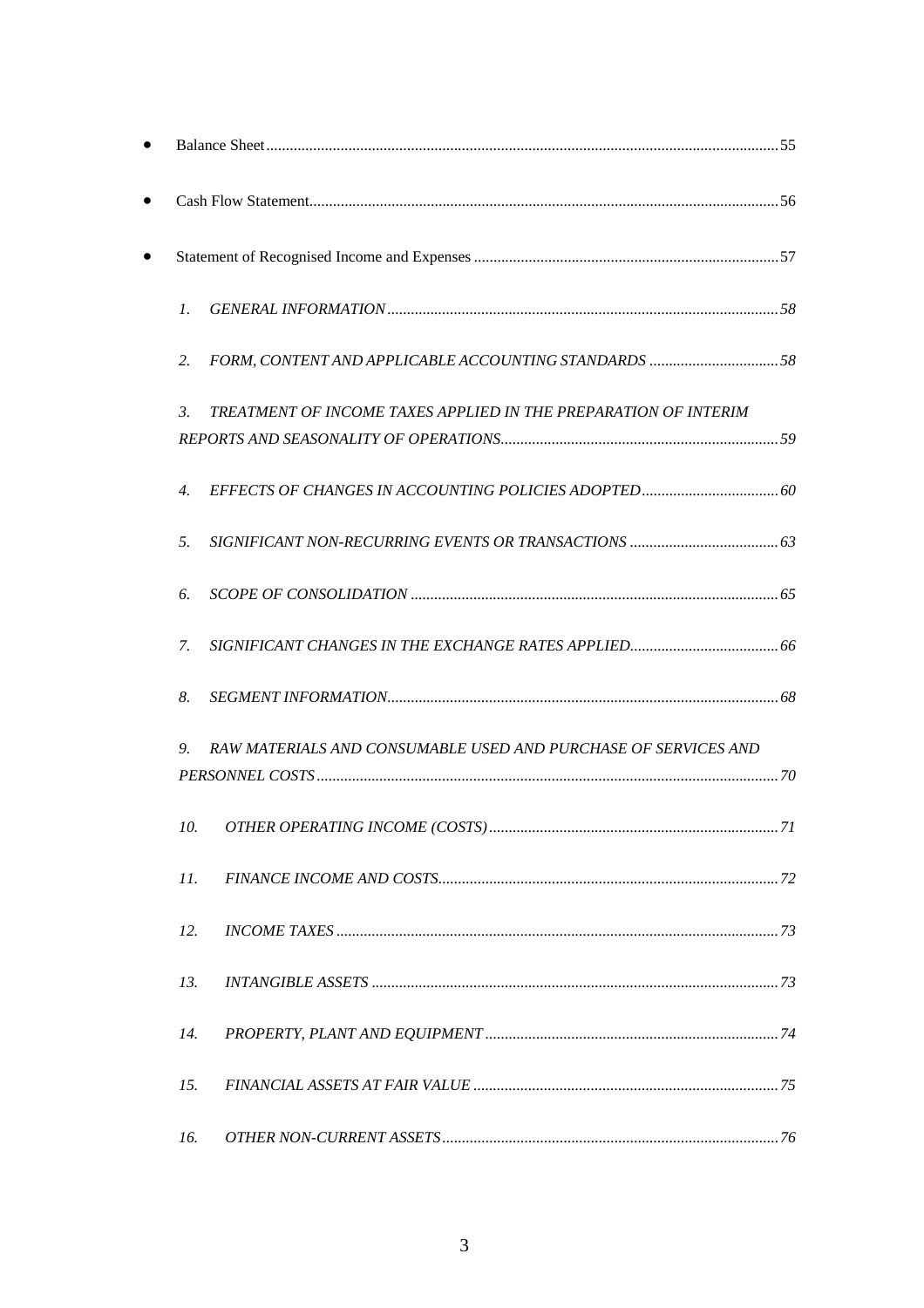| 17. |                                                                                             |
|-----|---------------------------------------------------------------------------------------------|
| 18. |                                                                                             |
| 19. |                                                                                             |
| 20. |                                                                                             |
| 21. |                                                                                             |
| 22. |                                                                                             |
| 23. |                                                                                             |
| 24. |                                                                                             |
| 25. |                                                                                             |
| 26. |                                                                                             |
|     | Declaration of the officer responsible for the interim financial report at 31 March 2008 in |

| Declaration of the officer responsible for the interim financial report at 31 March 2008 in |
|---------------------------------------------------------------------------------------------|
|                                                                                             |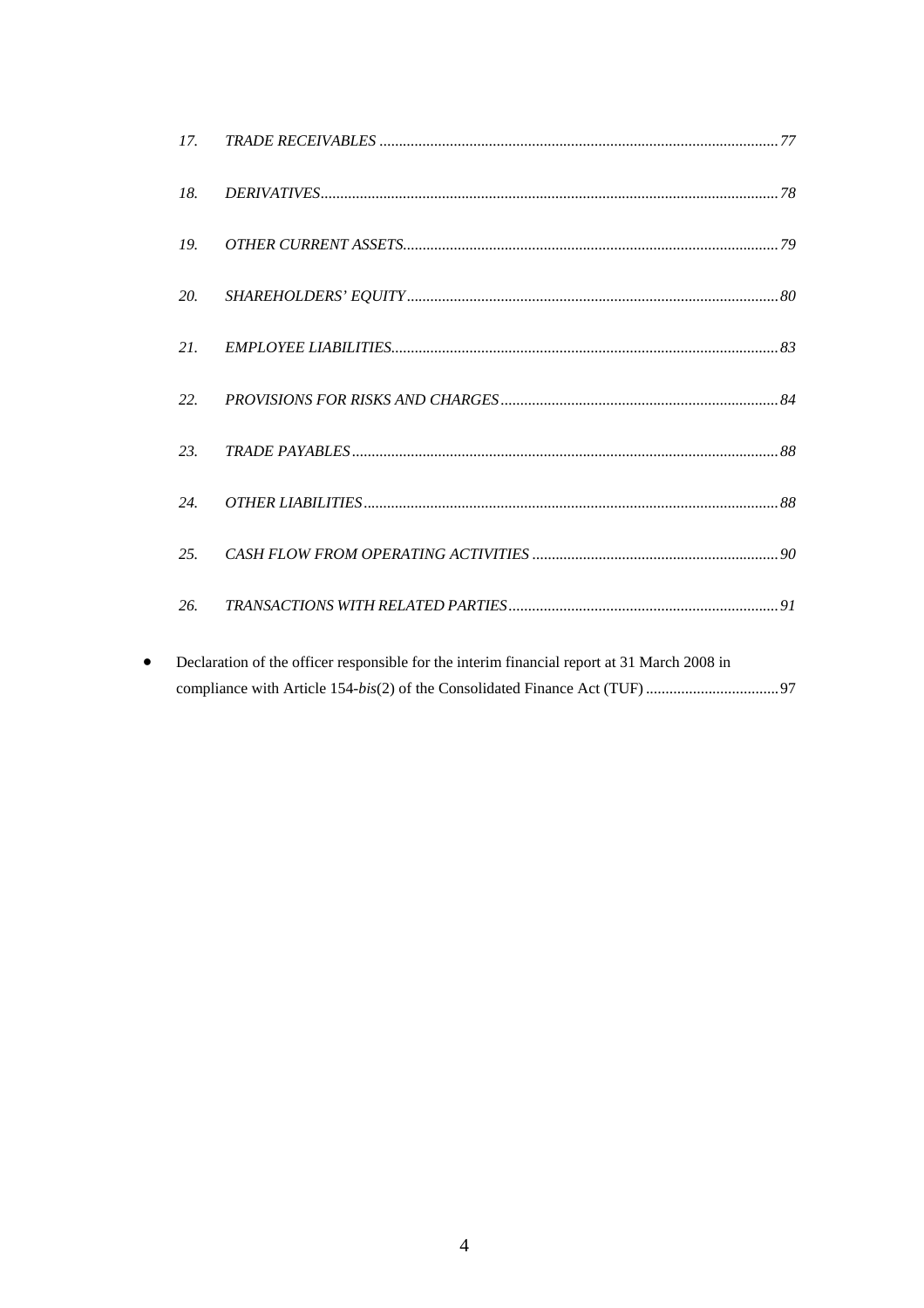# **Finmeccanica Group**

# **Report on operations at 31 March 2008**

## **The results for the first three months of the year**

## Highlights

| $\epsilon$ millions         | Mar-08 | Mar-07   | Change      | 2007   |
|-----------------------------|--------|----------|-------------|--------|
| <b>New orders</b>           | 3,292  | 2,430    | 35%         | 17,916 |
| Order backlog               | 38,888 | 35,362   |             | 39,304 |
| <b>Revenues</b>             | 2,916  | 2,740    | 6%          | 13,429 |
| <b>Adjusted EBITA (*)</b>   | 133    | 118      | 13%         | 1,045  |
| <b>Net profit</b>           | 126    | 19       |             | 521    |
| <b>Net invested capital</b> | 7,109  | 7,298    |             | 6,590  |
| <b>Net financial debt</b>   | 1,928  | 1,970    |             | 1,158  |
| FOCF $(*)$                  | $-928$ | $-1,107$ | 16%         | 375    |
| <b>ROS (*)</b>              | 4.6%   | 4.3%     | 0.3 p.p.    | 7.8%   |
| <b>ROI</b> (*)              | 16.2%  | 14.9%    | 1.3 p.p.    | 18.9%  |
| <b>ROE (*)</b>              | 11.9%  | 12.6%    | $-0.7 p.p.$ | 9.7%   |
| $EVA$ $(*)$                 | $-74$  | -90      | 18%         | 227    |
| <b>R&amp;D costs</b>        | 394    | 402      | $-2%$       | 1,836  |
| Workforce (no.)             | 61,396 | 58,685   |             | 60,748 |

*(\*): refer to the following sections for definitions.* 

Finmeccanica Group's consolidated results for the first quarter of 2008 are not entirely representative of the trend for the financial year as a whole since more than half of the Group's business is concentrated in the second half of the year. Nonetheless, during the first quarter of 2008, the Group's results showed an improvement over the same period of 2007.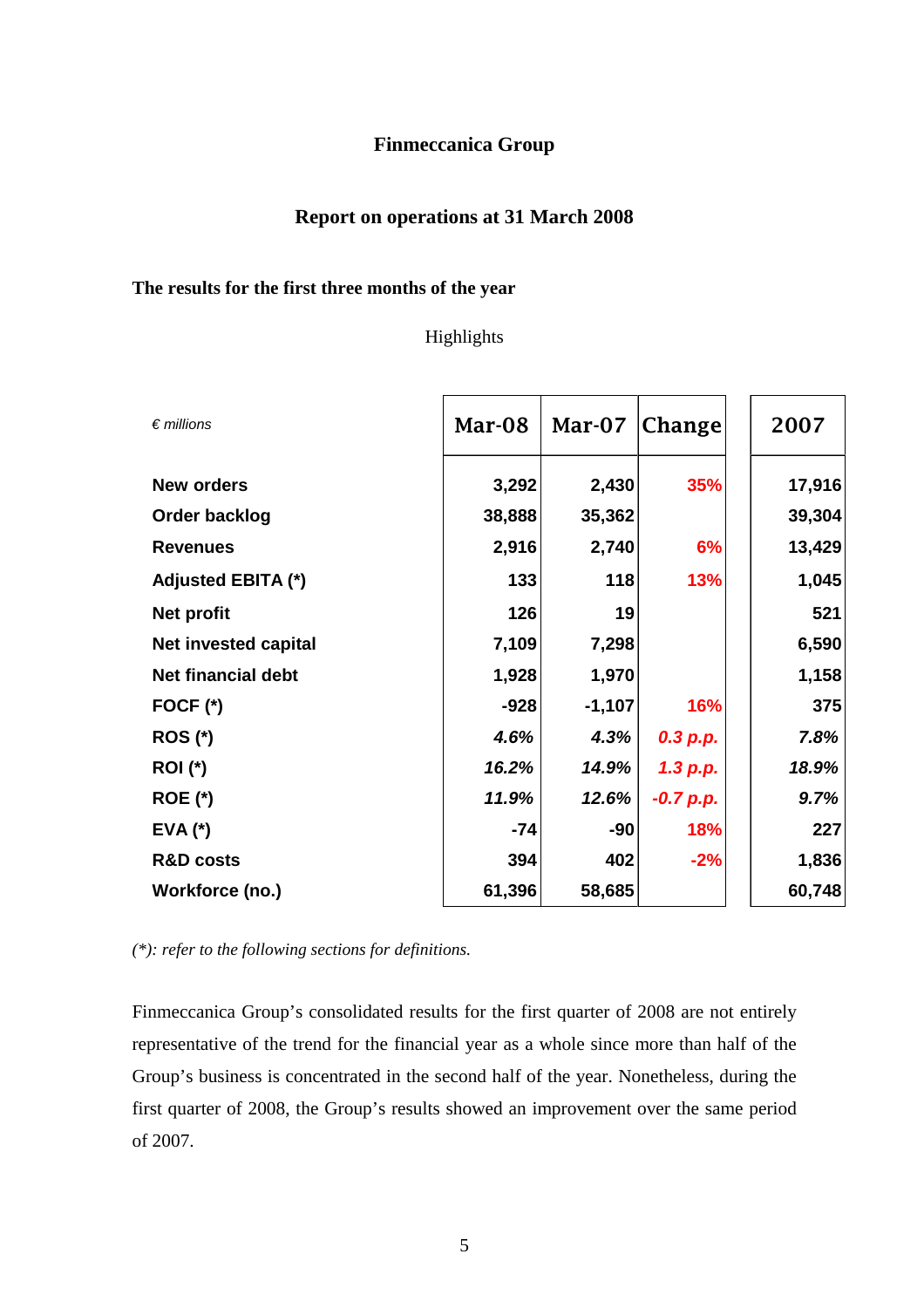It should be noted that the figures (about which comments follow), although not revealing any significant lack of homogeneity between the two periods being compared, include, for the figures at 31 March 2008, the British company Vega Group Ltd under the Defence and Security Electronics division. Vega specialises in providing hi-tech professional services.

Compared with the same period of 2007, the results at 31 March 2008 showed an increase in revenues of roughly 6% and Adjusted EBITA rose by about 13%. Return on sales (ROS) rose, too, to 4.6% (4.3% in the first quarter of 2007) and orders acquired increased by 35% over 31 March 2007.

With regard to Group profitability, compared with the same period of last year (in brackets), return on investment (ROI) stood at 16.2% (14.9% in 2007), EVA came to a negative  $\theta$ mil. 74 (negative  $\theta$ mil. 90 in 2007) and return on equity (ROE) came to 11.9% (12.6% in 2007).

\*\*\*\*\*\*\*\*\*\*\*\*\*\*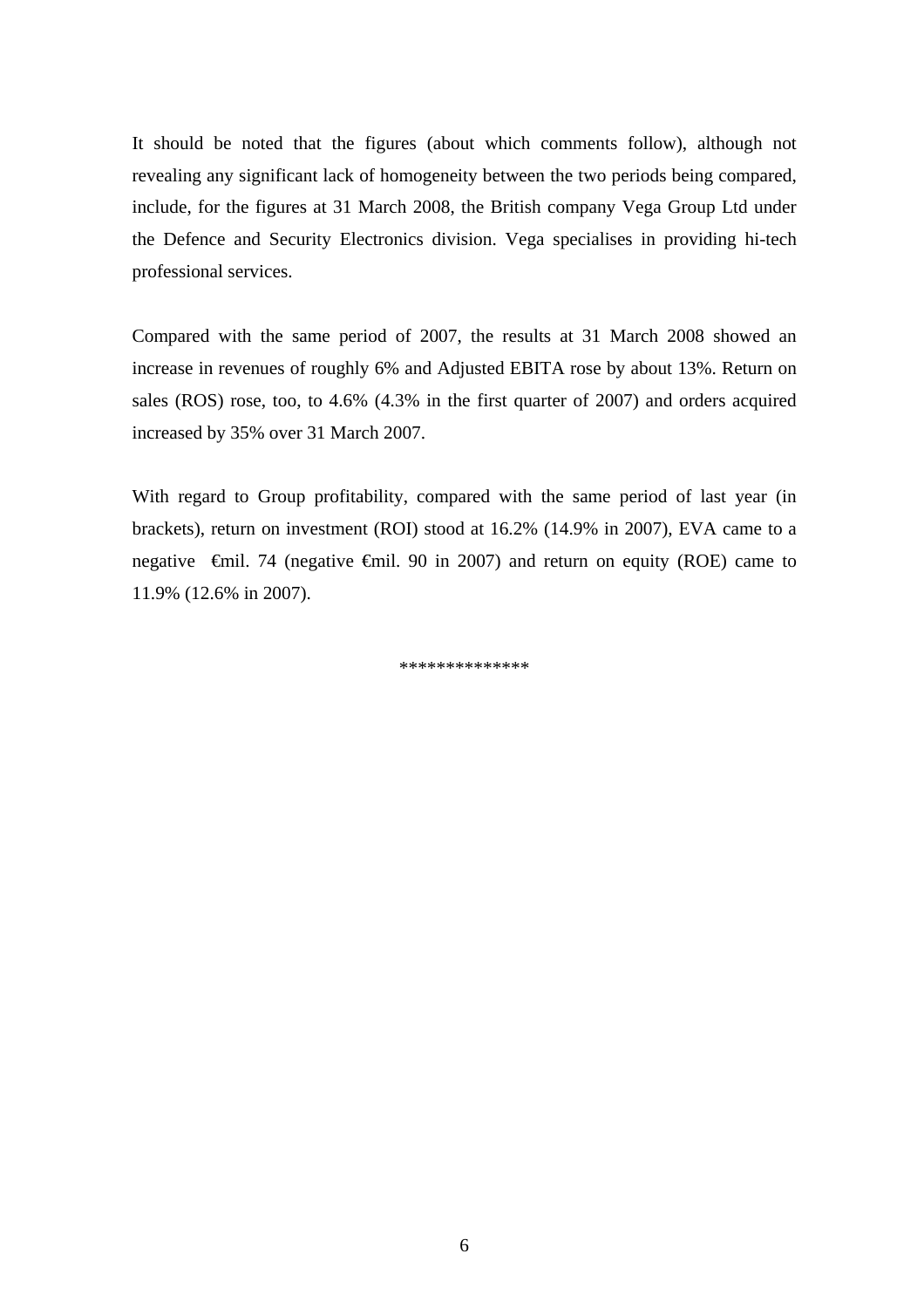| <b>Income Statement</b>            |                | For the first three months ended 31<br>March |         |  |
|------------------------------------|----------------|----------------------------------------------|---------|--|
| $\epsilon$ mil.                    | <b>Section</b> | 2008                                         | 2007    |  |
| <b>Revenues</b>                    | $(*)$          | 2,916                                        | 2,740   |  |
| Costs for purchases and personnel  | $(**)$         | (2,670)                                      | (2,522) |  |
| Depreciation and amortisation      |                | (98)                                         | (99)    |  |
| Writedowns                         |                | (4)                                          | (4)     |  |
| Other net operating income (costs) | (***)          | (11)                                         | 3       |  |
| <b>Adjusted EBITA</b>              |                | 133                                          | 118     |  |
| Non-recurring income/(costs)       |                |                                              |         |  |
| Restructuring costs                | /米米米米          | (4)                                          | (3)     |  |
| PPA amortisation                   |                | (6)                                          | (6)     |  |
| <b>EBIT</b>                        |                | 123                                          | 109     |  |
| Net finance income (costs)         | $(*****)$      | 69                                           | (27)    |  |
| Income taxes                       | 12             | (66)                                         | (63)    |  |
| <b>NET PROFIT (LOSS) BEFORE</b>    |                |                                              |         |  |
| <b>DISCONTINUED OPERATIONS</b>     |                | 126                                          | 19      |  |
| Result of discontinued operations  |                |                                              |         |  |
| <b>NET PROFIT (LOSS)</b>           |                | 126                                          | 19      |  |

*Notes on the reconciliation between the reclassified income statement and the statutory income statement:* 

*(\*) Includes "revenues" and "revenues from related parties". (\*\*) Includes "costs from related parties", "costs for goods", "costs for services", and "personnel costs" (net of restructuring costs), net of "capitalised costs for internal production".* 

*(\*\*\*) Includes the net amount of the items "other operating revenues" and "other operating revenues from related parties" and "other operating costs" (net of restructuring costs).* 

*(\*\*\*\*) Includes the restructuring costs classified as "personnel costs" and "other operating costs".* 

*(\*\*\*\*\*) Includes finance income and costs from related parties.* 

The Group's consolidated net profit for the first quarter of 2008 came to €mil. 126, compared with €mil. 19 for the same period of the previous year.

Contributing to the positive results for the first quarter of 2008 was the  $\epsilon$ mil. 54 capital gain (net of the tax effects) from the sale of 2.85% of STM (about 26 million shares) to the French company FT1CI (held by Areva - the nuclear group controlled by the French government).

Excluding the impact of this event, the net profit for the first quarter of 2008 came to roughly <del>€mil.</del> 72, a <del>€mil.</del> 53 increase over the same period of 2007.

The improvement in the Group's net profit is primarily due to: the increase in EBIT of €mil. 14 and to the improvement in financial charges due to a more favourable result of the measurements at fair value and exchange rate differences of  $\epsilon$ mil. 40. Taxes were substantially in line in absolute terms for the two periods. The theoretical tax rate at 31 March 2008 came to about 47% (effective about 34%).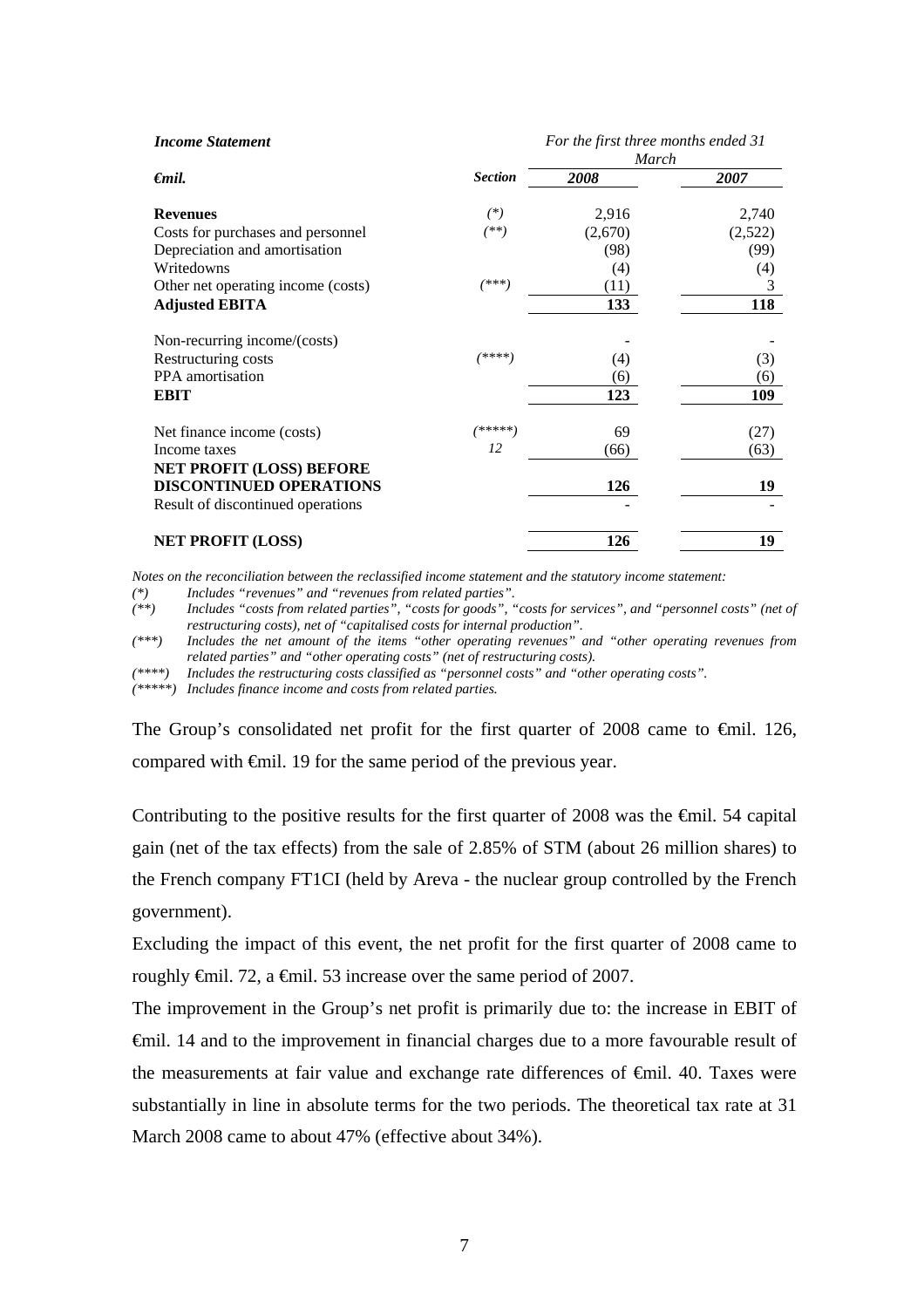# **Primary Group indicators by segment**

| <b>March 2008</b>                       | New orders | Order<br>backlog | <b>Revenues</b> | Adjusted<br><b>EBITA</b> | ROS <sub>%</sub> | R&D | Workforce<br>(no.) |
|-----------------------------------------|------------|------------------|-----------------|--------------------------|------------------|-----|--------------------|
| <b>Helicopters</b>                      | 795        | 8,679            | 713             | 85                       | 11.9%            | 62  | 9,954              |
| <b>Defence Electronics and Security</b> | 857        | 8,616            | 677             | 21                       | 3.1%             | 143 | 19,513             |
| Aeronautics                             | 526        | 8,092            | 491             | 19                       | 3.9%             | 113 | 13,539             |
| Space                                   | 211        | 1,460            | 203             | 3                        | 1.5%             | 12  | 3,400              |
| Defence Systems                         | 303        | 4,098            | 247             | 18                       | 7.3%             | 46  | 4,117              |
| Energy                                  | 439        | 3,399            | 229             | 14                       | 6.1%             | 5   | 3,081              |
| Transportation                          | 214        | 4,926            | 365             | 19                       | 5.2%             | 12  | 6,731              |
| Other activities and eliminations       | $-53$      | $-382$           | -9              | $-46$                    | n.s.             |     | 1,061              |
|                                         | 3,292      | 38,888           | 2,916           | 133                      | 4.6%             | 394 | 61,396             |

| <b>March 2007</b>                       | <b>New orders</b> | Order       | <b>Revenues</b> | Adjusted     | ROS <sub>%</sub> | R&D | Workforce   |
|-----------------------------------------|-------------------|-------------|-----------------|--------------|------------------|-----|-------------|
|                                         |                   | backlog     |                 | <b>EBITA</b> |                  |     | (no.)       |
|                                         |                   | at 31.12.07 |                 |              |                  |     | at 31.12.07 |
|                                         |                   |             |                 |              |                  |     |             |
| <b>Helicopters</b>                      | 712               | 9,004       | 720             | 72           | 10.0%            | 71  | 9,556       |
| <b>Defence Electronics and Security</b> | 502               | 8,725       | 680             | 16           | 2.4%             | 127 | 19,589      |
| <b>Aeronautics</b>                      | 667               | 8,248       | 412             | 23           | 5.6%             | 122 | 13,301      |
| Space                                   | 121               | 1,423       | 166             |              | 0.6%             | 11  | 3,386       |
| <b>Defence Systems</b>                  | 132               | 4,099       | 238             | 8            | 3.4%             | 54  | 4,149       |
| Energy                                  | 145               | 3,177       | 218             | 12           | 5.5%             | 3   | 2,980       |
| <b>Transportation</b>                   | 170               | 5,108       | 330             | 10           | 3.0%             | 14  | 6,669       |
| Other activities and eliminations       | $-19$             | $-480$      | $-24$           | $-24$        | n.s.             | 0   | 1,118       |
|                                         | 2,430             | 39,304      | 2,740           | 118          | 4.3%             | 402 | 60,748      |

| <b>Changes</b>                          | New orders | Order<br>backlog | <b>Revenues</b> | Adjusted<br><b>EBITA</b> | ROS <sub>%</sub> | R&D     | Workforce<br>(no.)       |
|-----------------------------------------|------------|------------------|-----------------|--------------------------|------------------|---------|--------------------------|
|                                         | delta %    | delta %          | delta %         | delta %                  | delta p.p.       | delta % | delta %                  |
| <b>Helicopters</b>                      | 12%        | $-4%$            | $-1%$           | 18%                      | 1.9 p.p.         | $-13%$  | 4%                       |
| <b>Defence Electronics and Security</b> | 71%        | $-1%$            |                 | 31%                      | 0.7 p.p.         | 13%     | -                        |
| <b>Aeronautics</b>                      | $-21%$     | $-2%$            | 19%             | $-17%$                   | $-1.7$ p.p.      | $-7%$   | 2%                       |
| Space                                   | 74%        | 3%               | 22%             | 200%                     | 0.9 p.p.         | 9%      | $\overline{\phantom{a}}$ |
| <b>Defence Systems</b>                  | 130%       |                  | 4%              | 125%                     | 3.9 p.p.         | $-15%$  | $-1%$                    |
| Energy                                  | 203%       | 7%               | 5%              | 17%                      | 0.6 p.p.         | 67%     | 3%                       |
| <b>Transportation</b>                   | 26%        | $-4%$            | 11%             | 90%                      | 2.2 p.p.         | $-14%$  | 1%                       |
|                                         | 35%        | $-1%$            | 6%              | 13%                      | 0.3 p.p.         | $-2%$   | 1%                       |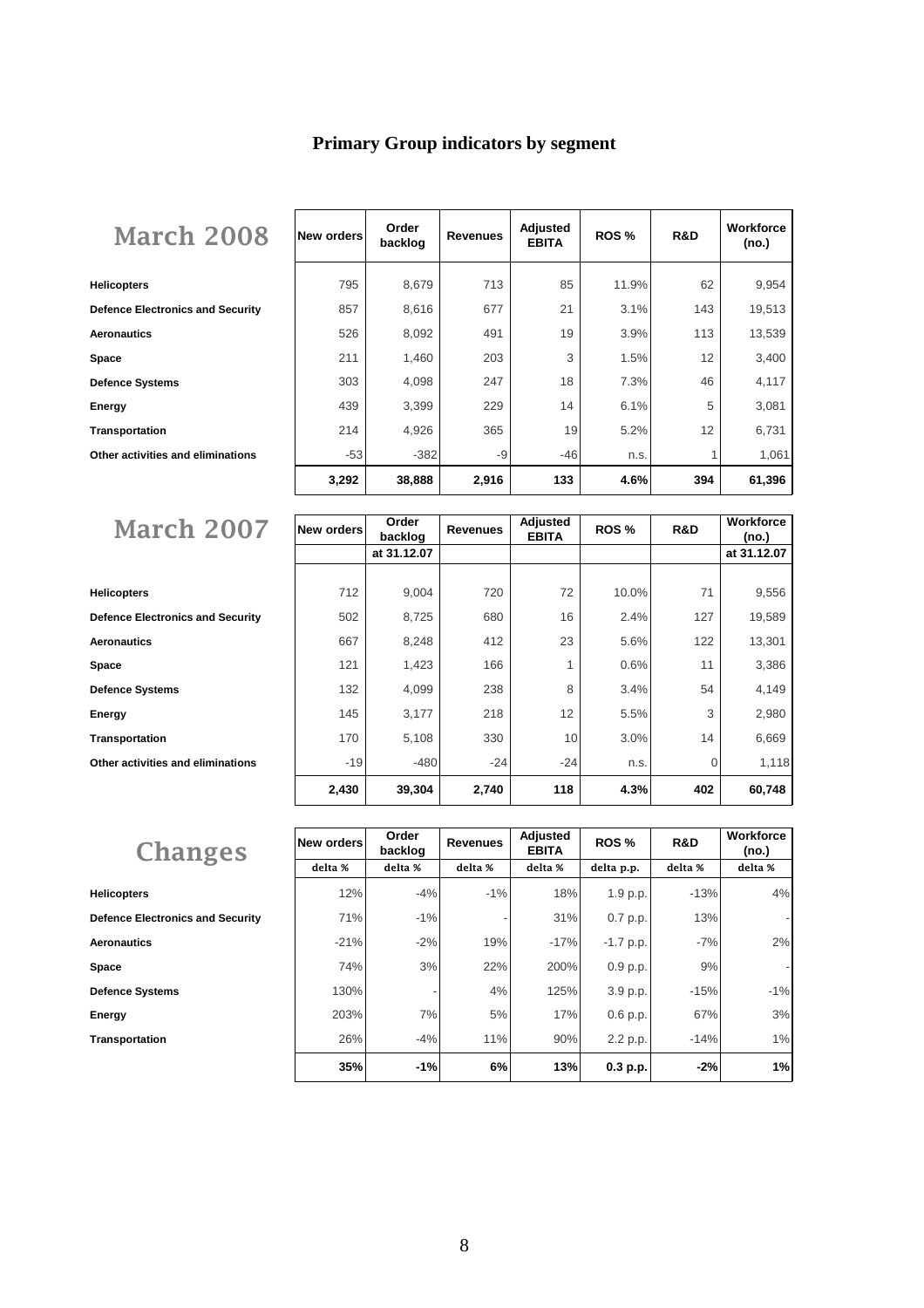The primary changes that marked the Group's performance compared with the same quarter of the previous year are described below. A deeper analysis can be found in the section covering the trends in each business segment.

From a commercial perspective, the Group ended the first quarter of 2008 with acquisitions on the rise across all business segments. In fact, **new orders** at 31 March 2008 stood at €mil. 3,292, an increase of about 35% over the corresponding period of 2007 (€mil. 2,430).

New orders in the first quarter of 2008 were attributable to the Aerospace and Defence segments for 82% and Energy and Transportation for 18%.

In the Aerospace and Defence segment, new orders in the Defence and Security Electronics division were 70% higher in the first quarter of 2008 compared with the same period of 2007 due in particular to additional orders for FREMMs and greater acquisitions in the information technology and security segment.

Specifically, 57% of new orders in the Aerospace and Defence segment for the period came from the military market.

There was also growth in the Space division (+ 74% compared with 31 March 2007), due to increased new orders in manufacturing and Defence Systems (+130% over the same period of 2007), thanks to the contributions of all segments, especially missile systems.

As regards the Energy and Transportation sectors, there was excellent commercial performance in the Energy sector, with growth of more than 200% over the same period of 2007, particularly due to increased orders for machinery and parts from abroad. In the Transportation sector, good commercial results (+26% compared with 31 March 2007) were achieved due to increased orders in the systems and vehicles segments.

\*\*\*\*\*\*\*\*\*\*\*\*\*\*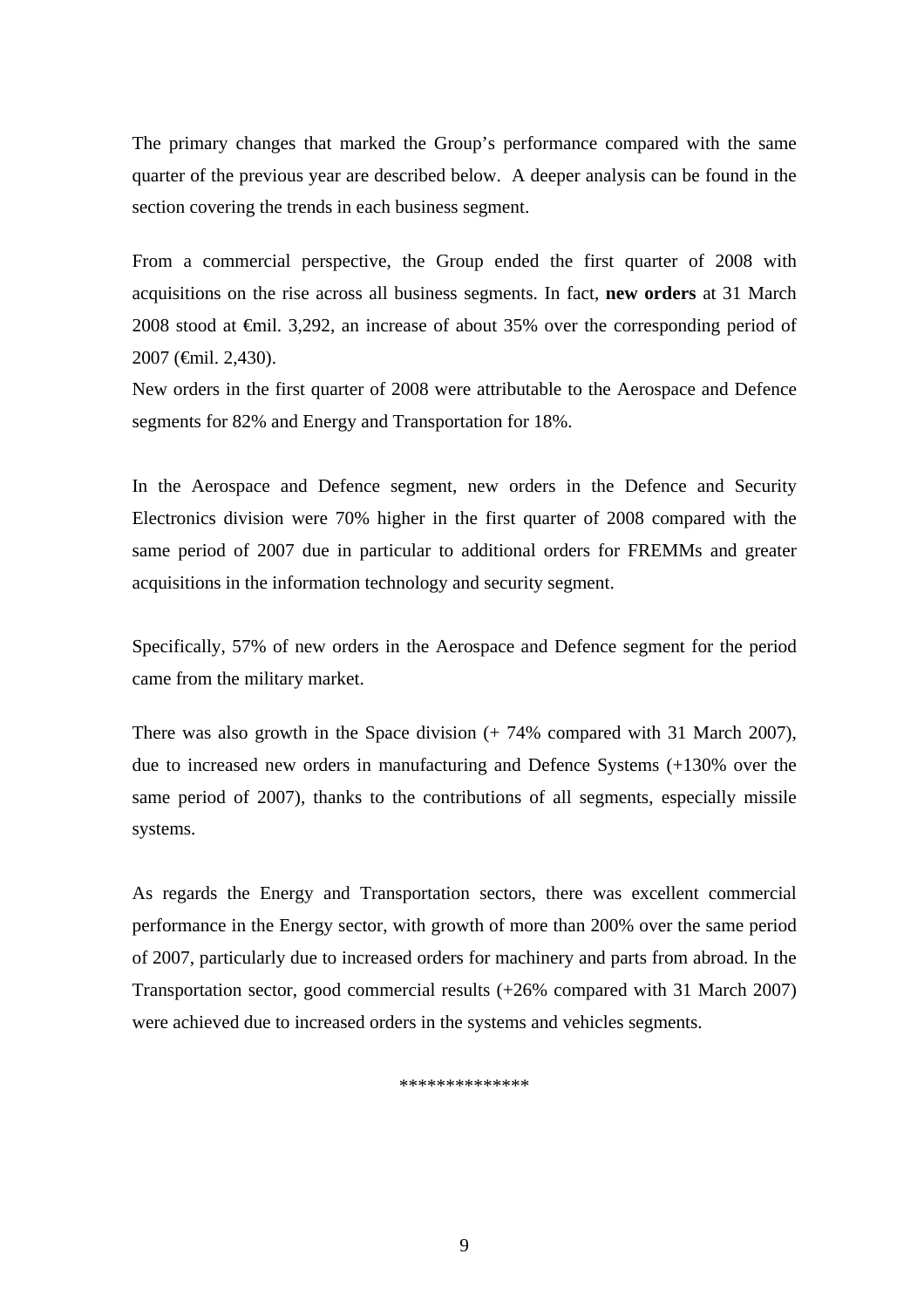The **order backlog** at 31 March 2008 amounted to €mil. 38,888, a decrease of €mil. 416 from 31 December 2007 (€mil. 39,304), which was largely attributable to exchange rate differences.

The order backlog at 31 March 2008 can be broken down into 80% for Aerospace and Defence and 20% for Energy and Transportation.

The order backlog, based on workability, guarantees coverage of around 3 years of production for the Group.

\*\*\*\*\*\*\*\*\*\*\*\*\*\*

**Revenues** at 31 March 2008 totalled <del>∈mil.</del> 2,916 for an increase of ∈mil. 176, or 6%, over the same period of 2007.

The production increase in the first three months of 2008 was divided between the Aerospace and Defence segments for 80% and the Energy and Transportation segments for 20%.

The increase in production volumes is mainly attributable to the Aeronautics division due to the higher contribution of the civil segment (increased production of ATR and B787 aircraft), and the military segment (greater activity on the C27J and EFA programmes). There were also higher revenues in the Space (increases in the manufacturing and services segments) and Transportation greater activity in the signalling segment the Asia Pacific region in particular and in the vehicles segment divisions.

\*\*\*\*\*\*\*\*\*\*\*\*\*\*

The **adjusted EBITA** at 31 March 2008 amounted to €mil. 133, a 13% increase over 31 March 2007 (€mil. 118).

This growth was characterised by widespread improvement across all the business sectors, with the sole of exception of the Aeronautics division which experienced a decline in absolute terms (€mil. 4).

In the Aerospace and Defence segment, the divisions that contributed the most to the improvement in the adjusted EBITA include: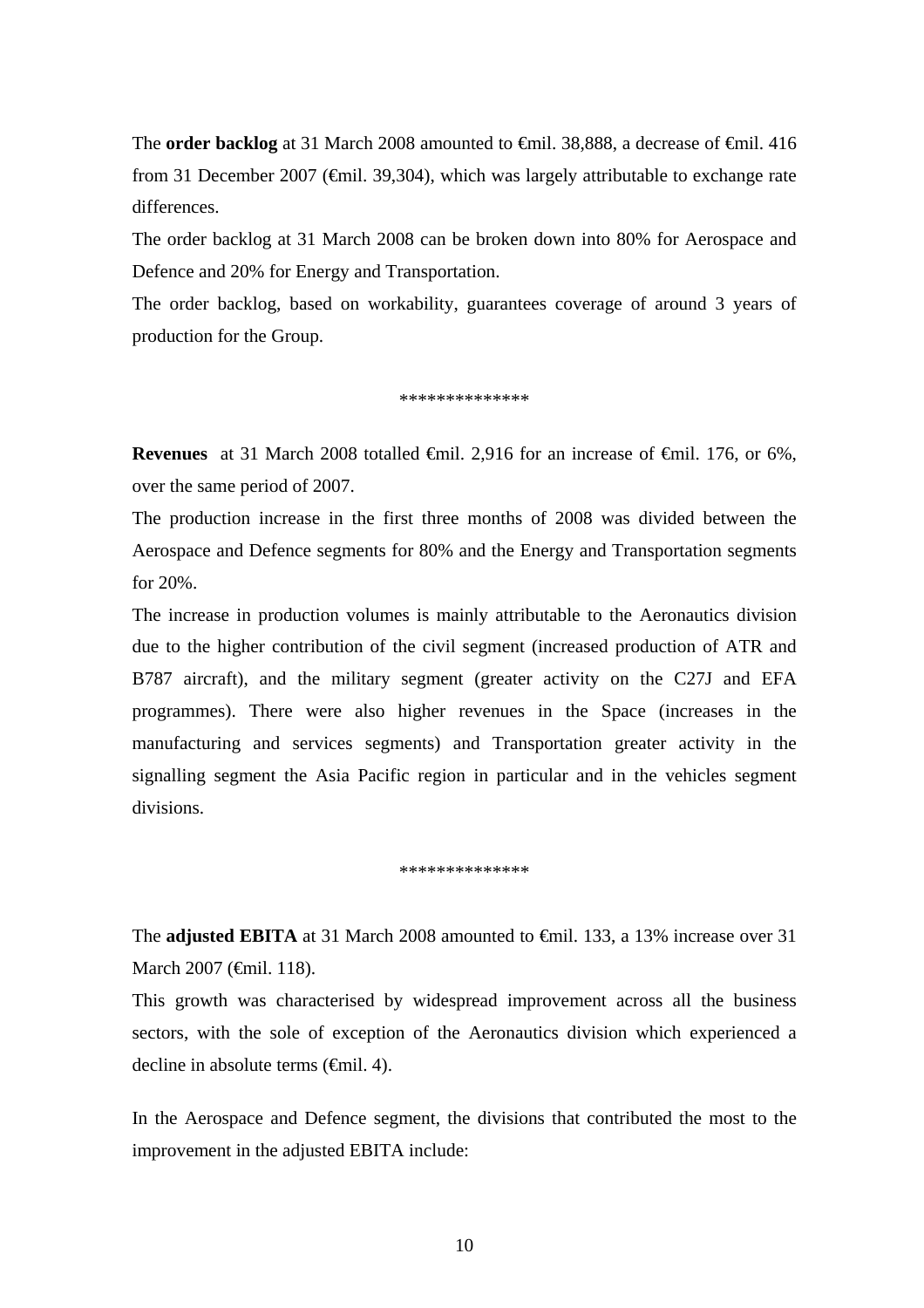- o Helicopters (+18% over the first quarter of 2007) due to the increase in volumes on the civil production lines, especially the AW139 and the AW109, offset by a lower contribution from military contracts;
- o Defence and Security Electronics (+31% over the first quarter of 2007) due to the improvement in the British portion of the avionics and electro-optical systems segment and to information technology and security activities;
- $\circ$  Defence Systems (+125% over the first quarter of 2007), thanks to a more profitable mix in the missile systems segment.

Finally, there was growth in the Transportation division (+90% over the same period of 2007) due mainly to improved industrial profitability in the vehicles segment.

\*\*\*\*\*\*\*\*\*\*\*\*

**Research and development costs** at 31 March 2008 came to €mil. 394, a slight decrease of 2% from the first quarter of 2007 (€mil. 402).

Group R&D represents roughly 13,5% of revenues generated, with the bulk (96%) going to the Aerospace and Defence segments and the remainder (4%) to the Energy and Transportation segments.

Of the research and developments costs in the Aerospace and Defence segments, it should be noted that the R&D costs of the Defence and Security Electronics division totalled €mil. 143, 36% of the Group's total R&D spending. The R&D costs for this segment relate in particular to: new electronic-scan radar systems for both surveillance and combat, the development of the Falco tactical surveillance unmanned aerial vehicle (UAV), and continued development of the EFA programme, as well as development of TETRA technology products and the new switching ALL-IP, software design radio, ad hoc networks and WIMAX product families in the communications segment.

Research and development costs in the Aeronautic division were also significant, amounting to  $\theta$ mil. 113 (about 30% of the Group total). This spending reflects the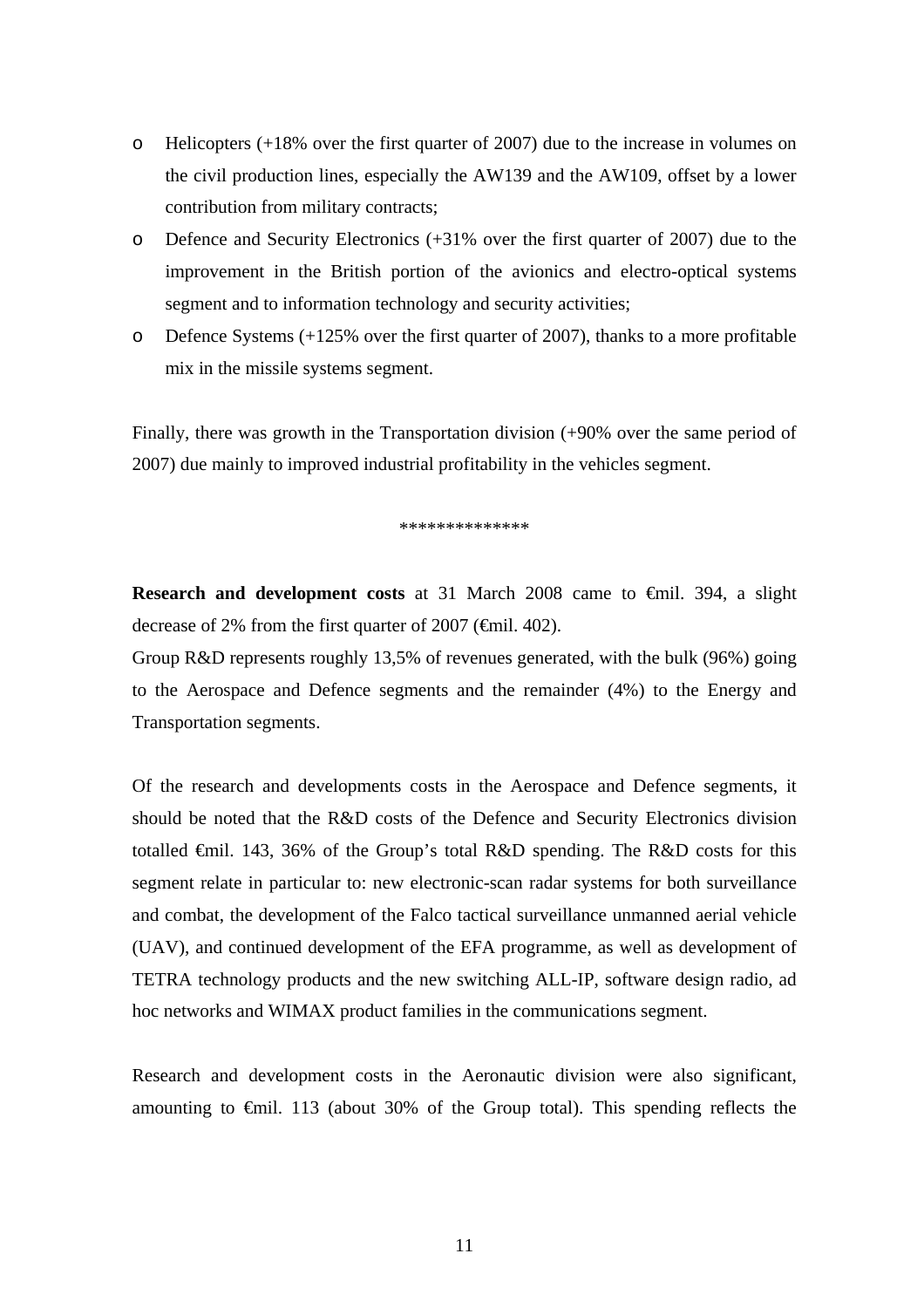considerable commitment to programmes being developed in the civil and military segments.

Finally, as to the Helicopters division, R&D expenditure came to €mil. 62, or 16% of the Group total. Mention should be made of the activity to develop technologies primarily for military use (AW149) and to develop multi-role versions of the BA 609 convertiplane for national security.

\*\*\*\*\*\*\*\*\*\*\*\*\*\*\*\*

The **workforce** at 31 March 2008 came to 61,396, an increase of 648 over the 60,748 at 31 December 2007.

This increase is attributable to the positive turnover in almost all sectors, particularly in Helicopters and Aeronautics.

The geographical distribution of the workforce in the first quarter of 2008 was substantially in line with that at the end of 2007, with about 70% of the workforce in Italy, and 30% in foreign countries (largely the United Kingdom and France).

\*\*\*\*\*\*\*\*\*\*\*\*\*\*\*\*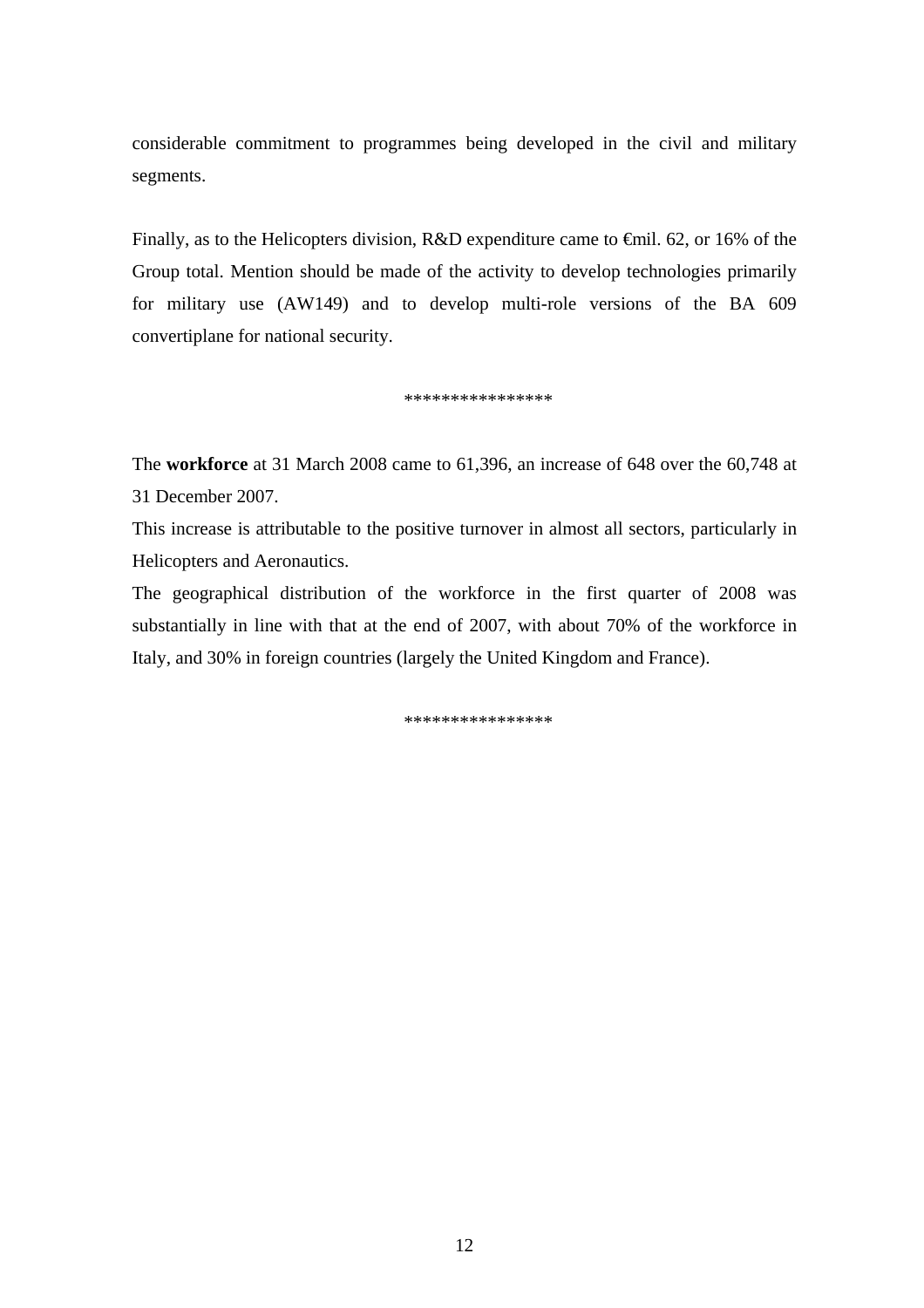| <b>Balance</b> sheet                                                  | <b>Section</b> | 31 March<br>2008 | 31<br><b>December</b> |
|-----------------------------------------------------------------------|----------------|------------------|-----------------------|
|                                                                       |                |                  | 2007                  |
| $\epsilon$ mil.                                                       |                |                  |                       |
| Non-current assets                                                    |                | 9,493            | 9,845                 |
| Non-current liabilities                                               | $(*)$          | (2,508)          | (2,562)               |
|                                                                       |                | 6,985            | 7,283                 |
| Inventories                                                           |                | 3,580            | 3,383                 |
| Trade receivables                                                     | 17/26          | 7,752            | 7,546                 |
| Trade payables                                                        | 23/26          | (10, 112)        | (10, 481)             |
| Provisions for short-term risks and charges                           | 22             | (530)            | (545)                 |
| Other net current assets (liabilities)                                | $(**)$         | (566)            | (596)                 |
| Net working capital                                                   |                | 124              | (693)                 |
| Net invested capital                                                  |                | 7,109            | 6,590                 |
| Capital and reserves attributable to equity holders of<br>the Company |                | 5,074            | 5,329                 |
| Minority interests in equity                                          |                | 107              | 103                   |
| <b>Shareholders' equity</b>                                           | 20             | 5,181            | 5,432                 |
| Net debt (cash)                                                       | x x            | 1,928            | 1,158                 |
| Net (assets) liabilities held for sale                                | (***)          |                  |                       |

*Notes on the reconciliation between the reclassified balance sheet and the statutory balance sheet:* 

*(\*) Includes all non-current liabilities except "financial liabilities to related parties" (which are included among "non-current liabilities to related parties") and" non-current financial debt".* 

*(\*\*) Includes "income tax receivables", "other current receivables from related parties" (included among "current receivables from related parties") and "other current assets", net of "income tax payables", "other payables to related parties" (included among "current liabilities to related parties"), "other current liabilities" and "derivative assets and liabilities".* 

*(\*\*\*) Includes the net of "non-current assets held for sale" and "liabilities directly related to assets held for sale".*

At 31 March 2008 the consolidated **net capital invested** came to €mil. 7,109, compared with  $\bigoplus$  at 31 December 2007. This net increase of  $\bigoplus$  in 1.519 is due to the  $\bigoplus$  il. 817 increase in **working capital** (positive €mil. 124 at 31 March 2008 compared with negative €mil. 693 at 31 December 2007) as a result of the dynamics of FOCF for the period (described further below). This increase was partially offset by the €mil. 298 net decline in **capital assets** (€mil. 6,985 at 31 March 2008 compared with €mil. 7,283 at 31 December 2007). This decrease is mainly attributable to the effect of the sale of the stake in STM, the significant change in exchange rates and to normal investments in property, plant and equipment and intangibles net of depreciation and amortisation.

\*\*\*\*\*\*\*\*\*\*\*\*\*\*\*\*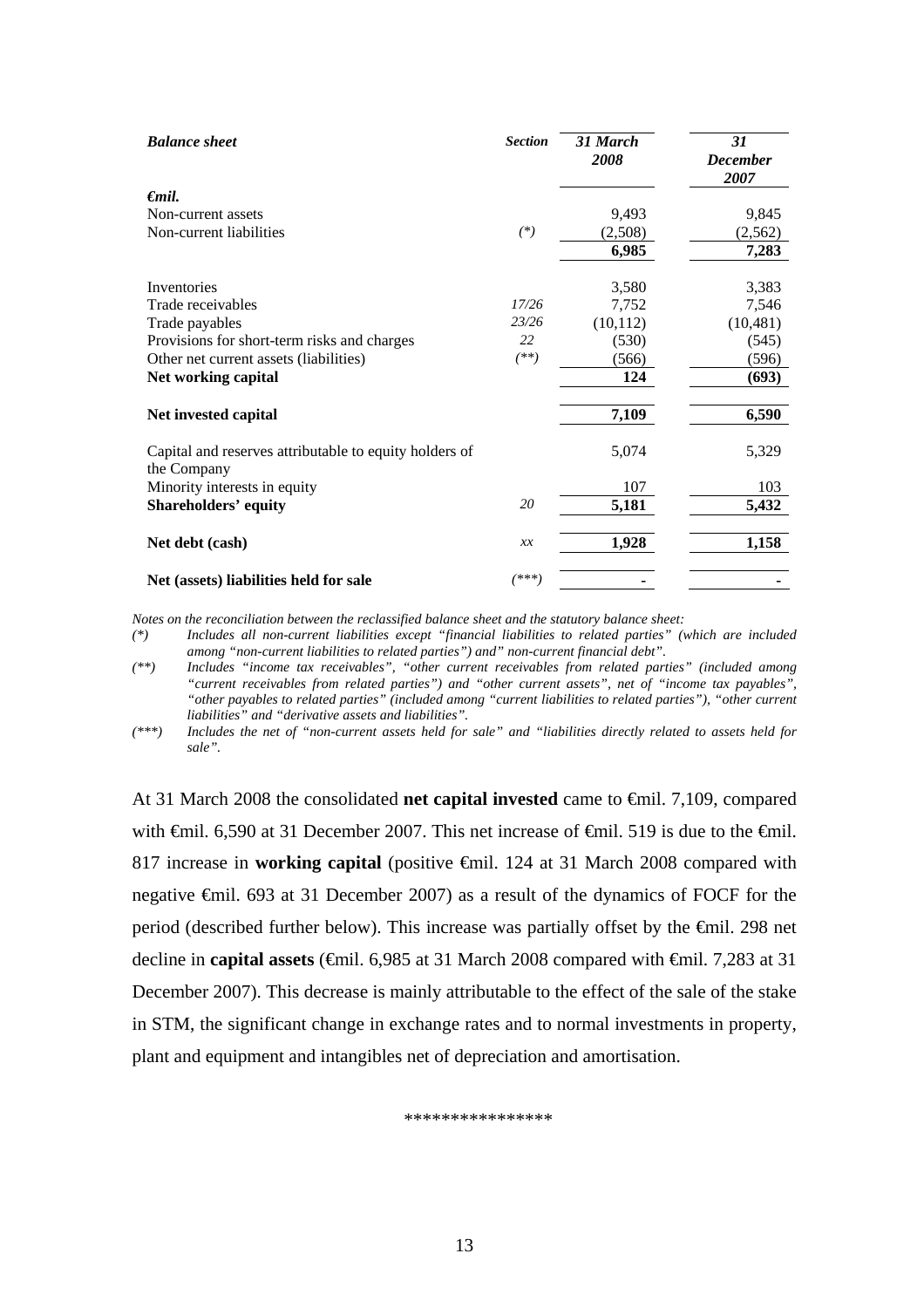**Free Operating Cash Flow** (FOCF) at 31 March 2008 was negative (use of cash) in the amount of €mil. 928 compared with a negative €mil. 1,107 at 31 March 2007.

It should be noted that, in analysing FOCF for the first quarter of the year, seasonal factors have to be taken into account. The balance between trade collections and payments reveals that payments are particularly higher than collections.

Specifically, the improvement in FOCF of €mil. 179 between the two period compared correlates to lower usage of cash in investments by  $\epsilon$ mil. 47 and in operations by €mil. 132.

In the first quarter of 2008, investment activities, needed for product development, were largely concentrated in the Aeronautics (58%), Defence Electronics (17%) and Helicopters (11%) divisions.

|                                                            | For the three months ended 31 March |       |         |
|------------------------------------------------------------|-------------------------------------|-------|---------|
|                                                            | 2008                                | 2007  |         |
| Cash and cash equivalents at 1 January                     | 1,607                               | 2,003 |         |
| Gross cash flow from operating activities                  | 285                                 | 263   |         |
| Changes in other operating assets and liabilities          | (217)                               | (211) |         |
| <b>Funds From Operations (FFO)</b>                         |                                     | 68    | 52      |
| Changes in working capital                                 | (723)                               | (839) |         |
| Cash flow generated from (used in) operating<br>activities | (655)                               | (787) |         |
| Cash flow from ordinary investing activities               | (273)                               | (320) |         |
| <b>Free Operating Cash Flow (FOCF)</b>                     |                                     | (928) | (1,107) |
| Strategic operations                                       | 187                                 | (406) |         |
| Change in other financing activities                       | (12)                                | 44    |         |
| Cash flow generated from (used in) financing               |                                     |       |         |
| activities                                                 | (98)                                | (682) |         |
| Dividends paid                                             |                                     |       |         |
| Cash flow from financing activities                        | (57)                                | (58)  |         |
| Cash flow generated from (used in) financing<br>activities | (57)                                | (58)  |         |
| <b>Translation differences</b>                             | (8)                                 | (4)   |         |
| Cash and cash equivalents as at the end period             | 789                                 | 472   |         |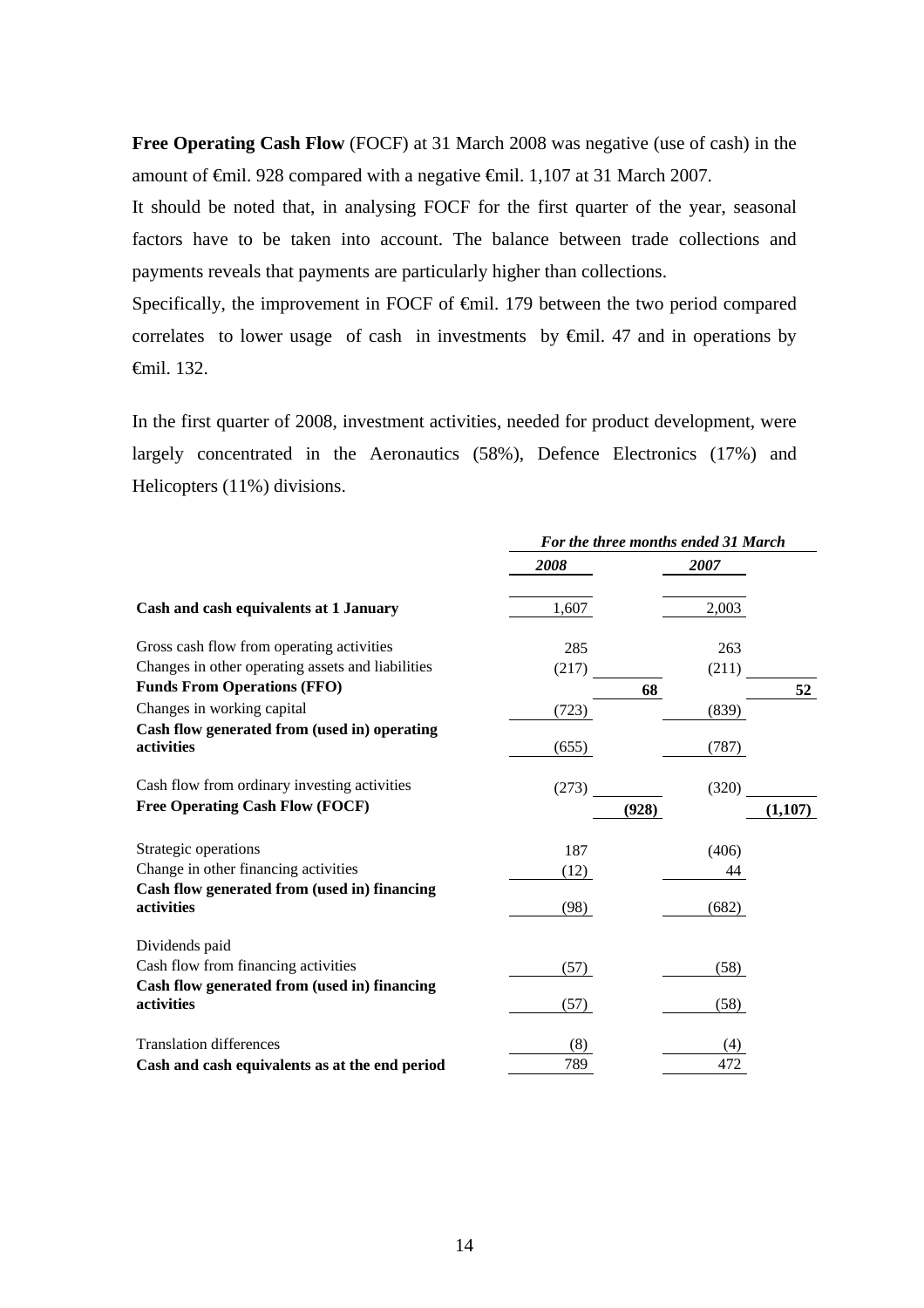Group **net financial debt** (payables higher than financial receivables and cash and cash equivalents) at 31 March 2008 came to €mil. 1,928 (€mil. 1,158 at 31 December 2007), for a net increase of €mil. 770.

This debt level of 37% of consolidated shareholders' equity falls below the amount achievable by a careful and prudent financial management and the maximum limits set by the main rating companies.

The following graph shows the most significant movements that contributed to the change in net financial debt.



*Net financial debt at 31 March 2008*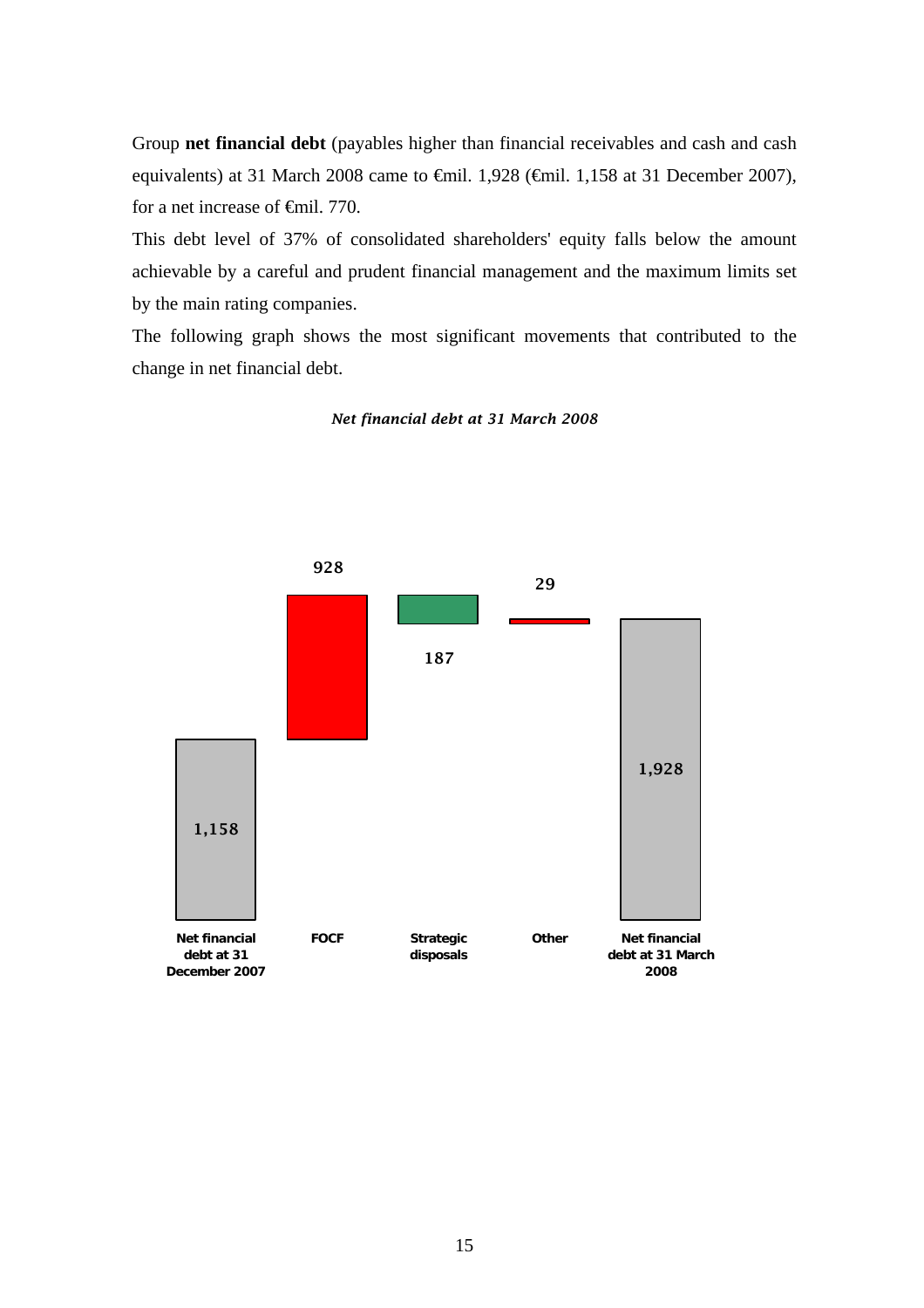## **"Non-GAAP" performance indicators**

Finmeccanica's management assesses the Group's financial performance and that of its business segments based on a number of indicators that are not envisaged by the IFRSs.

As required by Communication CESR/05-178b, below is a description of the components of each of these indicators:

- *EBIT*: i.e. earnings before interest and taxes, with no adjustments. EBIT also does not include costs and income resulting from the management of unconsolidated equity investments and other securities, nor the results of any sales of consolidated shareholdings, which are classified on the financial statements either as "*finance income and costs*" or, for the results of equity investments accounted for with the equity method, under "*effect of the accounting for equity investments with the equity method*".
- *Adjusted EBITA*: It is given by EBIT (as defined above) before exceptionals:
	- any impairment in goodwill;
	- − amortisation of the portion of the purchase price allocated to intangible assets in relation to business combinations, as required by IFRS 3;
	- − reorganization costs that are a part of significant, defined plans;
	- − other exceptional costs or income, i.e. connected to particularly significant events that are not related to the ordinary performance of the business.

Adjusted EBITA is then used to calculate return on sales (ROS) and return on investment (ROI), which is calculated as the ratio of adjusted EBITA to the average value of capital invested during the two periods being compared, net of investments in STM and Avio.

A reconciliation of EBIT and Adjusted EBITA for the periods concerned is shown below: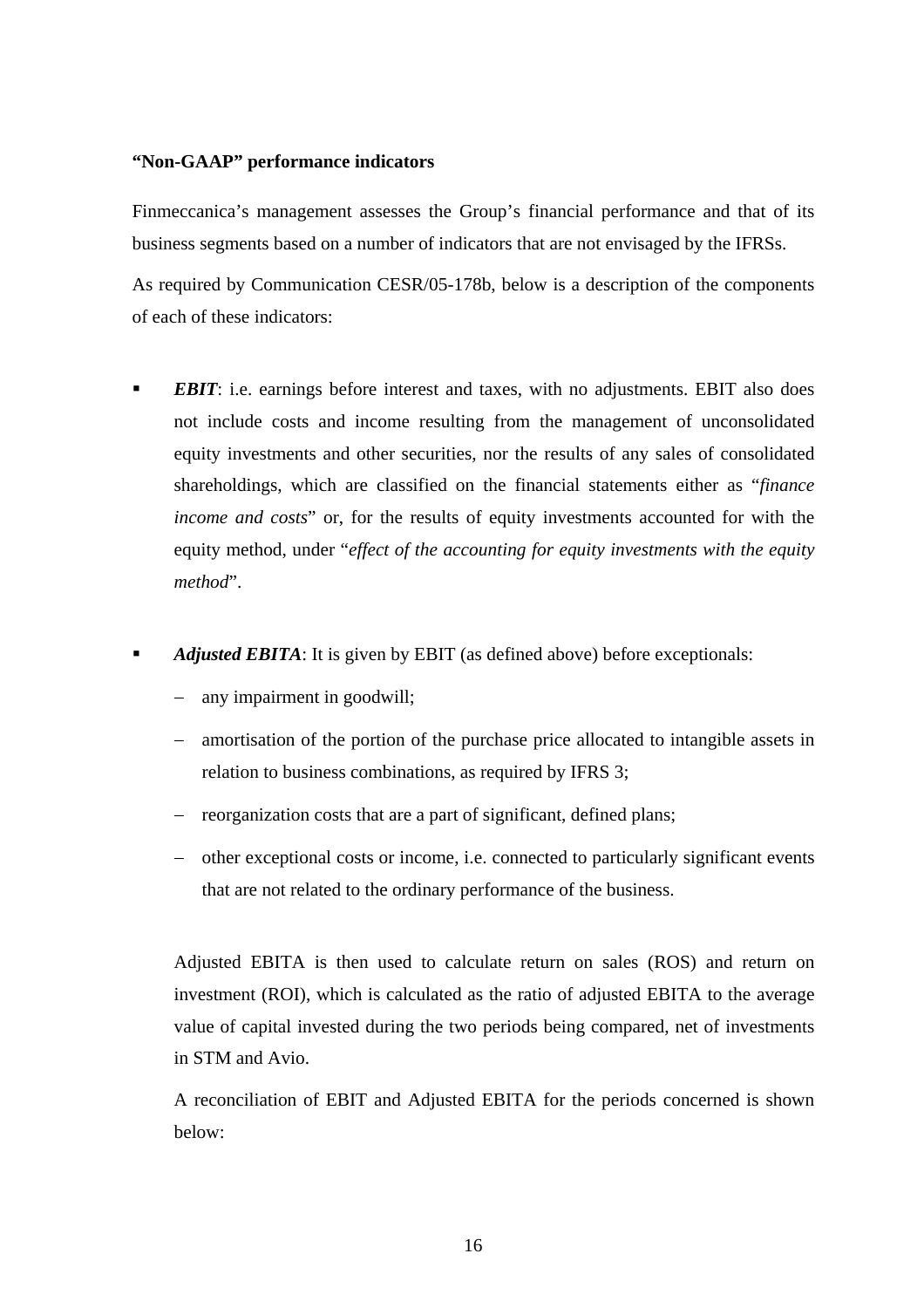|                                                                                                                                       | 2008 | 2007 |
|---------------------------------------------------------------------------------------------------------------------------------------|------|------|
| $\epsilon$ mil.<br>Earnings before income taxes, finance net result and<br>share of results of equity accounted investments<br>(EBIT) | 123  | 109  |
| Amortisation of intangible assets acquired as part of<br>business combinations                                                        | 6    | 6    |
| Restructuring costs                                                                                                                   | 4    | 3    |
| <b>Adjusted EBITA</b>                                                                                                                 | 133  | 118  |

#### *For the three months ended 31 March*

**Adjusted net profit:** This is given by net profit before exceptionals.

A reconciliation of net profit and adjusted net profit for the periods concerned is shown below:

|                                      | For the three months ended 31 March |      |                |
|--------------------------------------|-------------------------------------|------|----------------|
|                                      | 2008                                | 2007 | <b>Section</b> |
| $\epsilon$ mil.                      |                                     |      |                |
| Net profit                           | 126                                 | 19   |                |
| Gain on disposal of STM shares       | (56)                                |      | 5              |
| <b>Adjusted earning before taxes</b> | 70                                  | 19   |                |
| Tax effect of the adjustments        | 2                                   |      | 5              |
|                                      |                                     |      |                |
| Adjusted net profit                  | 72                                  | 19   |                |

This adjusted net profit is used to calculate return on equity (ROE), which is based on the average value of equity for the two periods being compared.

**Free Operating Cash Flow (FOCF):** This is the sum of the cash flow generated by (used in) operating activities and the cash flow generated by (used in) investment and divestment of intangible assets, property, plant and equipment, and equity investments, net of cash flows from the purchase or sale of equity investments that,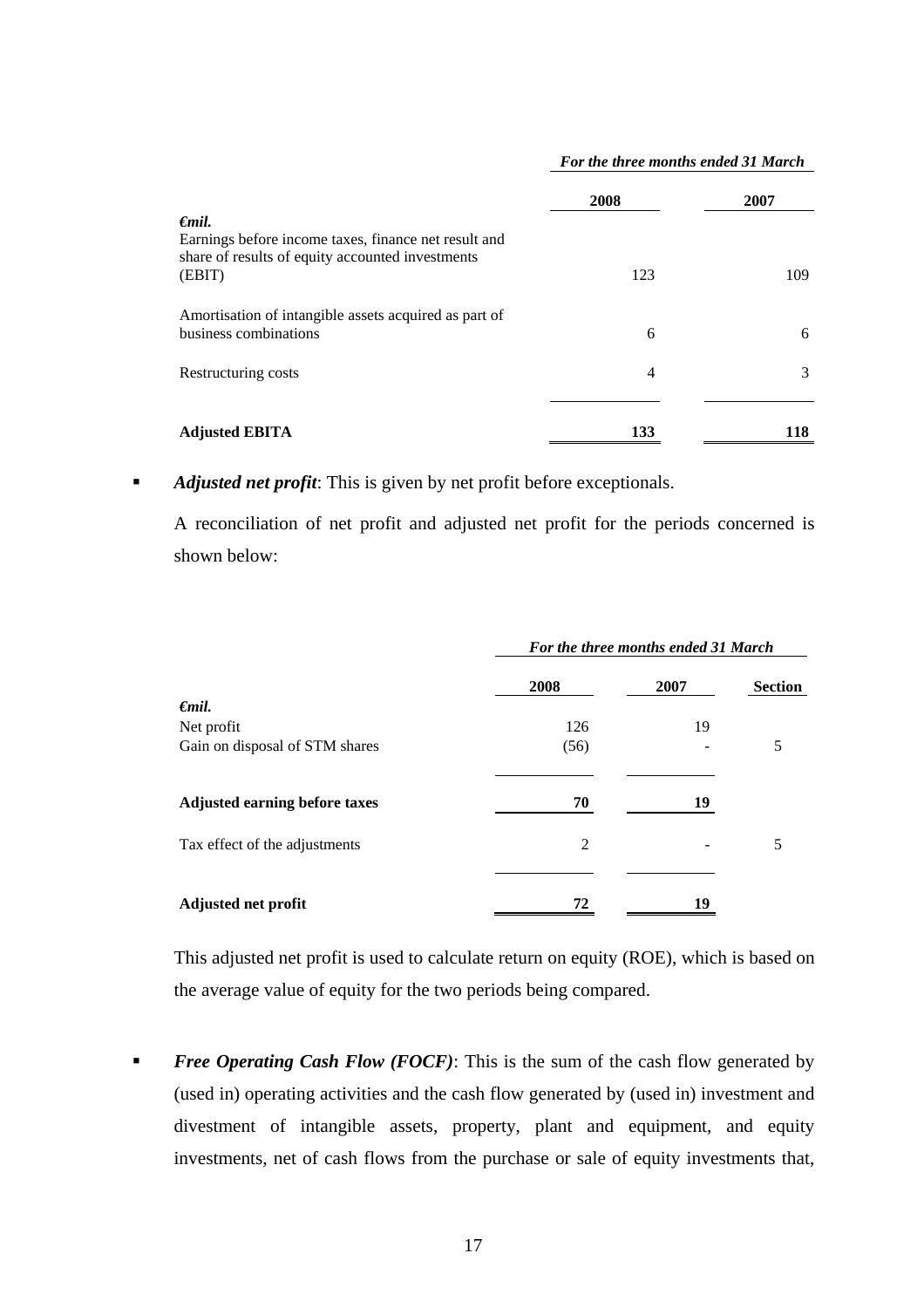due to their nature or significance, are considered "strategic investments". The calculation of FOCF for the periods concerned is presented in the reclassified statement of cash flows shown in the previous section.

- *Funds From Operations (FFO)*: This is cash flow generated by (used in) operating activities net of changes in working capital (as described under Section 25). The calculation of FFO for the periods concerned is presented in the reclassified statement of cash flows shown in the previous section.
- *Economic Value Added (EVA)*: This is calculated as adjusted EBITA net of taxes and the cost (comparing like-for-like in terms of consolidated companies) of the average value of invested capital (excluding the investments in STM and Avio) for the two periods concerned and measured on a weighted-average cost of capital (WACC) basis.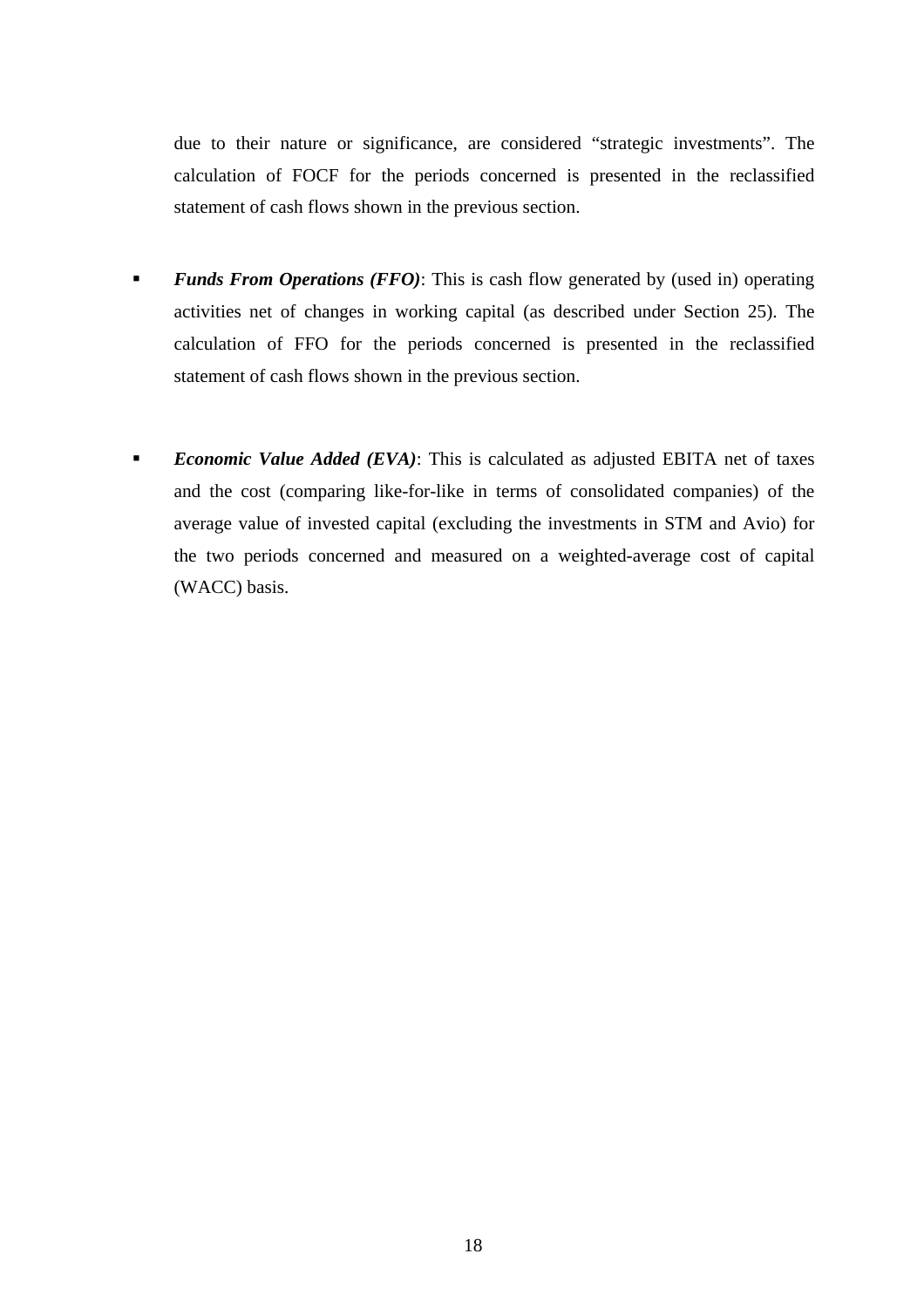## **Financial position**

|                                                                              | 31 March<br>2008 | <b>31 December</b><br>2007 |
|------------------------------------------------------------------------------|------------------|----------------------------|
| Short-term financial payables                                                | 443              | 484                        |
| Medium/long-term financial payables                                          | 1,531            | 1,556                      |
| Cash and cash equivalents                                                    | (789)            | (1,607)                    |
| <b>BANK DEBT AND BONDS</b>                                                   | 1,185            | 433                        |
| Securities                                                                   | (33)             | (13)                       |
| Financial receivables from Group companies                                   | (30)             | (33)                       |
| Other financial receivables                                                  | (535)            | (573)                      |
| <b>FINANCIAL RECEIVABLES AND SECURITIES</b>                                  | (598)            | (619)                      |
| Financial payables to related parties                                        | 525              | 560                        |
| Other short-term financial payables                                          | 698              | 665                        |
| Other medium/long-term financial payables                                    | 118              | 119                        |
| <b>OTHER FINANCIAL PAYABLES</b>                                              | 1,341            | 1,344                      |
| <b>NET FINANCIAL DEBT (CASH)</b>                                             | 1,928            | 1,158                      |
| Net financial debt (cash and cash equivalents) of discontinued<br>operations |                  |                            |

The Group's net financial debt at 31 March 2008 amounted to €mil 1,928, compared with €mil. 1,158 at 31 December 2007.

Consistent with the approach adopted in the presentation of the accounts over the last few years, it was decided - in view of the fact that a significant part of these transactions are designed to hedge "underlying" commercial positions - not to recognise as debt the balancing entries resulting from fair value measurement of the derivatives on the date that the accounts were closed. At 31 December 2007 these items showed a positive balance of €mil. 55.

The figure at March 2008 deteriorated by €mil. 770 compared to that at 31 December 2007, confirming the ordinary pattern of cash receipts and outlays, the latter of which resulted in considerable uses of cash in the early part of the year.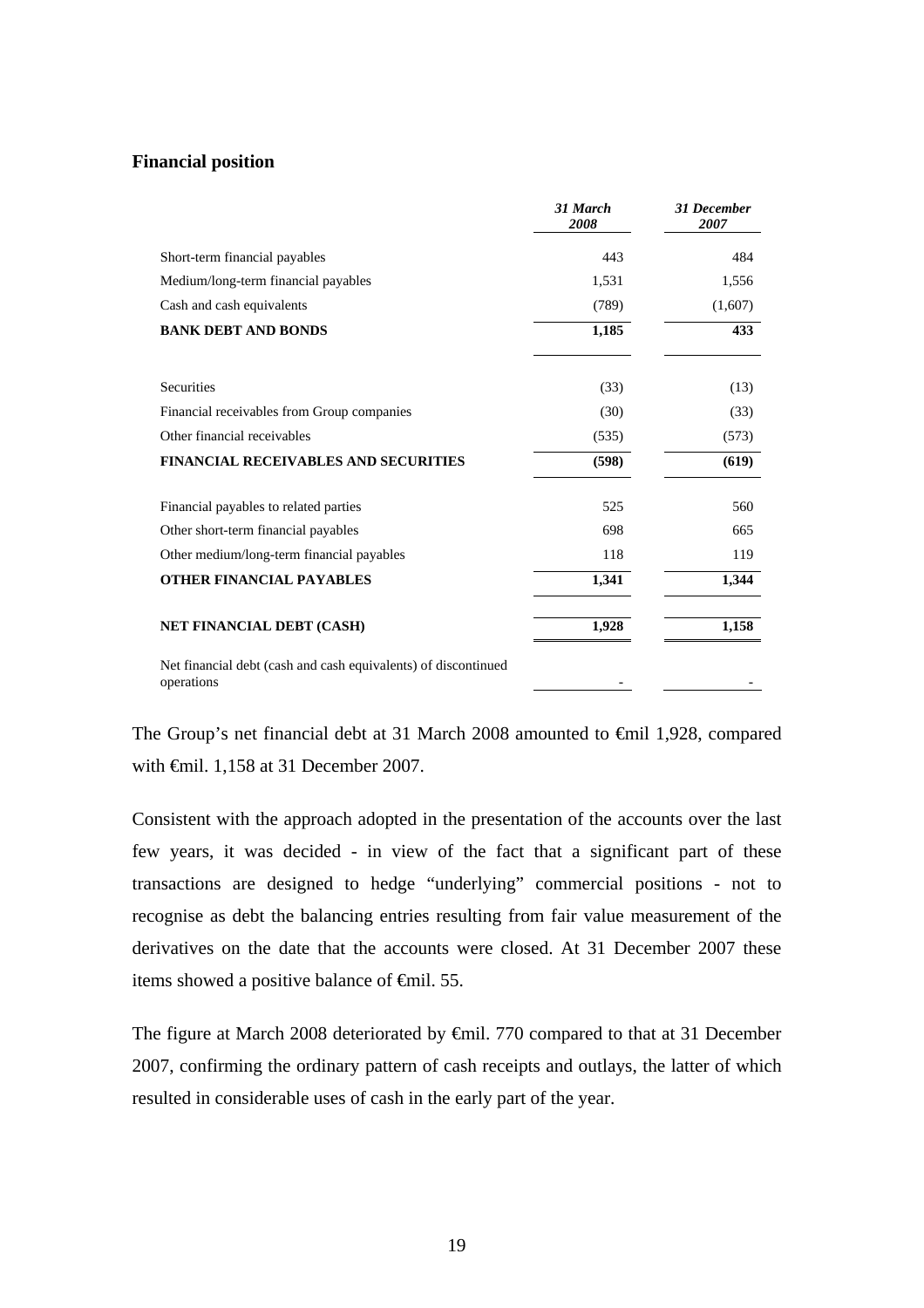The Free Operating Cash Flow (FOCF) was negative €mil. 928 compared with a negative €mil. 1,107 at 31 March 2007.

The debt figure at 31 March also includes several strategic transactions, specifically:

- the payment of roughly  $\oplus$ mil. 61 relating to Finmeccanica's purchase of an additional 70% stake in the British company Vega Group Plc (a transaction begun last year and described in more detail elsewhere in these notes);
- the payment of  $\oplus$ mil. 12 for the purchase of an additional 18% stake in Sirio Panel S.p.A. by Selex Communications S.p.A;
- the receipt of around  $\oplus$ mil. 260 from the sale of 26,034,141 shares of STM equal to about 2.9% of the remaining shares held by Finmeccanica at the price of  $\bigoplus$  0 each.

Finally, it should be noted that the Group made assignments of non-recourse receivables totalling €mil. 29 during the period.

As regards the composition of the debt items, there was not a significant shift in total gross bank borrowings from  $\epsilon$ mil. 2,040 at 31 December 2007 to  $\epsilon$ mil. 1,974 at 31 March 2008. There was a significant decline in cash and cash equivalents from €mil. 1,607 at December 2007 to €mil. 789 at March 2008. This cash was used to finance ordinary operations and investments as well as strategic activities, particularly with regard to the purchase of the shares of the Vega Group Plc and the receipt of funds from the partial sale of STM shares (both transactions are described above).

The item "financial receivables and securities" equal to  $\epsilon$ mil. 598 ( $\epsilon$ mil. 619 at 31 December 2007) includes the amount of  $\epsilon$ mil. 510 in respect of the portion of financial receivables that the MBDA and Thales Alenia Space joint ventures hold visà-vis the other partners in implementation of existing treasury agreements. In accordance with the consolidation method used, these receivables, like all the other joint venture items, are included in the Group's scope of consolidation on a proportionate basis.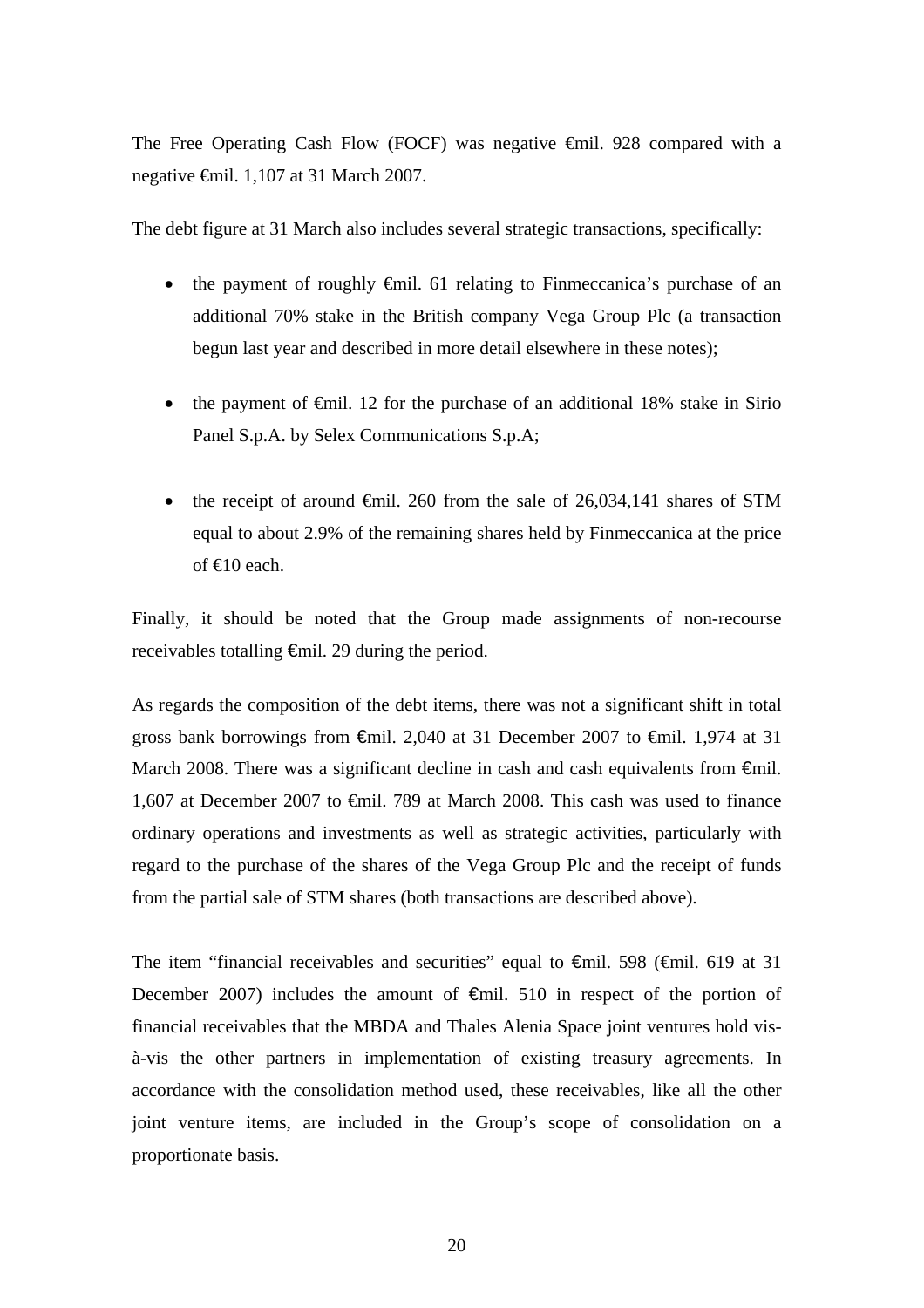The item "financial payables to related parties" includes the debt of €mil. 510 of Group companies in the above joint ventures for the unconsolidated portion.

As part of the centralisation of its financial operations, Finmeccanica S.p.A. has cash loans and endorsement loans facilities sufficient to meet the Group needs. Specifically, it holds a medium-term revolving credit line of €mil. 1,200 agreed in 2004 with a pool of domestic and foreign banks, whose interest rates and maturity (current maturity 2012) were renegotiated and improved in 2005. At 31 March 2008, this credit line was entirely unused. Finmeccanica also has additional short-term credit lines, for cash loans, amounting to around €mil. 1,170, of which €mil. 920 is unconfirmed and around €mil. 250 is confirmed; at 31 March 2008, these credit lines were also unused. There are also unconfirmed endorsement loan lines of around €mil. 2,010.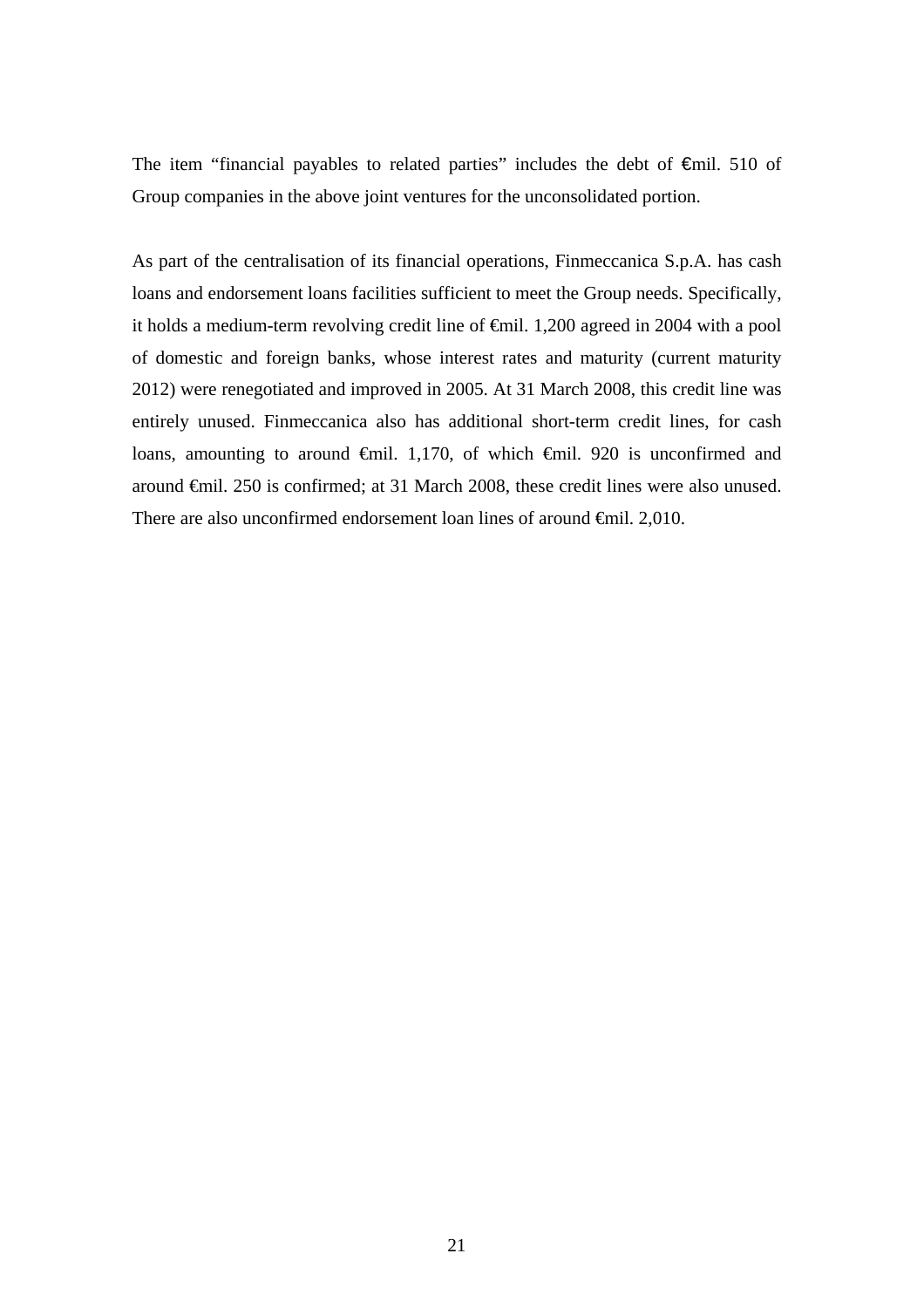# **Performance by division**

| $\epsilon$ millions             | 31.03.2008 | 31.03.2007 | 31.12.2007 |
|---------------------------------|------------|------------|------------|
| New orders                      | 795        | 712        | 3,970      |
| Order backlog                   | 8,679      | 8,496      | 9,004      |
| Revenues                        | 713        | 720        | 2,980      |
| Adjusted EBITA                  | 85         | 72         | 377        |
| R.O.S.                          | 11.9%      | 10.0%      | 12.7%      |
| <b>Research and Development</b> | 62         | 71         | 322        |
| Workforce (no.)                 | 9,954      | 8,999      | 9,556      |

# *HELICOPTERS*

Finmeccanica is, together with AgustaWestland NV and its subsidiaries, a leader in the extremely restricted circle of systems designers in the world helicopter industry with EADS (Eurocopter) and United Technologies (Sikorsky).

Total volume of **new orders** at 31 March 2008 came to €mil. 795, a 12% increase over the first quarter of 2007 (€mil. 712). The most significant new orders received in the military segment included:

- the exercise by the French and German governments of the contractual option to purchase 24 NH90 Tactical Transport Helicopters (TTH). The contract is worth €mil. 54 to AgustaWestland;
- the contract to supply an additional 5 EH101 helicopters out of a total of 14 to the Japanese Navy under the agreement signed in 2003 between Kawasaki Heavy Industries and AgustaWestland. The agreement requires AgustaWestland to manufacture the kits, while Kawasaki will carry out the customisation and final assembly in Japan. The contract is worth €mil. 106.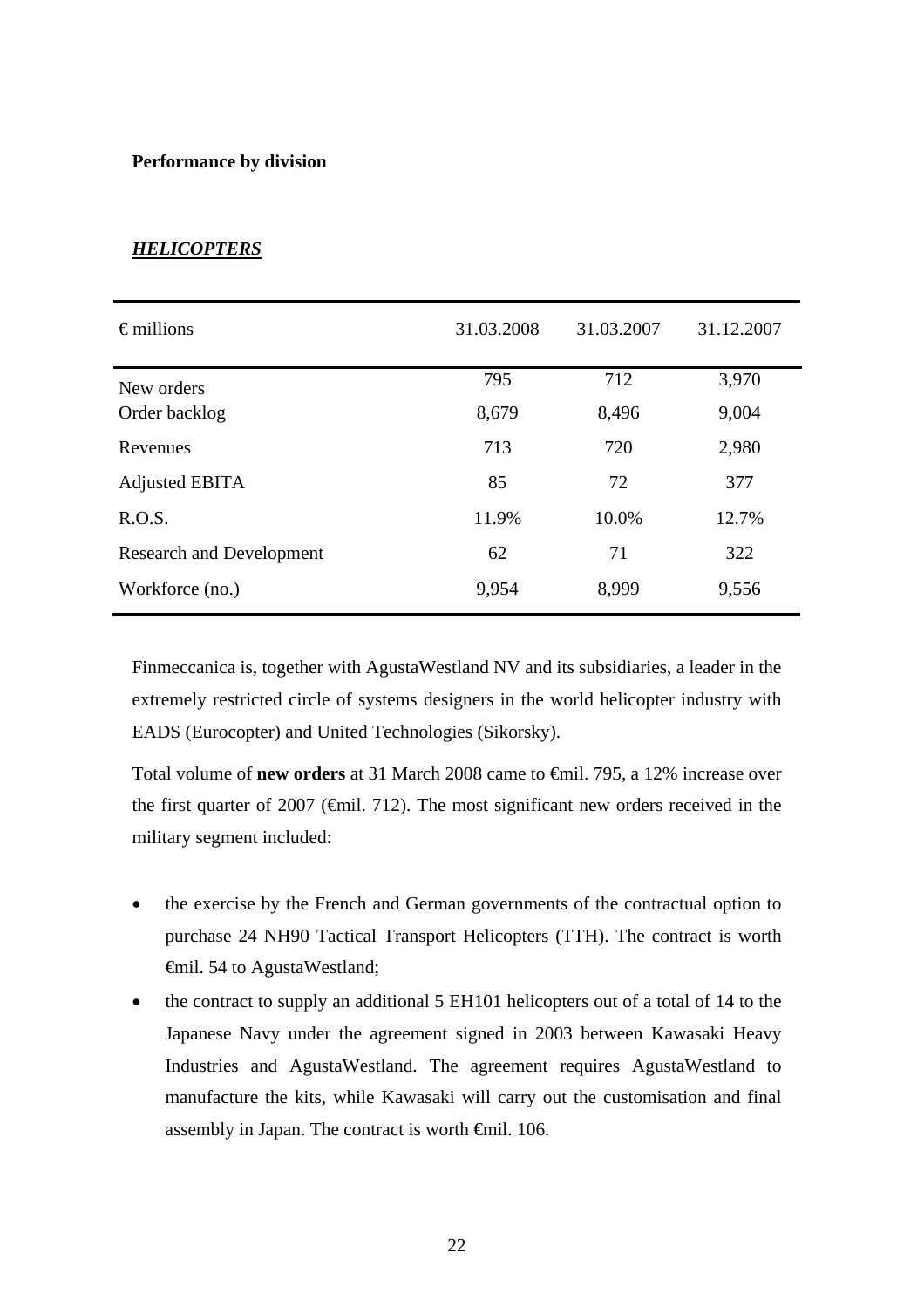In the civil and government sector, too, AgustaWestland continued to demonstrate excellent performance given the availability of its modern, competitive product portfolio. In the first quarter of 2008, it recorded orders for 92 helicopters worth about €mil. 489. Of note in that regard are the following:

• orders for an additional 29 AW139 helicopters, totalling €mil. 246, including the contract for 5 helicopters for an important Asian customer and 2 helicopters for the Korean government for that country's national coast guard. The order backlog for the AW139 continues to grow with 172 units ordered and awaiting delivery. Within the segment, orders were also obtained for a further 63 helicopters, of which 32 Grand, 5 of which were purchased by the Australian company Heliflite Helicopters; 13 AW109 Power, including the contract for 5 helicopters for Aerolíneas Ejecutivas, a Mexican operator; and 18 AW119 helicopters, including the contract with the Spanish company Helicopteros de Sureste, S.A. for 3 units.

The **order backlog** at 31 March 2008 came to €mil. 8,679 (€mil. 9,004 at 31 December 2007). The overall amount is sufficient to guarantee coverage of production for an equivalent of 3 years.

The order backlog at 31 March 2008 breaks down into 68% for helicopters, 30% for support activities, and 2% for engineering activities.

**Revenues** at 31 March 2008 came to €mil. 713, substantially in line with the figure at 31 March 2007 ( $\epsilon$ mil. 720) and is due to the regular advancement of programs already under way, as well as to the increase in volumes in the civil and government helicopters segment (AW109, AW139) and product support activities, including the integrated support contracts (IOS) for the British Ministry of Defence.

**Adjusted EBITA** at 31 March 2008 came to €mil. 85, up 18% over the same period of the previous year ( $\epsilon$ mil. 72).

This improvement is in line with the composition of revenues and therefore is correlated positively with the increase in production volumes on civil production lines,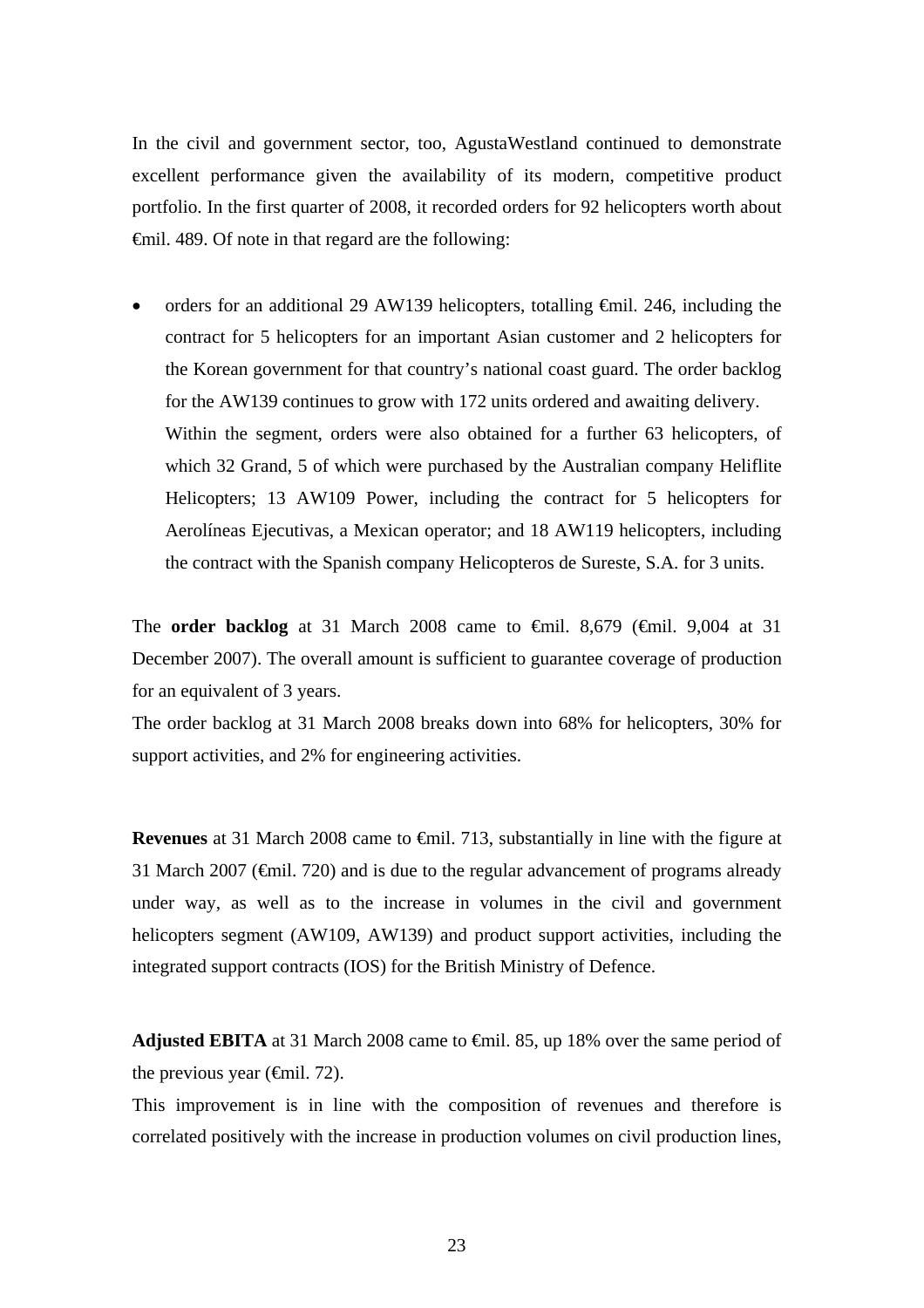especially AW139 and AW109, and its inversely correlated with the reduced contribution of military contracts. As a result of these factors, **ROS** increased to 11.9%, up 1.9 percentage point compared with 31 March 2007 (10.0%).

**Research and development** costs at 31 March 2008, amounting to €mil. 62 (€mil. 71 at 31 March 2007), primarily concerned:

- the area of pre-competitive research: which includes the development of technologies primarily for military use for a new helicopter of the 6/7-tonne class named the A149 and development of multi-role versions of the BA 609 convertiplane for national security;
- the area of product improvement research: which includes, for the EH101, development of the new tail rotor;
- research and development into variants of base models: in connection with government/military and civil contracts.

The **workforce** at 31 March 2008 came to 9,954, a 398 employee increase over 31 December 2007 (9,556). This increase was necessary in order to meet the technical/production needs related to the increase in business volumes and, for roughly half the amount, was due to the change in the U.K. employee classification scheme for "apprentices" who, until 31 December 2007, were treated as temporary workers and thus were not includes in the workforce figure.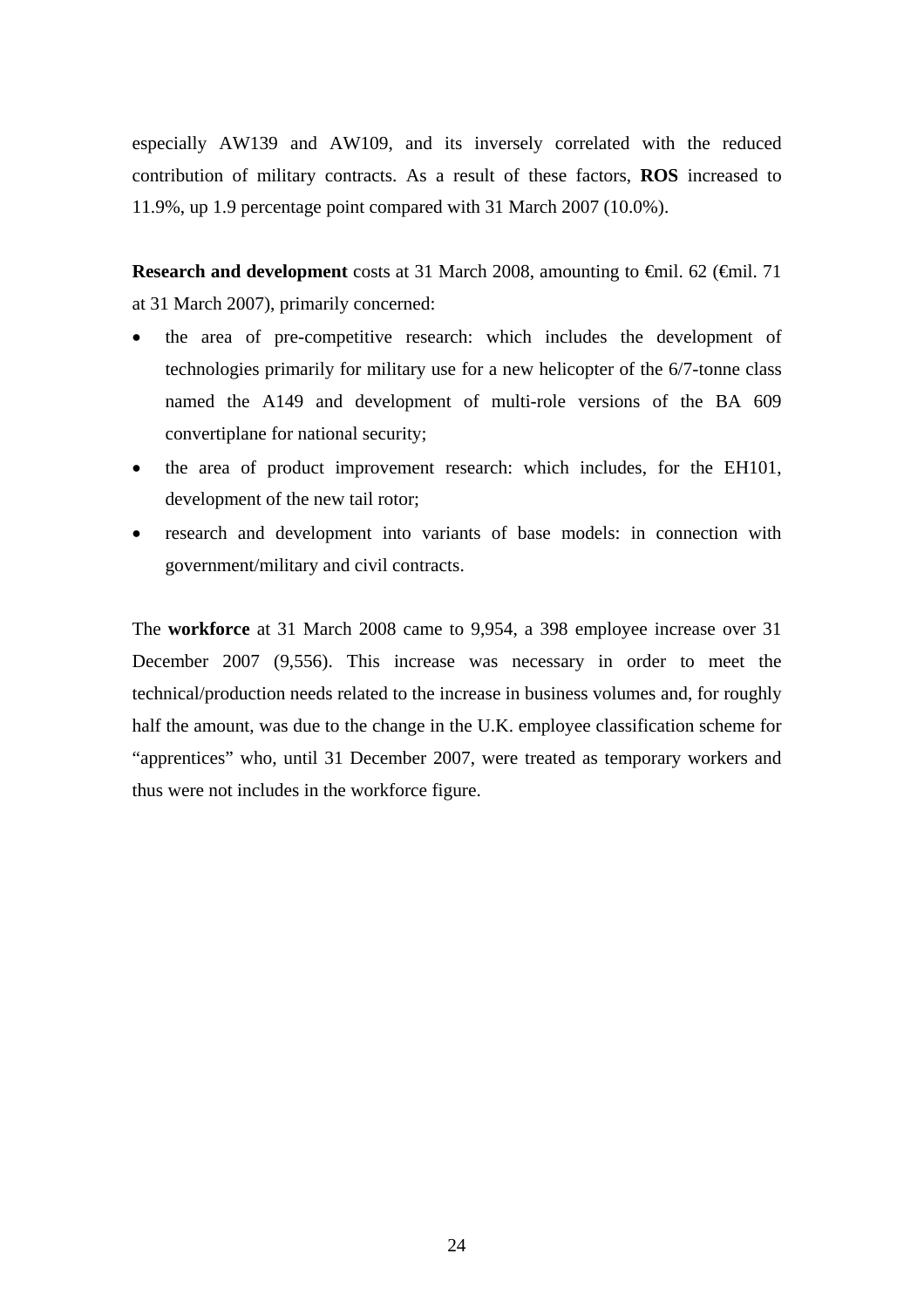| $\epsilon$ millions             | 31.03.2008   | 31.03.2007   | 31.12.2007     |
|---------------------------------|--------------|--------------|----------------|
| New orders<br>Order backlog     | 857<br>8,616 | 502<br>7,418 | 5,240<br>8,725 |
| Revenues                        | 677          | 680          | 3,826          |
| Adjusted EBITA                  | 21           | 16           | 427            |
| R.O.S.                          | 3.1%         | 2.4%         | 11.2%          |
| <b>Research and Development</b> | 143          | 127          | 557            |
| Workforce (no.)                 | 19,513       | 19,074       | 19,589         |

# *DEFENCE AND SECURITY ELECTRONICS*

The division includes activities concerning the manufacture of avionics and electrooptical equipment and systems, unmanned aircraft, radar systems, land and naval command and control systems, air traffic control systems, integrated communications systems and networks for land, naval, satellite and avionic applications, and private mobile radio communications systems, value-added services and IT and security activities.

Finmeccanica has a number of companies that are active in the Defence and Security Electronics industry, including: Selex Sensors and Airborne Systems Ltd; Galileo Avionica S.p.A.; Selex Sistemi Integrati S.p.A.; the Elsag Datamat group; the Selex Communications group; Selex Service Management S.pA.; Seicos S.p.A and the Vega Group Plc (which was fully consolidated starting in 2007).

It should further be noted that, in addition to the realization of electronic equipment and systems for defence and security, the division also continued its intensive efforts concerning the provision of large-scale integrated systems based on complex architectures and network-centric techniques.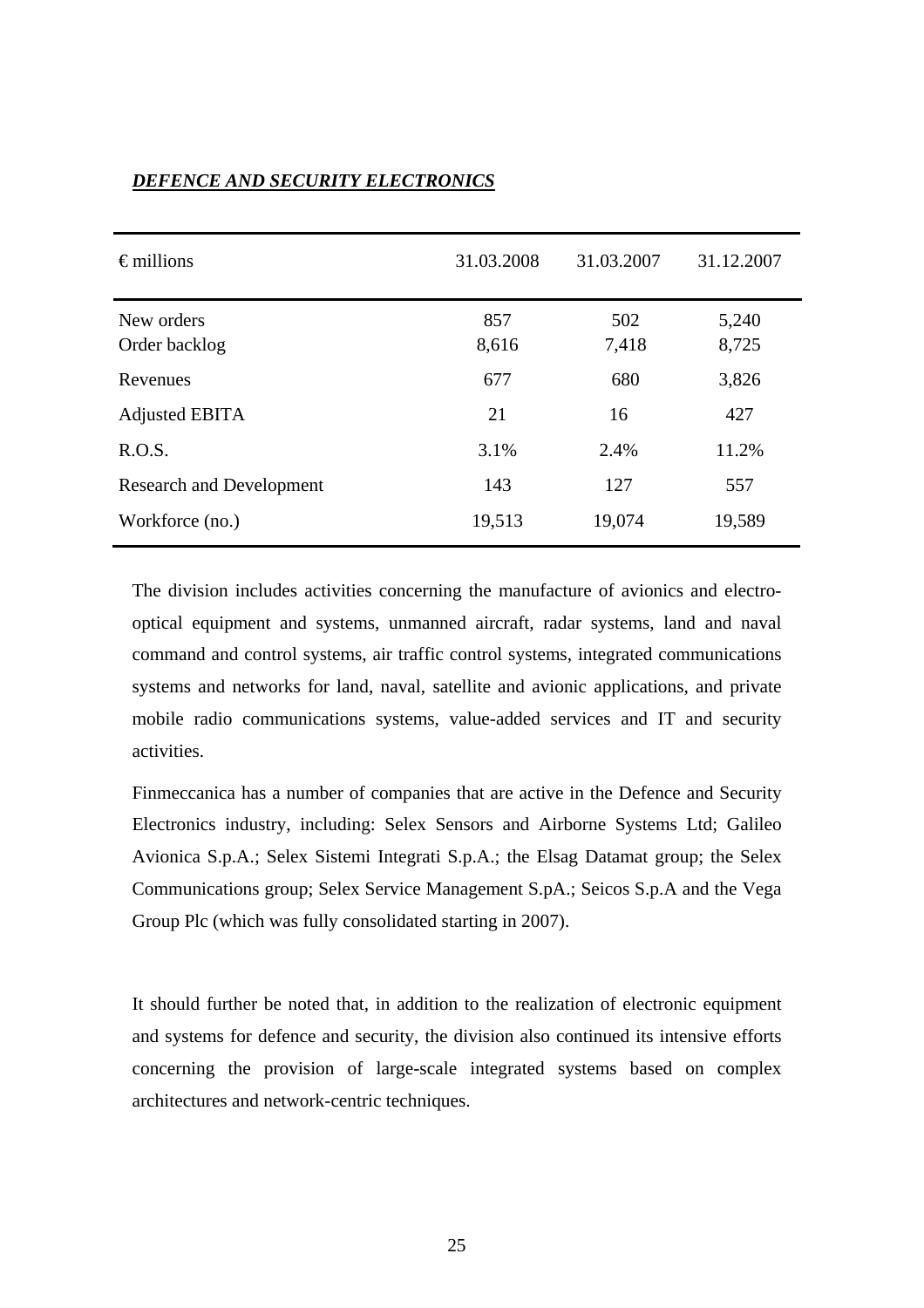New orders at 31 March 2008 totalled <del>€</del>mil. 857 and posted strong growth (+71%) over the orders received during the first quarter of the prior year, thanks in particular to additional new orders for FREMMs and to increased information technology and security orders.

The main new orders received during the quarter in the various segments include the following:

- avionics and electro-optical systems: additional orders for the European EFA programme relating, in particular, the second lot for the supply and construction of the simulator, as well as logistics; additional orders for the Saudi Arabia EFA order; the order for the SEASPRAY 7500E radar under the programme to revamp the HC-130H for the U.S. Coast Guard; space programme orders;
- land and naval command and control systems: the above-mentioned order for a significant amount for an additional four ships for the Italian FREMM programme;
- integrated communication networks and systems: additional orders for EFA communication systems; order for the development and supply of avionics systems interface control units and to manufacture the cockpit lighting system for the new Airbus A350 XWB (eXtra Wide Body);
- information technology and security: the order for the physical security system for Monte dei Paschi di Siena and new orders from Poste Italiane specifically relating to variants of the New Network.

The **order backlog** came to €mil. 8,616, half of which related to the avionics and electro-optical systems segment, and which compares with  $\theta$ mil. 8,725 at 31 December 2007.

**Revenues** at 31 March 2008, amounting to €mil. 677, are substantially in line with those recorded for the first three months of 2006 ( $\epsilon$ mil. 680), with the contribution of the newly-acquired Vega which offset some delays in the start up of activity in the communications segment. Revenues resulted from the following: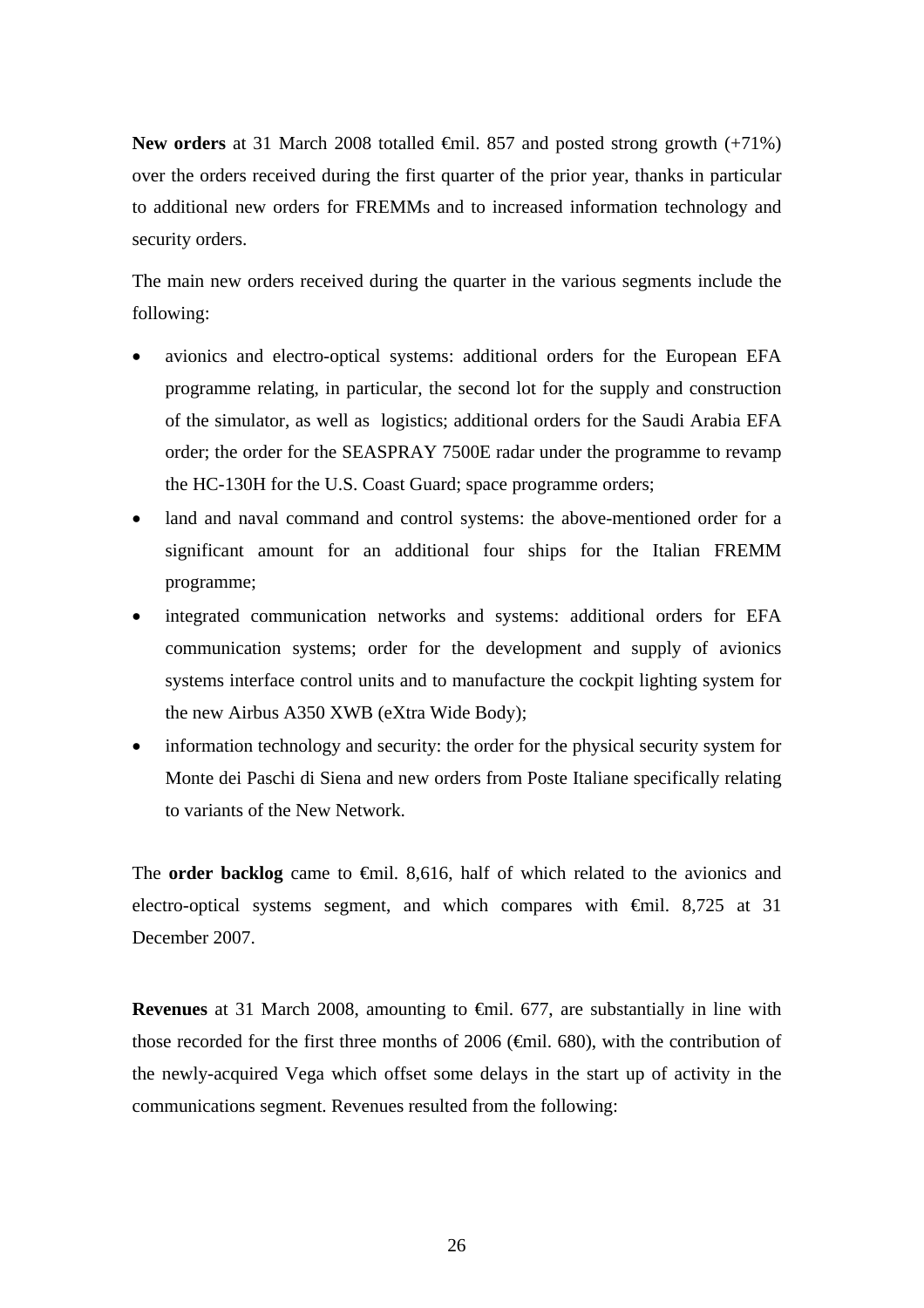- avionics and electro-optical systems: the continuation of activities relating to DASS production and the production of avionics equipment and radar for the EFA program, as well as systems for countermeasures, devices for the helicopter and space programs, and logistics;
- radar and command and control systems: the continuation of activities relating to contracts for Orizzonte, Nuova Unità Maggiore and FREMM vessels, to international cooperation contracts both land and naval systems, as well as to air traffic control programs both in Italy and, above all, abroad;
- integrated communication systems and networks: the continuation of activities relating to: the construction of the national Tetra network, the development and manufacture of equipment for EFA and the NH90 and the provision of communication systems for the military both in Italy and the U.K.;
- information technology and security: activities relating to information technology services and security, activities relating to postal automation services, especially orders from the Italian and Russian postal services; information technology services and naval systems for the defence division.

**Adjusted EBITA** reached  $\bigoplus$  finil. 21 at 31 March 2008 for an increase of  $\bigoplus$  inil. 5 over the figure posted at 31 March 2007 thanks to improvement in the U.K. component of the avionics and electro-optical systems segment and in information technology and security activities. As a result, **ROS** improved by 0.7 percentage points to reach 3.1%.

**Research and development** costs at 31 March 2008 totalled €mil. 143 compared with €mil. 127 at 31 March 2007 and relate in particular to the continuation of the development for the EFA programme, new electronic-scan radar systems for both surveillance and combat and the Falco tactical surveillance unmanned aerial vehicle (UAV) for the avionics and electro-optical systems segment; TETRA technology products and new product families such as ALL-IP switching, software design radio, ad hoc networks and WIMAX in the communications segment; the mobile threedimensional early-warning radar system, naval command and control systems, MFRA multi-functional 3D Kronos active radar surveillance systems and upgrading the current SATCAS products for the command and control systems segment.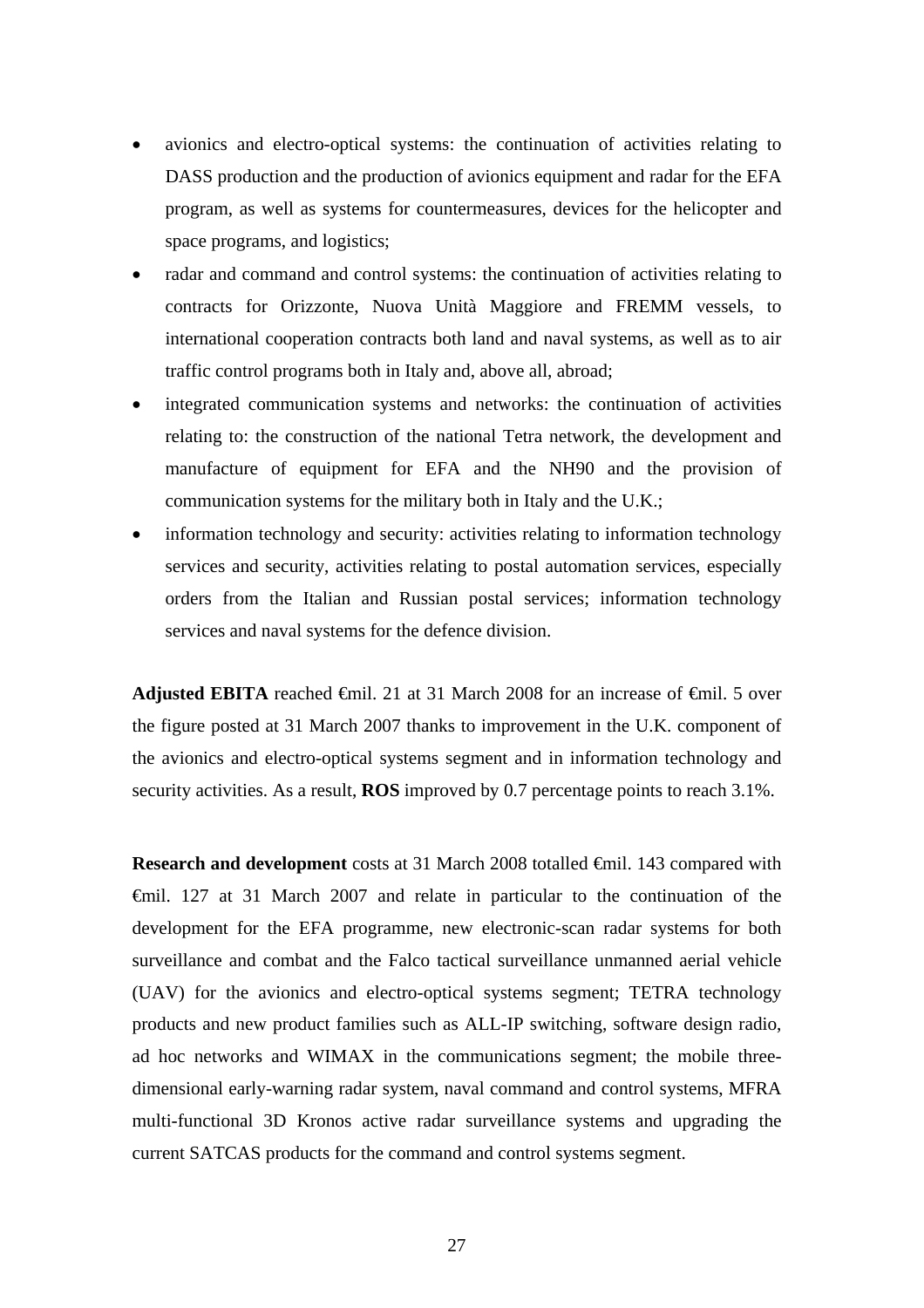The **workforce** at 31 March 2008 totalled 19,513, a decrease of 76 from 31 December 2007 due mainly to the effect of the industrial reorganisation plan in the communications segment.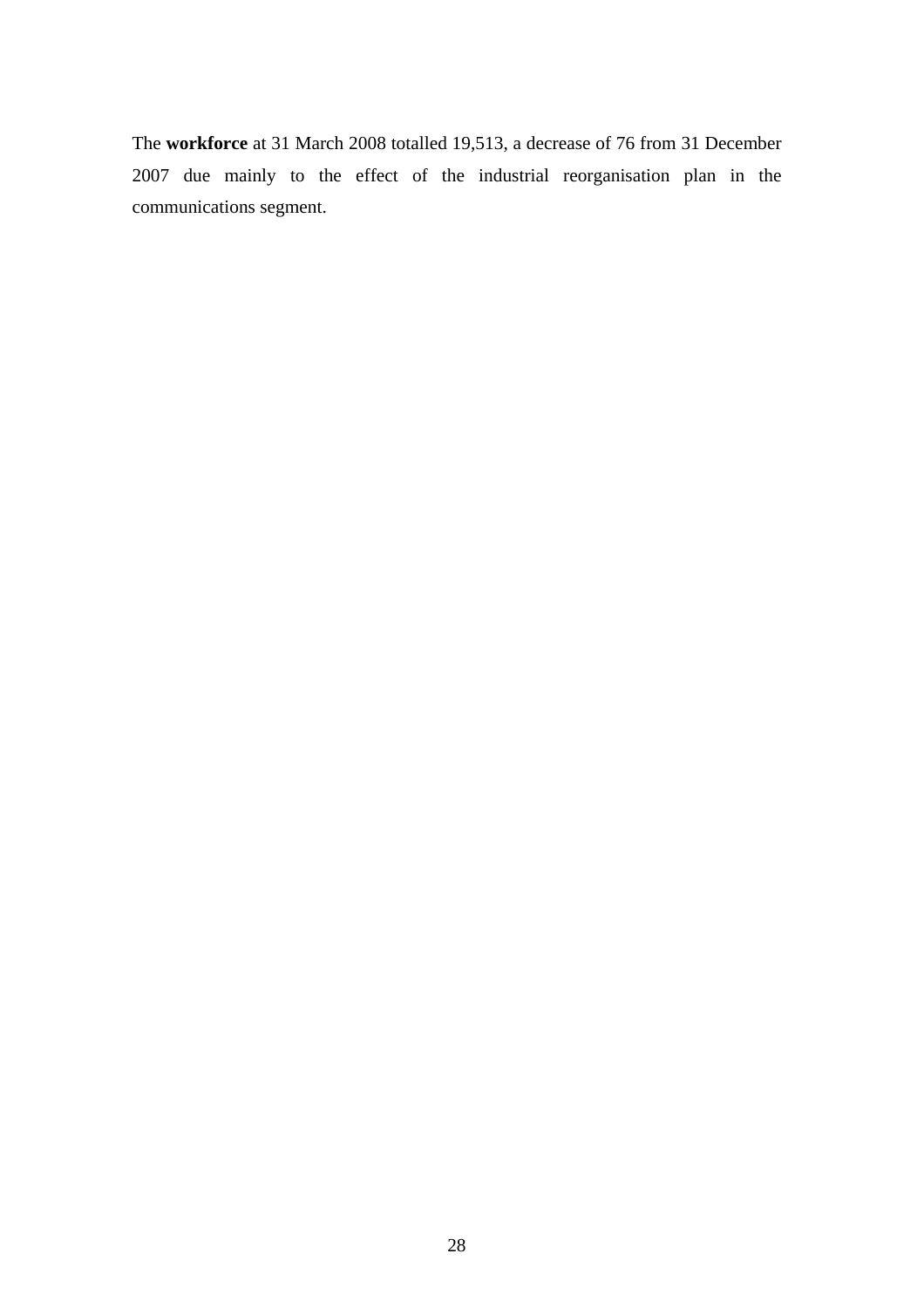## *AERONAUTICS*

| $\epsilon$ millions             | 31.03.2008   | 31.03.2007   | 31.12.2007     |
|---------------------------------|--------------|--------------|----------------|
| New orders<br>Order backlog     | 526<br>8,092 | 667<br>7,866 | 3,104<br>8,248 |
| Revenues                        | 491          | 412          | 2,306          |
| Adjusted EBITA                  | 19           | 23           | 240            |
| R.O.S.                          | 3,9%         | 5.6%         | 10.4%          |
| <b>Research and Development</b> | 113          | 122          | 581            |
| Workforce (no.)                 | 13,539       | 12,687       | 13,301         |

The Aeronautics division includes Alenia Aeronautica S.p.A. (production of military aircraft for combat, transport and special missions, as well as civil applications such as aerostructures and regional turboprop aircraft) and its subsidiaries, including: Alenia Aermacchi S.p.A. (production of military training aircraft and engine nacelles for civil aeronautics); Alenia Aeronavali S.p.A. (cargo aircraft conversions and maintenance); and the GIE-ATR consortium, in which a 50% equity stake is held (marketing and assembly of ATR aircraft) and Alenia North America which operates in the American market through a joint venture.

New orders at 31 March 2008 came to <del>€mil.</del> 526, a slight decline of <del>€mil</del>. 141 from the €mil. 667 of the first quarter of 2007, which benefited from significant orders for ATR and EFA aircraft. The main orders received during the first quarter of 2008 included the following:

• in the military segment: the order for 7 C27J aircraft for Romania and orders for logistical support for EFA craft (Saudi Arabia) and for C130J and Tornado craft (Italian Air Force);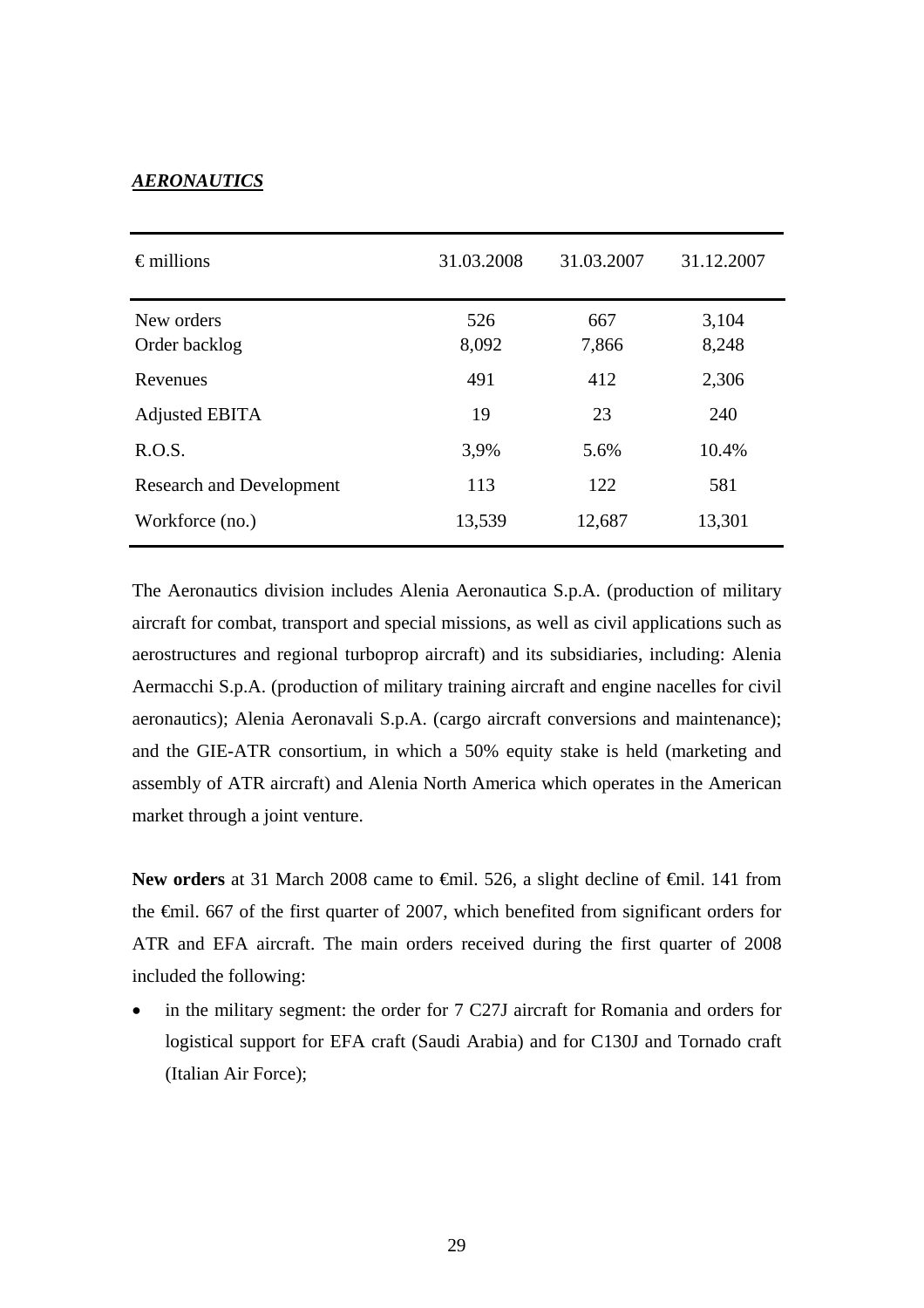• the civil segment: orders for GIE-ATR, which received orders for 3 aircraft; orders for aerostructures for 13 B767 and additional lots for the A380, Falcon and A321 programmes and for engine nacelles.

The **order backlog** at 31 March 2008 came to  $\epsilon$ mil. 8,092, with a significant portion for the EFA (50%), B787 (18%) and C27J (5%) programmes, and is expected to continue expanding over the medium/long term.

**Revenues** for the first quarter of 2008 came to  $\theta$  ∈mil. 491, an increase of  $\theta$  ∈mil. 79 over the €mil. 412 achieved in the first quarter of 2007. The growth was mainly due to civil activities with the increase in production of ATR and B787 craft and, in the military segment, due to increased activity on the C27J and EFA programmes*.*

The activities in the military segment mainly regarded:

- aircraft: logistics and continuation of development and production for the second lot of the EFA programme; production of the C27J aircraft, particularly for the Italian Air Force, for Bulgaria, Romania and Lithuania and activities for the provision of the first two craft to the U.S. Army; the continuation of upgrades to the Tornado aircraft and the modernization of the avionics (ACOL) of the AMX;
- trainers: the production and logistical support for the MB339 and SF260 training aircraft and further development and test flights of the new M346 training aircraft;
- transformation: production for the B767 tanker program and the overhaul and logistical support for the B707 tanker and AWACS aircraft.

Projects for the following customers of the civil segment:

- Boeing: production of sections of fuselages and horizontal tail wings for the new B787 aircraft and of components for fuselages and control surfaces for the B767 and B777 aircraft;
- Airbus: production of components for the central section of the fuselage of the A380, of a fuselage section for the A321, and of the tail cone and mechanical wing components for the A340;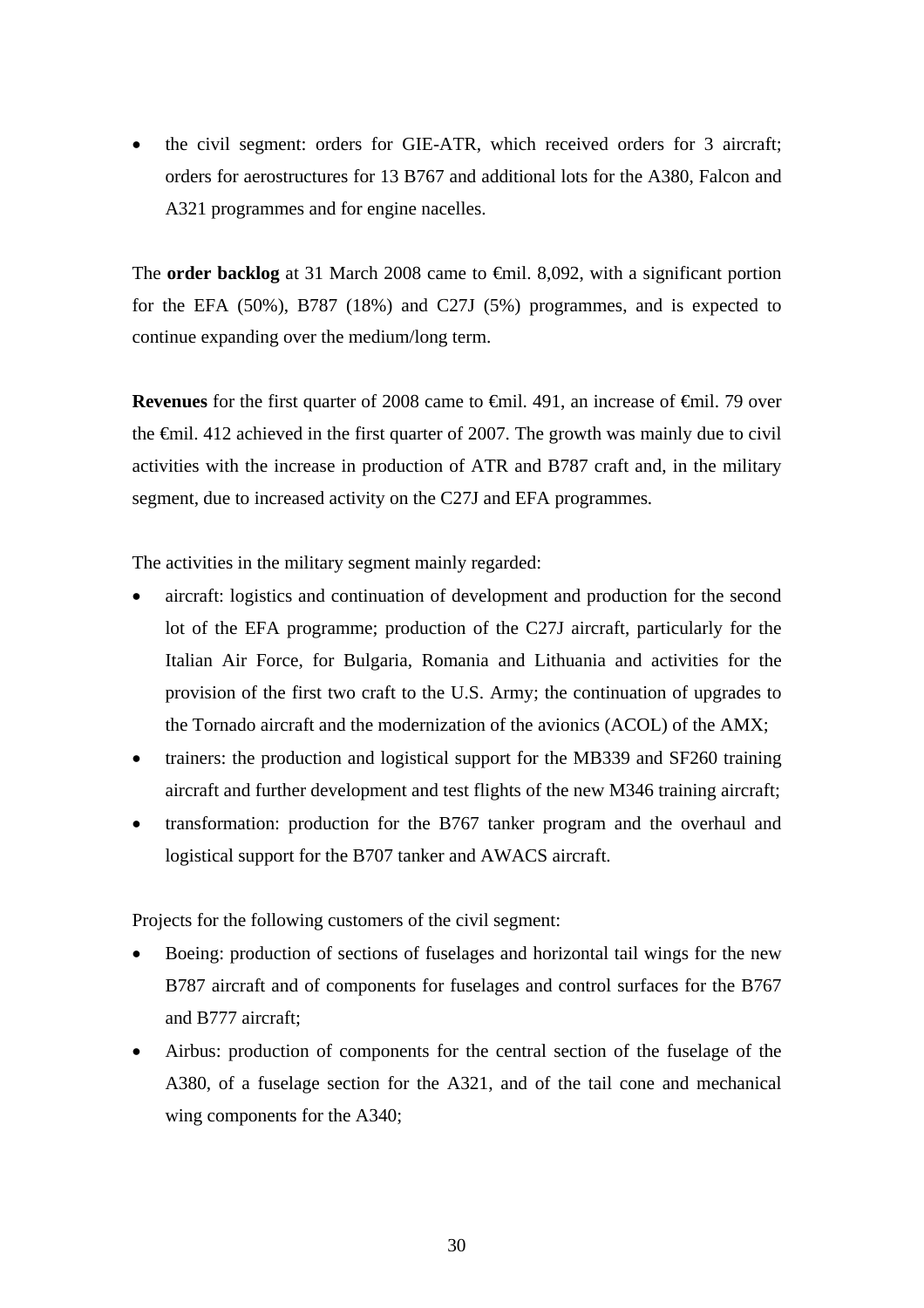- GIE ATR, in partnership with EADS-ATR: the production of the ATR 42 and 72 turboprops;
- Dassault Aviation: the fuselage section of the Falcon 2000 Extended Range and the engine nacelles for the Falcon 900EX.

For other customers, work also continued on the assembly and sale of ATR craft by GIE-ATR, as well as on the production of engine nacelles and cargo transformations of the B767, MD10 and MD11 aircraft.

**Adjusted EBITA** at 31 March 2008 amounted to  $\oplus$ mil. 19, a slight decrease of  $\oplus$ mil. 23 from the same period of the previous year (ROS of 3.9% compared to 5.6% at 31 March 2007), primarily due to the different mix of activities and some delays in deliveries of aircraft which will be recovered over the next few months.

**Research and development** costs for the first quarter of 2008 came to €mil. 113 (€mil. 122 at 31 March 2007). This result reflects the significant commitment to programs being developed: C27J, M346, ATR ASW, UAV, A380, and engine nacelles*.* Research and development into technologies for innovative aerostructures using composite materials and system integration also continued.

Furthermore, a portion of these costs is related to the development of important military programs (EFA, JSF, and Tornado) that have been commissioned by customers.

The **workforce** at 31 March 2008 numbered 13,539, an increase of 238 over the 13,301 employees at 31 December 2007 in order to meet the needs of higher workloads by Alenia Aeronautica and the subsidiary Alenia Composite S.p.A.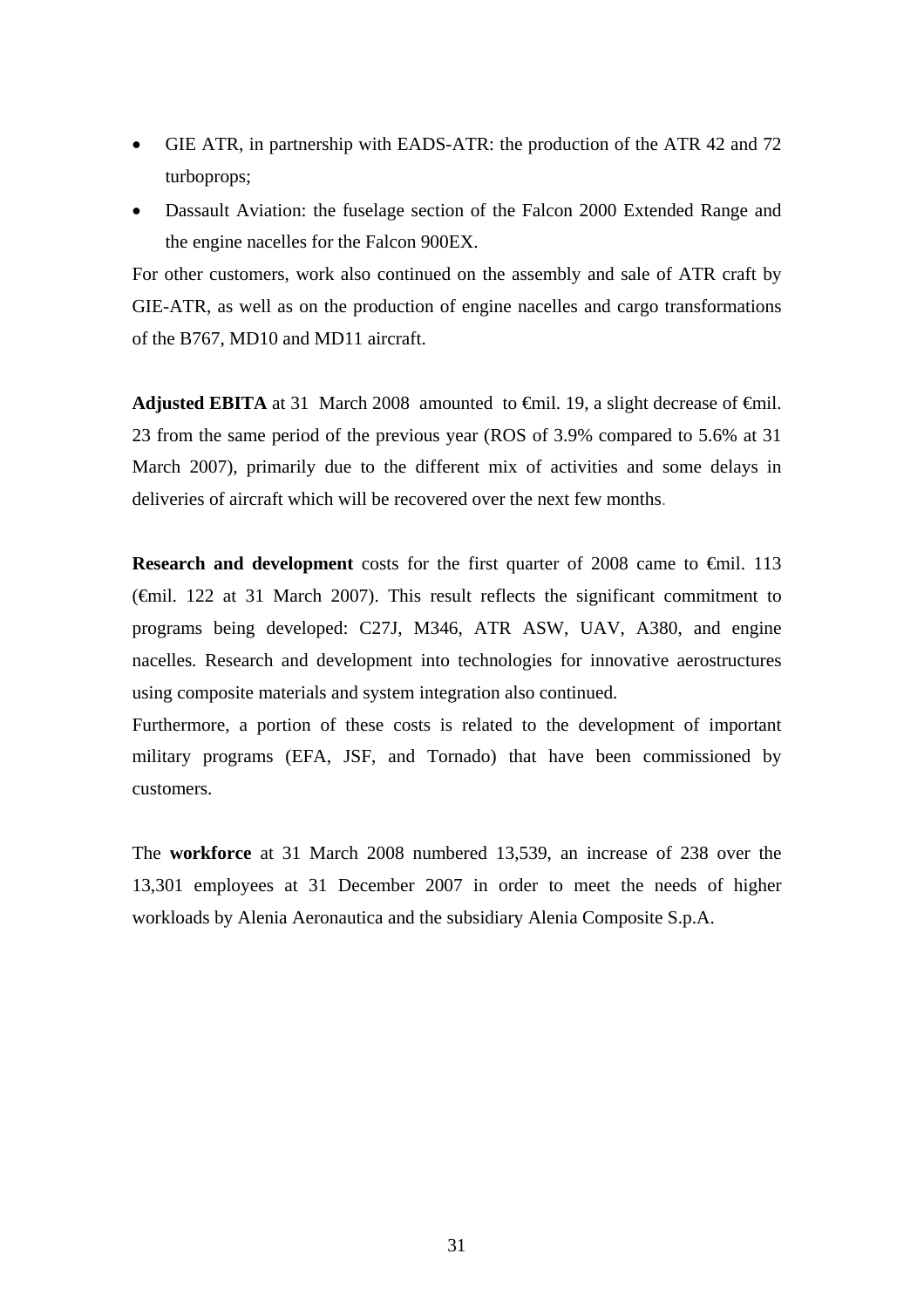## *SPACE*

| $\epsilon$ millions             | 31.03.2008 | 31.03.2007 | 31.12.2007 |
|---------------------------------|------------|------------|------------|
| New orders                      | 211        | 121        | 979        |
| Order backlog                   | 1,460      | 1,251      | 1,423      |
| Revenues                        | 203        | 166        | 853        |
| Adjusted EBITA                  | 3          | 1          | 61         |
| R.O.S.                          | 1.5%       | 0.6%       | 7.2%       |
| <b>Research and Development</b> | 12         | 11         | 62         |
| Workforce (no.)                 | 3,400      | 3,252      | 3,386      |

*Note that all figures refer to the two joint ventures (Thales Alenia Space S.A.S. and Telespazio Holding S.r.l) consolidated on a proportionate basis at 33% and 67%, respectively.* 

Finmeccanica S.p.A. operates in the space industry through the **Space Alliance** between Finmeccanica and Thales through two joint ventures in the space industry dedicated, respectively, to satellite services (Telespazio Holding S.r.l., which is based in Italy and has its main industrial facilities in Italy, France and Germany and in which Finmeccanica S.p.A. holds 67% and Thales 33%) and to manufacturing (Thales Alenia Space S.A.S., which is based in France and has its main industrial facilities in France, Italy, Belgium and Spain, in which Finmeccanica S.p.A. holds 33% and Thales 67%). More specifically, **Telespazio Holding S.r.l.** focuses on satellite services in the following segments: networks and connectivity (fixed and mobile telecommunications services, network services, TV, defence and security services, valued-added services), satellite operations (in-orbit satellite control, earth centre management), earth observation (data, thematic maps, operational services) and navigation and infomobility (Galileo, Egnos services).

**Thales Alenia Space SAS** focuses on manufacturing (design, development and production) in the following segments: telecommunications satellites (commercial,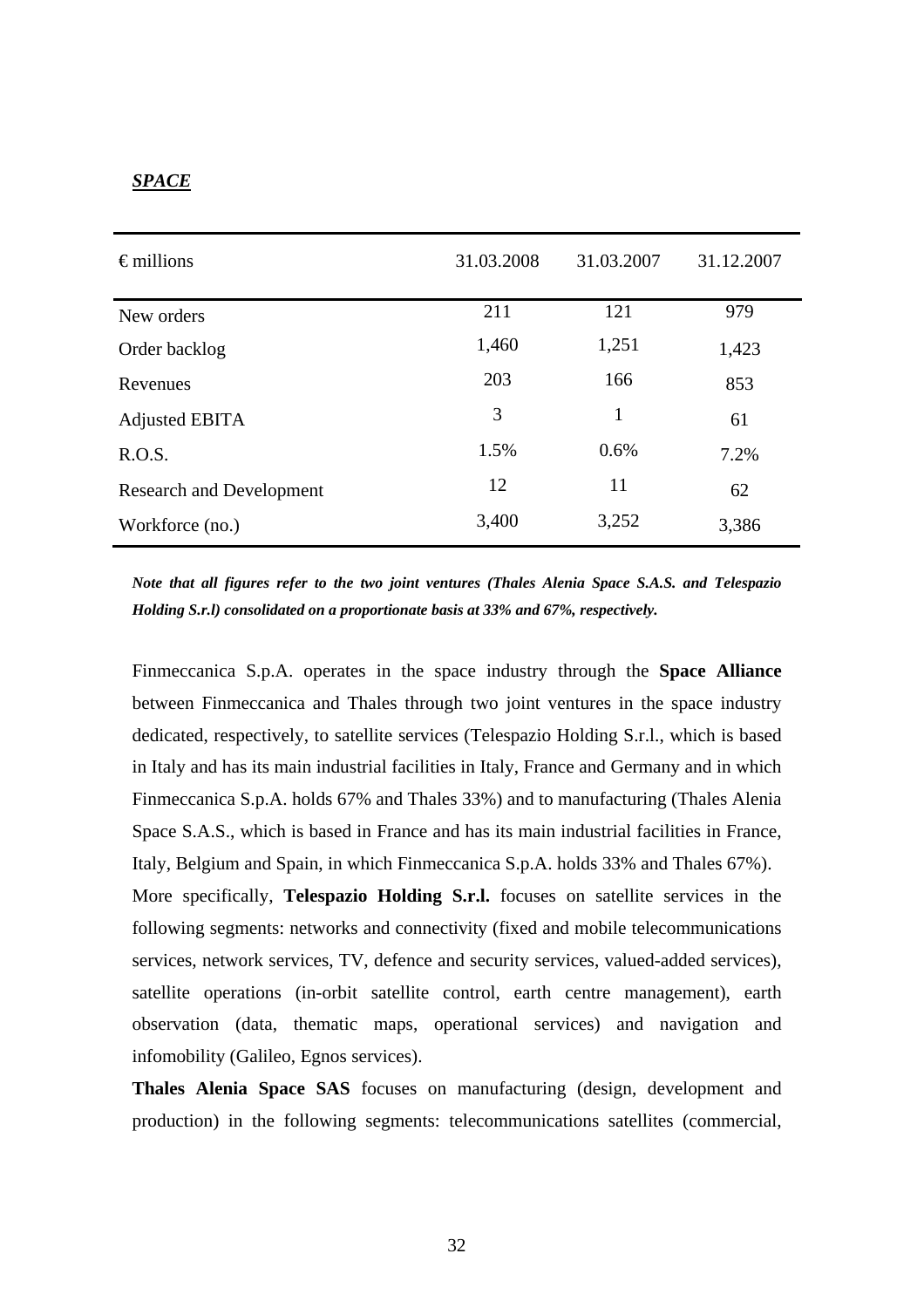governmental and military, scientific programmes, earth observation systems, satellite navigation, orbital infrastructures and transport systems, and equipment and devices. From a commercial perspective, during the first quarter of 2008, the group acquired **new orders** in the amount of €mil. 211, up €mil. 90 from the same period of 2007  $(\text{f})$ . 121) due to an increase in orders in the manufacturing segment. The most significant new orders for the period were:

- in the commercial telecommunications segment: the contracts for the provision of the W3B satellite to Eutelsat and of the Egyptian Nilesat 201; the sixth lot in the provision of 48 low-earth orbit (LEO) satellites for the second-generation Globalstar constellation; new orders for value-added TV services (specifically, the Express 3ATXP by RTI) and telecommunications satellite services (specifically, Camelot by Hughes);
- in the military and government telecommunications segment: the first lot of the order by TELEDIFE and the Italian Ministry of Defence relating to the Sicral 2 telecommunications satellite;
- in the earth observation segment: the order for the first lot of the Sentinel 3 mission (oceanography and territorial vegetation) relating to the Global Monitoring for Environment and Security (GMES) programme for territorial control and security; new monitoring and territorial management services (specifically, the FEP order for the German Defence Ministry);
- in the navigation and infomobility segment: additional orders related to the In Orbit Validation (IOV) Phase of the Galileo programme;
- in the satellite operations segment: new orders for in-orbit satellite management, particularly for the ESA's Artemis satellite;
- in the science programs segment: the additional lot for the Exomars Programme;
- in the equipment segment: new orders for onboard equipment.

The **order backlog** at 31 March 2008 came to €mil. 1,460, an increase of €mil. 37 over the same figure at 31 December 2007 ( $\oplus$ mil. 1,423), largely due to the aforementioned increase in new orders. The order backlog, based on workability, guarantees coverage of 88% of production expected for the remaining nine months of the year. The backlog at 31 March 2008 is composed of manufacturing activities (57%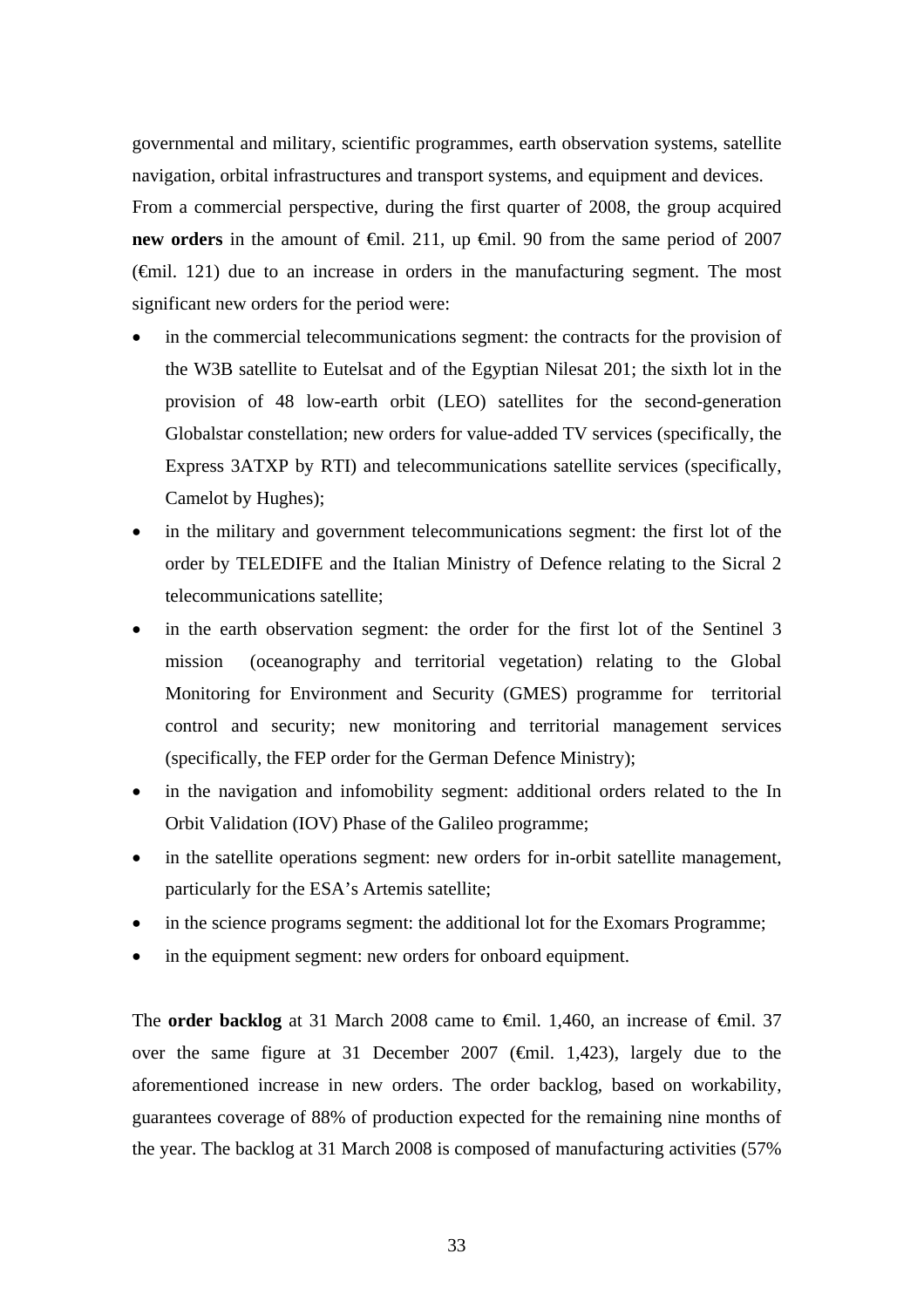satellites and payloads, 13% infrastructures and equipment) for 70% and satellite services for the remaining 30%.

**Revenues** in the first quarter of 2008 came to <del>€</del>mil. 203, an increase of <del>€m</del>il. 37 over the corresponding period of the previous year (€mil. 166). due to the higher level of production in both segments (manufacturing and satellite services). The principle sources of production revenues were the continuation of activities relating to:

- in the earth observation segment: the Cosmo-SkyMed programme, the satellites for the Sentinel 1 and 3 missions as part of the GMES programme, the GOCE satellite, and the provision of monitoring products and services;
- in the civil and governmental telecommunications segment: the  $2<sup>nd</sup>$  and  $3<sup>rd</sup>$ generation Meteosat programmes;
- in the commercial telecommunications segment:
	- o the satellite constellations Globalstar, W2A and W7 for Eutelsat, Yahsat, Alphabus, Thor 6, Palapa D, Rascom and those which are expected to be launched this year (StarOne C2, Turksat 3A, Chinasat 9, Ciel 2);
	- o development of the payloads for the AMC-21; Arabsat 4R and 5A/5B satellites; the Express AM33/34 and Express MD 1&2 satellites and the Loutch 5A/5B satellite;
	- o the provision of telecommunications satellite services and the resale of satellite capacity;
- in the military telecommunications segment: the Sicral 1B (the launch of which is expected within the year), Satcom BW and Syracuse III programmes;
- in the science programs segment: the Herschel/ Plank and Alma programmes;
- in the satellite navigation segment: the Galileo and Egnos programmes;
- in the orbital infrastructure segment: programmes connected with the International Space Station;
- in the equipment and devices segment: the development of onboard equipment.

**Adjusted EBITA** at 31 March 2008 was  $\oplus$ mil. 3, an improvement of  $\oplus$ mil. 2 compared with the figure posted at 31 March 2007 ( $\epsilon$ mil. 1) due to greater profitability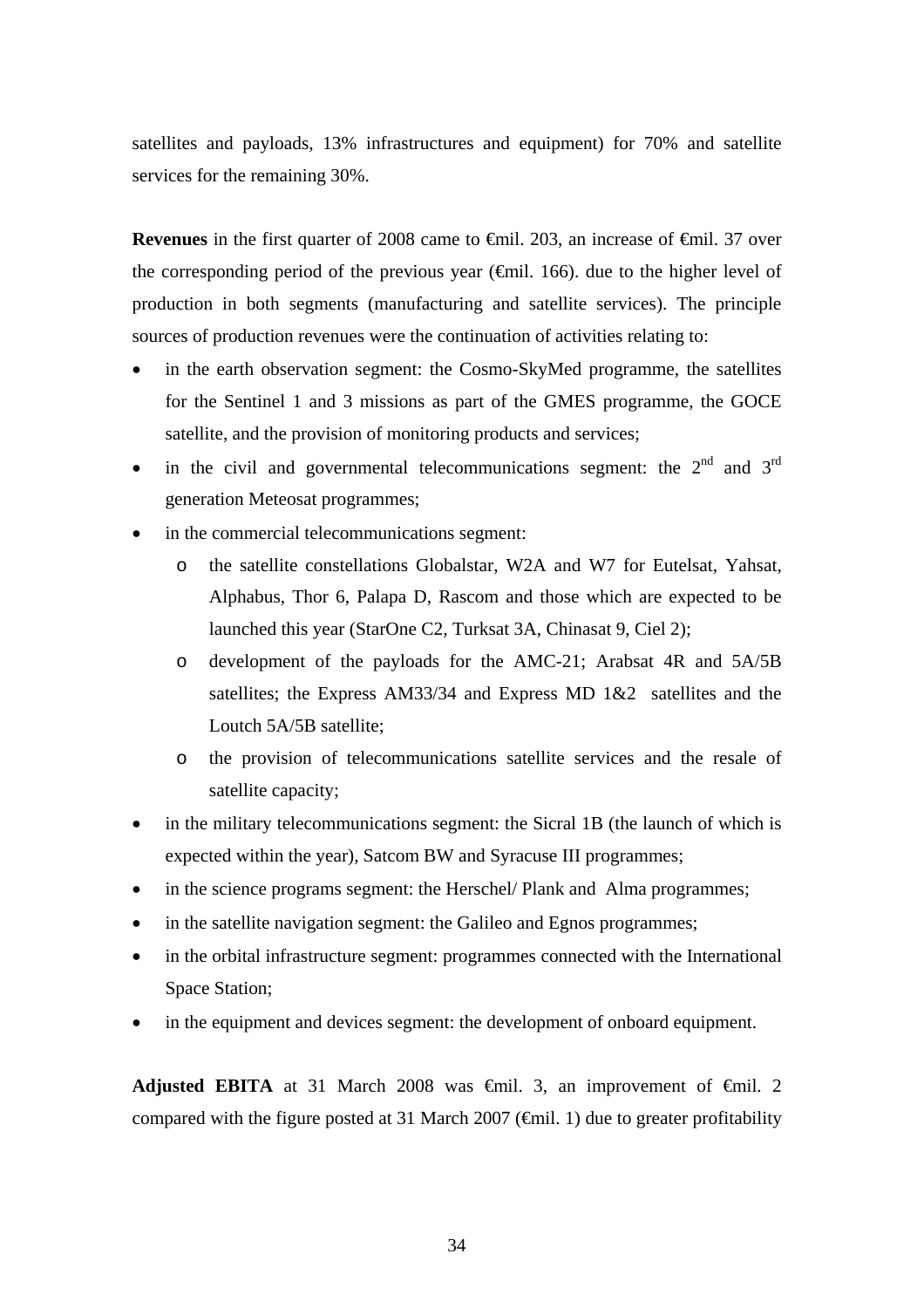in certain programmes. As a result of the above, **ROS** came to 1.5%, which is an increase over the figure at March 2007 (0.6%).

**Research and development** costs for the first quarter of 2008 came to €mil. 12, an increase of €mil. 1 from March 2007 (€mil. 11).

Activities in this area included the development of:

- systems and solutions security and emergency management (GMES), for navigation/infomobility services (Galileo) and logistics;
- GIS platforms (Geodatabase) and algorithms and processors for the production of earth observation data (Cosmo);
- platforms for LEO and GEO applications;
- production technologies for band Ka mobile TV and/or broadband applications and for radar (band C/Ku flexible payloads) and optical instrumentation;

The **workforce** at 31 March 2008 came to 3,400, for an increase of 14 employees over the 3,386 at 31 December 2007, due to higher production in both segments.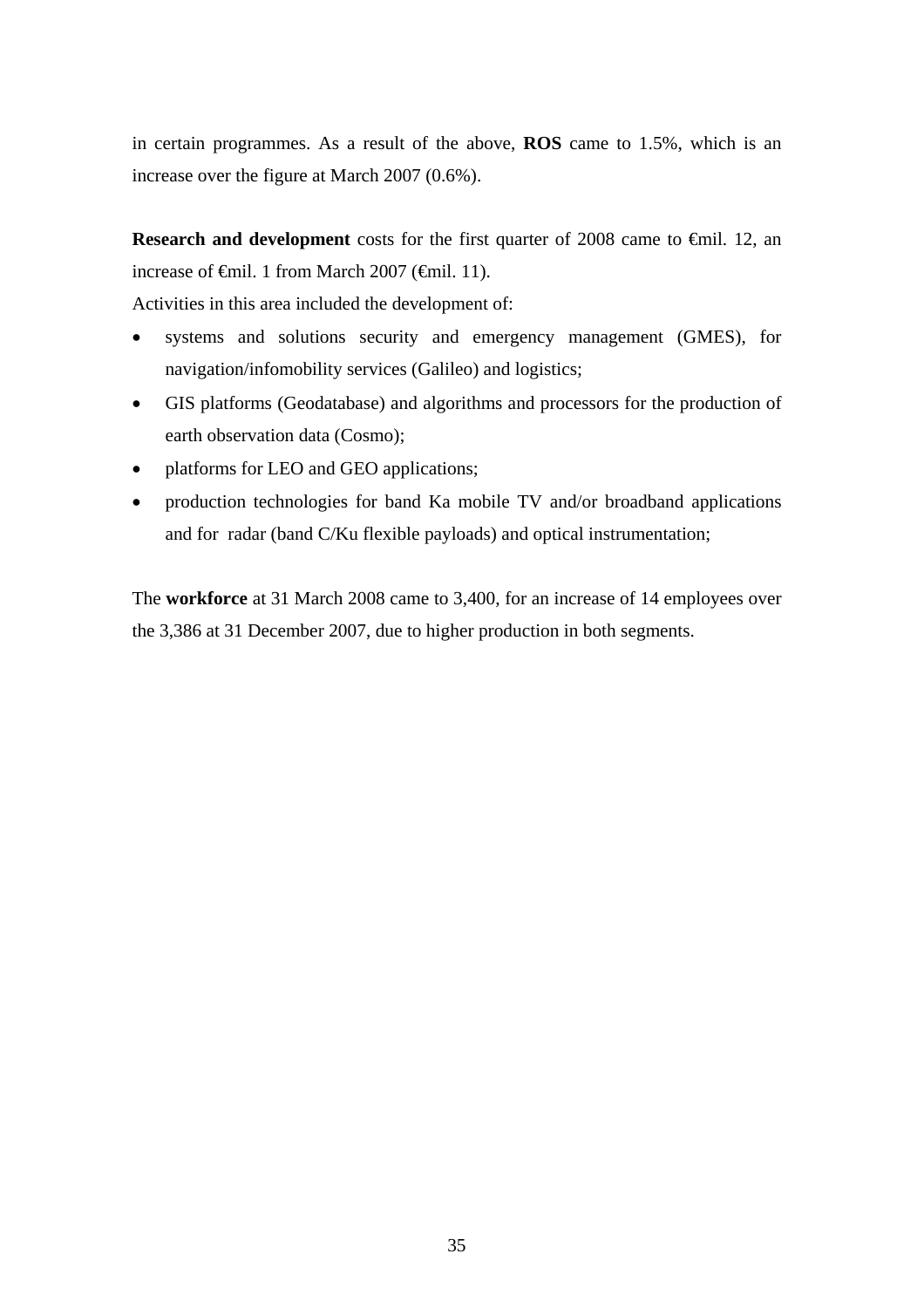# *DEFENCE SYSTEMS*

| $\epsilon$ millions             | 31.03.2008 | 31.03.2007 | 31.12.2007 |
|---------------------------------|------------|------------|------------|
| New orders                      | 303        | 132        | 981        |
| Order backlog                   | 4,098      | 4,133      | 4,099      |
| Revenues                        | 247        | 238        | 1,130      |
| <b>Adjusted EBITA</b>           | 18         | 8          | 125        |
| R.O.S                           | 7.3%       | 3.4%       | 11.1%      |
| <b>Research and Development</b> | 46         | 54         | 241        |
| Workforce (no.)                 | 4,117      | 4,213      | 4,149      |

*Note that the figures relating to the MBDA joint venture are consolidated on a proportionate basis at 25%.*

Defence Systems includes the activities of MBDA, the joint venture with BAE Systems and EADS in which Finmeccanica holds a 25% stake, in missile systems, the Oto Melara group (which, from 1 January 2008, includes the fully consolidated subsidiary Oto Melara North America Inc.) in land, naval and air weapons systems, and WASS S.p.A. in underwater weapons (torpedoes and counter-measures) and sonar systems.

New orders in the first quarter of 2008 came to <del>€</del>mil 303, a significant increase over the figure for the same period of 2007 ( $\theta$ mil +171) thanks to the contributions of all segments, particularly missile systems. The most important new orders for the quarter, in the various segments, include:

in missile systems: order for the Spada air defence system for the Pakistani Air Force and the additional lost for the provision of missile systems for the FREMM frigates;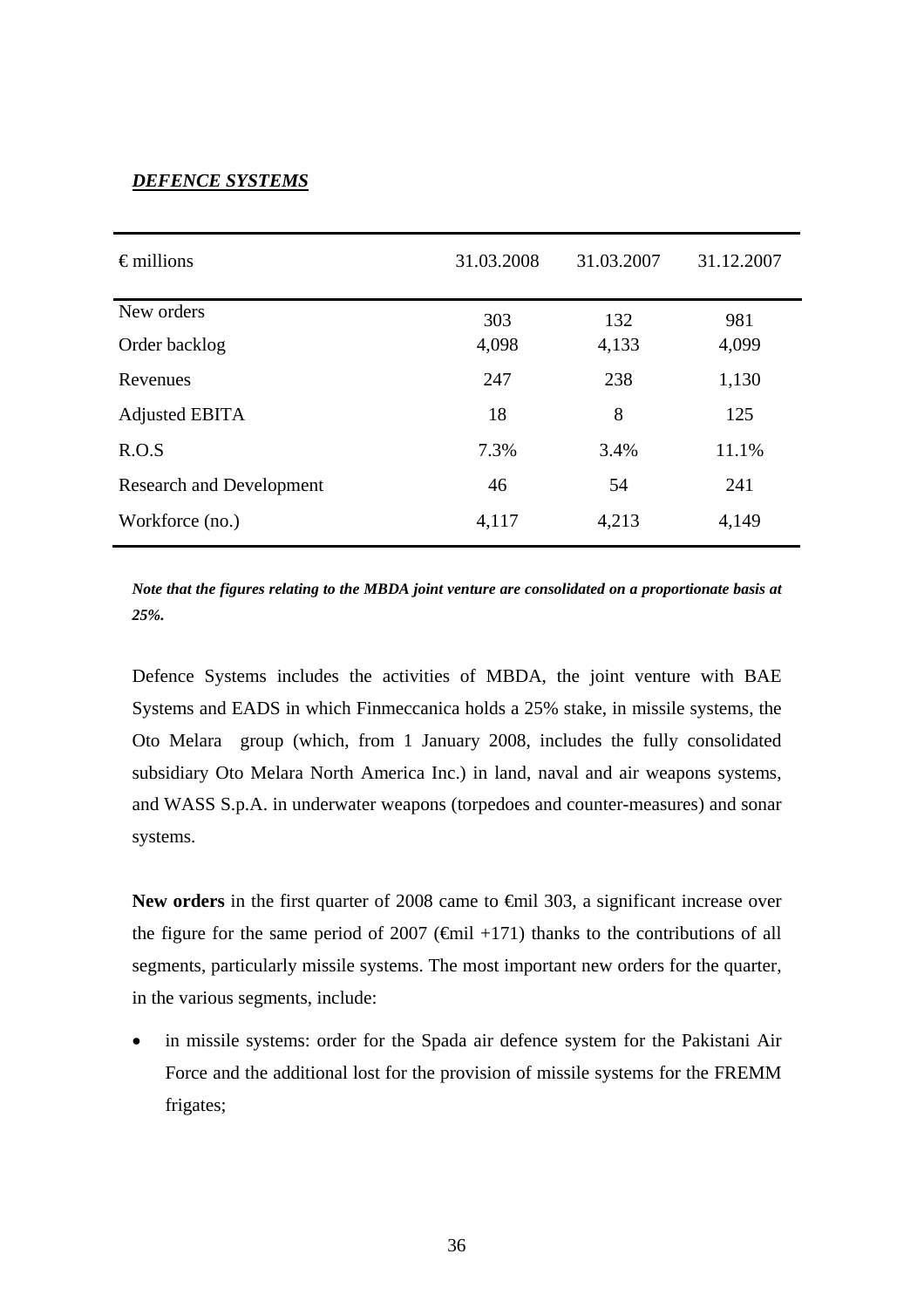- in land, sea and air weapons systems: the order for 6 120 mm towers for the Centauro from Oman and various logistics orders including the Indian order mentioned above;
- in underwater systems: orders for an additional lot for the FREMM programme, 6 counter-measure launch systems for Singapore and A244 light torpedoes for Indonesia.

The **order backlog** at 31 March 2008 came to €mil 4,098, of which 70% related to missile systems, in line with the figure reported at 31 December 2007.

**Revenues** for the first quarter of 2008 came to €mil 247, an increase of 4% over the same quarter of 2007, thanks in particular to increased activity recorded in the underwater systems segment.

Revenues were the result of the following activities:

- missile systems: activities relating to the production of MICA air-to-air missiles for Greece and France, of Aster missiles for PAAMS surface-to-air systems, activities relating to the development of the air defence system in connection with the tri-national Medium Extended Air Defense System (MEADS)program in which the U.S, Germany and Italy participate, as well as customer support activities;
- land, sea and air weapons systems: the production of the PZH 2000 howitzers for the Italian Army; the production of Hitfist turrets kits for Poland, 76/62 SR cannons for various foreign customers, development of guided munitions and logistics;
- underwater systems: activities relating to the Black Shark heavy torpedo, the MU90 light torpedo and to countermeasures for India.

**Adjusted EBITA** at 31 March 2008 totalled <del>€</del>mil 18, an increase of €mil 10 over the same period of the previous year thanks to a mix of more profitable work in the missile systems segment. As a result, **ROS** amounted to 7.3% at 31 March 2008 compared to 3.4% for the same period of 2007.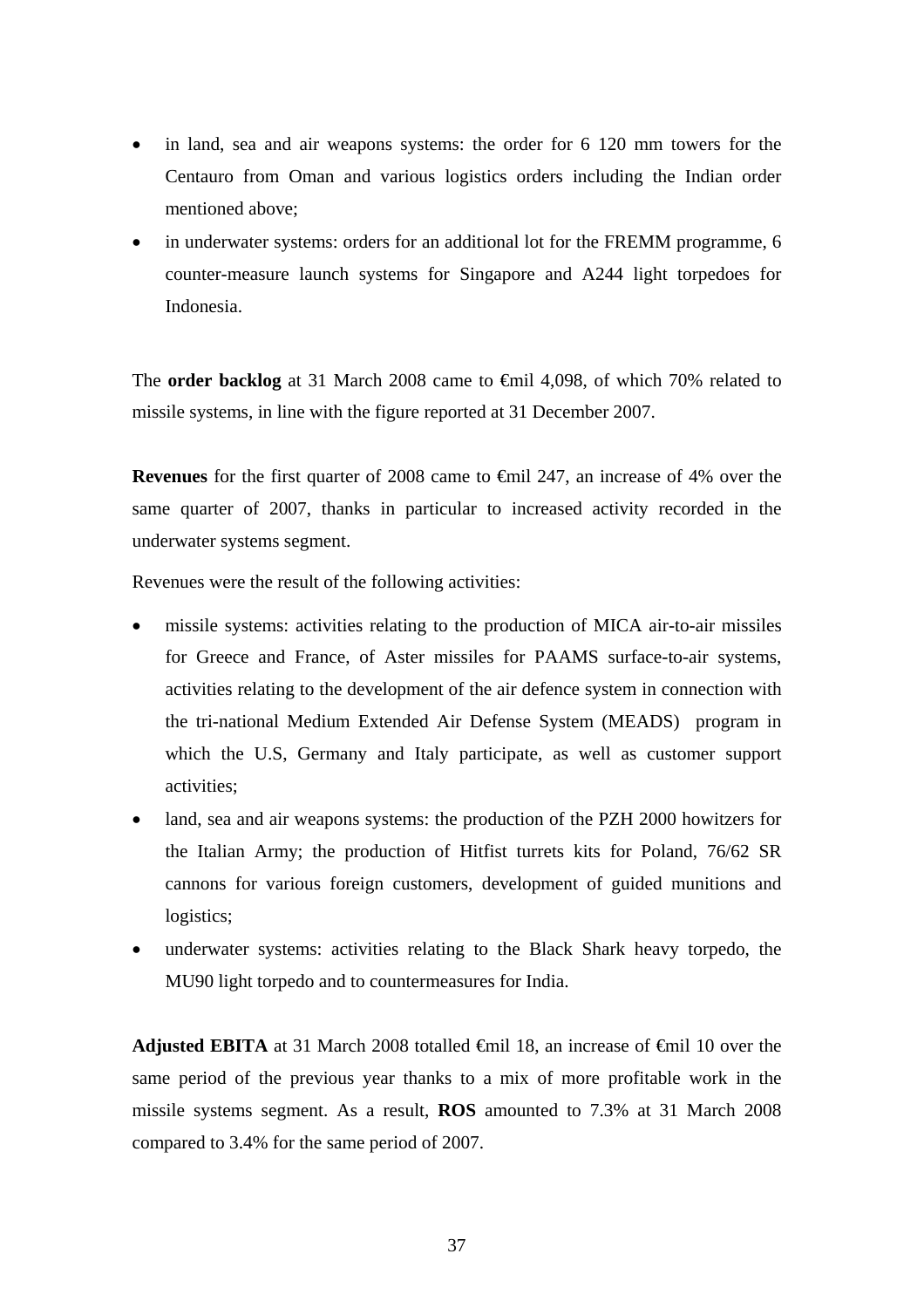**Research and development** spending for the first quarter of 2008 came to €mil 46, a 15% decrease from the same period of 2007. Some of the key activities included those for the MEADS air-defence program mentioned above and the continuation of the development of the Meteor air-to-air missile; guided munitions programs, the SAMPT missile launcher the development of the 127/64 LW cannon in the land, sea and air weapons segment; and those relating to the Black Shark heavy torpedo and the upgrading of the A244 light torpedo in the underwater systems segment.

The **workforce** at 31 March 2008 came to 4,117, a decrease of 32 from 31 December 2007.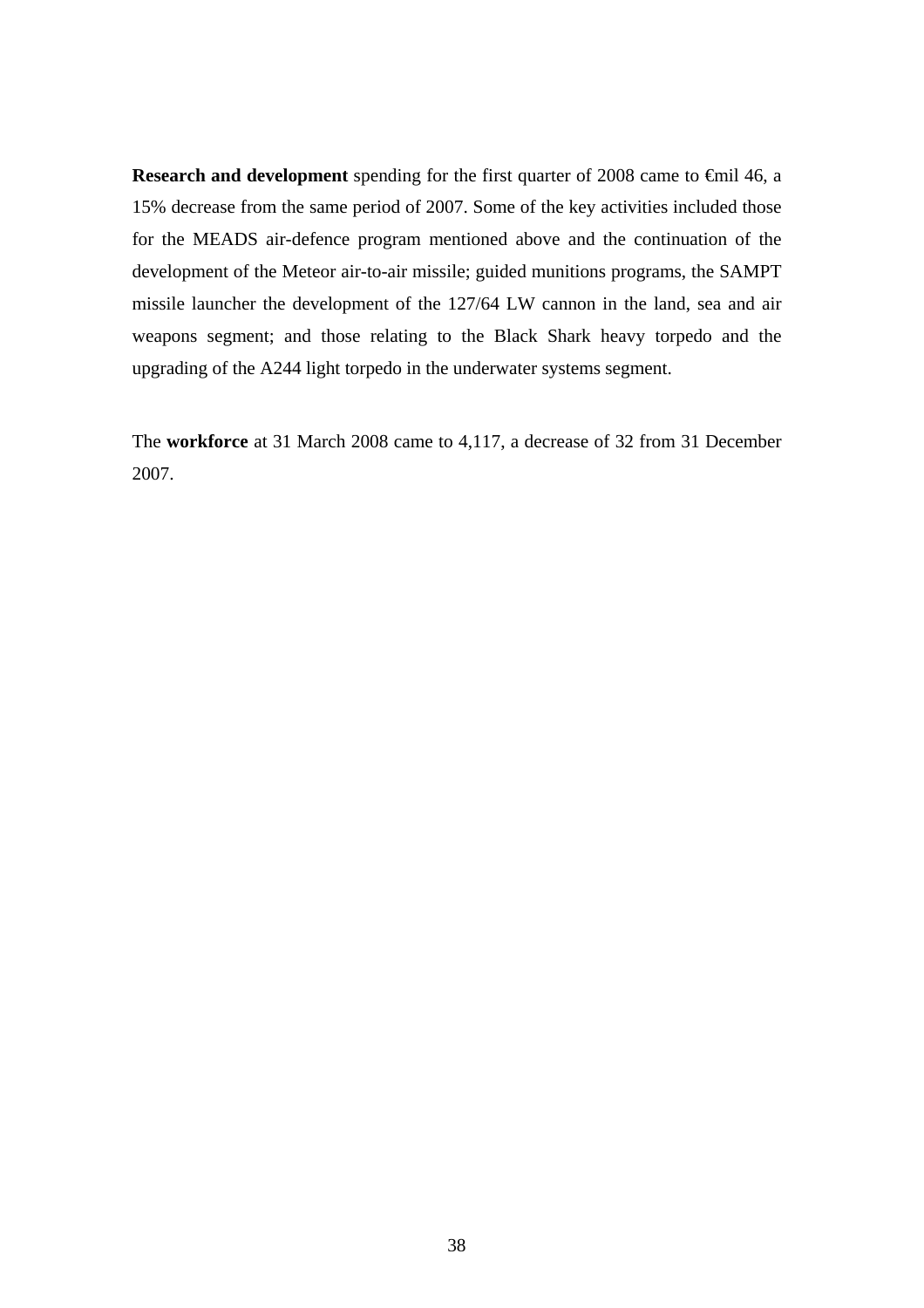#### *ENERGY*

| $\epsilon$ millions          | 31.03.2008   | 31.03.2007   | 31.12.2007     |
|------------------------------|--------------|--------------|----------------|
| New orders<br>Orders backlog | 439<br>3,399 | 145<br>2,396 | 1,801<br>3,177 |
| Revenues                     | 229          | 218          | 1,049          |
| Adjusted EBITA               | 14           | 12           | 93             |
| R.O.S                        | 6.1%         | 5.5%         | 8.9%           |
| Research and development     | 5            | 3            | 20             |
| Workforce (no.)              | 3,081        | 2,864        | 2,980          |

During the first quarter of 2008, as part of a process of growth and development of renewable energy, Ansaldo Energia acquired 78.43 % of Ansaldo Fuel Cells S.p.A. (a company specialising in the production of fuel cells) from So.Ge.Pa. S.p.A., a Finmeccanica Group company

As a result of this acquisition, the scope of the companies that are directly controlled by Ansaldo Energia S.p.A. includes: Ansaldo Nucleare S.p.A. Ansaldo Ricerche S.p.A. Ansaldo Fuel Cells S.p.A. Sagem S.r.l., Asia Power Projects Private Ltd, Energy Service Group GmbH and Thomassen Turbine Systems BV.

In the first quarter of 2008, **new orders** totalled €mil. 439, compared to €mil. 145 during the same period of the previous year, for an increase of <del>€mil</del>. 294.

This result is largely due to the increase in orders in the plants and components segment driven by the numerous provisions to the export market in particular.

The major new orders in the components segment included two large-size gas turbines and the related alternators for the Congo and two steam turbo groups for Chile. In addition, two reservation fees were obtained from Atel (Switzerland) to build two 400 MW turnkey combined cycle plants at the San Severo (Italy) and Bayet (France) sites. It should be noted that, in the first quarter, only the two reservation fees were received, while the entire contract will be completed at a later time. In the service segment, new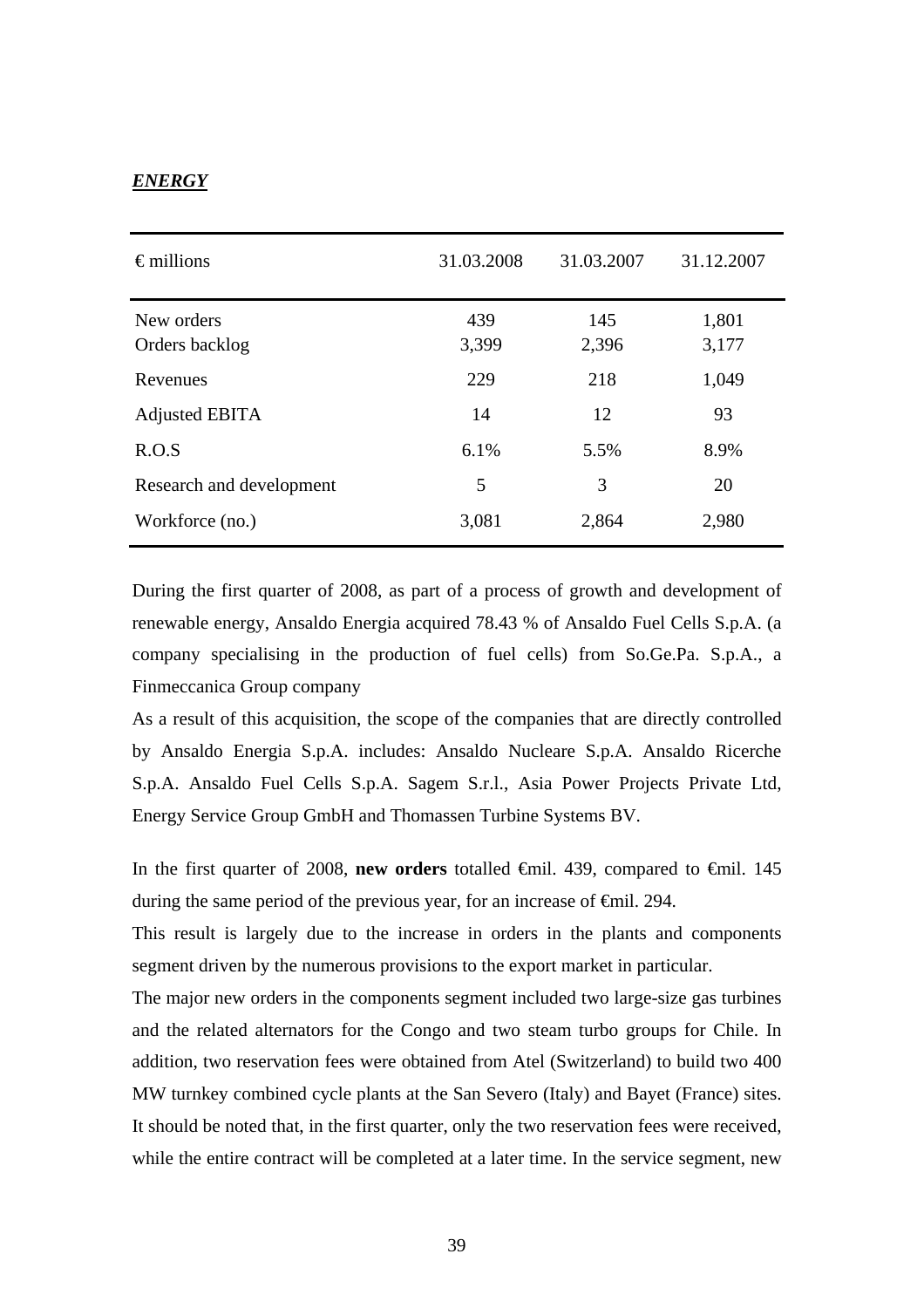orders included the long term service agreement (LTSA) for the Dunamenti site in Hungary, and a flow agreement with Enel for the Brindisi site.

Finally, regarding the nuclear segment, there were new engineering contracts from China as part of the partnership with Westinghouse on the Sanmen project.

The **order backlog** at 31 March 2008 came to <del>€</del>mil. 3,399, compared with <del>€</del>mil. 3,177 at 31 December 2007.

The composition of the backlog at 31 March 2008 has remained fairly stable since the end of 2007 and is attributable for 53% to plant and manufacturing-related activities, 46% to service activities (largely constituted of scheduled maintenance contracts), and the remaining 1% to nuclear work processes.

At 31 March 2008, **revenues** came to €mil. 229, a 5% increase over the same period of the previous year ( $\epsilon$ mil. 218). The growth in production volumes was due to work on orders for plants (specifically Larbaa, Batna, M'Sila and Rizziconi), and to the service segment (specifically flow agreements).

**Adjusted EBIT** during the first quarter of 2008 came to <del>€</del>mil. 14, compared with <del>€</del>mil 12 for the same period of 2007, attributable to the aforementioned increase in production volumes.

**ROS** came to 6.1% at 31 March 2008, an improvement of 0.6 percentage points over the first quarter of 2007.

**Research and development** costs for the first quarter of 2008 came to €mil. 5, compared with €mil. 3 for the first quarter of 2007.

Research and development mainly included large-size gas and steam turbine development projects and continued development of the new air-cooled generator model.

The **workface** at 31 March 2008 came to 3,081 as compared with 2,980 at 31 December 2007 due to normal turnover and changes in consolidation area.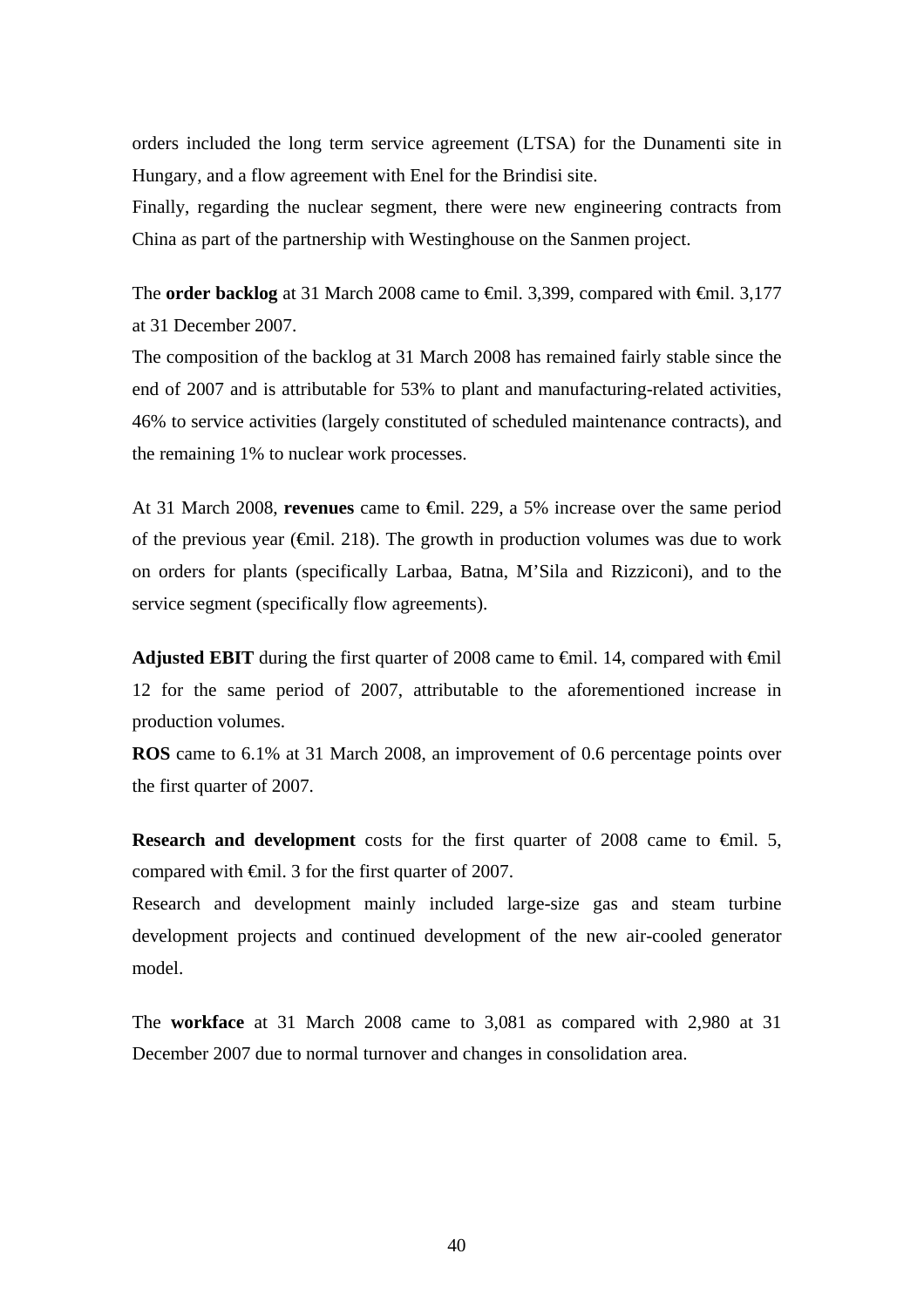#### *TRANSPORTATION*

| $\epsilon$ millions         | 31.03.2008   | 31.03.2007   | 31.12.2007     |
|-----------------------------|--------------|--------------|----------------|
| New orders<br>Order backlog | 214<br>4,926 | 170<br>4,540 | 1,786<br>5,108 |
| Revenues                    | 365          | 330          | 1,356          |
| Adjusted EBITA              | 19           | 10           | (110)          |
| R.O.S.                      | 5.2%         | 3.0%         | $(8.1\%)$      |
| Research and development    | 12           | 14           | 47             |
| Workforce (no.)             | 6,731        | 6784         | 6,669          |

The transportation division includes the Ansaldo STS S.p.A. group (Systems and Signalling) and AnsaldoBreda S.p.A. and its subsidiaries (Vehicles).

The performance by the three business divisions in the first quarter of 2008 was as follows:

- Systems: an increase in order volume compared to 31 March 2007. Adjusted EBITA was in line with the same period of last year and ROS was equal to 10.3%.
- Signalling: orders acquired were slightly down from 31 March 2007. Production volumes and Adjusted EBITA increased compared to the first quarter of 2007. ROS was equal to 9.1%.
- Vehicles: order volumes rose compared to 31 March 2007. Financial performance was characterized by slight operating losses, which was nevertheless an improvement over the first quarter of 2007.

New orders at 31 March 2008 came to <del>€</del>mil. 214, an increase of <del>€</del>mil. 44 over the first quarter of 2007 (€mil. 170), due to more new orders in the Systems and Vehicles segments. New orders for the period include:

Systems: the order regarding the Rome Line C metro;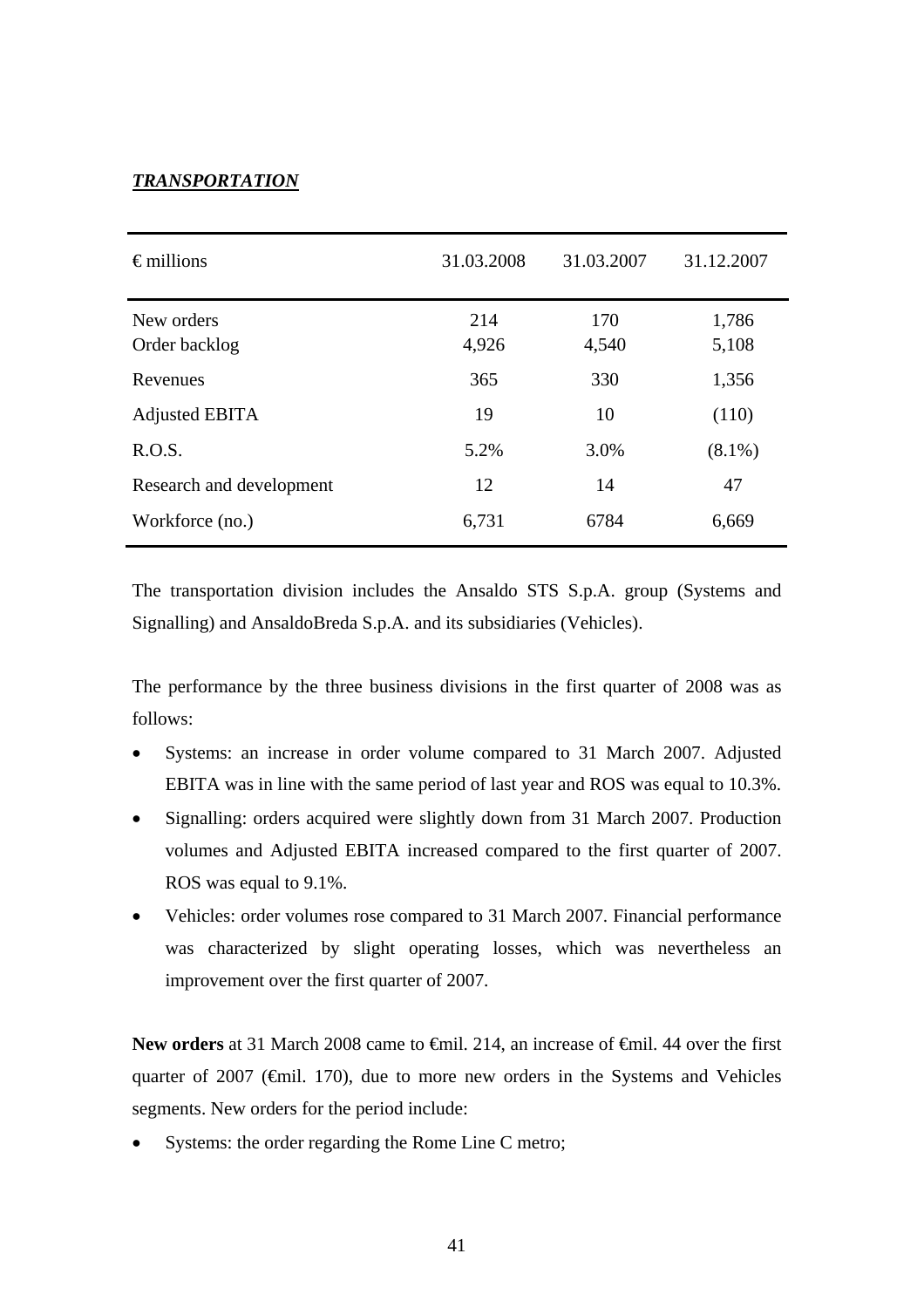- Signalling: the order for onboard equipment from the French railway agency; the contract from Tunisia for the provision of signalling systems and command and control systems for the railway network in the Banlieue sud de Tunis area; orders from the Rio Tinto mining company and contracts as parts of the agreement signed with Australian Rail Track Corporation (ARTC) in Australia; orders for components;
- Vehicles: service orders.

At 31 March 2008 the **order backlog** for the division totalled €mil. 4,926, down  $\theta$ mil. 182 compared to 31 December 2007 ( $\theta$ mil. 5,108). The order backlog at 31 March 2008 breaks down as follows: 41% for Vehicles, 37% for Systems and 22% for Signalling.

**Revenues** at 31 March 2008 were equal to €mil. 365, up €mil. 35 compared to the first quarter of 2007 ( $\epsilon$ mil. 330), due to the impact of increased activity in Signalling, in particular in Asia-Pacific, and in Vehicles. Noteworthy orders in the Transportation division include:

- Systems: the metro systems of Copenhagen, Genoa, Rome Line C, Naples Line 6 and Brescia, the Alifana regional line; and high-speed rail orders in Italy;
- Signalling: high-speed train orders for the Milan-Bologna line and for the automated train control systems (SCMT) orders, both wayside and on-board, for Italy; the Cambrian Line in the U.K.; orders under the agreement signed with the Australian Rail Track Corporation (ARTC) in Australia; the order for the Ghaziabad-Kanpur line in India and orders for components;
- Vehicles: trains for regional service for Ferrovie Nord Milano; high-volume passenger trains for Morocco; trains for the Madrid and Milan metros; trains for the Dutch and Belgian railways; the Circumvesuviana, trams for the city of Los Angeles; trains for the Danish railways; E403 locomotives for Trenitalia; various Sirio orders; and service activities.

**Adjusted EBITA** at 31 March 2008 came to €mil. 19, an improvement of €mil. 9 compared to the same period of 2007 ( $\epsilon$ mil. 10), due mainly to increased industrial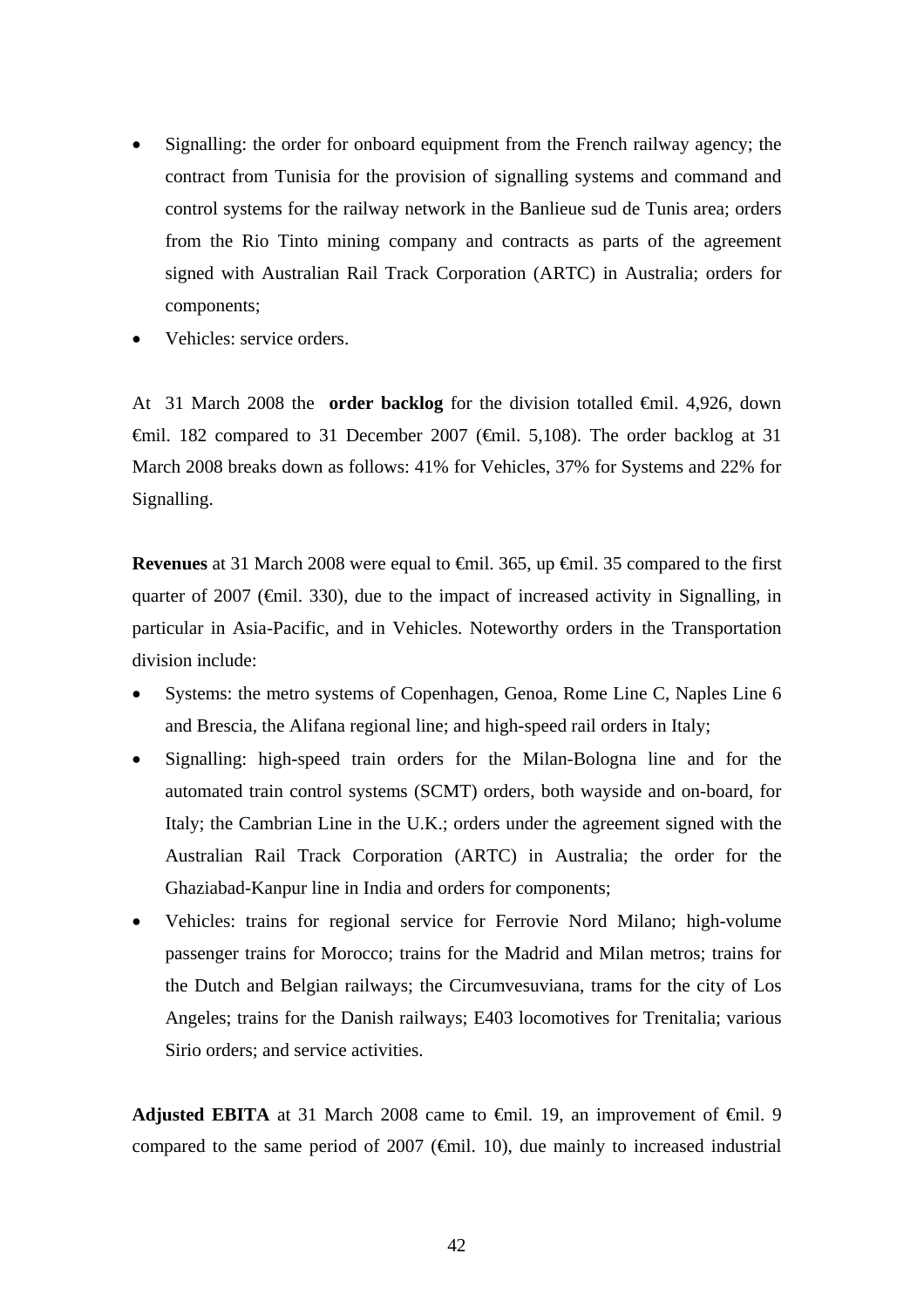profitability in the Vehicles division. **ROS** for the sector rose as a result, reaching 5.2% compared with 3.0% for the first quarter of 2007.

**Research and development** costs at 31 March 2008 were equal to €mil. 12, down €mil. 2 from the figure reported at 31 March 2007 (€mil. 14). Specifically the activities involving Signalling projects included:

- railway signalling: projects related to systems based on European standards for traffic management, aimed at guaranteeing the interoperability of lines (ERTMS - European Rail Traffic Management System);
- mass transit: a project related to the development of a CBTC (Communications Based Train Control) system, based on radio communications system for metrotype applications.

The **workforce** at 31 March 2008 stood at 6,731, representing an increase of 62 compared to 31 December 2007 (6,669), mainly attributable to the increase in Vehicles employees due to the plan for optimising and developing human resources.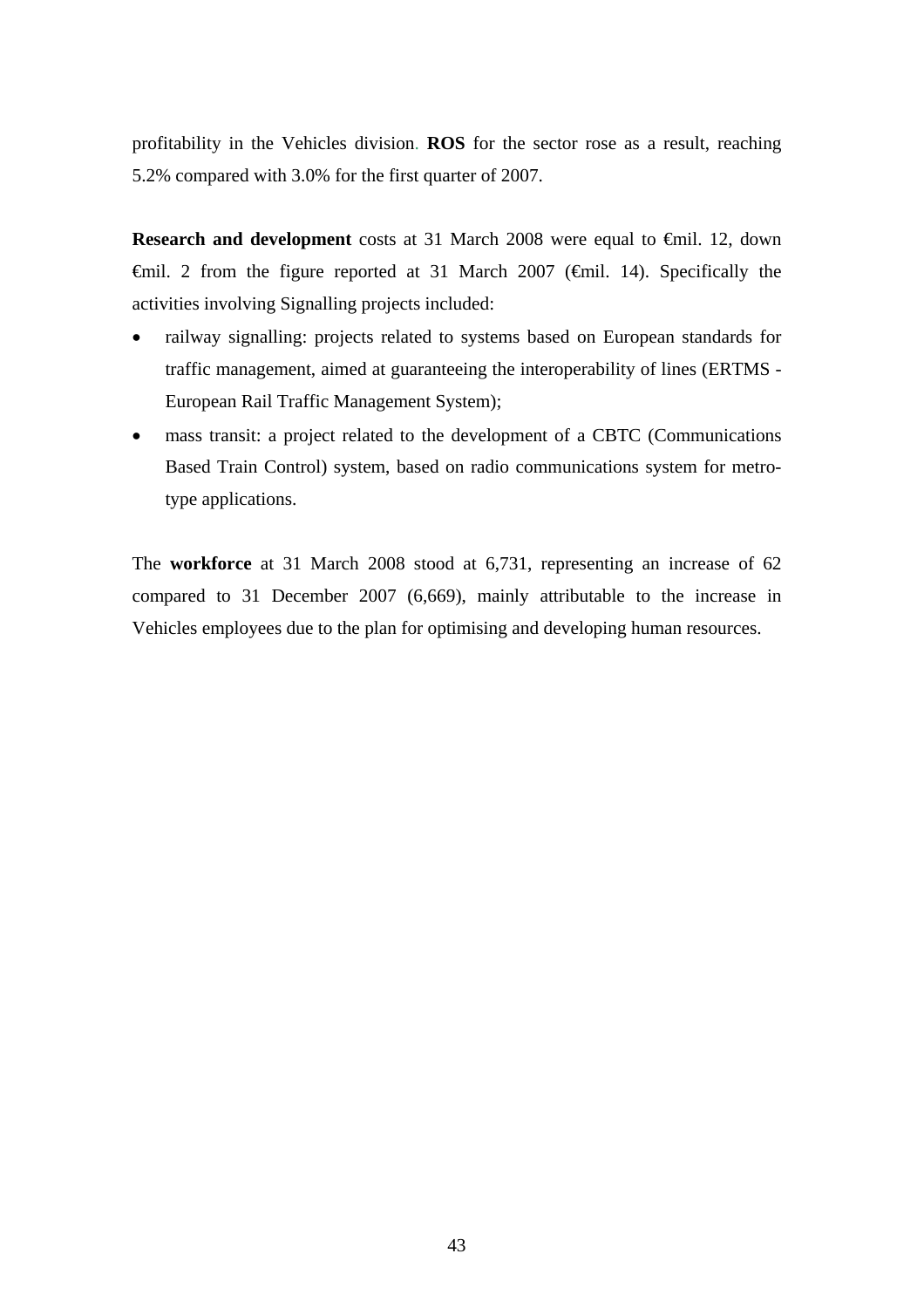#### *OTHER ACTIVITIES*

| $\epsilon$ millions      | 31.03.2008 | 31.03.2007 | 31.12.2007 |
|--------------------------|------------|------------|------------|
| New orders               | 23         | 10         | 557        |
| Order backlog            | 543        | 316        | 597        |
| Revenues                 | 64         | 47         | 345        |
| Adjusted EBITA           | (46)       | (24)       | (168)      |
| R.O.S.                   | n.s.       | n.s.       | n.s.       |
| Research and development | 1          | -          | 6          |
| Workforce (no.)          | 1,061      | 812        | 1,118      |

The division includes: the Elsacom N.V. group, which manages satellite telephony services; Finmeccanica Group Services S.p.A., the Group service management company; Finmeccanica Finance S.A. and Aeromeccanica S.A., which provide financial support to the Group; and So.Ge.Pa. - Società Generale di Partecipazioni S.p.A., which is responsible for centrally managing the pre-winding-up/winding-up and rationalization processes of companies falling outside the business sectors through transfer/repositioning transactions.

The division also includes Fata S.p.A. (for which the reorganization process begun during the 2005 fiscal year has been completed) which operates in the area of plants for processing aluminium and steel flat rolled products and engineering design in the electricity generation area for engineering, procurement and construction (EPC) activities.

With regard to Fata S.p.A., from a commercial standpoint, the company received **new orders** totalling €mil. 17 at 31 March 2008, compared with €mil. 11 at 31 March 2007. Among the most important acquisitions in the first quarter 2008 were the Zargan project (Iran) involving preparations for the construction of large-scale plants in partnership with Ansaldo Energia for an advance of €mil. 8 (Power line) and the order for Baosteel (China) or a steel processing line worth €mil 7 (Hunter line).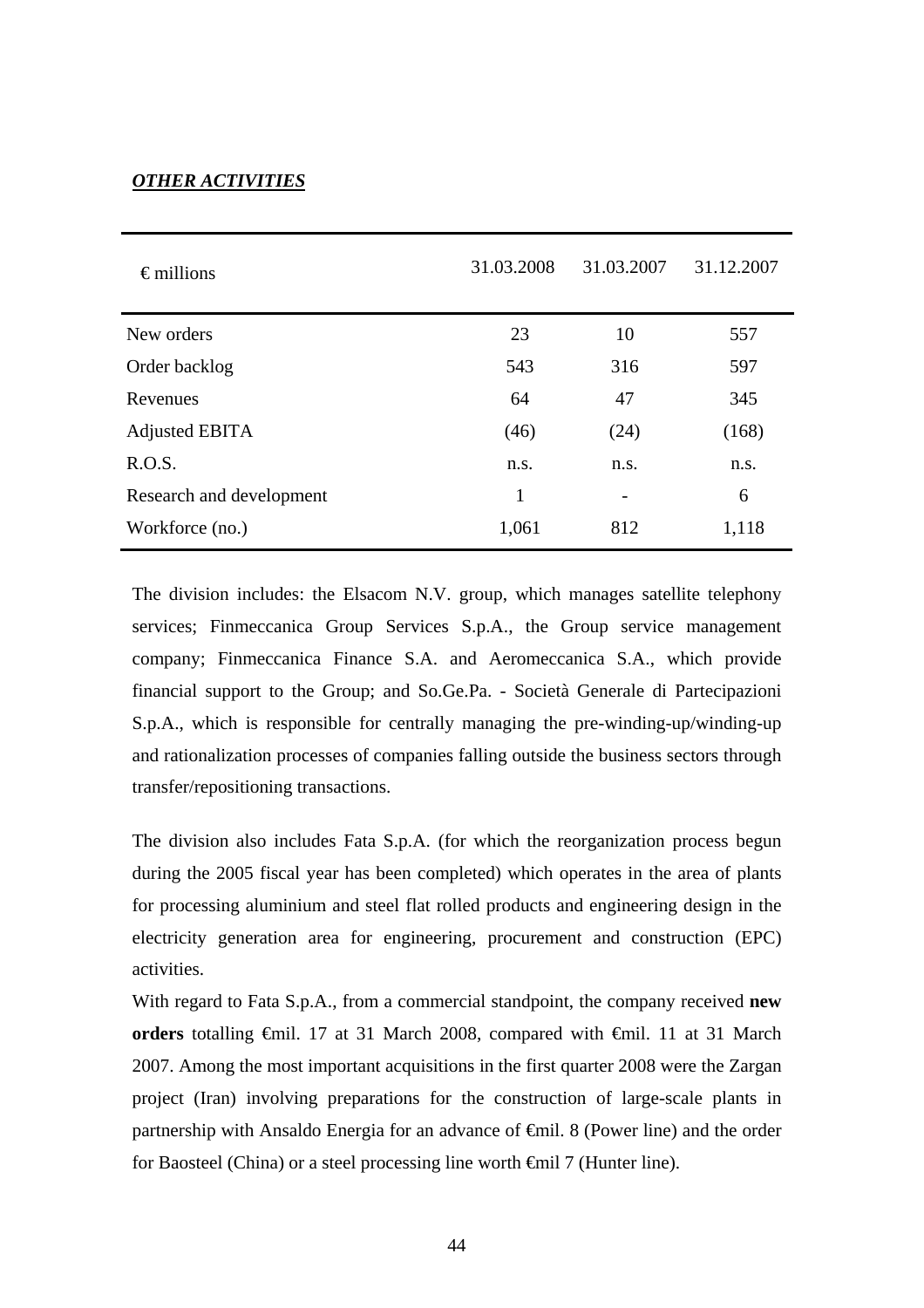**Revenues** at 31 March 2008 came to €mil. 39, an increase of €mil. 2 over the same period of 2007 (€mil. 37). The production volumes generated in the first quarter of 2008 related to progress on the Hormozal and Qatalum contracts (Smelter line), on the Chinese, Korean and Romanian contracts (Hunter line) and on the Moncalieri, Vado and Leinì orders (Power line). Finally, note should be made of the progress made in normal logistics activities carried out by Fata Logistic S.p.A. primarily for Finmeccanica Group companies. Its **workforce** at 31 March 2008 totalled 264 employees.

The division also includes BredaMenarinibus S.p.A., which manufactures urban and interurban buses. In the first quarter of 2008 BredaMenarinibus S.p.A. acquired **new orders** amounting to  $\oplus$ mil. 6, of which  $\oplus$ mil. 3 related to the bus business segment corresponding to 12 units, and €mil. 3 related to post-sales services. **Revenues** at 31 March 2008 came to €mil. 14, of which 76% was due to the bus segment and 24% to post-sale services. The **workforce** at 31 March 2008 came to 299.

This division's figures also include those of Finmeccanica S.p.A., which for some years has been undergoing an extensive transformation process, altering its focus from a financial company to that of an industrial company. This process, which is not yet complete, received a boost during the preceding fiscal year with a commitment from management to press on with a series of actions concerning industrial, technological and commercial integration. The Group will then be able to benefit from an additional impetus in improving its own productivity through processes to increase efficiency and rationalization.

The efficiency of policy and coordination activities in the Parent Company was further strengthened in its goal of reaching the above-cited objectives over the medium term with a broad-based management-by-objectives (MBO) policy, which involved top management and key resources from all Group companies. The correct application and monitoring of the promotion of these objectives will represent one of the principal ways of achieving its goals.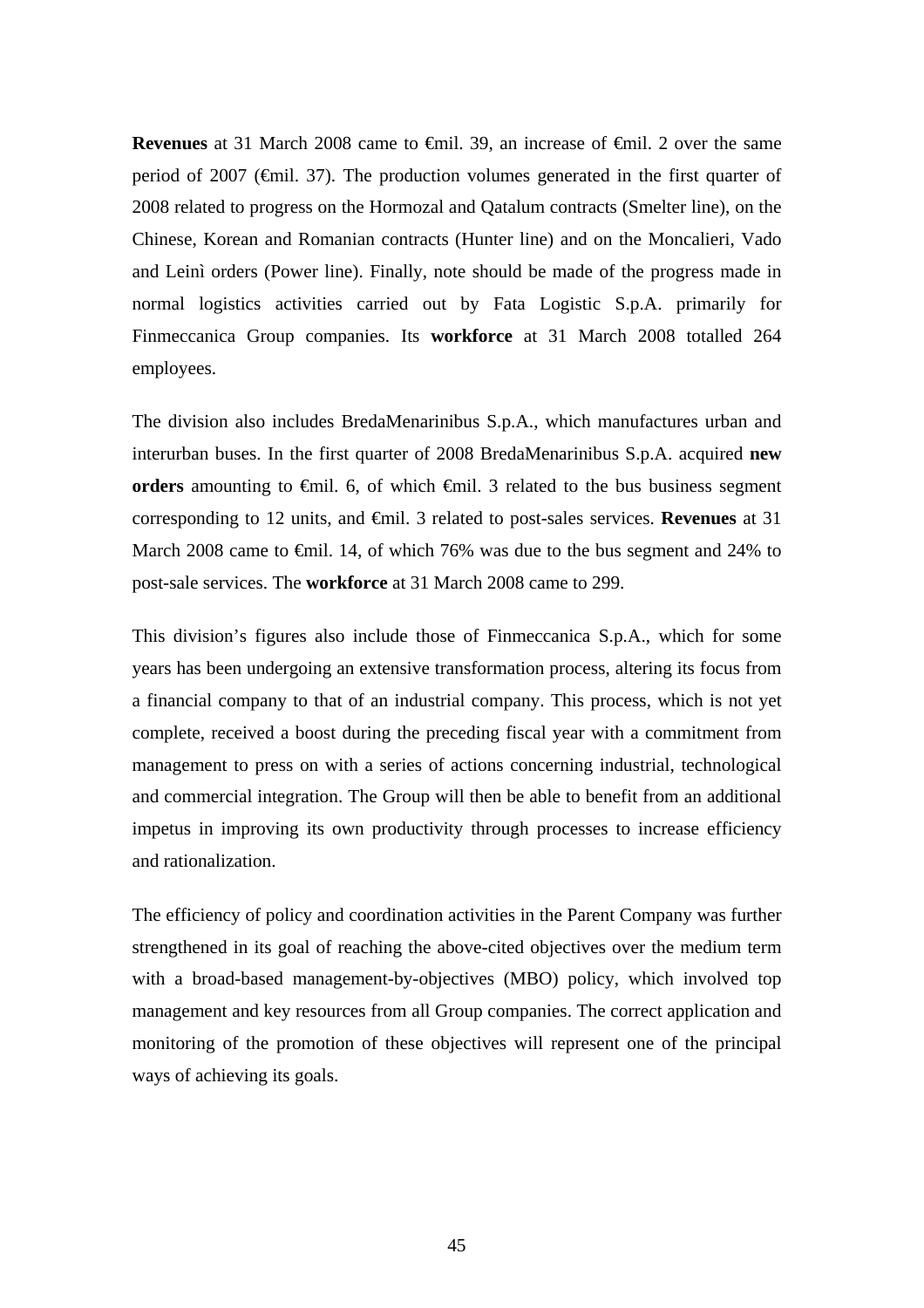**Significant events in the quarter and events subsequent to closure of the accounts for the period** 

#### **Industrial transactions**

In the *Defence and Security Electronics* division, on 17 March 2008, with regard to **postal automation**, **Poste Italiane** and **Egypt Post** signed an agreement for the technological development and expansion of the Egyptian postal service with **Elsag Datamat** chosen to act as the project's technological partner. The goal is to provide solutions to improve the postal service's organisation, automation and the distribution of correspondence and deliveries, security systems, applications for the peripheral network of Egyptian post offices, ICT innovation and training of personnel.

On 30 November 2007, **Finmeccanica** acquired on the market a 28.2% stake in **Vega Group Plc** (Vega), a UK firm listed on the London Stock Exchange and active in the defence, aerospace, and government services sectors, following the announcement on 29 November 2007 of a public tender offer (PTO) for the cash acquisition of Vega. On 16 January 2008, given that a level of participation of 65.1% in Vega capital had been reached, which, together with the shares purchased previously, brought Finmeccanica's total share to 93.3%, the tender offer was deemed to be irrevocable, and payment of the purchase price was made. Furthermore, given that the level required by law had been reached and in accordance with the tender document, Finmeccanica began the process of delisting the shares from the London Stock Exchange, as well as the squeeze-out of the remaining shares not acquired as part of the buyout. Vega's shares were taken off of the London Stock Exchange on 13 February 2008, and the squeeze-out was completed in March.

Starting 1 January 2008, Galileo Avionica S.p.A. and Selex Sensors and Airborne Systems Ltd began operating under the name **Selex Galileo** to offer products, benefiting from the combined reputations of the two companies, in the fields of sensors, electro-optics, electronic warfare and tactical Unmanned Aerial Vehicles.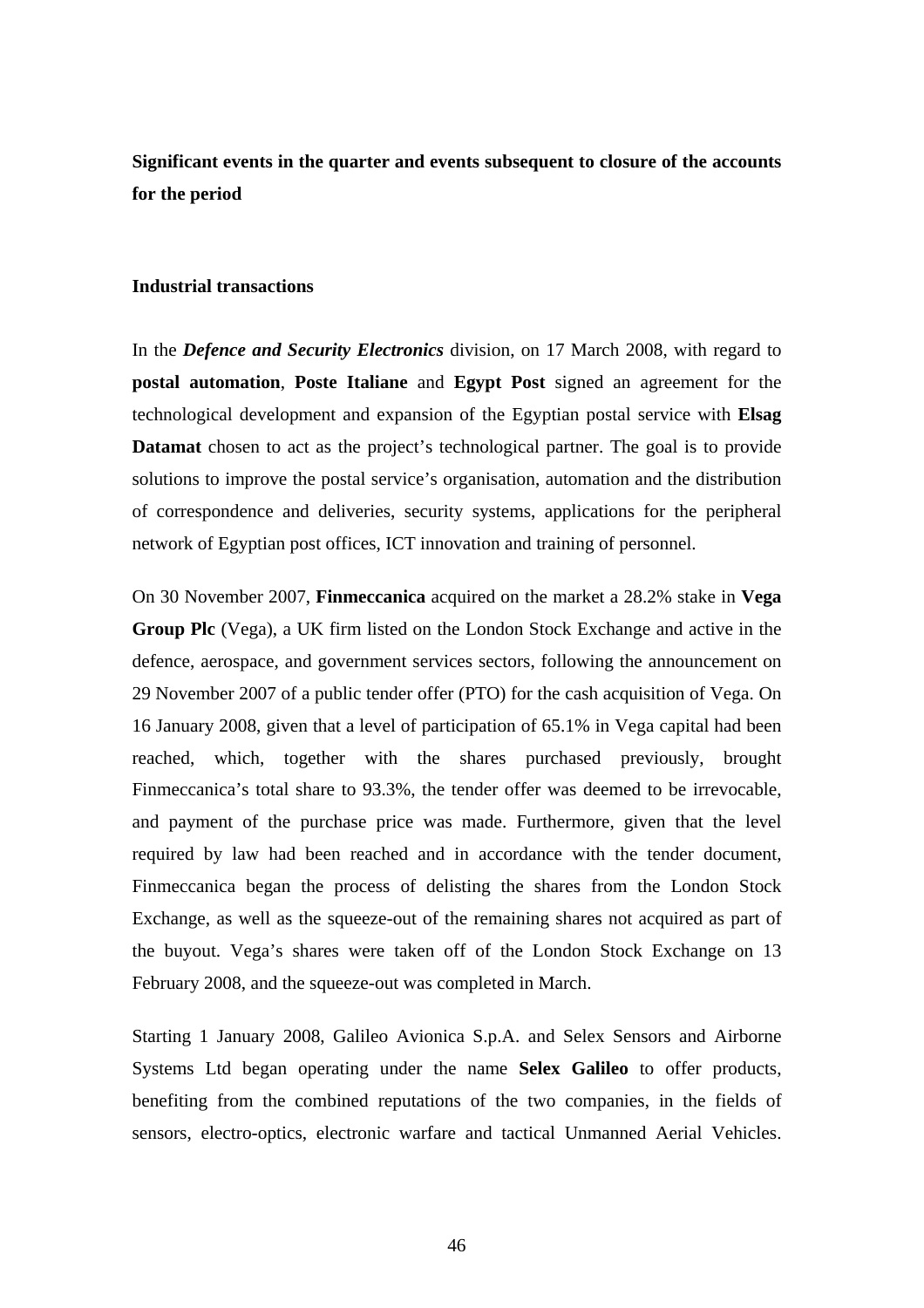This new name will allow the companies to present themselves as leaders in integrated solutions for airborne sensors, surveillance and protection systems, radar and imaging.

With regard to the *Aeronautics* division, on 29 February 2008, **Finmeccanica** presented its "**Progetto Corso Marche**" in confirmation of its industrial expansion strategy in Piedmont. The project provides for the transfer of **Alenia Aeronautica's** project design activities from Corso Marche to Turin Caselle (the production, integration, engineering and flight test site), where new buildings will be constructed and existing ones extended by 2010. At the same time, Alenia Aeronautica's empty site in Corso Marche will be redeveloped and upgraded by 2015-2016 in a manner in keeping with the need for deindustrialisation of urban areas.

Additionally, on 27 March 2008, **Alenia Aermacchi**, a leader in the military trainer aircraft market, and **ENAER** (Empresa Nacional de Aeronautica de Chile) signed a Memorandum of Understanding that sets out the terms of partnership for programmes relating to the M-346 (advanced new-generation trainer) and M-311 (basic-advanced trainer) aircraft. The agreement provides for the joint manufacture and sale of M-346 and M-311 aircraft in Latin America to effectively meet the diverse needs of the region's Air Forces for basic, advance and Lead-In-Fighter training and in the operational role of Close Air Support.

In the *Space* division, on 2 April 2008, **Telespazio** (67% Finmeccanica; 33% Thales) acquired 100% of the Spanish company **Aurensis**, which specialises in technologies for territorial applications and satellite and aerial Earth observation services. With this acquisition, Telespazio continues its international expansion and consolidation of its position as European leader in the Earth observation sector.

More generally, in terms of leveraging its civil activities, on 1 April 2008, **AnsaldoBreda** and **Bombardier Transportation** signed an agreement to jointly develop, market and manufacture a new high-speed train capable of reaching speeds of over 300 km/h, which overcomes existing concepts and takes into account important aspects such as efficiency, safety, enhanced seating capacity and compliance with the latest European interoperability standards.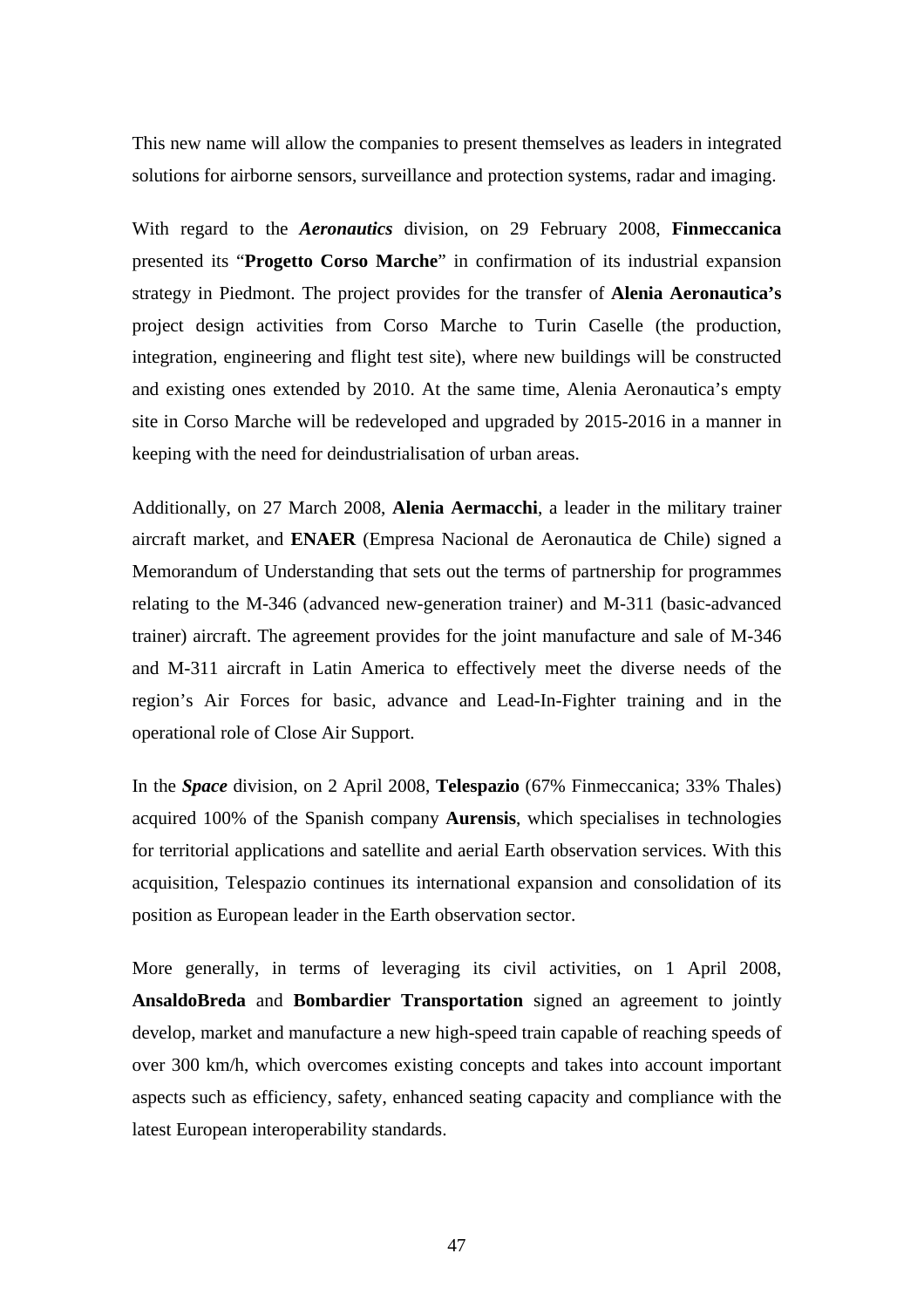On 27 February 2008, **Ansaldo Fuel Cells** and **Enel** signed a partnership agreement to develop, build and test a molten carbonate fuel cells generation plant. The agreement marks the start of an important collaboration in the development of such technology.

#### **Financial transactions**

In 2007, Finmeccanica carried out no transaction on the capital markets. As a result, there was no substantial change in the structure of medium to long-term debt, particularly with regard to bonds, which stood at around €mil. 1,756 (under IAS/IFRS). The average term of maturity is approximately 8.5 years.

Below is a list of bonds outstanding at 31 March 2008, including the transactions placed on the market by Finmeccanica S.p.A. and by Finmeccanica Finance S.A.:

| <b>Issuer</b>                       |     | Year of<br>issue | <b>Maturity</b>  | Amount<br>( <del>G</del> nil) | Annual<br>coupon | Type of offer          | IAS recog.<br>amts $\epsilon$ mil. (5) |
|-------------------------------------|-----|------------------|------------------|-------------------------------|------------------|------------------------|----------------------------------------|
|                                     |     |                  |                  |                               |                  |                        |                                        |
| Finmeccanica<br>Finance S.A.        | (1) | 2002             | $30$ -Dec-<br>08 | 297                           | Variable         | Italian retail         | 299                                    |
| Finmeccanica                        |     |                  |                  |                               |                  |                        |                                        |
| Finance S.A.                        | (2) | 2003             | $8-Aug-10$       | 501                           | 0.375%           | European institutional | 456                                    |
| <b>Finmeccanica</b><br>Finance S.A. | (3) | 2003             | $12$ -Dec-<br>18 | 500                           | 5.75%            | European institutional | 505                                    |
| Finmeccanica S.p.A.                 | (4) | 2005             | $24$ -Mar-<br>25 | 500                           | 4.875%           | European institutional | 496                                    |

- (1) Bonds exclusively offered to the public in Italy and listed on the TLX market, which is managed by Trading Lab Banca S.p.A. - Unicredito Italiano Group. Issued as part of the Euro Medium Term Notes (EMTN) programmes for a maximum €bil. 2.5, the bonds are governed by a specific Italian regulation. Transaction authorised pursuant to Article 129 of Legislative Decree no. 385/93. Prospectus filed with CONSOB on 4 December 2002 (authorisation notified with note no. 2079342/3.12.02)
- (2) Exchangeable bonds with a maximum number of 20,000,000 shares in STMicroelectronics N.V. (STM) at a conversion price of  $\epsilon$ 25.07 per share. Starting from the third anniversary of the issue, Finmeccanica Finance can ask for the loan to be converted if the average price recorded during the 30 working days prior to the date of notice to bond-holders exceeds 125% of the conversion price. At the maturity date Finmeccanica Finance can repay in cash or, upon prior notice to be given with at least 15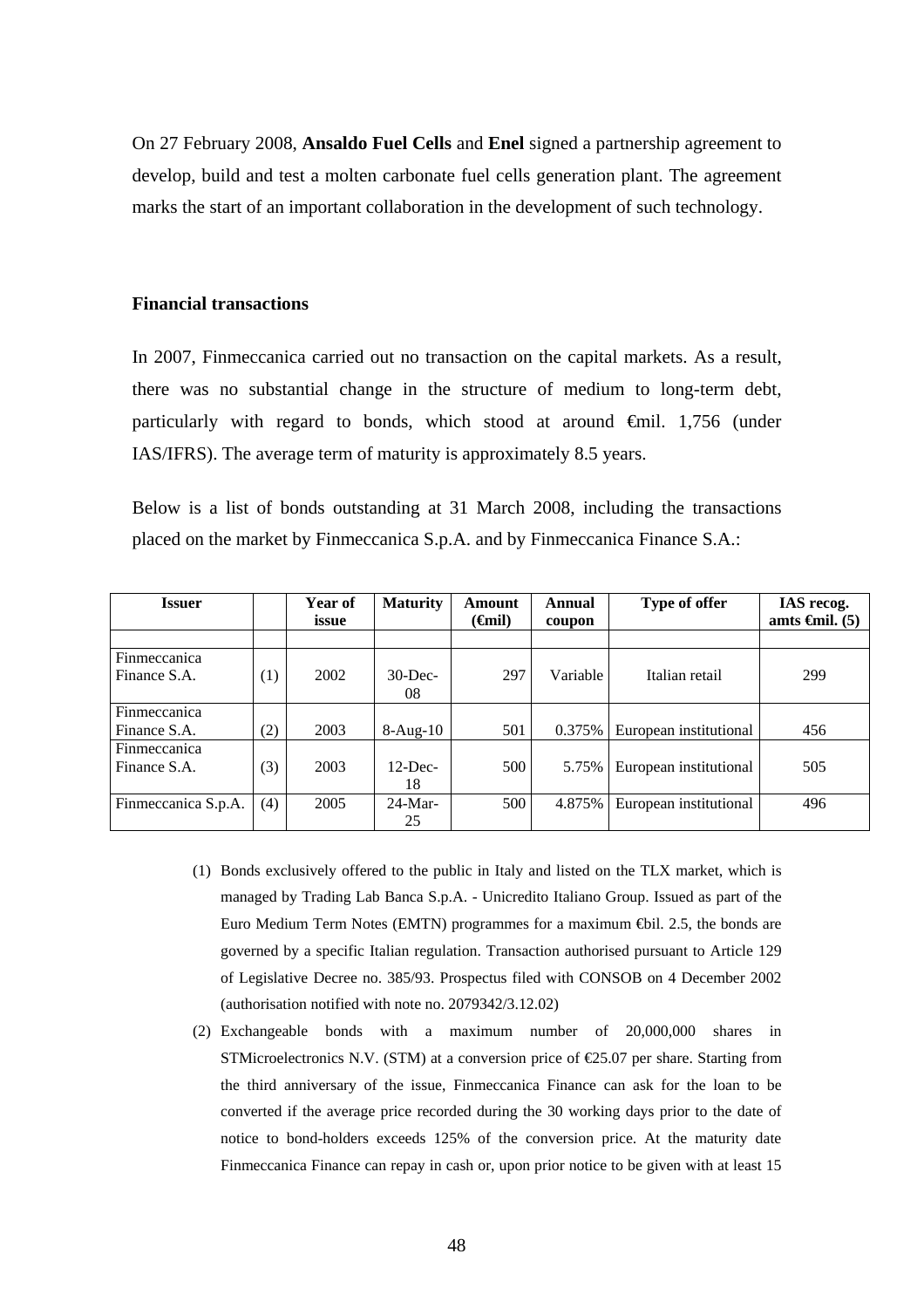working days, through a combination of STM shares valued at the average prices recorded in the prior 5 working days. Transaction authorised pursuant to Article 129 of Legislative Decree no. 385/93. Bonds are listed on the Luxembourg Stock Exchange.

(3) Bonds issued as part of the EMTN programmes for a maximum of €bil. 2.5 The entire issue was converted from a fixed-rate issue to a floating-rate one for the first two years of the loan. The transaction was authorised pursuant to Article 129 of Legislative Decree no. 385/93. Bonds listed on the Luxembourg Stock Exchange.

Rate transactions were made on these bonds and led to benefit throughout 2005 from low floating rates with an effective cost of some 3.25%. During 2006, the effective cost of the loan returned to a fixed rate equal to an average value of some 5.8%.

- (4) Bonds issued as part of the EMTN programmes for a maximum of €bil. 2.5 The transaction was authorised pursuant to Article 129 of Legislative Decree no. 385/93. Bonds listed on the Luxembourg Stock Exchange. Some rate transactions were made to optimise collection costs.
- (5) The difference between the face value of bonds and book value is due to interest rates being classified as to increase debt and to discounts being recognised to decrease debt. Furthermore, as regards the issue of exchangeable bonds in (2) above, IAS 39 provides for the separation of the financial debt component and the call option sold. The debt component is measured by applying the market interest rate at the issue date in place of the nominal interest rate, while the option component, excluded from the financial position, is subject to periodic measurement at fair value. At 31 March 2008, this valuation method led to posting a debt  $\bigoplus$  il. 45 less than the face value of the bond. This differential will gradually come down as the maturity date draws near.

All the bond issues of Finmeccanica Finance S.A. are irrevocably and unconditionally secured by Finmeccanica S.p.A.

All the bonds above are governed by regulations with standard legal clauses for this type of corporate transactions. In the case of the Finmeccanica issues, these clauses do not require any commitment for specific financial parameters (financial covenants) but require negative pledge and cross default clauses.

Based on negative pledge clauses, issuers Finmeccanica Finance S.A., Finmeccanica S.p.A. and their Material Subsidiaries (companies whose issuer or guarantor owns more than 50% of share capital or represent at least 10% of total revenues) are expressly and specifically prohibited from creating guarantees to secure financial transactions to the partial benefit of one or more creditors, without prejudice to the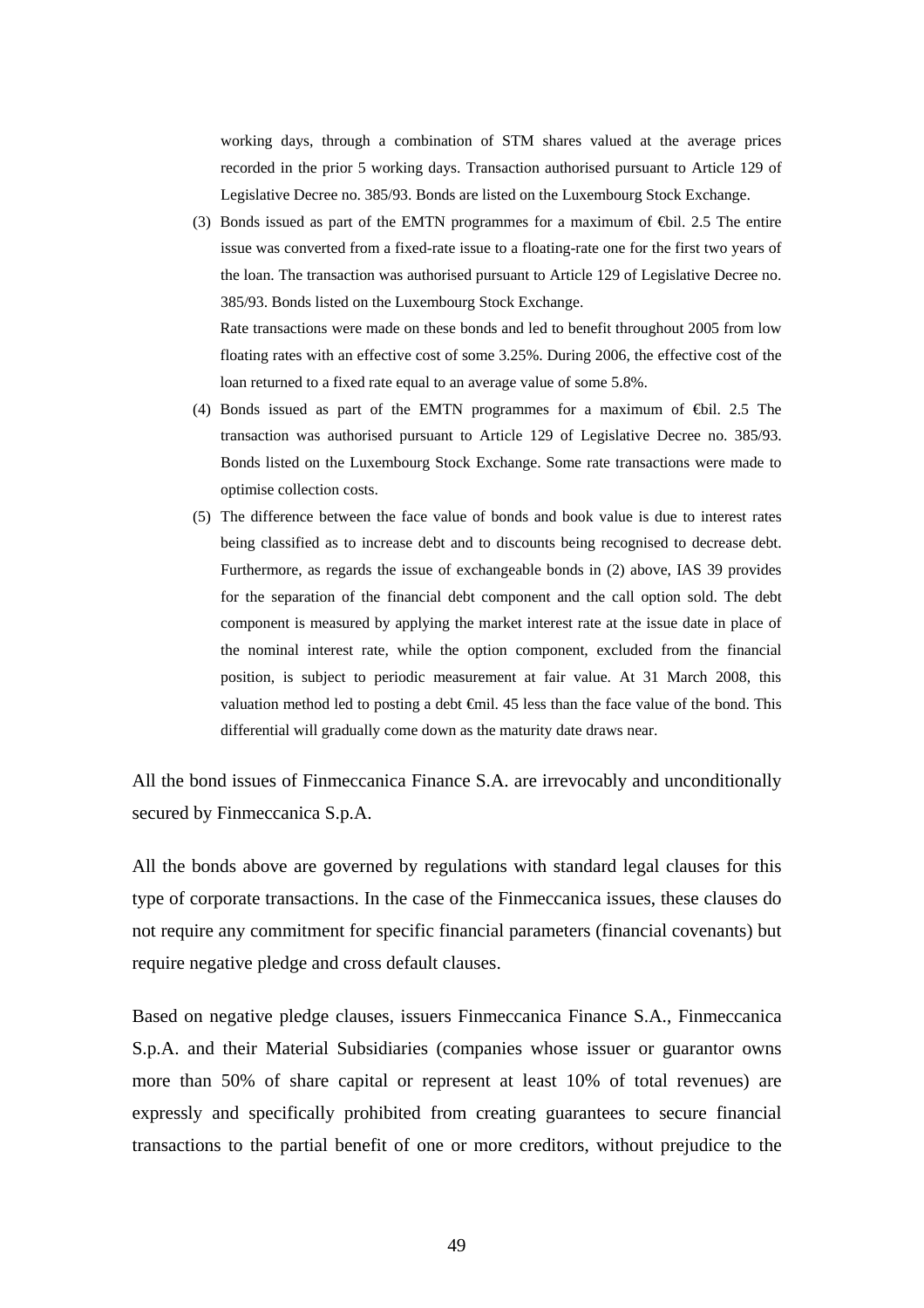generalities of the foregoing. Exceptions to this prohibition are securitisation and, starting from July 2006, the creation of assets for the use indicated in Article 2447 bis *et seq*. of the Italian Civil Code.

The cross-default clauses give the bondholders the right to request early redemption of the same (i.e. default) in the event that, for any loan or, more generally, any financial obligation of the Group, there should be a failure to make payment beyond preset limits or other default event.

All Finmeccanica S.p.A. and Finmeccanica Finance S.A. bonds were given a mediumterm financial credit rating by the three international rating agencies: Moody's Investors Service, Fitch and Standard and Poor's. More specifically, at the reporting date these credit ratings were A3 (Moody's) and BBB (Fitch and Standard and Poor's), all with a stable outlook.

#### **Other operations**

As already described in the 2007 financial statements, on 16 January 2008 the Shareholders' Meeting of **Finmeccanica** S.p.A approved the share buy back programme proposed by the Board of Directors on 21 November 2007 up to a maximum of about 8% of the share capital of the Company (a maximum of 34 million ordinary shares).

The purchased shares will be available in the form of treasury shares and may be used for industrial projects or extraordinary financial operations, if any.

On 28 February 2008, in order to initiate the programme and to complete it within the appropriate time frame, Finmeccanica's Board of Directors, exercising the mandate granted by the Shareholders' Meeting, confirmed the powers granted to the Chairman and Chief Executive Officer for the execution of the Shareholders' resolution.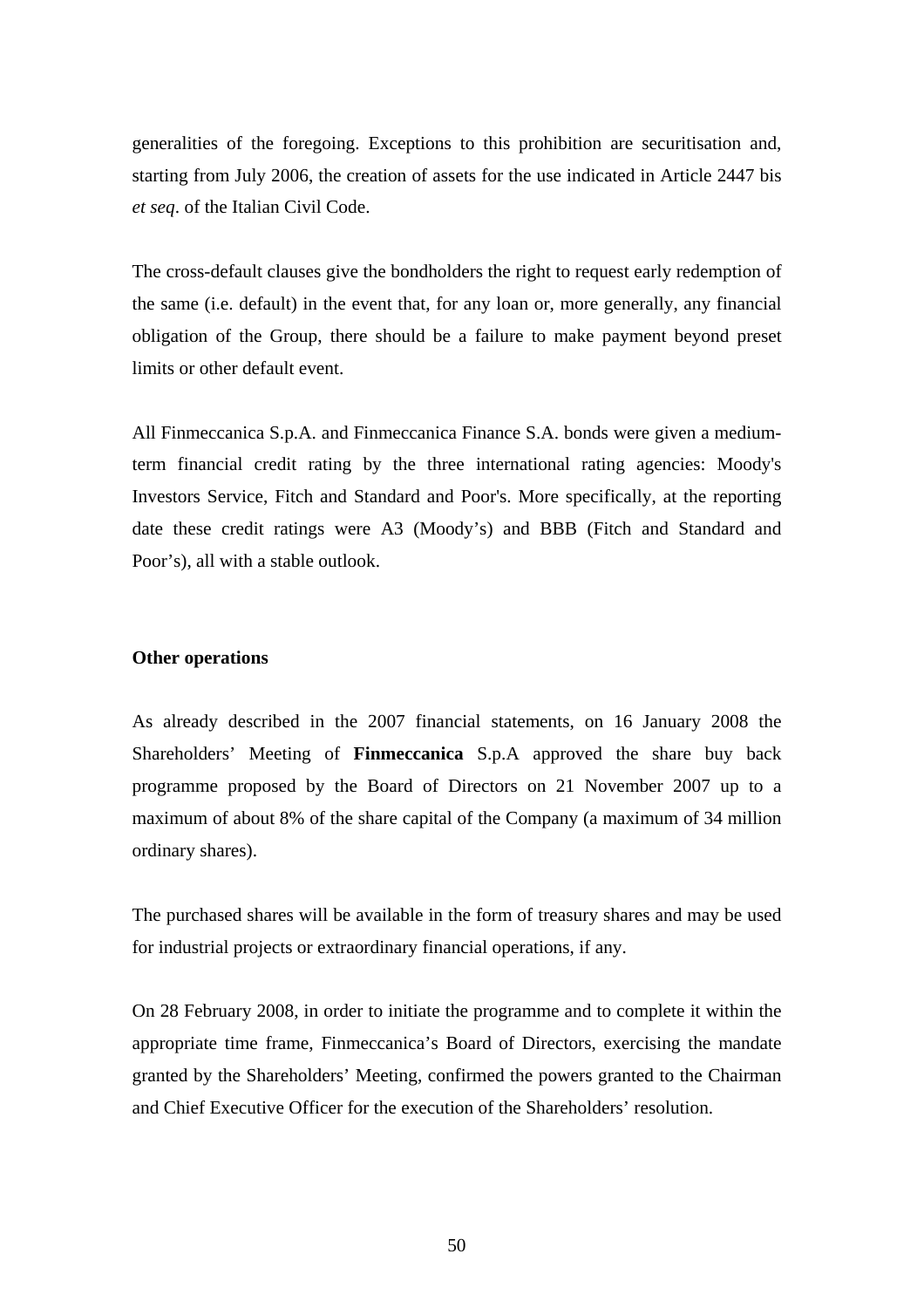Moreover, on 26 February 2008, **Finmeccanica**, **Cassa Depositi e Prestiti** and **FT1CI** (a company owned by Areva), as shareholders of **STMicroelectronics Holding NV** (STH), the Dutch company which owns 27.54% of the share capital of **STMicroelectronics NV** (STM), signed an agreement amending the existing shareholders' agreement concerning the joint Italian-French governance of STH.

Under the agreement, the Italian and French parties agreed to rebalance their respective stakes in STM, indirectly held through STH. Specifically, Finmeccanica, as shareholder of STH, agreed to sell to FT1CI the equivalent of 26,034,141 shares of STM at the price of  $\epsilon 10$  per share, plus an earn-out equal to 40% of any positive price differential of STM stock between the base price of  $\epsilon$ 10 and the average market price calculated over a three-month period starting nine months from the date of signing of the agreement, up to  $\Theta$  per share. Upon completion of the operation, Finmeccanica received approximately €mil. 260.

Additionally, the agreement establishes that the Italian and French parties will continue to share governance of STH equally subject to certain conditions.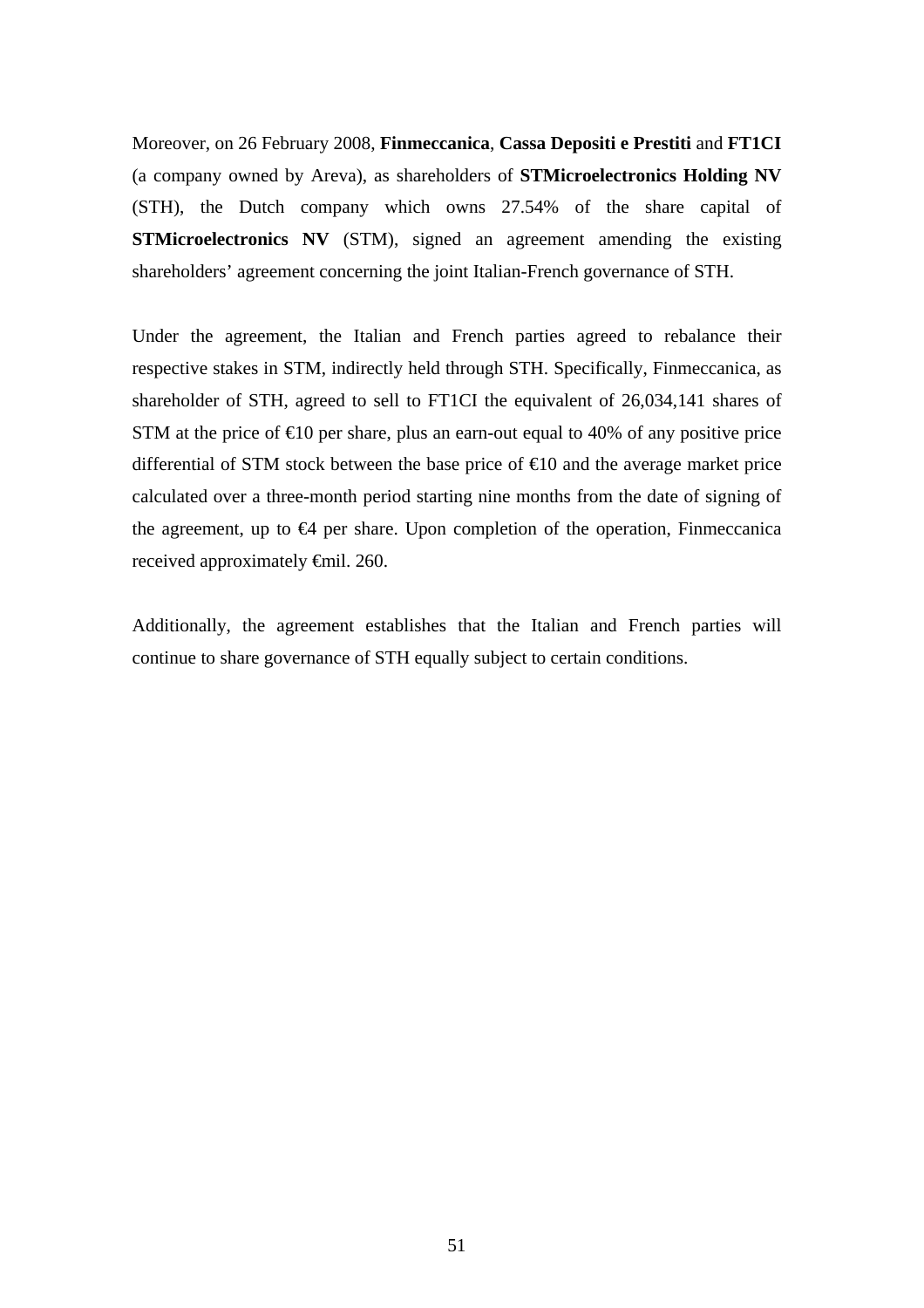#### **Outlook**

Performance in the first three months of 2008 improved with respect to that in the same period of the previous year, in line with the forecasts made at that time. In the light of developments to date, there would appear to be no circumstances that would alter the forecasts made during the preparation of the 2007 annual report.

It is important to remember that the size of the order backlog, defined based on its workability, is such as to guarantee 85% coverage of expected production for the next nine months of the current period.

As a result, during 2008 we expect overall growth in Group revenues of between 6% and 11% with an increase in Adjusted EBIT of between 12% and 19% over 2007.

We also expect Group Free Operating Cash Flow (FOCF) to generate cash surpluses relatively comparable to the levels achieved in 2007, given the significant investments in the development of products necessary to sustain growth that, as in 2007, will focus especially on the Aeronautics, Helicopters and Defence and Security Electronics divisions.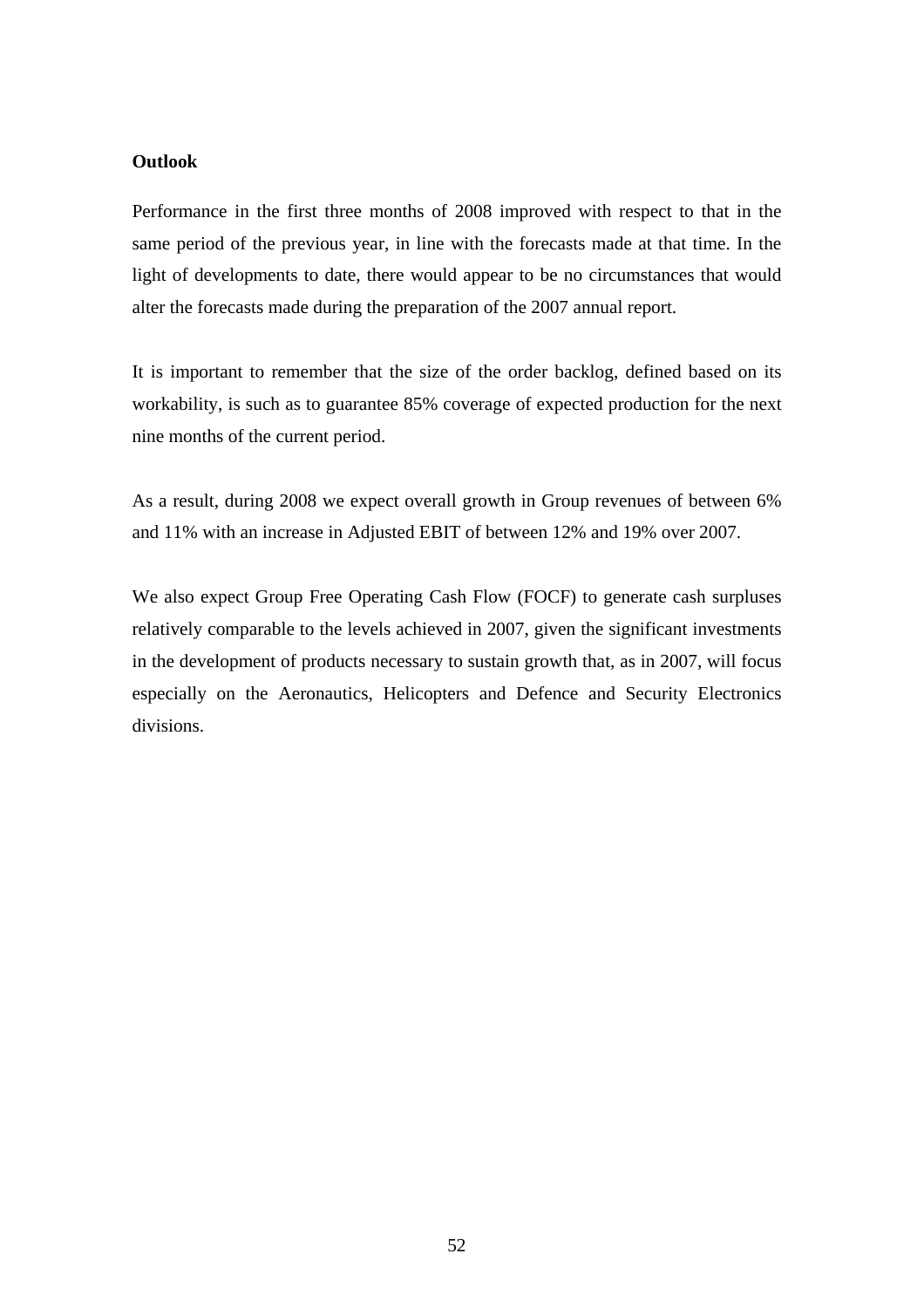**Accounting statements and Notes to the Interim Financial Report at 31 March 2008**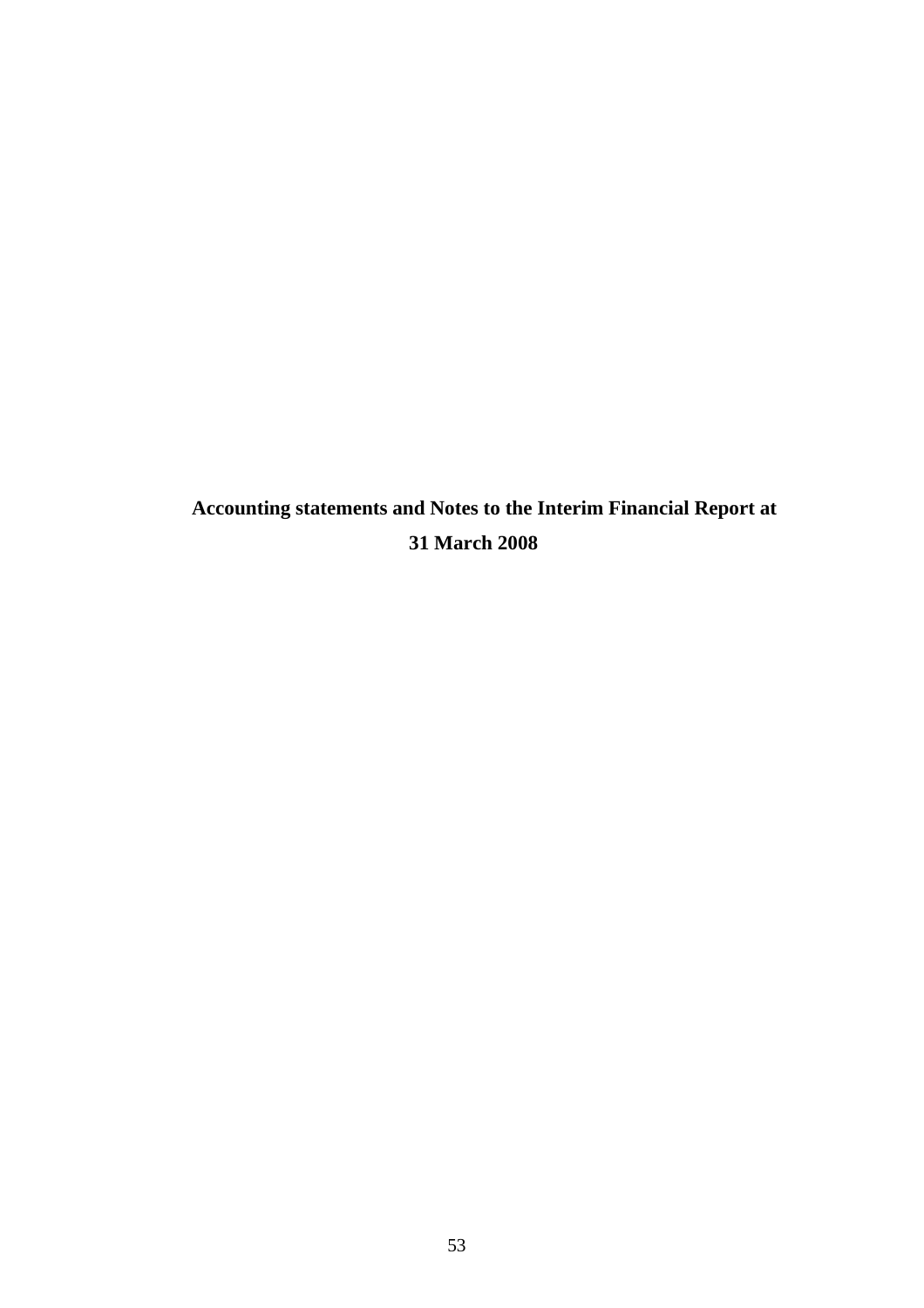#### **Income Statement**

|                                                           | For the three months ended 31 March |         |                  |
|-----------------------------------------------------------|-------------------------------------|---------|------------------|
| $(\epsilon mil.)$                                         | <b>Notes</b>                        | 2008    | 2007             |
|                                                           |                                     |         |                  |
| Revenue                                                   |                                     | 2,645   | 2,575            |
| Revenues from related parties                             | 26                                  | 271     | 165              |
| Purchase and personnel costs                              | 9                                   | (2,665) | (2,512)<br>$(*)$ |
| Costs to related parties                                  | 26                                  | (7)     | (11)             |
| Amortisation, depreciation and impairment                 |                                     | (108)   | (109)            |
| Other operating income (costs)                            | 10                                  | (13)    | 1                |
|                                                           |                                     | 123     | 109              |
| Finance income (costs)                                    | 11                                  | 75      | $(*)$<br>(25)    |
| Finance income (costs) from related parties               | 26                                  | (6)     | (3)              |
| Share of profit (loss) of equity<br>accounted investments |                                     |         | 1                |
|                                                           |                                     |         |                  |
| Profit before taxes and<br>discontinued operations        |                                     | 192     | 82               |
|                                                           |                                     |         |                  |
| Income taxes                                              | 12                                  | (66)    | (63)             |
| (Loss) profit from discontinued operations                |                                     |         |                  |
| Net profit                                                |                                     | 126     | 19               |
| . equity holders of the Company                           |                                     | 119     | 13               |
| . minority interests                                      |                                     | 7       | 6                |
| <b>Earnings per share</b>                                 |                                     |         |                  |
| <b>Basic</b>                                              |                                     | 0.280   | 0.028            |
| <b>Diluted</b>                                            |                                     | 0.280   | 0.028            |
| Earnings per share net of discontinued operations         |                                     |         |                  |
| <b>Basic</b>                                              |                                     | 0.280   | 0.028            |
| <b>Diluted</b>                                            |                                     | 0.280   | 0.028            |

*(\*) Items changed due to the retrospective change in the treatment of defined-benefit plans and the severance pay "TFR" (Section 4).*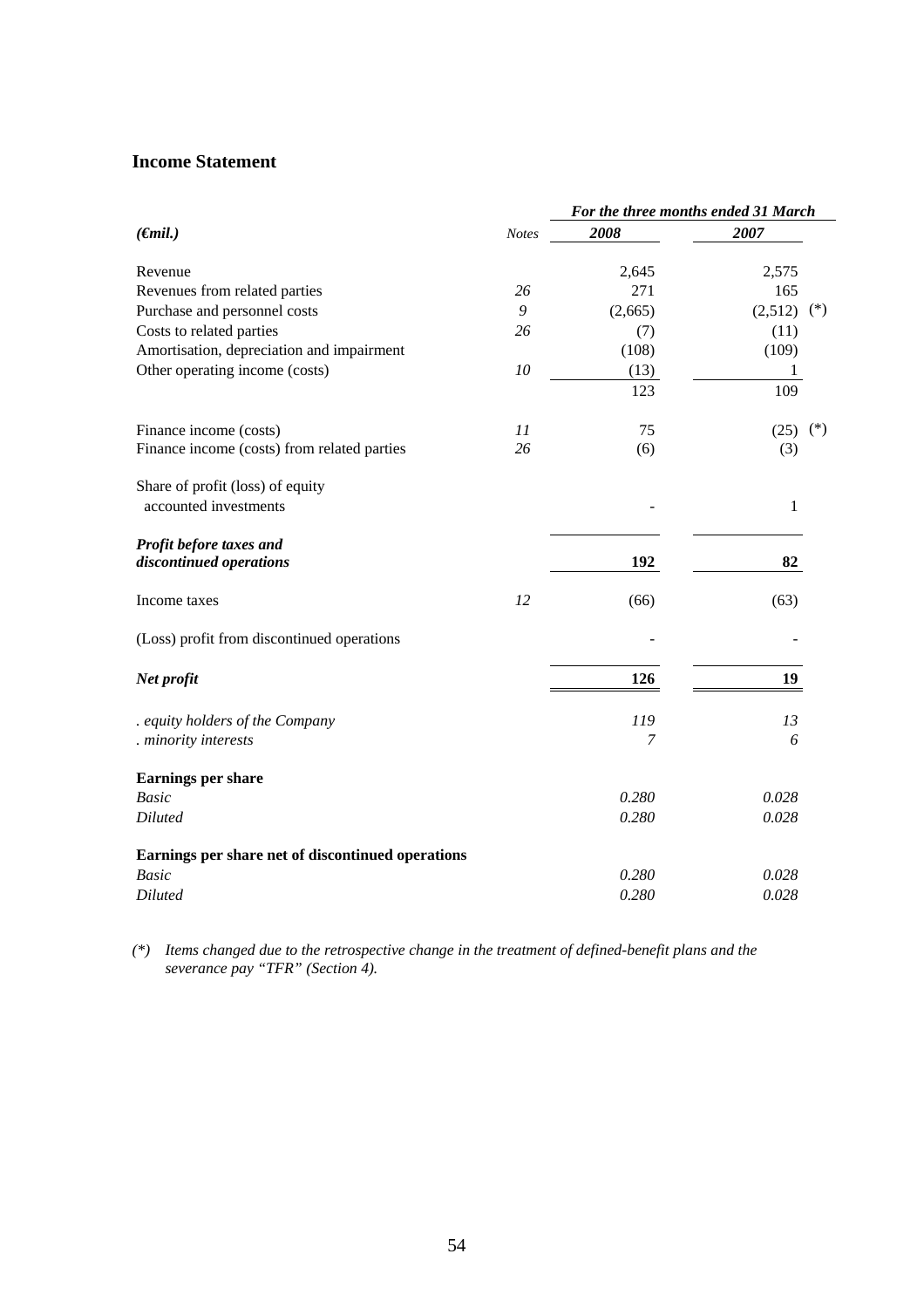## **Balance Sheet**

| $(\epsilon mil.)$                                                  | <b>Notes</b> | 31.03.08 | 31.12.07 |
|--------------------------------------------------------------------|--------------|----------|----------|
| Non-current assets                                                 |              |          |          |
| Intangible assets                                                  | 13           | 5,265    | 5,266    |
| Property, plant and equipment                                      | 14           | 2,842    | 2,855    |
| Financial assets at fair value                                     | 15           | 226      | 589      |
| Non-current receivables from related parties                       | 26           | 10       | 11       |
| Deferred taxes                                                     |              | 445      | 450      |
| Other assets                                                       | 16           | 705      | 674      |
|                                                                    |              | 9,493    | 9,845    |
| Current assets                                                     |              |          |          |
| Inventories                                                        |              | 3,580    | 3,383    |
| Current receivables from related parties                           | 26           | 484      | 486      |
| Trade receivables                                                  | 17           | 7,318    | 7,095    |
| Financial receivables                                              |              | 545      | 586      |
| Derivatives                                                        | 18           | 207      | 162      |
| Other assets                                                       | 19           | 922      | 884      |
| Cash and cash equivalents                                          |              | 789      | 1,607    |
|                                                                    |              | 13,845   | 14,203   |
|                                                                    |              |          |          |
| Non-current assets held for sale                                   |              |          |          |
| <b>Total assets</b>                                                |              | 23,338   | 24,048   |
|                                                                    |              |          |          |
| Shareholders' equity<br>Share capital                              | 20           | 1,862    | 1,864    |
|                                                                    |              |          |          |
| Other reserves                                                     | 20           | 3,212    | 3,465    |
| Capital and reserves attributable to equity holders of the Company |              | 5,074    | 5,329    |
| Minority interests in equity                                       | 20           | 107      | 103      |
| Total shareholders' equity                                         |              | 5,181    | 5,432    |
| Non-current liabilities                                            |              |          |          |
| <b>Borrowings</b>                                                  |              | 1,649    | 1,675    |
| <b>Employee liabilities</b>                                        | 21           | 950      | 946      |
| Provisions for risks and charges                                   | 22           | 321      | 353      |
| Deferred taxes                                                     |              | 427      | 442      |
| Other liabilities                                                  | 24           | 810      | 821      |
|                                                                    |              | 4,157    | 4,237    |
| Current liabilities                                                |              |          |          |
| Current payables from related parties                              | 26           | 634      | 666      |
| Trade payables                                                     | 23           | 10,047   | 10,400   |
| <b>Borrowings</b>                                                  |              | 1,141    | 1,149    |
| Income tax payables                                                |              | 109      | 68       |
| Provisions for risks and charges                                   | 22           | 530      | 545      |
| Derivatives                                                        | 18           | 152      | 109      |
| Other liabilities                                                  | 24           | 1,387    | 1,442    |
| Liabilities directly correlated with assets                        |              | 14,000   | 14,379   |
| held for sale                                                      |              |          |          |
| <b>Total liabilities</b>                                           |              |          |          |
|                                                                    |              | 18,157   | 18,616   |
| Total liabilities and shareholders' equity                         |              | 23,338   | 24,048   |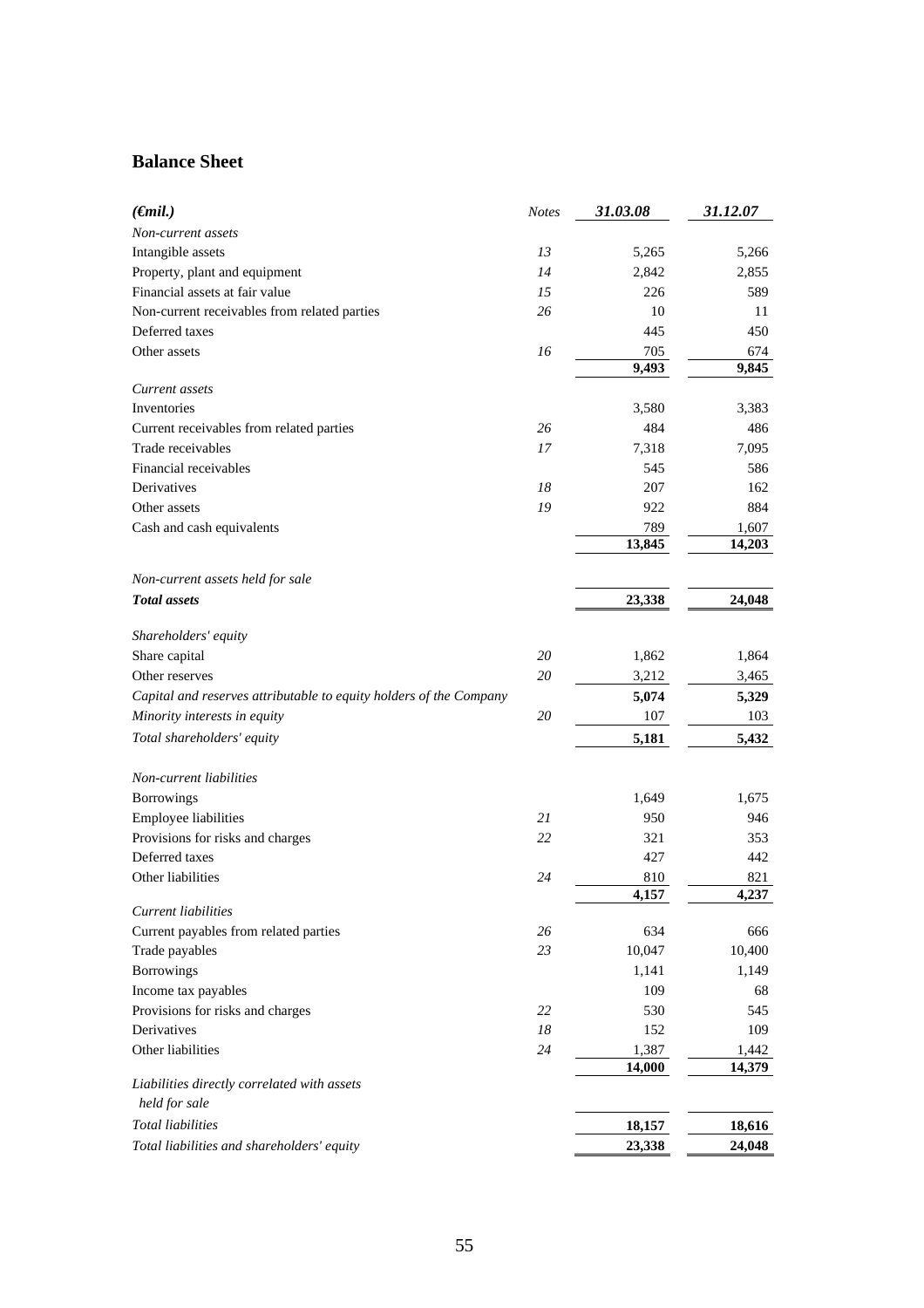## **Cash Flow Statement**

| $(\epsilon mil.)$                                        | <b>Notes</b> | For the three months ended 31<br><b>March</b> |                |  |  |
|----------------------------------------------------------|--------------|-----------------------------------------------|----------------|--|--|
|                                                          |              | 2008                                          | 2007           |  |  |
| Cash flow from operating activities:                     |              |                                               |                |  |  |
| Gross cash flow from operating activities                | 25           | 285                                           | $(*)$<br>263   |  |  |
| Changes in working capital                               | 25           | (723)                                         | (839)          |  |  |
| Changes in other operating assets and liabilities, taxes |              |                                               |                |  |  |
| and finance costs                                        |              | (217)                                         | (211)<br>$(*)$ |  |  |
| Net cash generated from operating activities             |              | (655)                                         | (787)          |  |  |
| Cash flow from investing activities:                     |              |                                               |                |  |  |
| Acquisitions of subsidiaries, net of cash acquired       |              | 187                                           | (6)            |  |  |
| Call option paid to BAE System                           |              |                                               | (400)          |  |  |
| Purchase of property, plant and equipment and            |              |                                               |                |  |  |
| intangible assets                                        |              | (275)                                         | (322)          |  |  |
| Proceeds from sale of property, plant and equipment      |              |                                               |                |  |  |
| and intangible assets                                    |              | 2                                             | 3              |  |  |
| Other investing activities                               |              | (12)                                          | 43             |  |  |
| Net cash used in investing activities                    |              | (98)                                          | (682)          |  |  |
| Cash flow from financing activities:                     |              |                                               |                |  |  |
| Net change in other borrowings                           |              | (57)                                          | (58)           |  |  |
| Net cash used in financing activities                    |              | (57)                                          | (58)           |  |  |
| Net increase (decrease) in cash and cash equivalents     |              | (810)                                         | (1,527)        |  |  |
| Exchange losses on cash and cash equivalents             |              | (8)                                           | (4)            |  |  |
| Cash and cash equivalents at 1 January                   |              | 1,607                                         | 2,003          |  |  |
| Cash and cash equivalents at 31 March                    |              | 789                                           | 472            |  |  |

*(\*) Items changed due to the retrospective change in the treatment of defined-benefit plans and the severance pay "TFR" (Section 4).*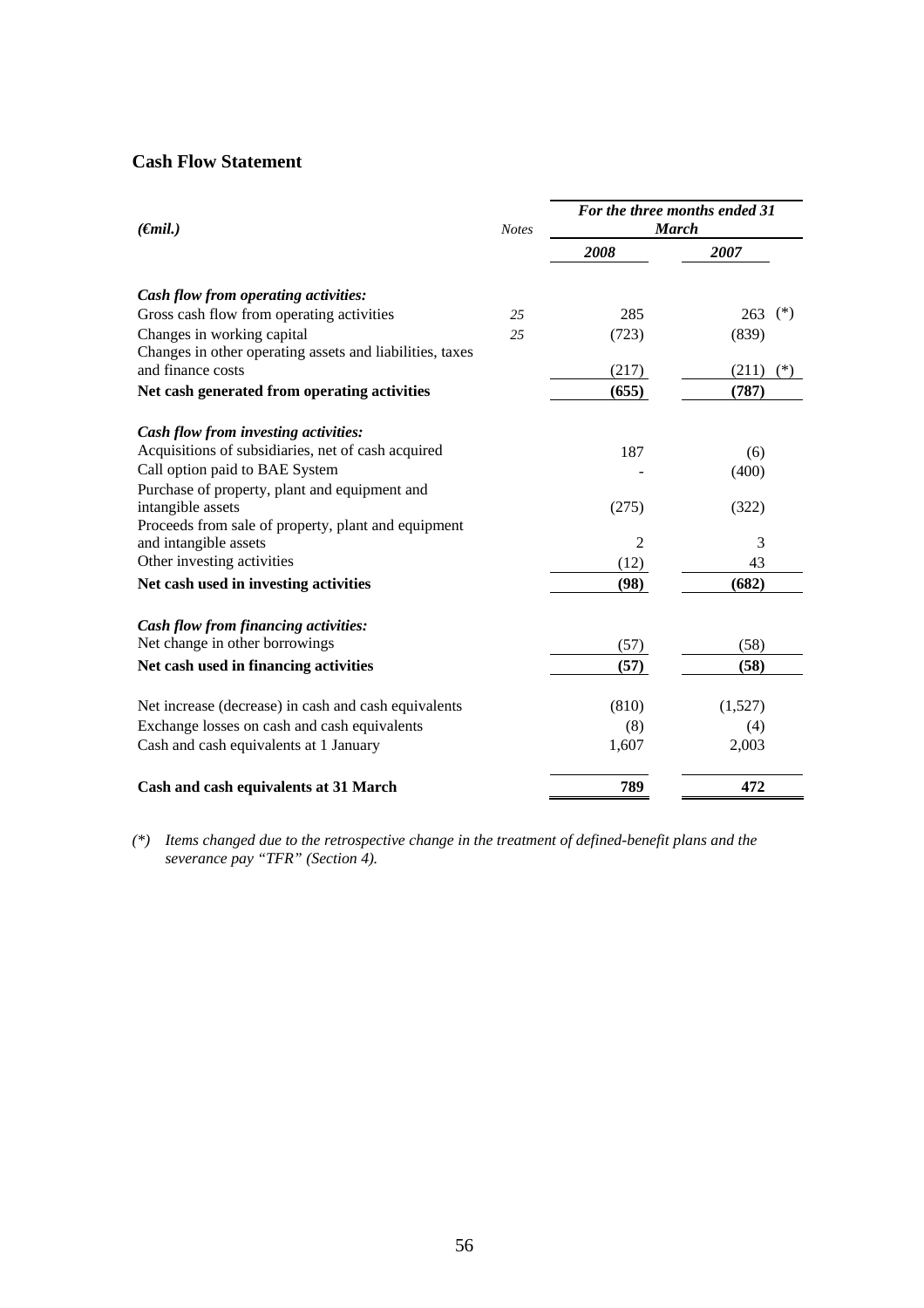## **Statement of Recognised Income and Expenses**

| $(\epsilon$ mil.)                                   | 31.03.08 | 31.03.07 |
|-----------------------------------------------------|----------|----------|
| Reserves of income (expense) recognised in equity   |          |          |
| - Available-for-sale financial assets               | (159)    | 22       |
| - Actuarial gains (losses) on defined-benefit plans | (70)     | 13       |
| - Changes in cash-flow hedges                       | 7        | 6        |
| - Exchange gains/losses                             | (183)    | (22)     |
| Tax on expense/(income) recognised in equity        | 16       | (6)      |
| Income/(expense) recognised in equity               | (389)    | 13       |
| Profit (loss) for the year                          | 126      | 19       |
| Total income and expense for the year               | (263)    | 32       |
| Attributable to:                                    |          |          |
| - equity holders of the Company                     | (267)    | 27       |
| - minority interests                                | 4        | 5        |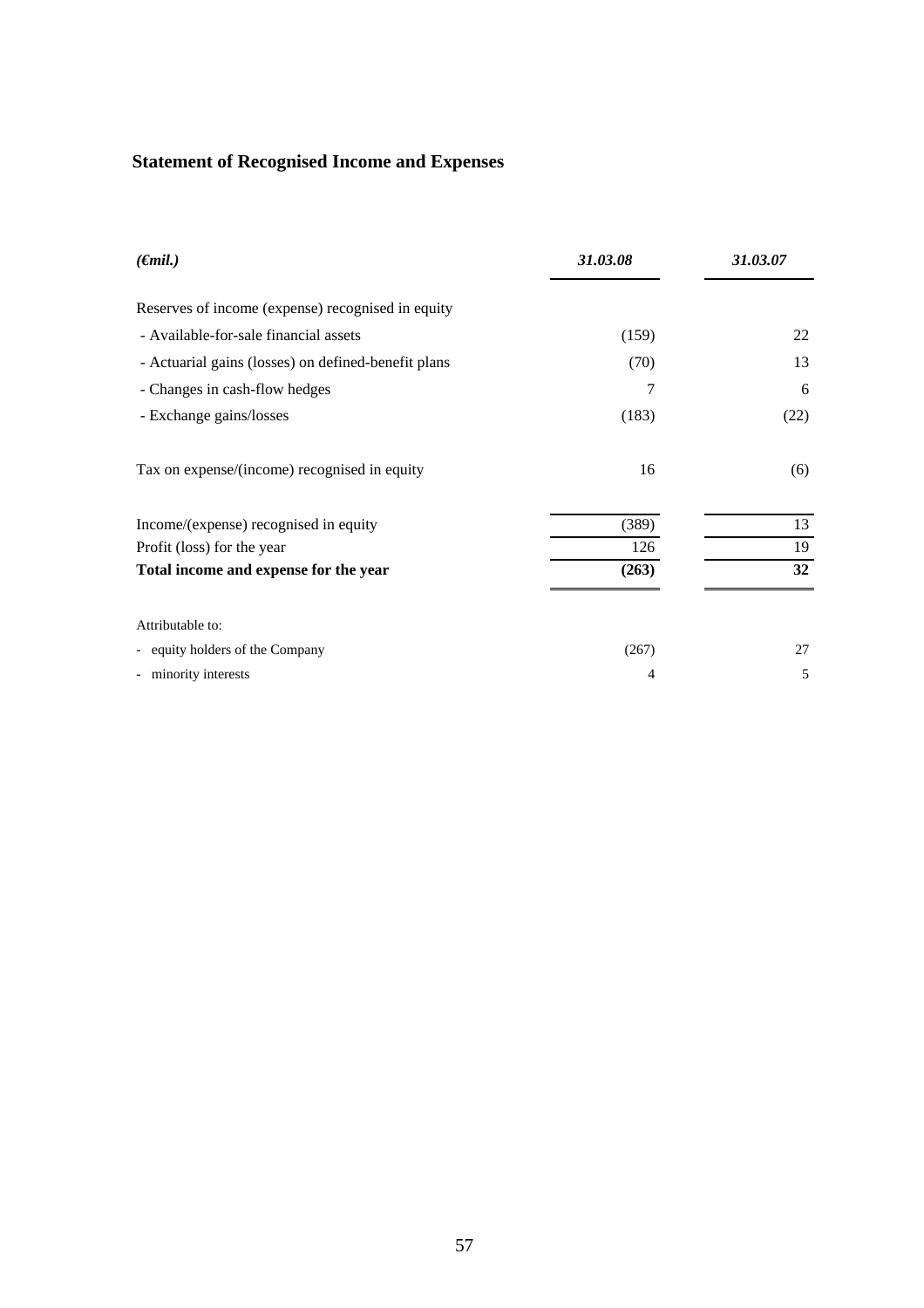#### **1. GENERAL INFORMATION**

Finmeccanica is a company limited by shares based in Rome (Italy), at Piazza Monte Grappa 4, and is listed on the Milan stock market (S&P/MIB).

The Finmeccanica Group is a major Italian high technology organisation. Finmeccanica S.p.A., the holding company responsible for guiding and controlling operations and strategy, coordinates its operating subsidiaries (the Finmeccanica Group or, simply, the Group), which are especially concentrated in the fields of helicopters, aeronautics, defence electronics and security, defence systems, space, energy and transportation.

#### **2. FORM, CONTENT AND APPLICABLE ACCOUNTING STANDARDS**

The interim financial report of the Finmeccanica Group at 31 March 2008 was prepared in accordance with Article 82 of Issuers' Regulation no. 11971/99, as subsequently changed and amended, under IAS 34, based on the IASs/IFRSs endorsed by the European Commission at 31 March 2008 and supplemented by the relevant interpretations issued by the International Accounting Standard Board (IASB).

In accordance with IAS 34, these notes are presented in a condensed form and do not include all the information required to be disclosed in the annual financial statements, because it relates only to those items whose amount, breakdown or changes are key to the understanding of the financial condition of the Group. Therefore, this report must be read in conjunction with the consolidated financial statements 2007.

Likewise, the balance sheet and the income statement are presented in a condensed form as compared with the annual financial statements. The reconciliation between the quarterly and the year-end balance sheet and income statement is provided in the relevant notes for the items contained in the condensed financial statements.

The accounting principles and basis of accounting that have been used in the preparation of this quarterly report are the same that were used in the preparation of the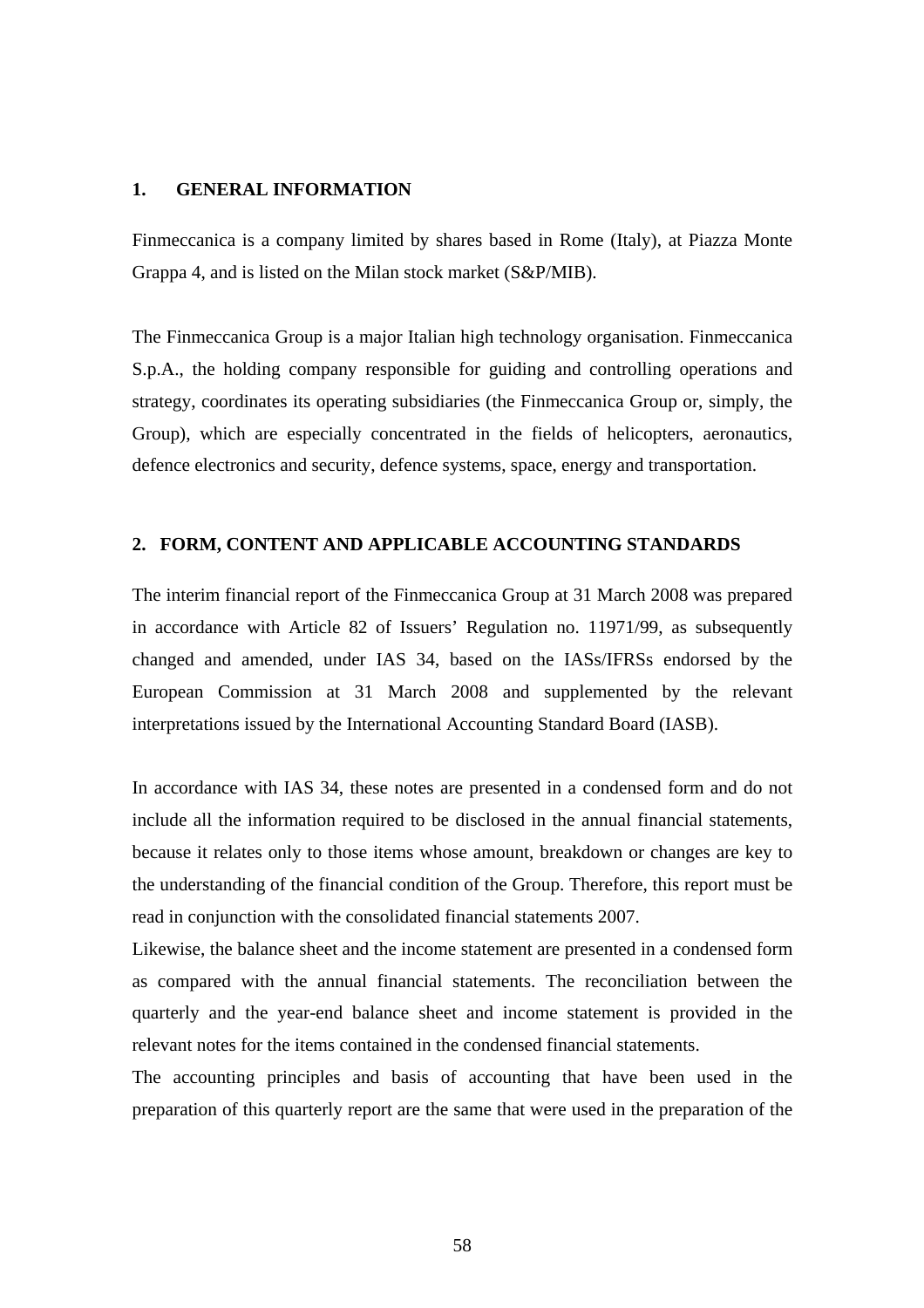consolidated financial statements at 31 December 2007 and the quarterly report at 31 March 2007, except for Section 4.

The accounting statements presented have also been changed from those in the quarterly report at 31 March 2007 to reflect the changes in the accounting treatment of definedbenefit plans (Section 4).

All figures are shown in millions of euros unless otherwise indicated.

This consolidated quarterly report, which was prepared in accordance with IFRSs, is not audited.

# **3. TREATMENT OF INCOME TAXES APPLIED IN THE PREPARATION OF INTERIM REPORTS AND SEASONALITY OF OPERATIONS**

#### **Treatment of income taxes**

In the interim financial statements, income taxes are estimated by applying the expected effective annual tax rate to the interim pre-tax result.

#### **Cash flows relating to operations**

The businesses in which the Group is primarily active are characterized by a high concentration of cash flows from customers in the closing months of the year. This pattern affects both the interim cash flow statements and the volatility of the debt situation of the Group over each interim period, which shows a marked improvement in the final months of the calendar year.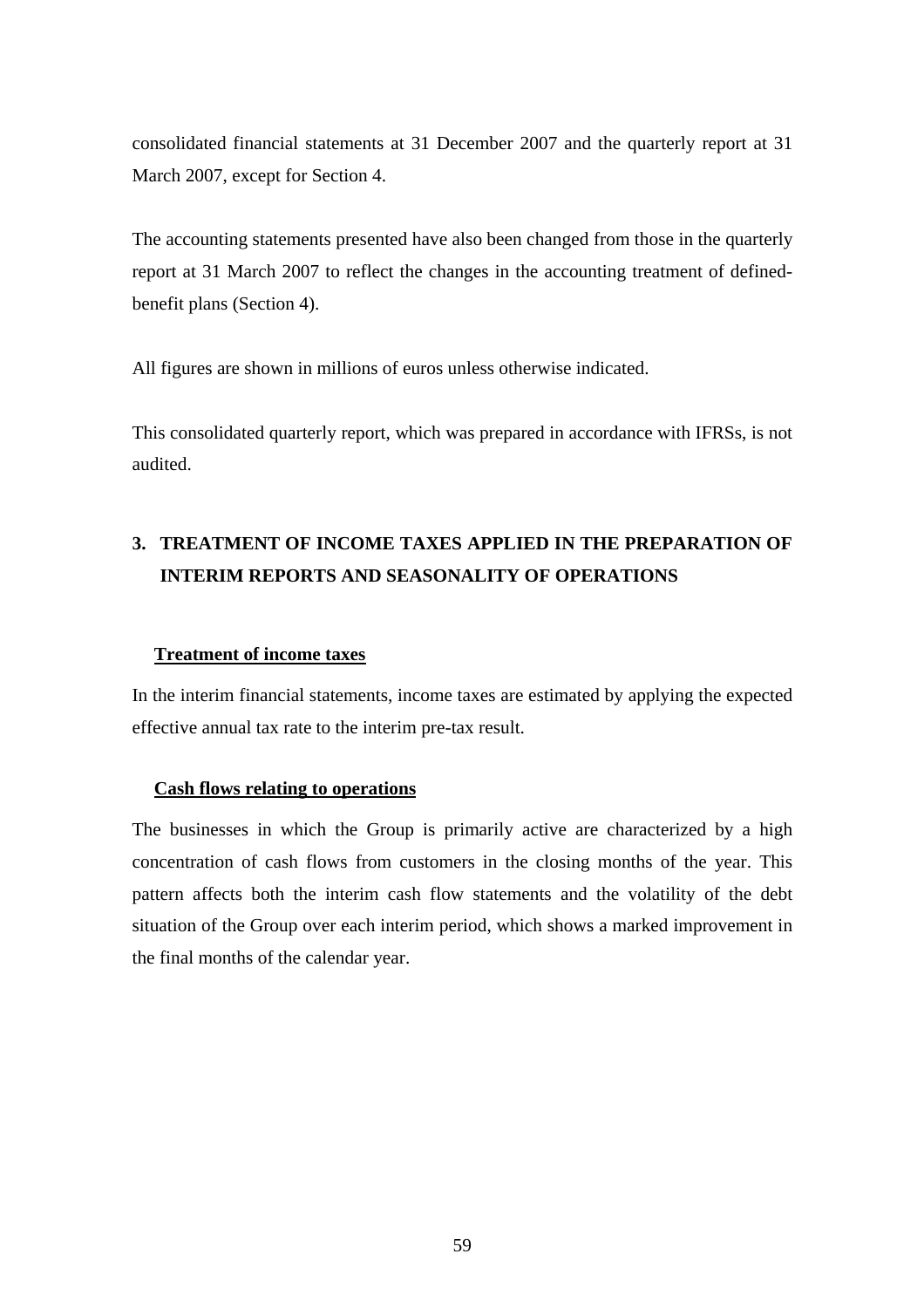#### **4. EFFECTS OF CHANGES IN ACCOUNTING POLICIES ADOPTED**

#### *4.1 Recognition of defined-benefit plans with the adoption of the equity option*

From the consolidated financial statements at 31 December 2007, the Group adopts the equity option to recognise actuarial gains and losses, whereas it previously used the corridor approach. Therefore, the liability is now reported at the amount resulting from the valuation performed by external actuaries. Actuarial gains and losses are fully and directly recognised against a specific equity reserve ("reserve for actuarial gains (losses) to equity") in the period in which they occur.

Interest costs and expected results on plan assets are now more properly reported as finance income and expense.

As envisaged by IAS 8 "Accounting policies, changes in accounting estimates and errors", the Group adopted the new standard retrospectively, and also changed the comparative figures presented: therefore, the comparative balance sheet and income statement at 31 March 2007 have been changed to reflect the effects of adopting the new standard.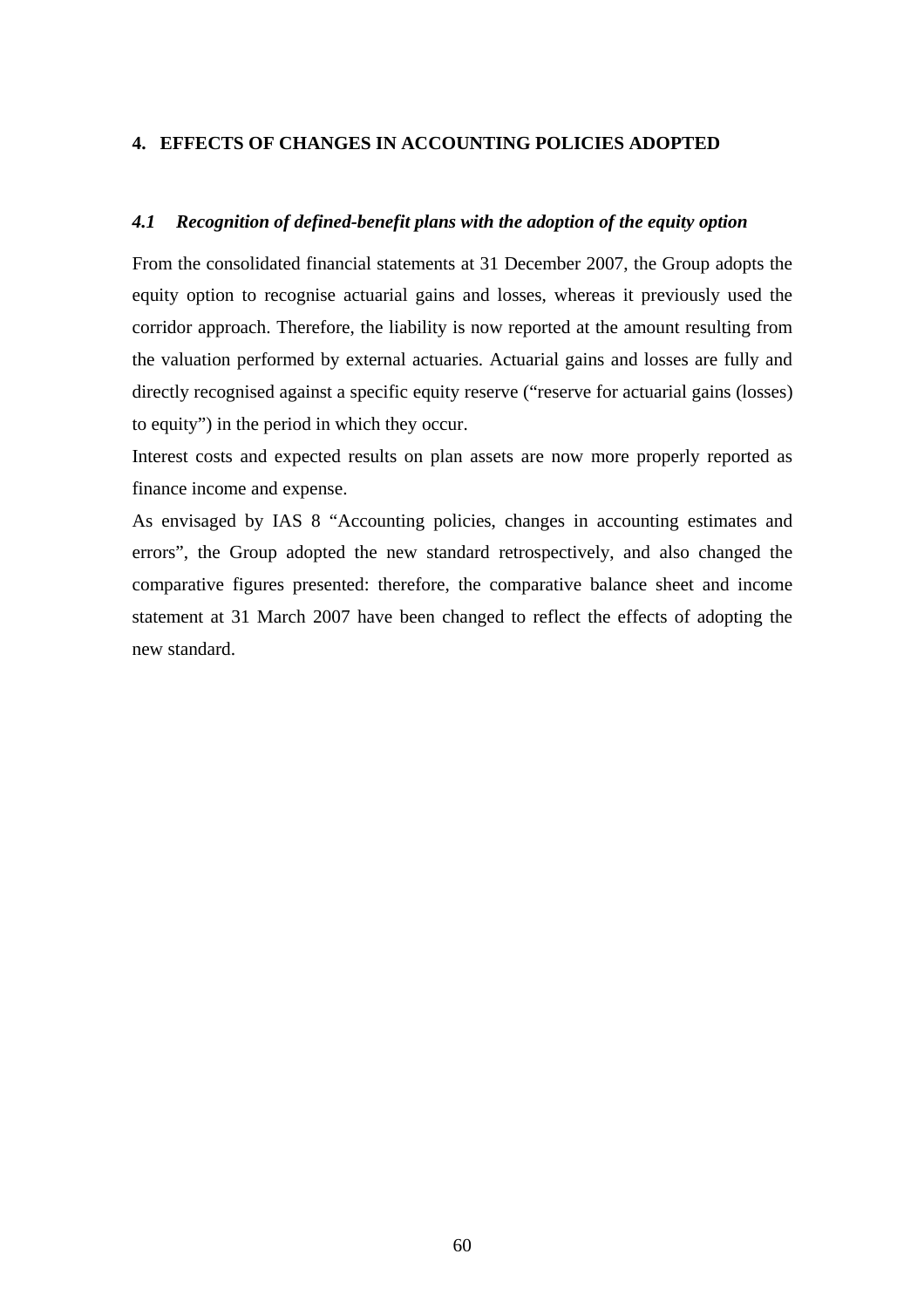| The effects on the comparative income statement at 31 March 2007 were as follows: |  |
|-----------------------------------------------------------------------------------|--|
|-----------------------------------------------------------------------------------|--|

| $(\epsilon$ mil.)                                      | 31 March<br>2007 | <b>Effect of</b><br>changes | 31 March<br>2007<br>restated |
|--------------------------------------------------------|------------------|-----------------------------|------------------------------|
|                                                        |                  |                             |                              |
| Revenue                                                | 2,575            |                             | 2,575                        |
| Revenues from related parties                          | 165              |                             | 165                          |
| Purchase and personnel costs                           | (2,520)          | 8                           | (2,512)                      |
| Costs to related parties                               | (11)             |                             | (11)                         |
| Amortisation, depreciation and impairment              | (109)            |                             | (109)                        |
| Other operating income (costs)                         |                  |                             | 1                            |
|                                                        | 101              | 8                           | 109                          |
| Finance income (costs)                                 | (18)             | (7)                         | (25)                         |
| Finance income (costs) from related parties            | (3)              |                             | (3)                          |
|                                                        |                  |                             |                              |
| Share of profit (loss) of equity accounted investments |                  |                             |                              |
| Profit before taxes and discontinued operations        | 81               | 1                           | 82                           |
| Income taxes                                           | (63)             |                             | (63)                         |
| (Loss) profit from discontinued operations             |                  |                             |                              |
| Net profit                                             | 18               | 1                           | 19                           |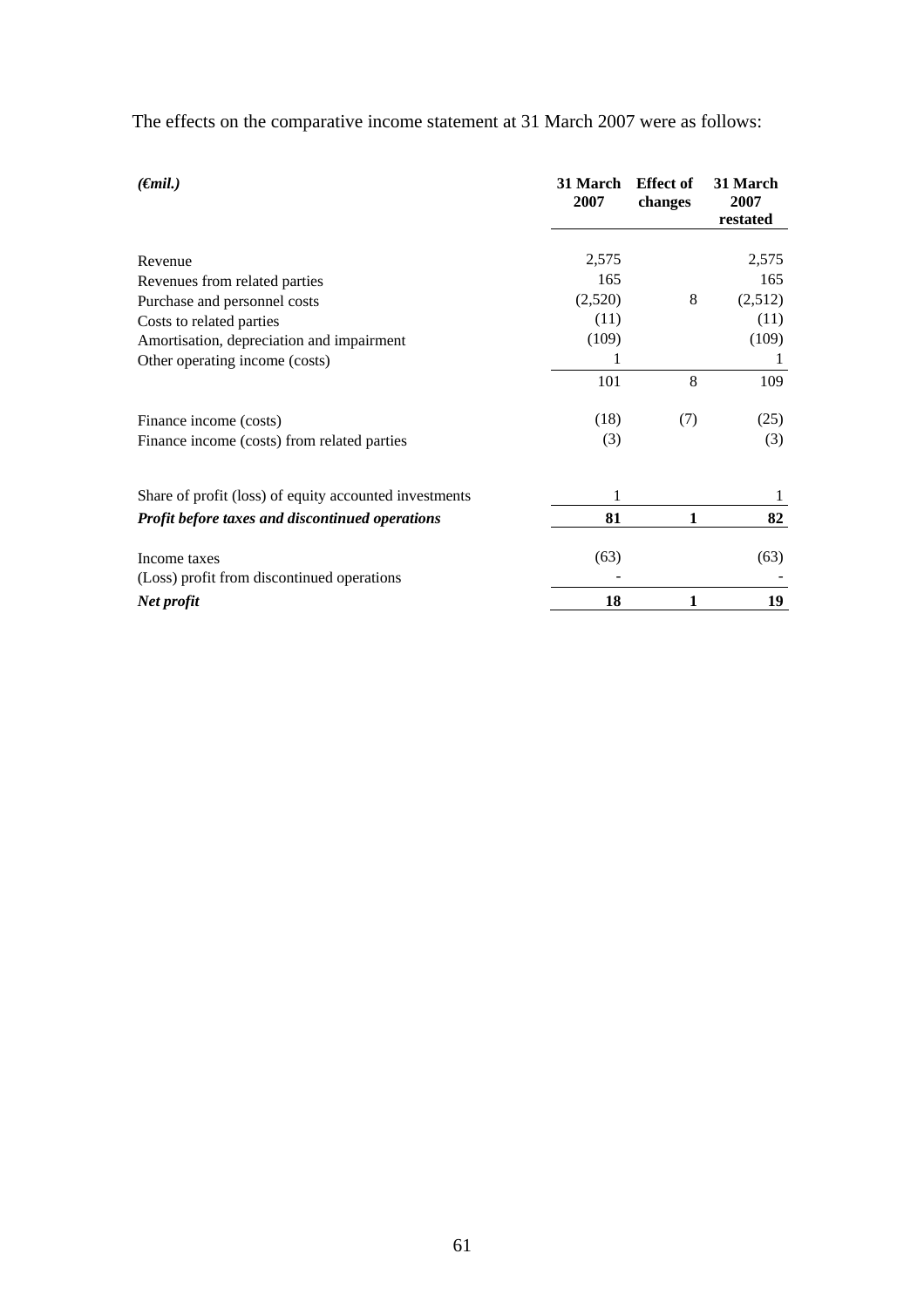The effects on the comparative balance sheet at 31 March 2007 were as follows:

| $(\epsilon mil.)$                                          | 31 March<br>2007 | <b>Effect</b> of<br>changes | 31 March<br>2007<br>restated |
|------------------------------------------------------------|------------------|-----------------------------|------------------------------|
| Non-current assets                                         |                  |                             |                              |
| Intangible assets                                          | 5,430            |                             | 5,430                        |
| Property, plant and equipment                              | 2,774            |                             | 2,774                        |
| Financial assets at fair value                             | 862              |                             | 862                          |
| Non-current receivables from related parties               | 18               |                             | 18                           |
| Deferred taxes                                             | 447              | 17                          | 464                          |
| Other assets                                               | 578              |                             | 578                          |
|                                                            | 10,109           | 17                          | 10,126                       |
| Current assets                                             |                  |                             |                              |
| Inventories                                                | 3,237            |                             | 3,237                        |
| Current receivables from related parties                   | 440              |                             | 440                          |
| Trade receivables                                          | 6,631            |                             | 6,631                        |
| Financial receivables                                      | 386              |                             | 386                          |
| Derivatives                                                | 120              |                             | 120                          |
| Other assets                                               | 975              |                             | 975                          |
| Cash and cash equivalents                                  | 472              |                             | 472                          |
|                                                            | 12,261           | $\blacksquare$              | 12,261                       |
|                                                            |                  |                             |                              |
| Non-current assets held for sale                           | 119              |                             | 119                          |
| <b>Total</b> assets                                        | 22,489           | 17                          | 22,506                       |
| Shareholders' equity                                       |                  |                             |                              |
| Share capital                                              | 1,860            |                             | 1,860                        |
| Other reserves                                             | 3,444            | (29)                        | 3,415                        |
| Capital and reserves attributable to equity holders of the |                  |                             |                              |
| Company                                                    | 5,304            | (29)                        | 5,275                        |
| Minority interests in equity                               | 85               |                             | 85                           |
| Total shareholders' equity                                 | 5,389            | (29)                        | 5,360                        |
|                                                            |                  |                             |                              |
| Non-current liabilities                                    |                  |                             |                              |
| <b>Borrowings</b>                                          | 1,969            |                             | 1,969                        |
| Employee liabilities                                       | 1,231            | 43                          | 1,274                        |
| Provisions for risks and charges                           | 355              |                             | 355                          |
| Deferred taxes                                             | 342              | 3                           | 345                          |
| Other liabilities                                          | 1,320            |                             | 1,320                        |
|                                                            | 5,217            | 46                          | 5,263                        |
| Current liabilities                                        |                  |                             |                              |
| Current payables from related parties                      | 470              |                             | 470                          |
| Trade payables                                             | 8,691            |                             | 8,691                        |
| Borrowings                                                 | 508              |                             | 508                          |
| Income tax payables                                        | 156              |                             | 156                          |
| Provisions for risks and charges                           | 551              |                             | 551                          |
| Derivatives                                                | 91               |                             | 91                           |
| Other liabilities                                          | 1,329            |                             | 1,329                        |
|                                                            | 11,796           |                             | 11,796                       |
| Liabilities directly correlated with assets held for sale  | 87               |                             | 87                           |
| Total liabilities                                          | 22,489           | 17                          | 22,506                       |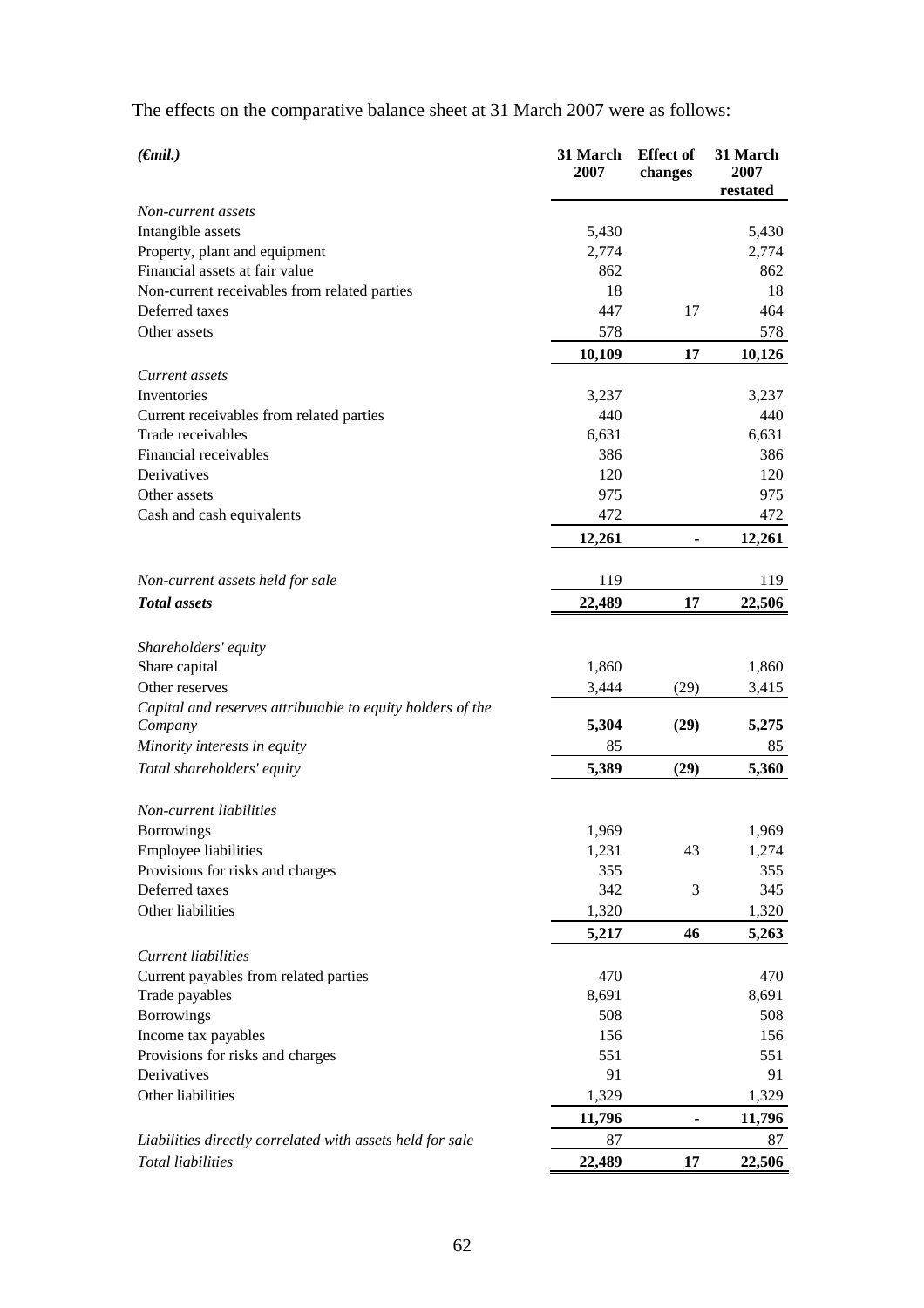#### *4.2 Reform of severance pay legislation (the 2007 Finance Law and enabling acts)*

With regard to the severance pay (TFR), that was recognised as a defined-benefit plan, Law no. 296 of 27 December 2006 ('Finance Law 2007') and subsequent Decrees and Regulations issued in 2007 introduced, as part of the reform of the social security system, significant changes as to where to allocate the severance pay provision. Specifically, the employee may choose to put the new accruals to the severance pay provision in supplementary pension schemes of his choice, or to keep them at the

company (for companies with less than 50 employees), or to transfer them to the INPS (for companies with more than 50 employees). Based on these regulations, and on the generally accepted interpretations, the Group believed that:

- for the severance pays accrued at 31 December 2006, the provision is a definedbenefit plan to be measured on actuarial rules but without including future pay increases.
- for the severance pays accruing after 31 December 2006, the nature of supplementary pension funds and of funds allocated to the INPS treasury fund is that of a defined-contribution plan, without including actuarial estimates in the determination of the portion of cost attributable to the period.

#### **5. SIGNIFICANT NON-RECURRING EVENTS OR TRANSACTIONS**

On 26 February 2008 **Finmeccanica**, **Cassa Depositi e Prestiti** and **FT1CI** (a company owned by Areva), as shareholders of **STMicroelectronics Holding** NV ("STH"), a Dutch company holding 27.54% of **STMicroelectronics** NV ("STM") share capital, executed a change in the shareholders' agreement governing the Italian-French controlling company of STH.

Based on this change, the Italian and the French parties agreed to align their respective shares in STM indirectly held through STH. Specifically, Finmeccanica as shareholder of STH has agreed to sell to FT1CI 26,034,141 STM shares at the price of  $\epsilon$ 10 per share, plus an earn-out equal to 40% of the increase in value of the STM shares, if any, between the basic price of  $\epsilon 10$  and the market average calculated over a period of three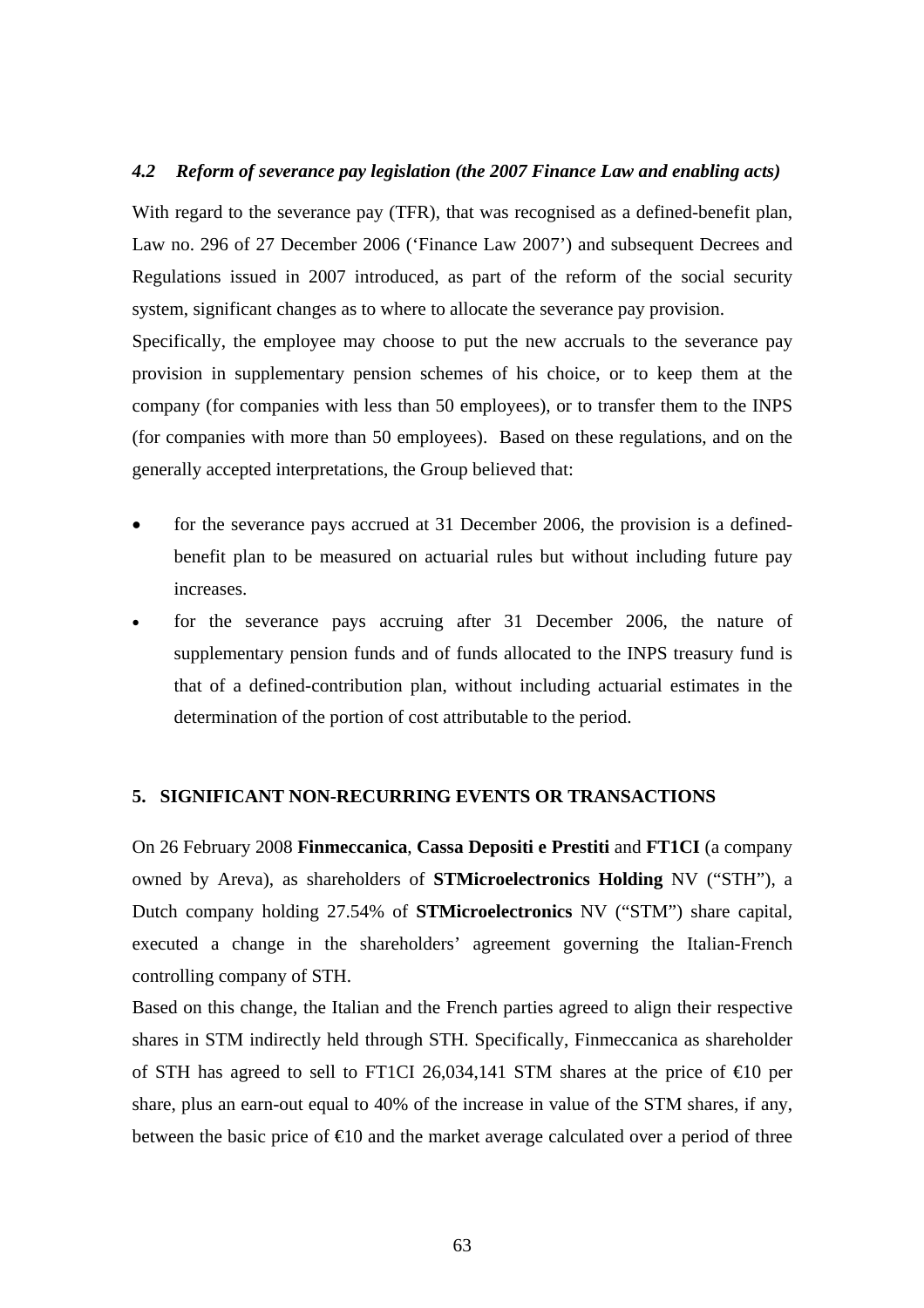months from the ninth month after the date of the agreement, with a cap of  $\Theta$  per share. As the transaction was completed, Finmeccanica had collected some 260 million euros. This agreement also provides that the Italian and the French parties maintain joint control of STH based on specific terms and conditions.

Below is a summary of the transaction:

|                    | $\epsilon$ mil. |
|--------------------|-----------------|
| Proceeds from sale | 260             |
| Gain               | 56              |
| Tax expense        |                 |

The share held indirectly in STM after the partial sale is 3.7% of the share capital.

\*\*\*\*\*\*\*\*\*\*

Following up on the loans granted under **Law 808/1985** described in the financial statements 2007, on 11 March 2008 the European Commission decided on the individual aids granted by Italy for R&D projects in the aeronautics sector under Law 808/1985, art 3 a.

This decision declares these aids to be compatible with the common market, under Article 87 of the EC Treaty, on the condition that the Italian Government has them reimbursed, including the related finance costs, within two months of the decision date.

To that regard, the balance sheet and the income statement 2007 fully reflected the effects of this decision.

Moreover, with this decision the Commission retained the right to request for further information on two helicopter projects before taking a final decision on the matter. The Group believes it has proved the full compatibility of these projects with EC rules, as they are national security programmes.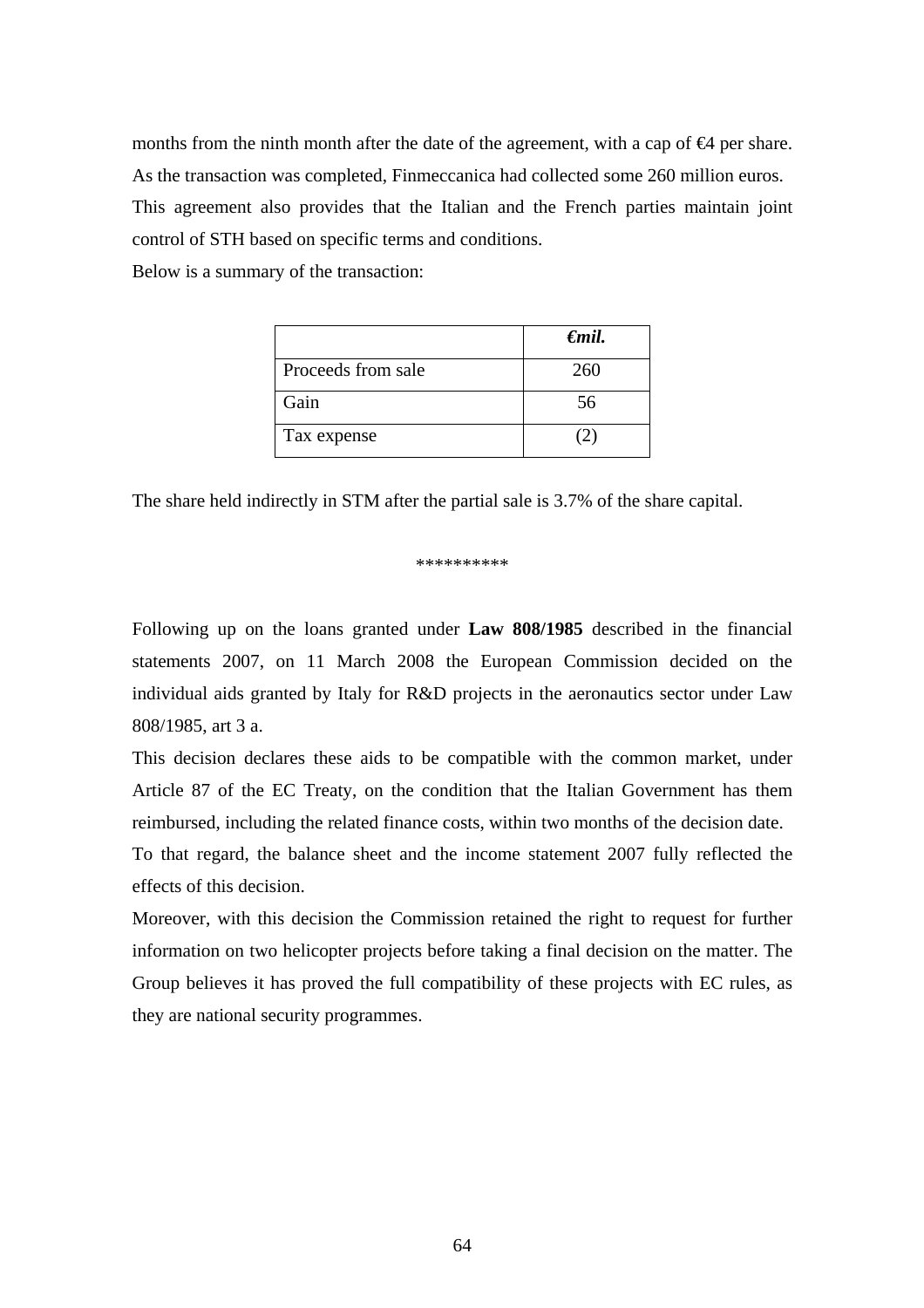#### **6. SCOPE OF CONSOLIDATION**

For ease of understanding and comparability, below are the main changes in the scope of consolidation:

- the Vega Group, which was purchased in 2007, was fully consolidated since that date on a line-by-line basis;
- Alenia Composite S.p.A., which was previously consolidated using the equity method, has been fully consolidated on a line-by-line basis since 1 January 2008;
- Oto Melara North America Inc, which was previously consolidated using the equity method, has been fully consolidated on a line-by-line basis since 1 January 2008;
- Wing Ned B.V., which was incorporated on 11 July 2007 and was previously consolidated using the equity method, has been fully consolidated on a line-byline basis since 1 January 2008;
- Superjet International S.p.A., which was incorporated on 1 August 2007 and was previously consolidated using the equity method, has been fully consolidated on a line-by-line basis since 1 January 2008;
- ABS Technology S.p.A., which was purchased on 27 December 2007, has been fully consolidated on a line-by-line basis since 1 January 2008;
- Thomassen Service Gulf LLC, which was previously consolidated using the equity method, has been fully consolidated on a line-by-line basis since 1 January 2008;
- Alenia Improvement S.p.A., which was previously consolidated using the equity method, has been fully consolidated on a line-by-line basis since 1 January 2008;
- AgustaWestland Malaysia SDH BHD, which was incorporated on 14 August 2007, was fully consolidated on a line-by-line basis since its incorporation;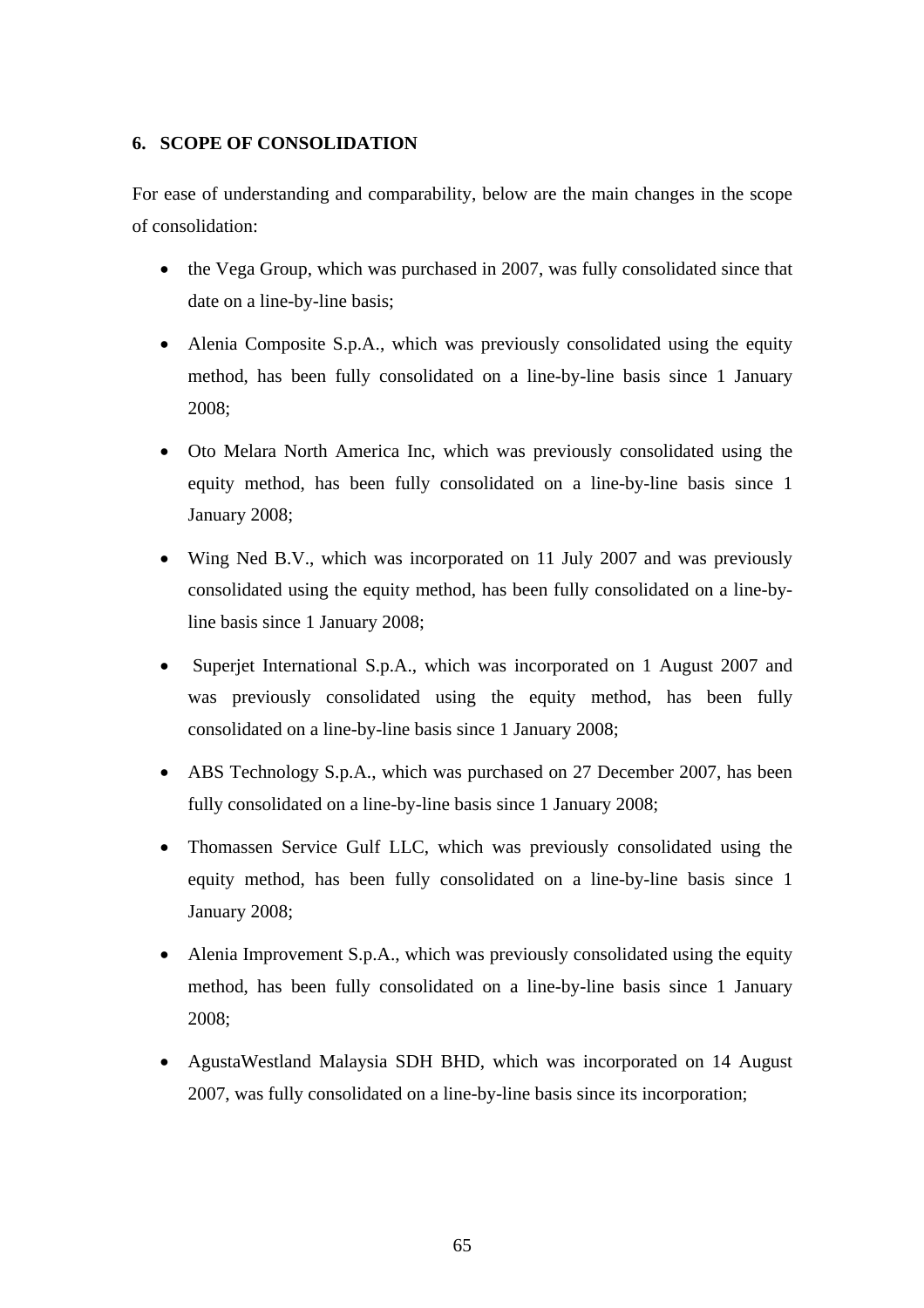- BredaMenarinibus S.p.A., which was previously reported as a discontinued operation, was fully consolidated on a line-by-line basis again since the half-year report 2007;
- the BayemChernie group, which was acquired by MBDA SAS in August 2007, was consolidated on a line-by-line basis (25%) since the acquisition date;
- Trimprobe S.p.A. in liquidation, which was fully consolidated on a line-by-line basis until the financial statements 2007, has now been consolidated using the equity method since 1 January 2008;
- Alkan SA, which was previously consolidated on a line-by-line basis (25%), was deconsolidated after it was sold by MBDA SAS to third parties in May 2007.

The Income Statement includes figures for the comparative period presented, only from the date of purchase and until the date of sale (or date of efficacy of the deed).

The Balance Sheet at 31 December 2007 does not include figures for the groups and companies consolidated after that date.

#### **7. SIGNIFICANT CHANGES IN THE EXCHANGE RATES APPLIED**

Always with reference to data comparability, the first three months of 2008 have been marked by changes in the euro against the main currencies of interest for the Group. Specifically, the currency exchange rates at 31 March 2008 and the average exchange rates for the period showed, for the main currencies, these changes from 2007: final exchange rates for the period (euro/US dollar  $+ 6.90\%$  and euro/sterling pound 7.85%); average exchange rates for the period (euro/US dollar + 12.62% and euro/sterling pound  $+ 11.50\%$ ).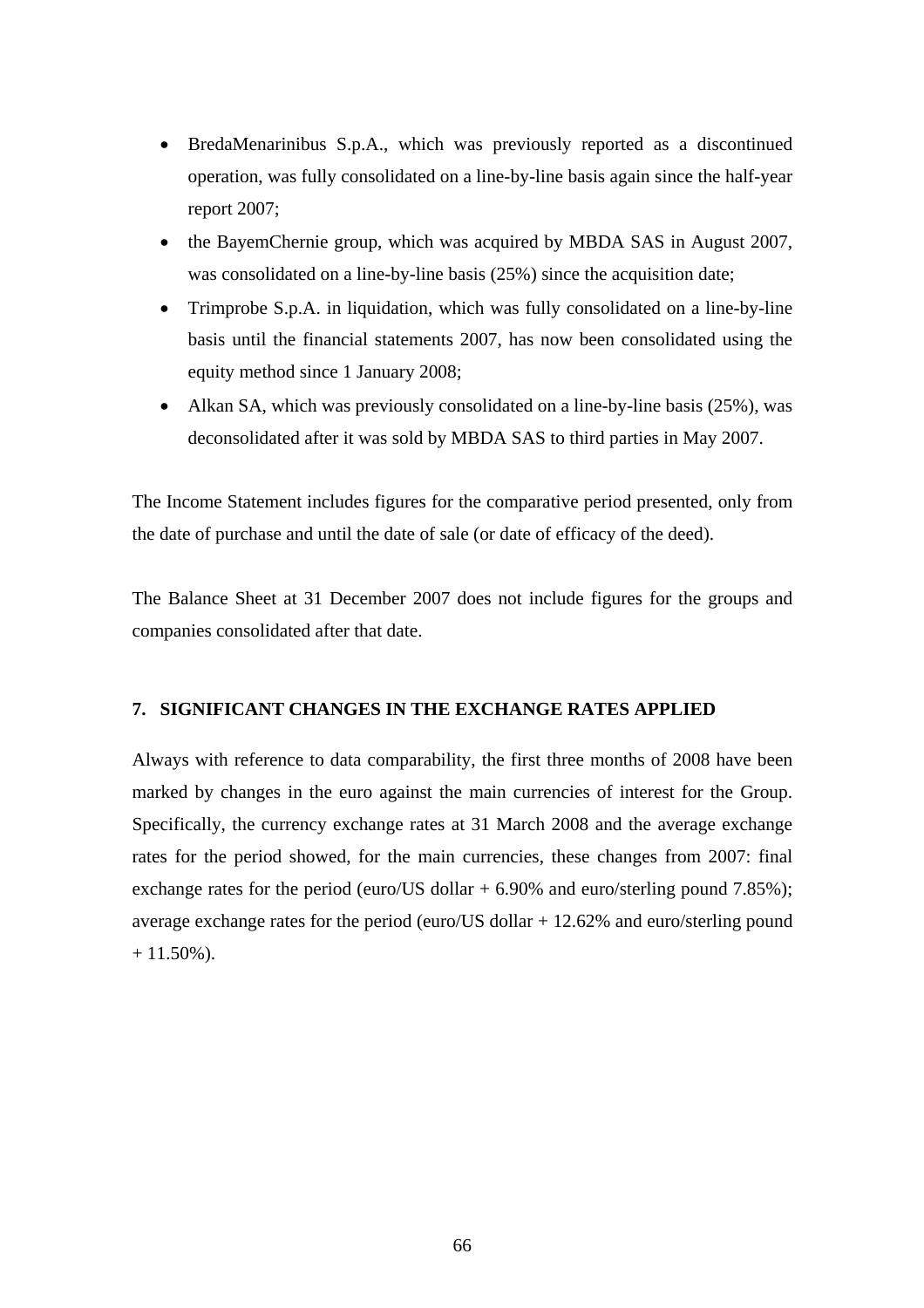Below are the exchange rates adopted for the currencies that are most significant for the Group:

|                  | At 31 March 2008                              |                                                  | At 31 December                           | At 31 March 2007                              |                                               |
|------------------|-----------------------------------------------|--------------------------------------------------|------------------------------------------|-----------------------------------------------|-----------------------------------------------|
|                  |                                               |                                                  | 2007                                     |                                               |                                               |
|                  | average<br>exchange<br>rate for<br>the period | closing<br>exchange<br>rate for<br>the<br>period | closing exchange<br>rate<br>for the year | average<br>exchange<br>rate for the<br>period | closing<br>exchange<br>rate for the<br>period |
| <b>US Dollar</b> | 1.49976                                       | 1.58120                                          | 1.47210                                  | 1.31049                                       | 1.33180                                       |
|                  |                                               |                                                  |                                          |                                               |                                               |
| Pound Sterling   | 0.75771                                       | 0.79580                                          | 0.73335                                  | 0.67054                                       | 0.67980                                       |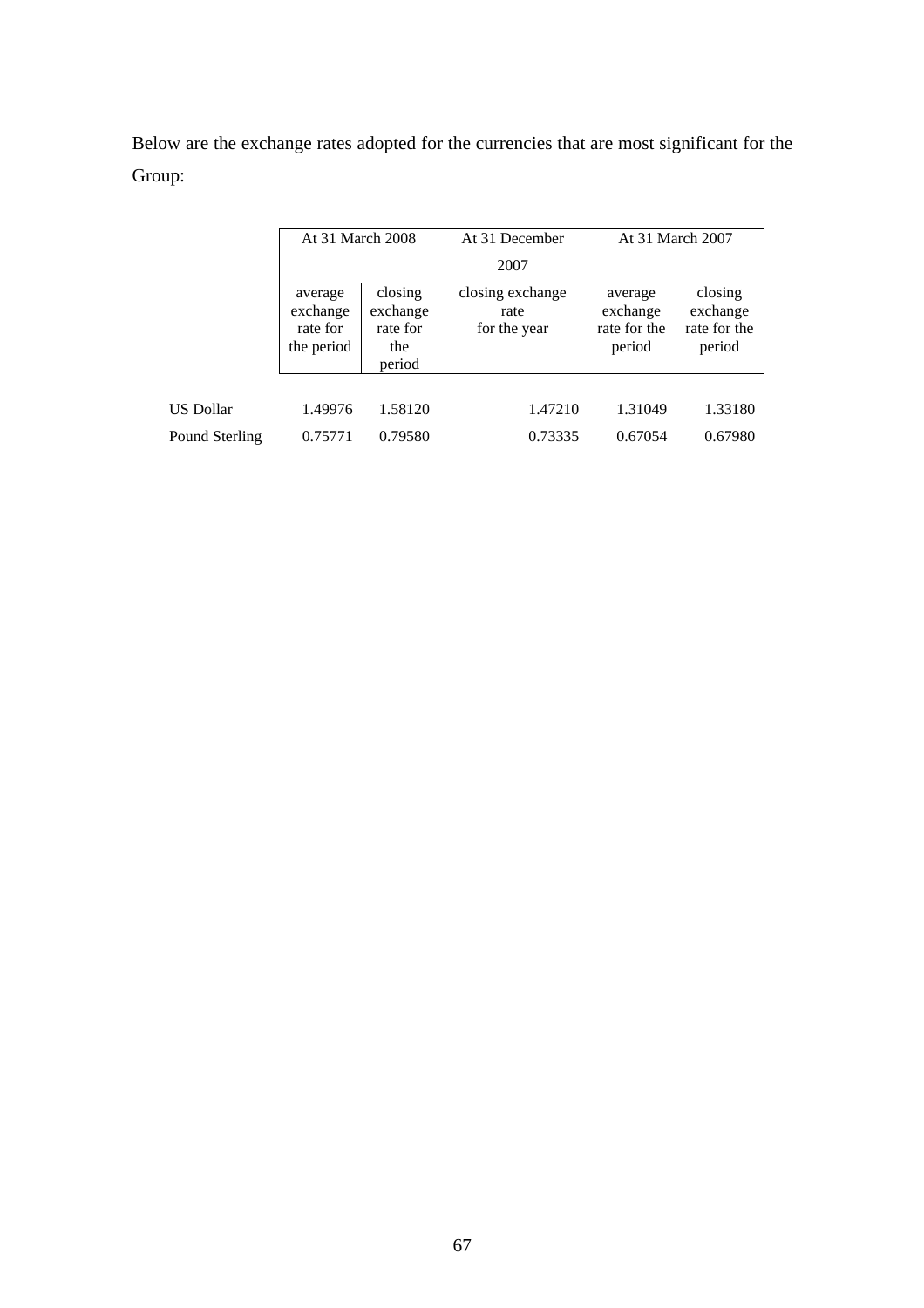#### **8. SEGMENT INFORMATION**

#### Primary basis

The Group operates in a variety of industry segments: helicopters, defence and security electronics, aeronautics, space, defence systems, energy, transportation and other activities.

For a more detailed analysis of the main programmes, outlooks and operating indicators for each segment, see the Report on Operations. The results for each segment at 31 March 2008, as compared with those of the same period of the previous year, are as follows:

| 31 March 2008                                                                 |                        |                                                              |                  |              |                                  |               |                           |                     |                   |                        |
|-------------------------------------------------------------------------------|------------------------|--------------------------------------------------------------|------------------|--------------|----------------------------------|---------------|---------------------------|---------------------|-------------------|------------------------|
|                                                                               | <b>Helicopte</b><br>rs | <b>Defence</b><br>and<br><b>Security</b><br>Electron-<br>ics | Aero-<br>nautics | <b>Space</b> | <b>Defence</b><br><b>Systems</b> | <b>Energy</b> | <b>Transport</b><br>ation | Other<br>activities | Elimin-<br>ations | <b>Total</b>           |
| Revenue from external<br>customers                                            | 676                    | 573                                                          | 361              | 198          | 214                              | 229           | 342                       | 52                  |                   | 2,645                  |
| Revenue from other<br>segments<br>Result before tax and<br>finance income and | 37                     | 104                                                          | 130              | $\sqrt{5}$   | 33                               |               | 23                        | 12                  | (73)              | 271                    |
| costs<br>Finance income and<br>costs - net                                    | 83                     | 18                                                           | 19               | 3            | 13                               | 14            | 19                        | (46)                |                   | 123<br>69              |
| Share of result of<br>associates<br>Tax expense                               |                        |                                                              |                  |              |                                  |               |                           |                     |                   | (66)                   |
| Profit (loss) from<br>discontinued<br>operations                              |                        |                                                              |                  |              |                                  |               |                           |                     |                   |                        |
| Profit for the period                                                         |                        |                                                              |                  |              |                                  |               |                           |                     |                   | 126                    |
| Group share of net<br>result<br>Minority share                                |                        |                                                              |                  |              |                                  |               |                           |                     |                   | 119<br>$7\phantom{.0}$ |
| Investments                                                                   | 22                     | 48                                                           | 127              | 8            | 11                               | 12            | 8                         | $\boldsymbol{2}$    |                   | 238                    |

*31 March 2007* 

|                                                                               | <b>Helicopte</b><br>$\mathbf{r}\mathbf{s}$ | <b>Defence</b><br>and<br><b>Securty</b><br>Electron-<br>ics | Aero-<br>nautics | <b>Space</b> | <b>Defence</b><br><b>Systems</b> | <b>Energy</b>  | <b>Transport</b><br>ation | Other<br>activities | Elimin-<br>ations | <b>Total</b> |
|-------------------------------------------------------------------------------|--------------------------------------------|-------------------------------------------------------------|------------------|--------------|----------------------------------|----------------|---------------------------|---------------------|-------------------|--------------|
| Revenue from external                                                         |                                            |                                                             |                  |              |                                  |                |                           |                     |                   |              |
| customers                                                                     | 718                                        | 601                                                         | 320              | 160          | 210                              | 217            | 339                       | 10                  |                   | 2,575        |
| Revenue from other<br>segments<br>Result before tax and<br>Finance income and | $\overline{2}$                             | 79                                                          | 92               | 6            | 28                               | $\mathbf{1}$   | (9)                       | 37                  | (71)              | 165          |
| costs                                                                         | 75                                         | 9                                                           | 23               | 1            | 1                                | 12             | 10                        | (22)                |                   | 109          |
| Finance income and<br>costs net<br>Share of result of                         |                                            |                                                             |                  |              |                                  |                |                           |                     |                   | (28)         |
| associates<br>Tax expense                                                     |                                            |                                                             |                  |              |                                  |                |                           | 1                   |                   | (63)         |
| Profit (loss) from<br>discontinued<br>operations                              |                                            |                                                             |                  |              |                                  |                |                           |                     |                   |              |
| Profit for the period                                                         |                                            |                                                             |                  |              |                                  |                |                           |                     |                   | 19           |
| Group share of net<br>result                                                  |                                            |                                                             |                  |              |                                  |                |                           |                     |                   | 13           |
| Minority share                                                                |                                            |                                                             |                  |              |                                  |                |                           |                     |                   | 6            |
| Investments                                                                   | 40                                         | 42                                                          | 213              | 6            | $10\,$                           | $\overline{2}$ | 6                         | 3                   |                   | 322          |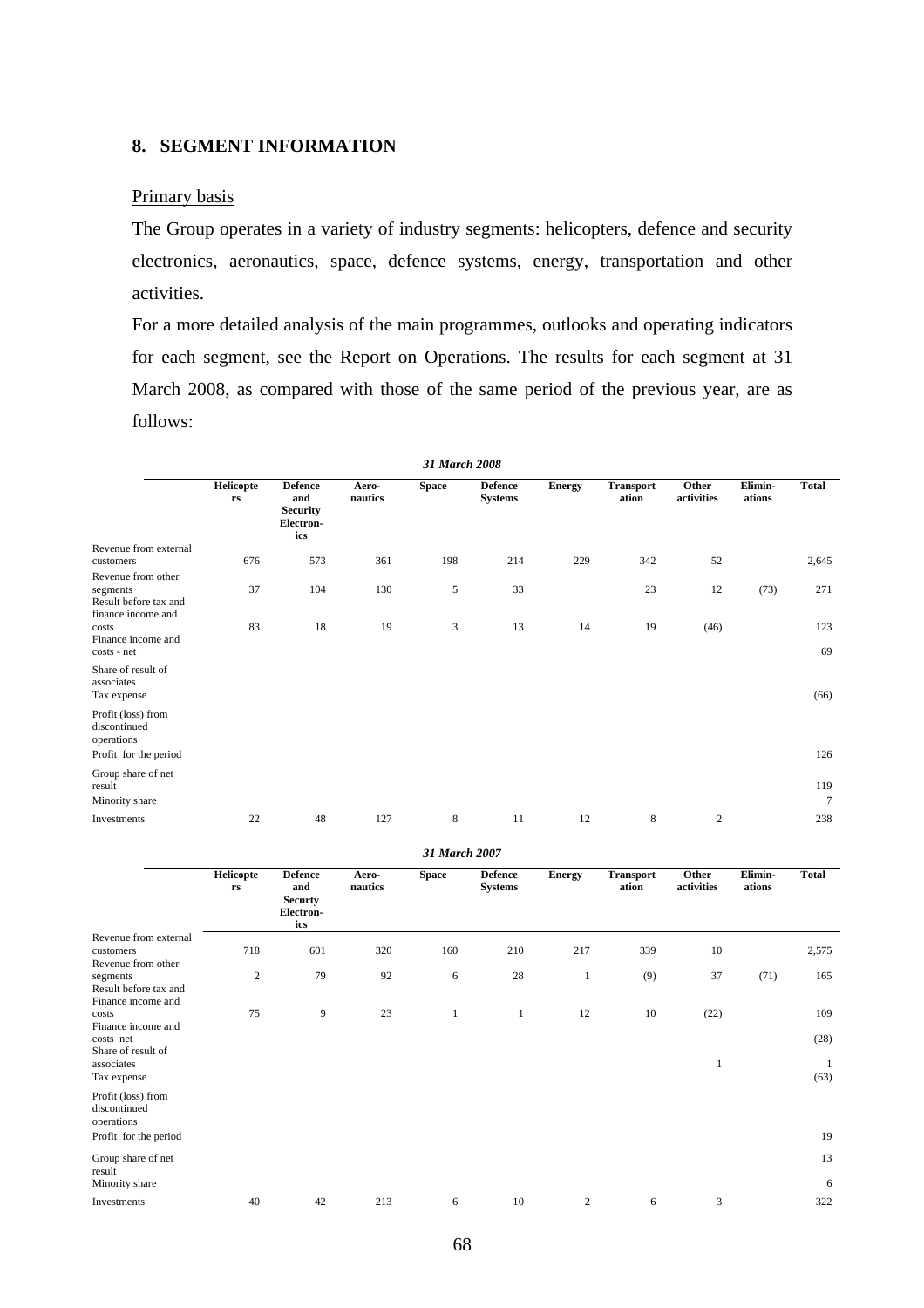The assets and liabilities attributable to the segments at 31 March 2008 and at 31 December 2007 are as follows:

| 31 March 2008 |                 |                                                                |                  |              |                                  |               |                           |                     |                   |              |
|---------------|-----------------|----------------------------------------------------------------|------------------|--------------|----------------------------------|---------------|---------------------------|---------------------|-------------------|--------------|
|               | Helicopter<br>s | <b>Defence</b><br>and<br><b>SecurityEl</b><br>Electron-<br>ics | Aero-<br>nautics | <b>Space</b> | <b>Defence</b><br><b>Systems</b> | <b>Energy</b> | <b>Transport</b><br>ation | Other<br>activities | Elimin-<br>ations | <b>Total</b> |
| Assets        | 5,510           | 6,656                                                          | 5,090            | 1,067        | 2,410                            | 1,300         | 1,864                     | 3,727               | (4,286)           | 23,338       |
| Liabilities   | 3,303           | 3,930                                                          | 4,768            | 564          | 1,701                            | 1,216         | 1,652                     | 5,441               | (4, 418)          | 18,157       |
|               |                 |                                                                |                  |              | 31 December 2007                 |               |                           |                     |                   |              |
|               | Helicopter<br>s | <b>Defence</b><br>and<br><b>Security</b><br>Electron-<br>ics   | Aero-<br>nautics | <b>Space</b> | <b>Defence</b><br><b>Systems</b> | <b>Energy</b> | <b>Transport</b><br>ation | Other<br>activities | Elimin-<br>ations | <b>Total</b> |
| Assets        | 5,394           | 6,827                                                          | 5,129            | 1,049        | 2,444                            | 1,269         | 1,866                     | 4,360               | (4,290)           | 24,048       |
| Liabilities   | 3,151           | 3,985                                                          | 4,821            | 555          | 1,743                            | 1,196         | 1,650                     | 5,950               | (4, 435)          | 18,616       |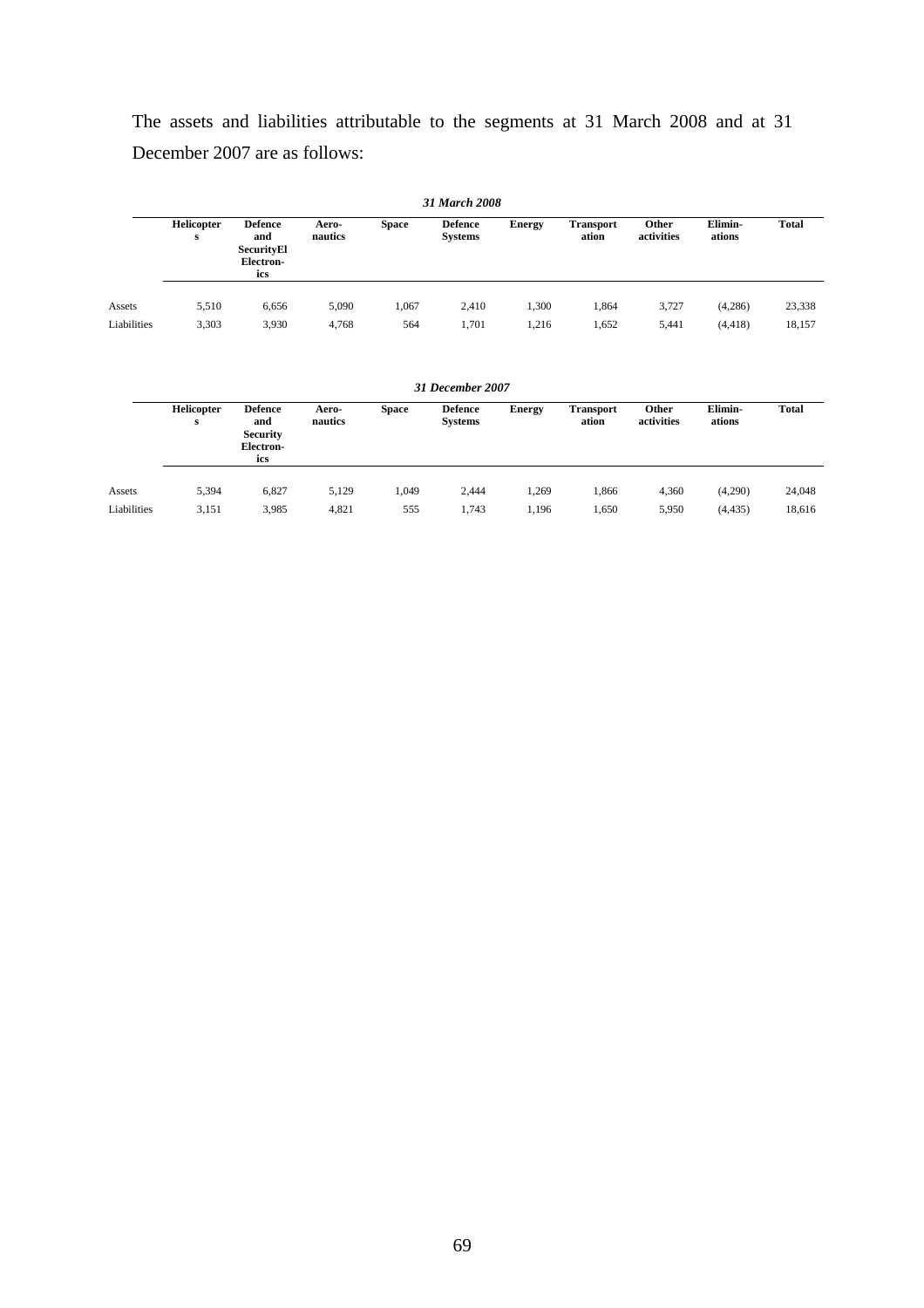# **9. RAW MATERIALS AND CONSUMABLE USED AND PURCHASE OF SERVICES AND PERSONNEL COSTS**

The break down of this item is as follows:

|                                                                 | 31 March<br>2008 | 31 March<br>2007 |
|-----------------------------------------------------------------|------------------|------------------|
| Purchase of materials from third parties                        | 1,208            | 1,152            |
| Change in inventories                                           | (167)            | (76)             |
| Total raw materials and consumable used                         | 1,041            | 1,076            |
| Services rendered by third parties                              | 869              | 714              |
| Costs of acquiring satellite capacity                           | 18               | 17               |
| Costs of airplane leases                                        | 3                | 3                |
| Costs of rents, operating leases and rental fees                | 36               | 40               |
| <b>Total cost of services</b>                                   | 926              | 774              |
| Wages and salaries                                              | 689              | 654              |
| Costs of PSP                                                    | 6                | 7                |
| Cost of LTIP                                                    | 1                | 1                |
| Social security contributions                                   | 186              | 174              |
| Costs of severance pay                                          |                  | 14               |
| Costs related to other defined-benefit plans                    | 13               | 21               |
| Costs related to defined-contribution plans                     | 28               | 8                |
| Employee disputes                                               | 1                |                  |
| Net reorganization costs                                        | 3                | 1                |
| Other costs                                                     | 17               | 10               |
| <b>Total personnel costs</b>                                    | 944              | 890              |
| Changes in inventories of work in progress, semi-finished       |                  |                  |
| and finished goods<br>Capitalised costs for internal production | (75)<br>(171)    | (14)<br>(214)    |
| Total purchases, services and personnel costs                   | 2,665            | 2,512            |

The average workforce numbered 60,311 at 31 March 2008 compared with 57,769 for the same period of 2007. The net increase is due to the change in the scope of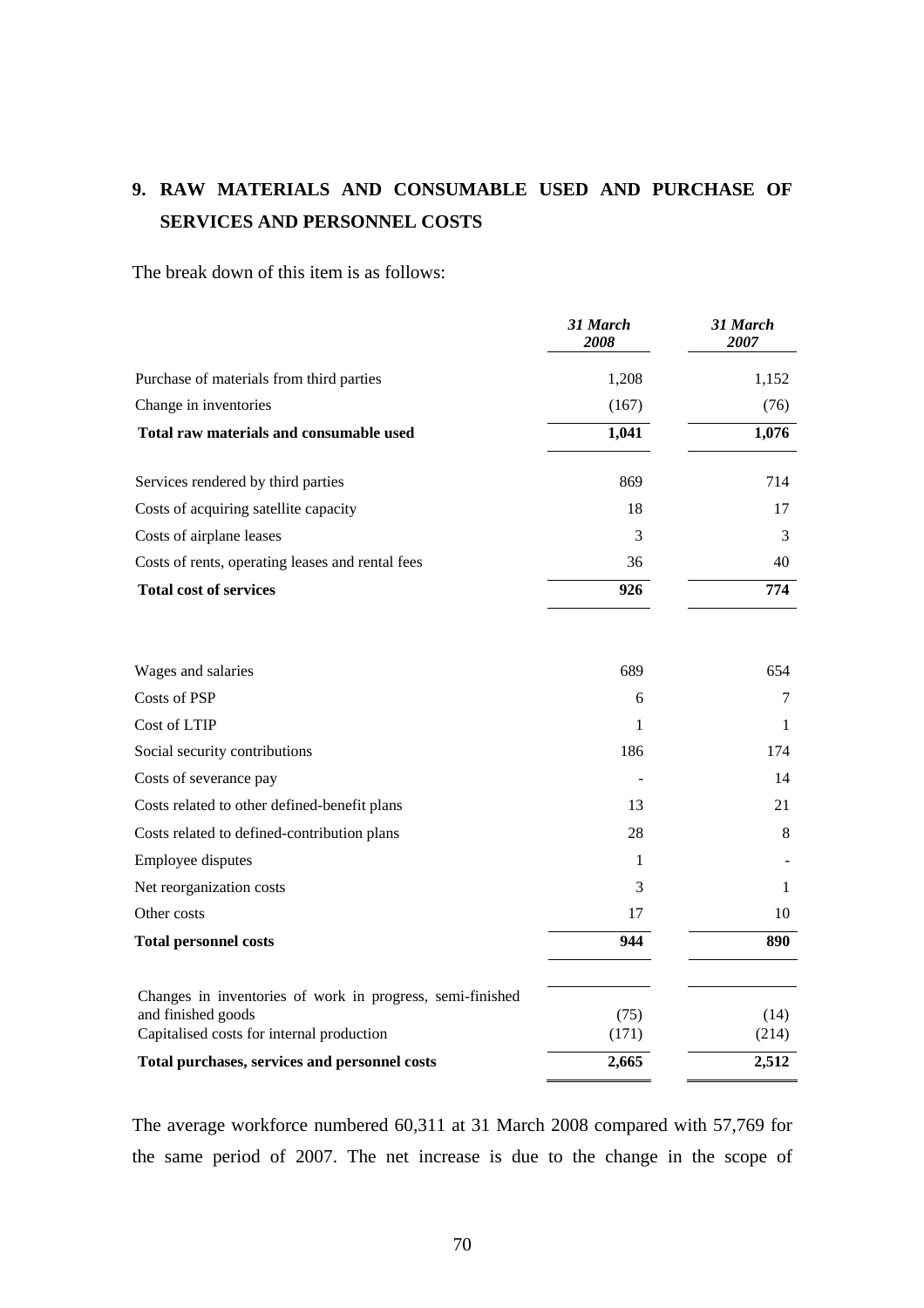consolidation, especially abroad, and to the positive turnover in certain sectors, including through the use of new contractual forms, such as Aeronautics, Helicopters, and Energy, offset by the decrease in the Defence and Security Electronics and in the Transportation sectors.

The total workforce increased by 648 from 60,748 at 31 December 2007 to 61,396 at 31 March 2008.

"Personnel costs" came to €mil. 944 compared with €mil. 890 at 31 March 2007. The increase is largely due to the reasons stated above. It should be noted that the significant changes in the severance pay, the defined-contribution plans and defined-benefit plans items are the result of the reform of severance pay legislation under which allocations to the severance pay provision are included among the costs relating to definedcontribution plans, and to the increase in the discount rate for the plans of AgustaWestland and Selex Sensors and Airborne Systems Ltd.

#### **10. OTHER OPERATING INCOME (COSTS)**

#### These regard:

|                                               | <b>31 March 2008</b> |       | 31 March 2007 |       |  |
|-----------------------------------------------|----------------------|-------|---------------|-------|--|
|                                               | Income               | Costs | Income        | Costs |  |
|                                               |                      |       |               |       |  |
| Grants for research and development costs     | 8                    |       |               |       |  |
| Exchange rate difference on operating items   | 57                   | (53)  | 25            | (23)  |  |
| Indirect taxes                                |                      | (8)   |               | (9)   |  |
| Gains/Losses on sales of assets               |                      |       |               |       |  |
| Insurance reimbursements                      |                      |       | 2             |       |  |
| Gains/losses on operating receivables         | 7                    |       | 5             |       |  |
| Reversals of/Accruals to provisions for risks | 17                   | (23)  | 29            | (25)  |  |
| Other operating income (costs)                | 3                    | (22)  | 9             | (20)  |  |
| Total                                         | 93                   | (106) | 78            | (77)  |  |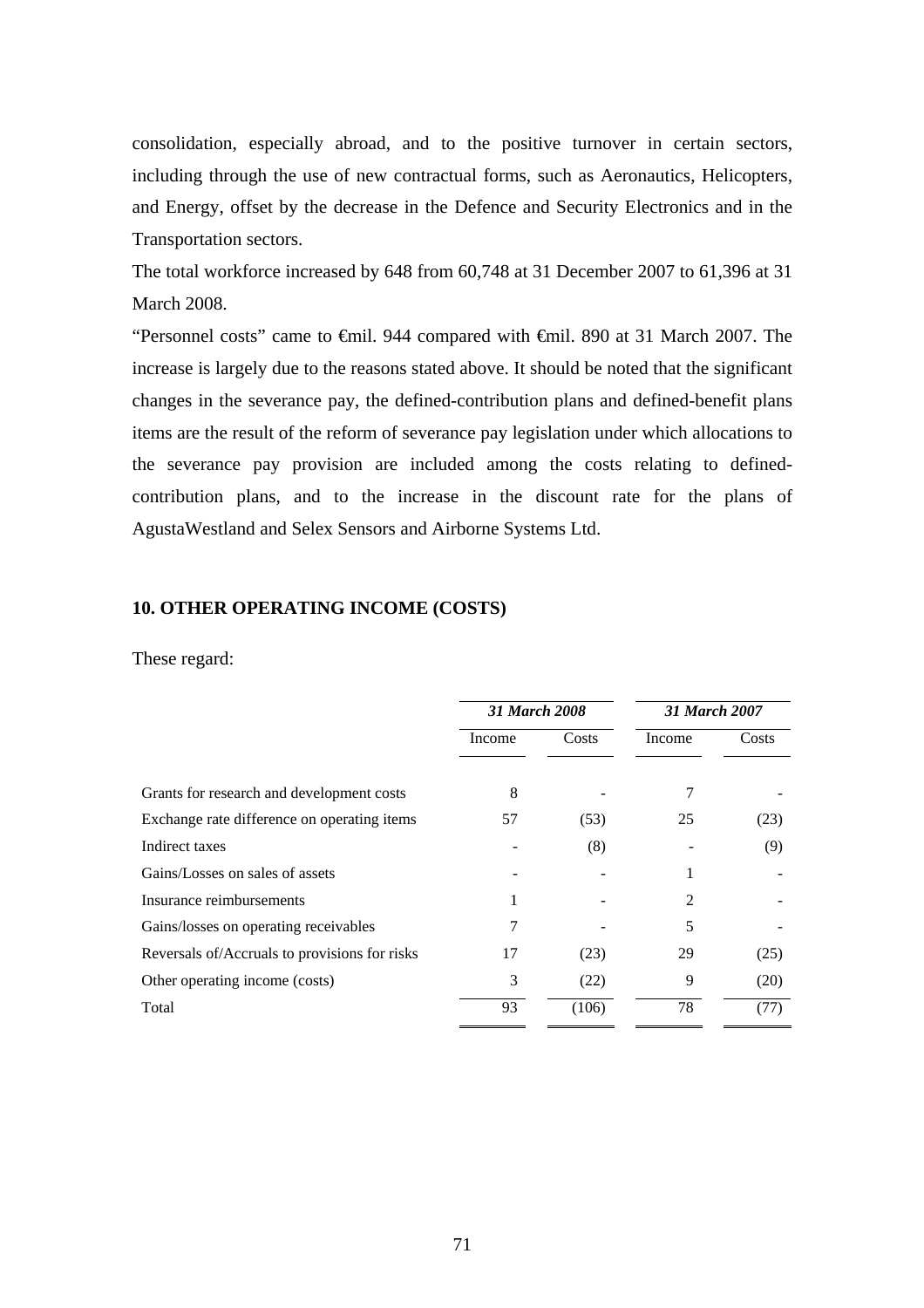#### **11. FINANCE INCOME AND COSTS**

The breakdown of finance income and costs is as follows:

|                                         |        | 31 March 2008  |            |        | 31 March 2007  |                  |  |  |
|-----------------------------------------|--------|----------------|------------|--------|----------------|------------------|--|--|
|                                         | Income | <b>Expense</b> | <b>Net</b> | Income | <b>Expense</b> | <b>Net</b>       |  |  |
| Gain from sale of STM                   | 56     |                | 56         |        |                |                  |  |  |
| <b>Dividends</b>                        |        |                |            |        |                |                  |  |  |
| Gains on investments and securities     |        |                |            |        |                |                  |  |  |
| Discounting of receivables, liabilities |        |                |            |        |                |                  |  |  |
| and provisions                          | 1      | (2)            | (1)        | 1      |                |                  |  |  |
| Interest income/expense                 | 28     | (33)           | (5)        | 28     | (33)           | (5)              |  |  |
| Commission income/expense               |        |                |            |        |                |                  |  |  |
| (including commissions on non-          |        |                |            |        |                |                  |  |  |
| recourse items)                         |        | (2)            | (2)        |        | (2)            | (2)              |  |  |
| Fair value adjustments through profit   |        |                |            |        |                |                  |  |  |
| or loss                                 | 42     | (8)            | 34         | 12     | (15)           | (3)              |  |  |
| Premiums paid/received on forwards      | 4      | (5)            | (1)        | 5      | (16)           | (11)             |  |  |
| Exchange rate differences               | 173    | (169)          | 4          | 60     | (58)           | $\mathfrak{D}$   |  |  |
| Value adjustments to equity             |        |                |            |        |                |                  |  |  |
| investments                             |        | (1)            | (1)        |        |                |                  |  |  |
| Interest cost on defined benefit plans  |        |                |            |        |                |                  |  |  |
| (less expected returns on plan assets)  |        | (5)            | (5)        |        | (7)            | (7)              |  |  |
| Other finance income and costs          |        | (6)            | (4)        | 2      | (3)            | $\left(1\right)$ |  |  |
|                                         | 306    | (231)          | 75         | 109    | (134)          | (25)             |  |  |

A comparison with the first quarter of 2007 is strongly affected by the capital gain from the sale of roughly 26 millions share of STM for €mil. 56 (Section 5).

Net income from measurement of fair value through profit or loss is as follows:

|                          |                | <b>31March 2008</b> |            |               | <b>31March 2007</b> |            |  |  |
|--------------------------|----------------|---------------------|------------|---------------|---------------------|------------|--|--|
|                          | Income         | <b>Expense</b>      | <b>Net</b> | <b>Income</b> | <b>Expense</b>      | <b>Net</b> |  |  |
| Swaps                    | $\overline{4}$ | (1)                 | 3          | 3             | (1)                 | 2          |  |  |
| Forex options            |                | (1)                 | (1)        |               | (2)                 | (1)        |  |  |
| Interest rate swaps      |                |                     |            |               | (7)                 | (5)        |  |  |
| Options on STM           | 19             |                     | 19         |               |                     |            |  |  |
| Ineffective component of |                |                     |            |               |                     |            |  |  |
| hedging swap             | 17             | (5)                 | 12         | 4             | (2)                 |            |  |  |
| Option embedded in the   |                |                     |            |               |                     |            |  |  |
| exchangeable bond        |                | (1)                 |            |               | (2)                 |            |  |  |
| Other equity derivatives |                |                     |            |               | (1)                 | (1)        |  |  |
|                          | 42             | (8)                 | 34         | 12            | (15)                | (3)        |  |  |

Income from options on STM relates to the decrease in the value of the underlying position.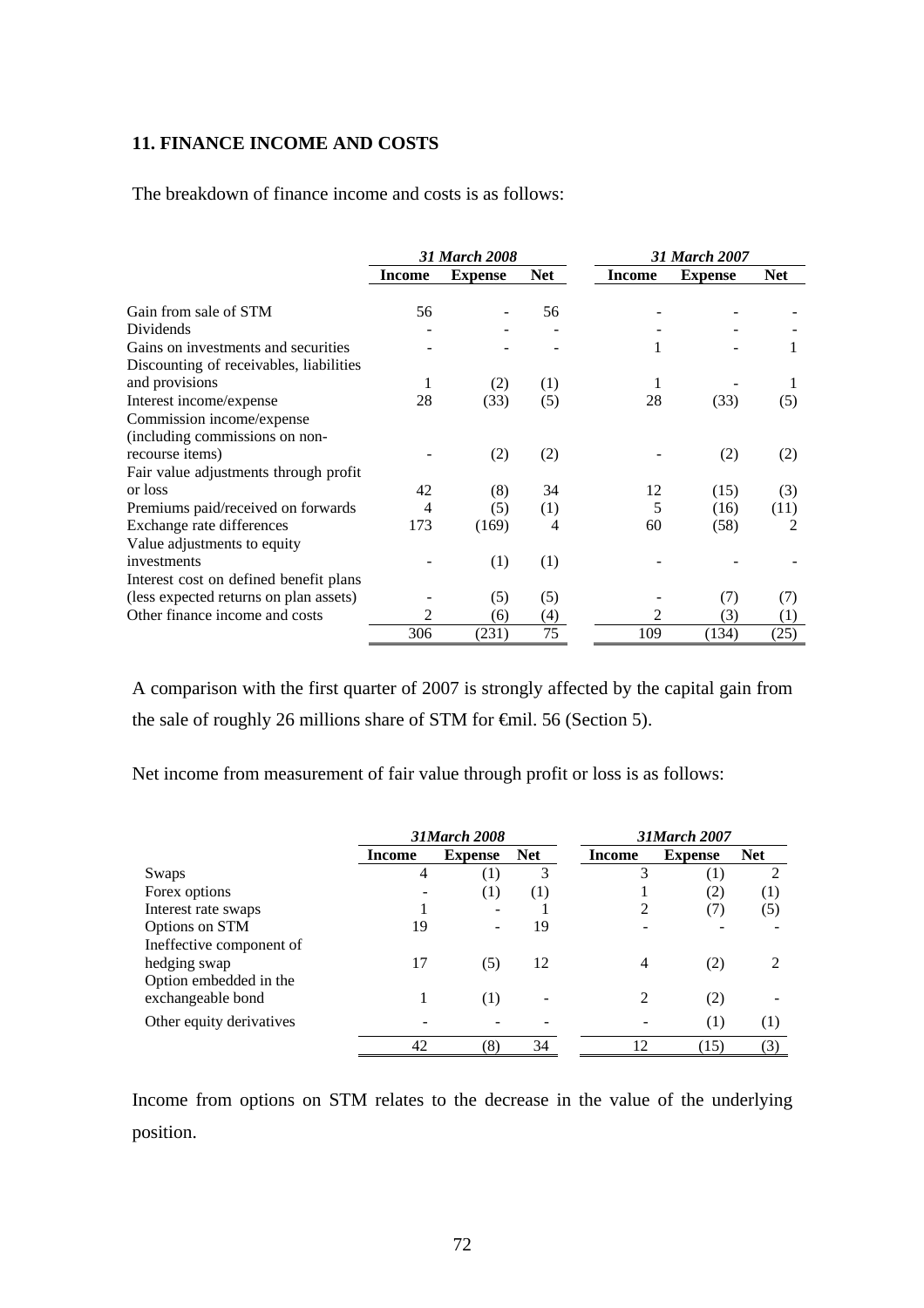## **12. INCOME TAXES**

This item represents the algebraic sum of:

|                                              | 31 March<br>2008 | 31 March<br>2007 |
|----------------------------------------------|------------------|------------------|
| Corporate income tax (IRES)                  | 33               | 33               |
| Regional tax on productive activities (IRAP) | 24               | 27               |
| Benefit under consolidated tax mechanism     | (25)             | (27)             |
| Other income taxes                           | 21               | 11               |
| Provisions for tax disputes                  |                  |                  |
| Deferred tax liabilities (assets)- net       | 13               | 18               |
|                                              | 66               | 63               |

#### **13. INTANGIBLE ASSETS**

Intangible assets at 31 March 2008 came to €mil. 5,265 compared with €mil. 5,266 at 31 December 2007.

|                                      | 31 March<br><b>2008</b> | 31 December<br>2007 |
|--------------------------------------|-------------------------|---------------------|
| Goodwill                             | 3,387                   | 3,434               |
| Development costs                    | 372                     | 332                 |
| Non-recurring costs                  | 727                     | 684                 |
| Patents and similar rights           | 6                       | 6                   |
| Concessions, licenses and trademarks | 94                      | 93                  |
| Other                                | 679                     | 717                 |
| <b>Total intangible assets</b>       | 5,265                   | 5,266               |

More specifically:

- goodwill fell by €mil. 47 due to:
	- an increase of €mil. 72 due to the acquisition of an additional stake in the Vega Group ( $\oplus$ mil. 60), the purchase of 18% of Sirio Panel S.p.A. ( $\oplus$ mil. 7) and the consolidation of ABS Technology S.p.A. (€mil. 5);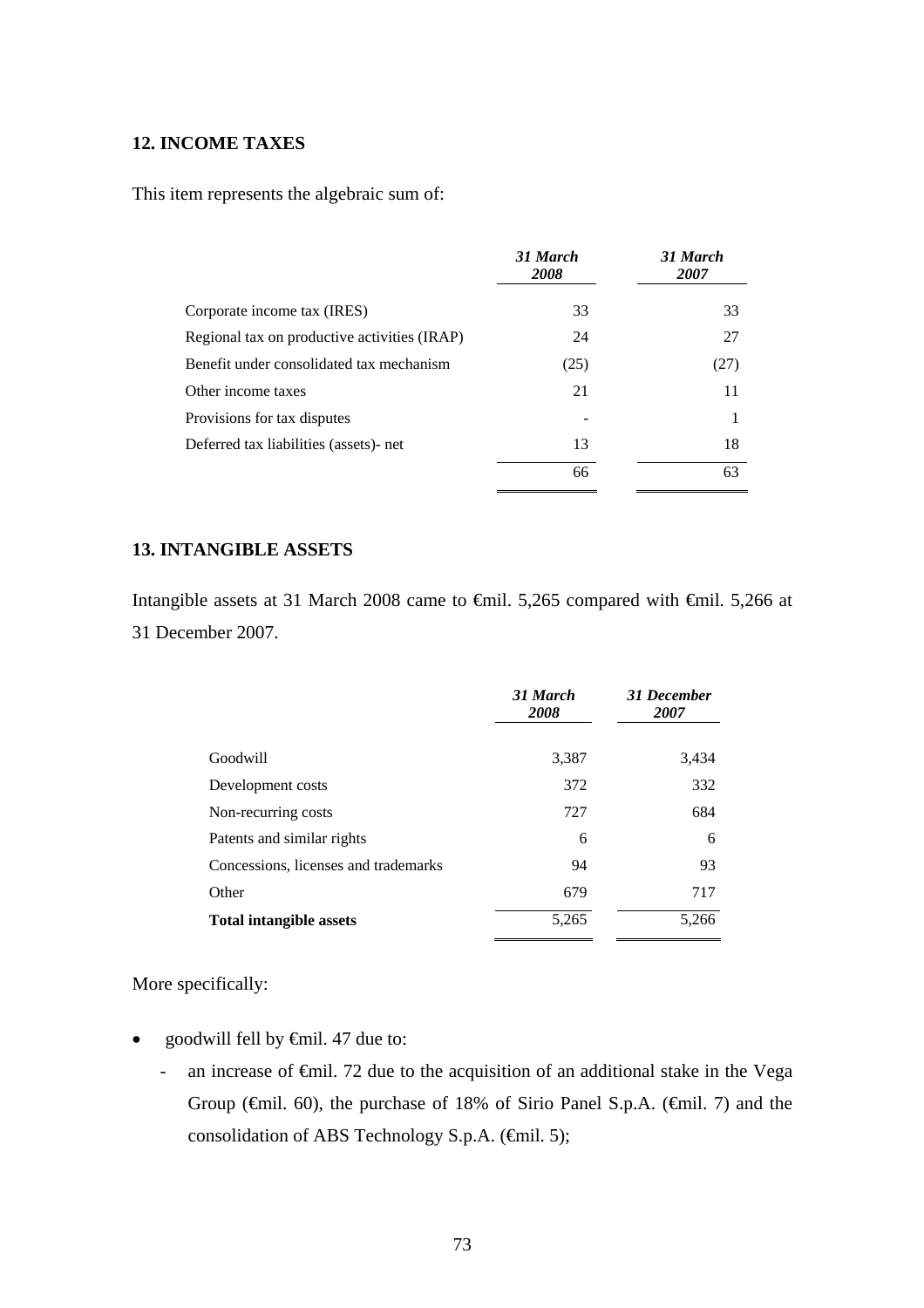- a decrease of  $\epsilon$ mil. 119 due mainly to the exchange rate differences deriving from companies with reporting currencies other than the euro (British pounds in particular);
- "development costs" and "non-recurring costs" increased by €mil. 83 due to the capitalisations for the period ( $\bigoplus$ mil. 41 and  $\bigoplus$ mil. 66 respectively), mainly due to Aeronautics ( $\oplus$ mil. 62) and Defence and Security Electronics ( $\oplus$ mil. 25) programmes. In addition, as regards programmes that benefit from the provisions of Law 808 and are classified as functional to national security, the portion of capitalised non-recurring costs whose fairness must be assessed yet by the grantor is separately disclosed within other non-current assets (Section 16);
- "Other" includes €mil. 516 of the residual value of the intangible assets identified in the course of corporate aggregation operations, in accordance with IFRS 3. Of this, €mil. 112 relates to internally-developed technological knowledge and software,  $\epsilon$ mil. 46 to trademarks,  $\epsilon$ mil. 343 to activities related to the backlog of acquired companies, and their commercial positioning and to acquired programmes, and €mil. 15 to licences.

## **14. PROPERTY, PLANT AND EQUIPMENT**

Property, plant and equipment at 31 March 2008 came to €mil. 2,842 (€mil. 2,855 at 31 December 2007) representing a net decrease of <del>€</del>mil. 13:

|                                     | 31 March<br>2008 | 31 December<br>2007 |
|-------------------------------------|------------------|---------------------|
| Land and buildings                  | 966              | 987                 |
| Plant and machinery                 | 464              | 478                 |
| Equipment                           | 547              | 539                 |
| Other                               | 865              | 851                 |
| Total property, plant and equipment | 2,842            | 2,855               |

Property, plant and equipment includes €mil. 28 (€mil. 28 at 31 December 2007) of assets held under contracts that can be qualified as finance leases, of which €mil. 24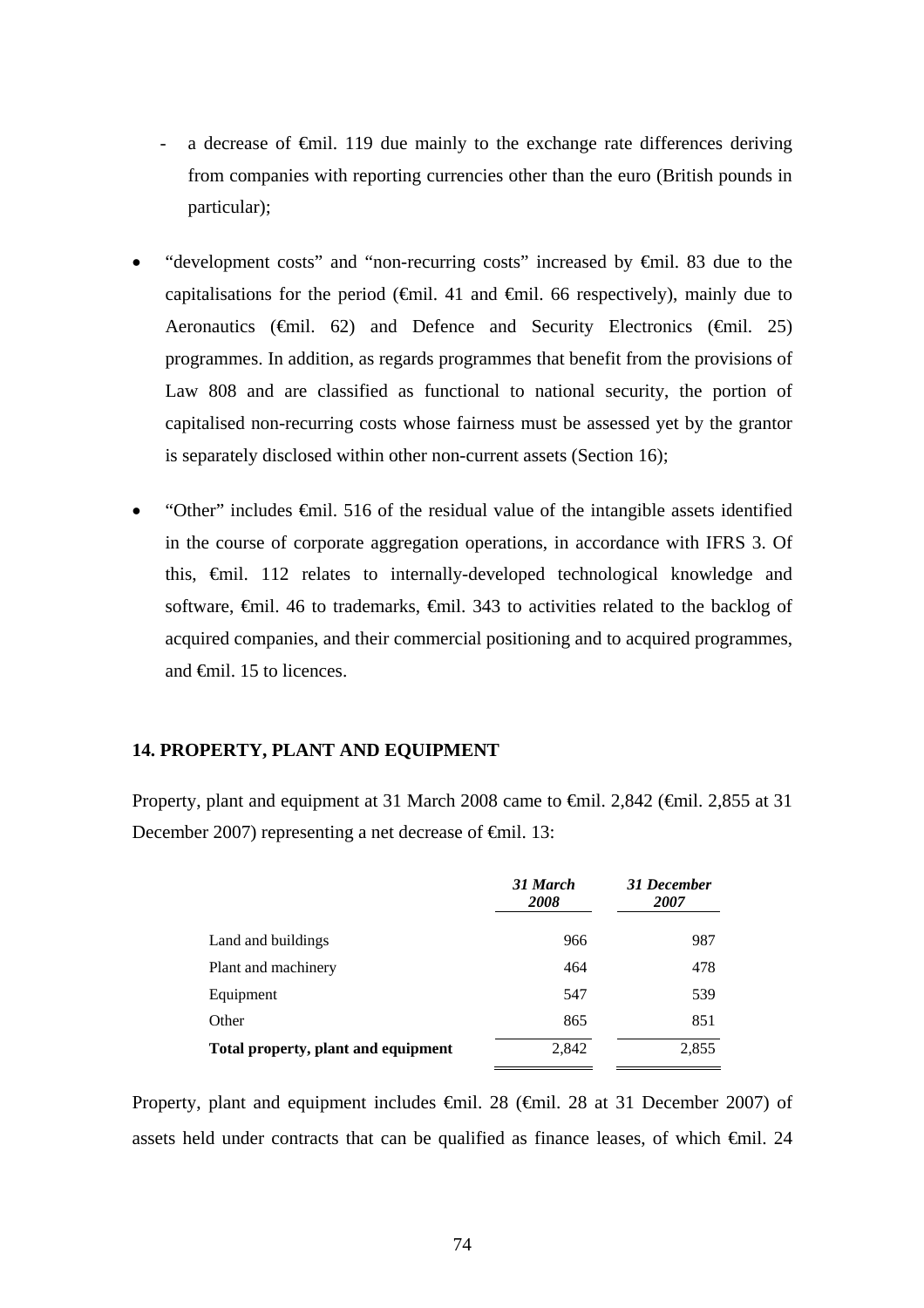( $\epsilon$ mil. 24 at 31 December 2007) relates to land and buildings and  $\epsilon$ mil. 4 ( $\epsilon$ mil. 4 at 31 December 2007) to plant and machinery, equipment and other assets.

"Other assets" includes €mil. 10 (€mil 9 at 31 December 2007) for helicopters owned by the AgustaWestland group and  $\oplus$ mil. 154 ( $\oplus$ mil. 169 at 31 December 2007) for aircraft owned by the GIE ATR group, as well as for aircraft that did not meet the requirements, in terms of the substantial transfer of the risks of ownership, for recognition of the, despite the fact that sales contracts have been concluded with external customers.

The item also includes the value of assets under construction totalling  $\theta$ mil. 561 ( $\theta$ mil. 529 at 31 December 2007).

The most significant investments amounted to €mil. 60 for Aeronautics (mainly for the start-up of the B787 programme),  $\oplus$ mil. 18 for Defence and Security Electronics,  $\oplus$ mil. 12 for Energy, €mil. 7 for Space, and €mil. 8 for Transportation.

#### **15. FINANCIAL ASSETS AT FAIR VALUE**

The item, classified entirely as "assets available for sale", relates the indirectly-owned interest in STMicroelectronics (STM), amounting to 3.7% of the share capital.

Below are the changes for the periods being compared:

|                          | 2008  | 2007  |
|--------------------------|-------|-------|
| 1 January                | 589   | 840   |
| Purchases for the period |       |       |
| Sales for the period     | (257) |       |
| Fair value adjustment    | (106) | (251) |
| Period end               | 226   | 589   |

The decrease in the fair value adjustment was offset by a specific equity reserve named 'reserve for assets available for sale' (€mil. -38, including the translation reserve which was negative in the amount of  $\epsilon$ mil. 7 relating to prior years). The strategy for hedging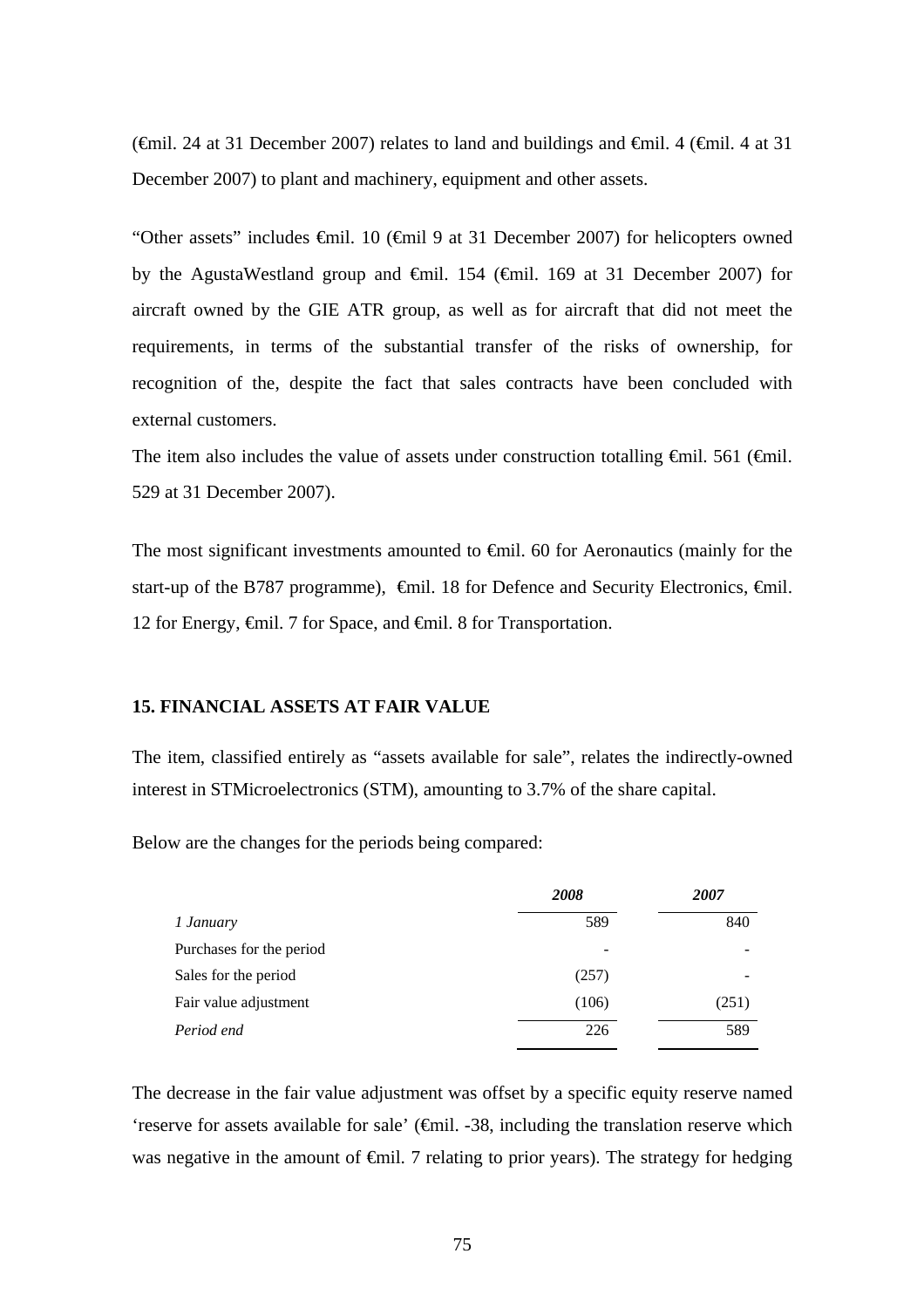the STM instrument is designed to limit the negative effects of a partial depreciation of the security. The Group, on the contrary, is exposed in the event the coverage limits are exceeded.

## **16. OTHER NON-CURRENT ASSETS**

Other non-current assets came to €mil. 705 compared with €mil. 674 at 31 December 2007:

|                                                                  | 31 March<br>2008 | 31<br><b>December</b><br>2007 |
|------------------------------------------------------------------|------------------|-------------------------------|
| Third-party financing                                            | 44               | 39                            |
| Security deposits                                                | 18               | 19                            |
| Receivables for finance leases                                   | 9                | 10                            |
| Deferred receivables Law 808/85                                  | 60               | 51                            |
| Other                                                            | 34               | 39                            |
| <b>Non-current receivables</b>                                   | 165              | 158                           |
| Real estate investments                                          | 1                | 1                             |
| Equity investments                                               | 144              | 148                           |
| Financial accrued income - non-current                           | 4                | 4                             |
| Other accrued income - non-current                               | 1                | 1                             |
| Other non-current assets                                         |                  |                               |
| Non-recurring costs awaiting interventions under Law<br>808/1985 | 390              | 362                           |
| <b>Non-current assets</b>                                        | 540              | 516                           |
| <b>Total other non-current assets</b>                            | 705              | 674                           |

Receivables for finance lease relate to transactions qualifying as finance lease made by GIE ATR where the Group is the lessor: in this case, the aircraft being the subjectmatter of the lease contract is removed from assets and replaced by a receivable, and the relevant finance income is recognised progressively over the term of the contract at the effective interest rate applicable to the lease contract.

The item "deferred receivables Law 808/85" includes the receivables from the Ministry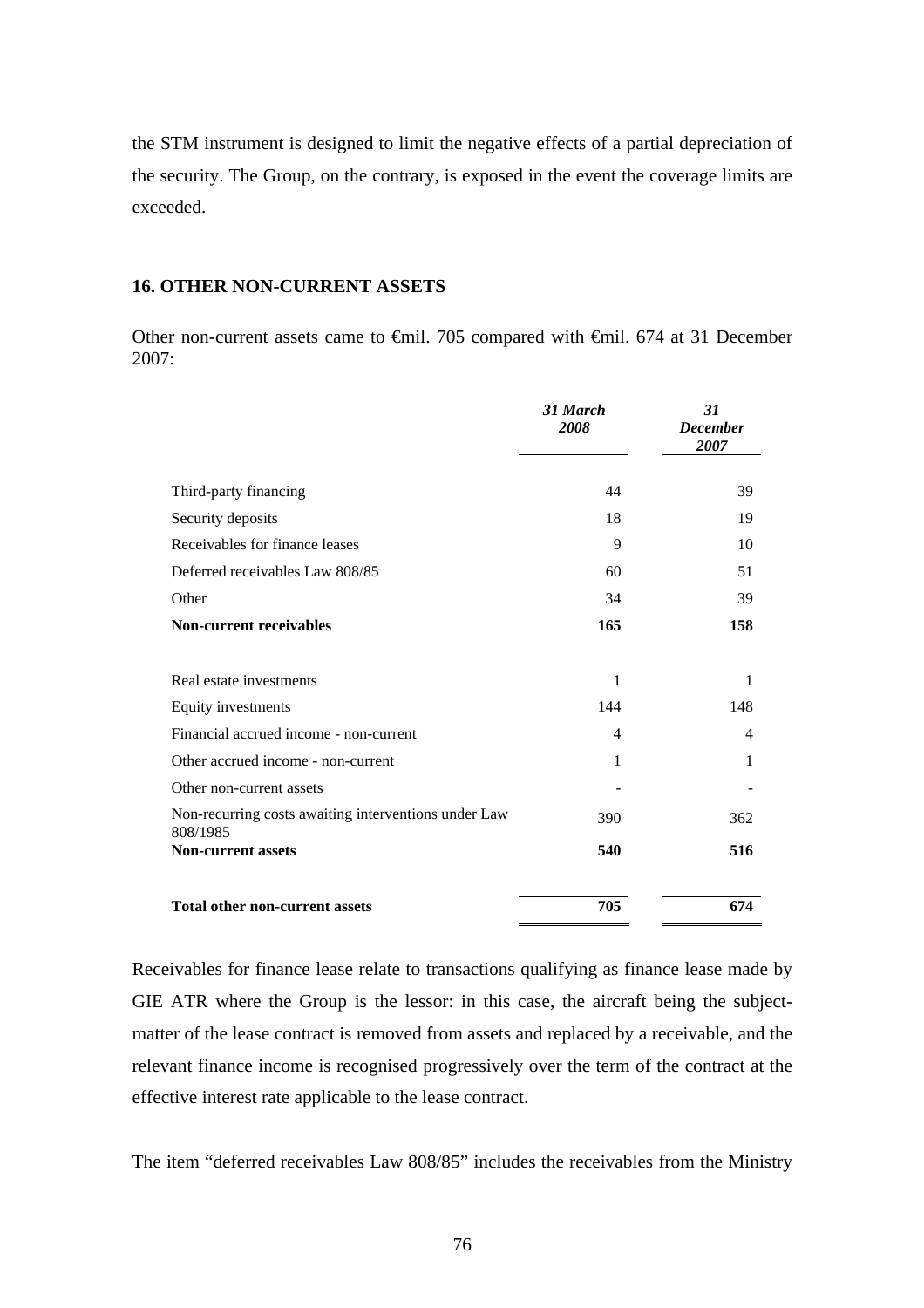of Economic Development relating to the current value of the interventions pursuant to Law 808/85 in national security and similar projects for which collections were deferred. The portion for which collection is expected within 12 months ( $\epsilon$ mil. 38, compared with €mil. 39 at 31 December 2007) is classified among other current assets (Section 19). Non-recurring costs awaiting interventions under Law 808 include the portion of non-recurring costs paid on programmes that benefit from the provisions of Law 808/1985, are classified as being functional to national security, and whose expenses have not been assessed yet by the issuer. After the legal requirements for the recognition of the receivable from the Ministry are fulfilled, the recognised amount is reclassified as a receivable (current or non-current, based on the expected payment plan). The amount shown is calculated based on an estimate made by management that reflects the reasonable probability that funds are received and the effects of time value in the case of deferment over more than one year of the granting of funds.

## **17. TRADE RECEIVABLES**

Trade receivables at 31 March 2008 came to €mil. 7,318, compared with €mil. 7,095 at 31 December 2007:

|                                | <b>31 March 2008</b> | <b>31 December</b><br>2007 |
|--------------------------------|----------------------|----------------------------|
| Receivables                    | 3,884                | 4,037                      |
| Impairment                     | (166)                | (169)                      |
|                                | 3,718                | 3,868                      |
|                                |                      |                            |
| Work in progress (gross)       | 7,143                | 6,426                      |
| Advances from customers        | (3,543)              | (3,199)                    |
| Work in progress (net)         | 3,600                | 3,227                      |
| <b>Total trade receivables</b> | 7,318                | 7,095                      |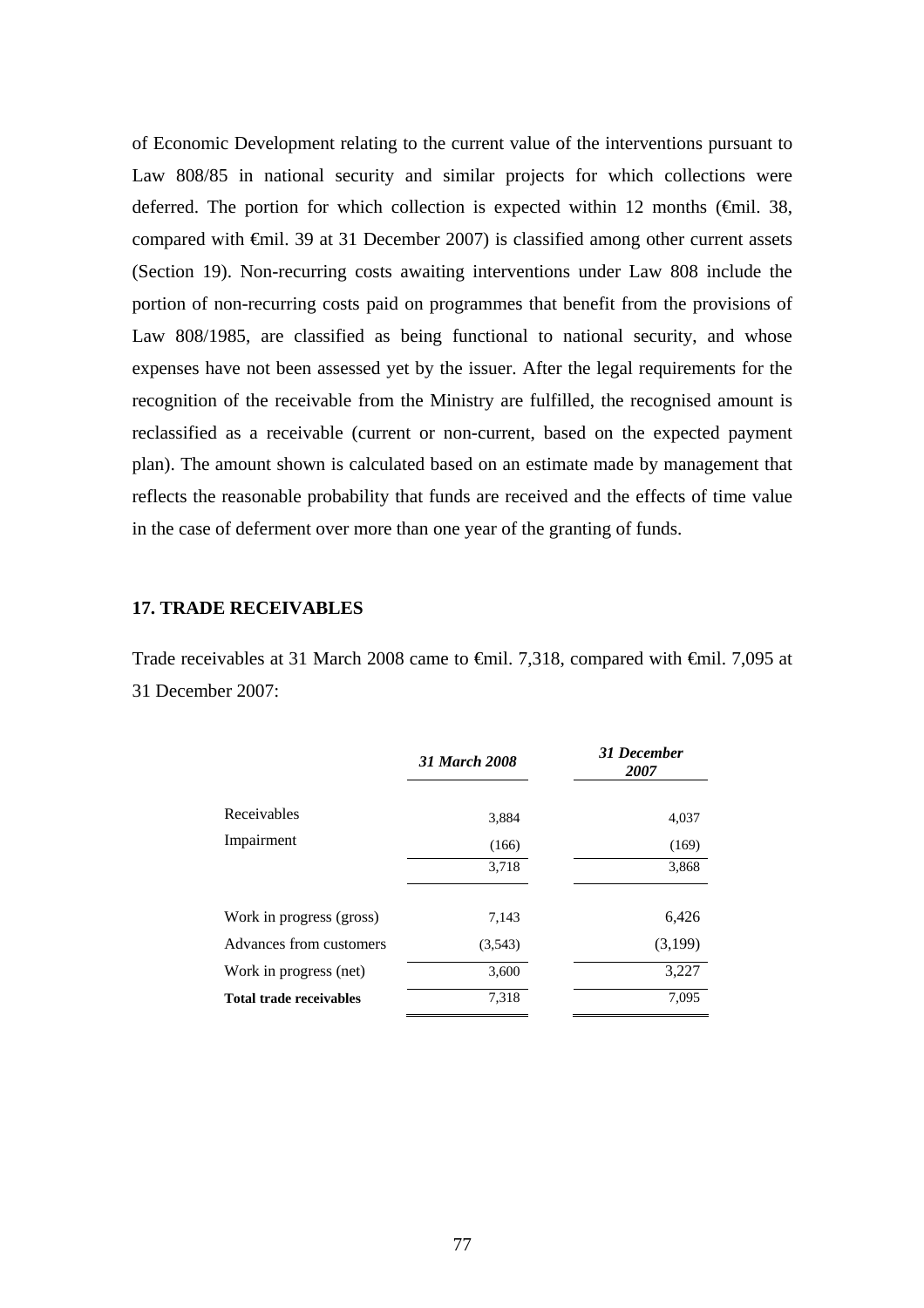#### **18. DERIVATIVES**

The table below provides a breakdown of the equity items related to derivative instruments:

|                           | <b>31 March 2008</b> |                    |               | 31 December 2007   |
|---------------------------|----------------------|--------------------|---------------|--------------------|
|                           | <b>Assets</b>        | <b>Liabilities</b> | <b>Assets</b> | <b>Liabilities</b> |
| Forward forex instruments | 142                  | 120                | 115           | 80                 |
| Forex options             |                      | 4                  |               | 3                  |
| Interest rate swaps       | 3                    | 28                 | 3             | 25                 |
| Options on STM            | 62                   |                    | 43            |                    |
| Exchangeable bond option  |                      |                    | 1             |                    |
|                           | 207                  | 152                | 162           | 109                |

Interest rate swaps totalled €mil. 1,030 (notional amount) and hedge medium/long-term financial transactions in the amount of  $\epsilon$ mil. 1,798 (nominal amount).

At 31 March 2008 the Group held 33.7 million shares of STMicroelectronics NV ("STM"), classified as "available for sale", with a fair value of €mil. 226 (Section 15). In the last few years the Group has had derivatives to hedge most of its portfolio against the risk of fluctuations in the market price of the STM shares. These hedges are classified as trading operations and therefore the fair value is recognised in the income statement (Section 11). At 31 March 2008 held options on 40 million STM shares.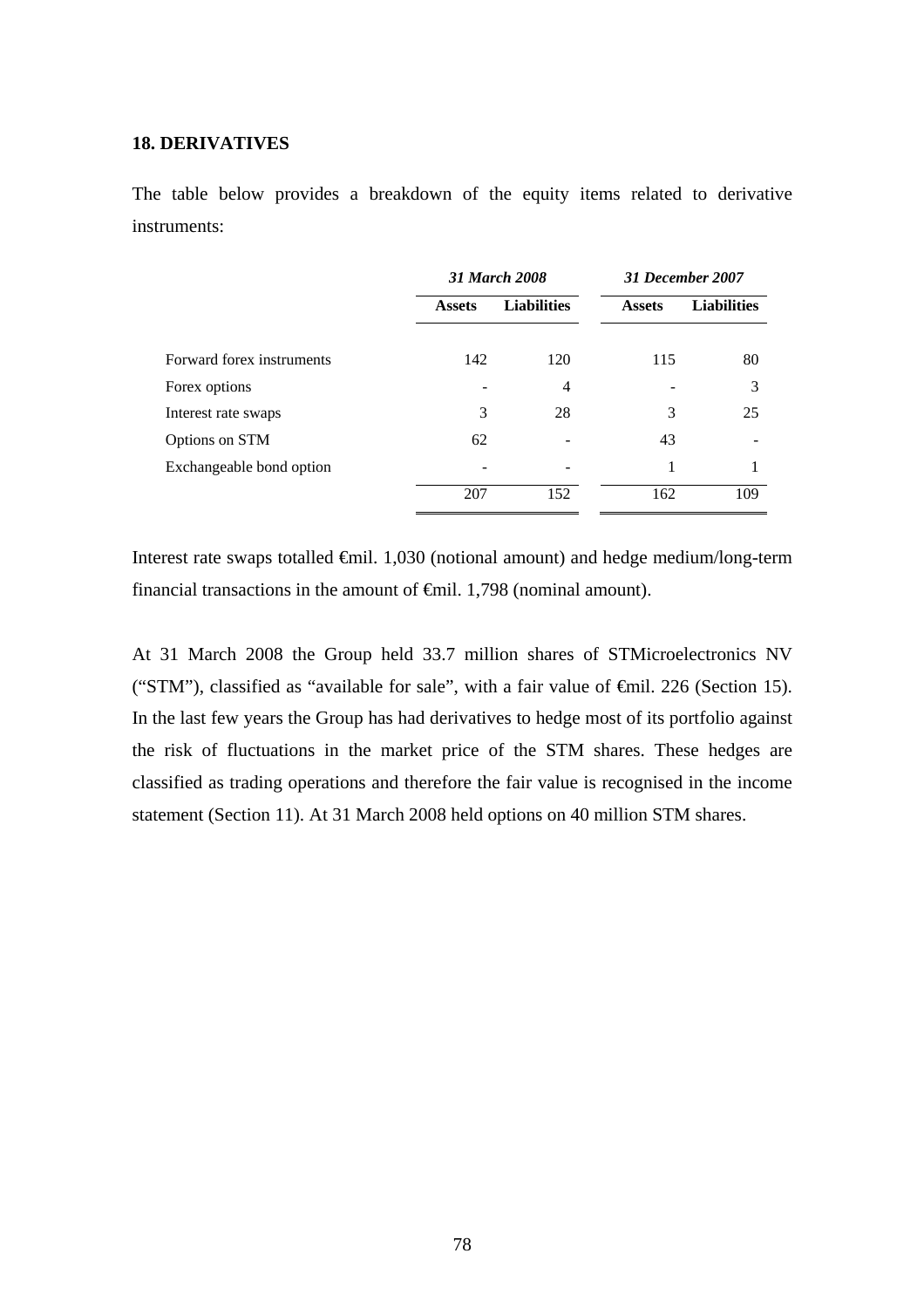#### **19. OTHER CURRENT ASSETS**

Other current assets came to €mil. 922, compared to €mil. 884 at 31 December 2007:

|                                                | 31 March<br>2008 | 31<br><b>December</b><br>2007 |
|------------------------------------------------|------------------|-------------------------------|
| Accrued income - current portion               | 82               | 82                            |
| Equity investments                             | $\mathbf{1}$     | 1                             |
| Receivables for contributions                  | 64               | 69                            |
| Receivables from employees and social security | 40               | 40                            |
| Indirect tax receivables                       | 197              | 161                           |
| Deferred receivables Law 808/85 (Section 16)   | 38               | 39                            |
| Other assets                                   | 205              | 202                           |
| Total current assets                           | 627              | 594                           |
| Parent Company income tax receivables          | 127              | 122                           |
| Receivables assigned without recourse          | 106              | 106                           |
| Other income tax receivables/payables          | 29               | 49                            |
| Total income tax receivables                   | 262              | 277                           |
| <b>Bonds</b>                                   | 1                | 1                             |
| Other securities                               | 32               | 12                            |
| Total assets available for sale                | 33               | 13                            |
| <b>Total other current assets</b>              | 922              | 884                           |

The item "deferred receivables Law 808/85" includes the receivables from the Ministry for Economic Development relating to interventions pursuant to Law 808/85 in national security and similar projects for which collection is expected within 12 months. Portions with later collection dates are classified among receivables and other non-current assets (Section 16).

"Other assets" include, among others, receivables from the Camozzi group in the amount of €mil. 14 (€mil. 14 at 31 December 2007), sundry advances in the amount of €mil. 30 (€mil. 20 at 31 December 2007) and receivables from the Ministry of Defence in connection with the settlement of disputes in the amount of  $\theta$ mil. 37 ( $\theta$ mil. 37 at 31 December 2007.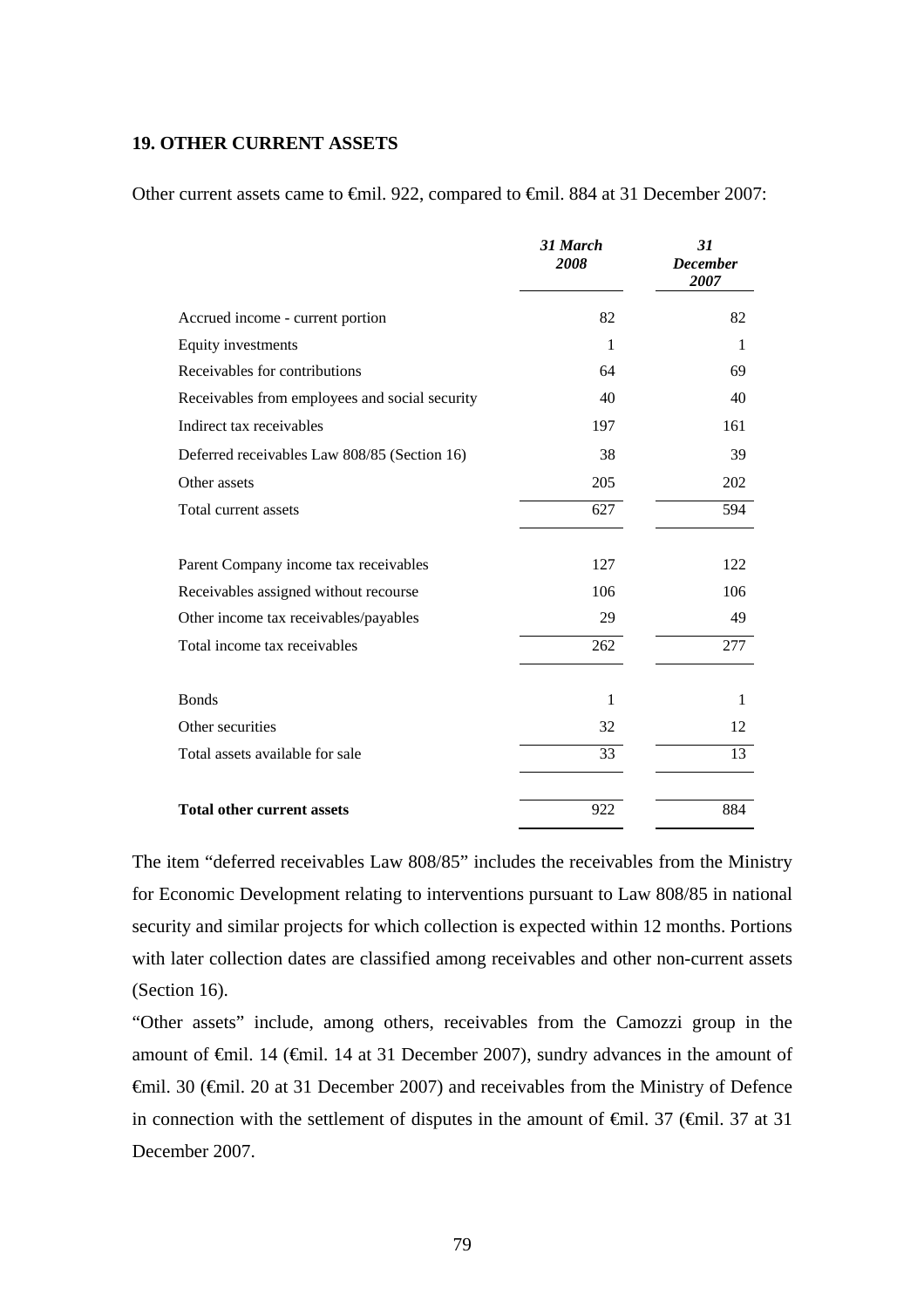"Parent Company receivables" relate to IRPEG/I.Re.S. (corporate income tax) receivables of €mil. 58 (€mil. 56 at 31 December 2007), to interest on tax receivables of €mil. 61 (€mil. 59 at 31 December 2007) and other receivables (IRAP, regional tax on productive activities, and ILOR, local income tax) of  $\theta$ mil. 8 ( $\theta$ mil. 7 at 31 December 2007). "Receivables assigned without recourse" relates to IRPEG receivables maintained as Group assets, even though they have been sold to third parties, because this is not included in the requirements of IAS 39 on derecognition. A financial payable of the same amount is recognised against these tax receivables.

"Other securities" relates almost exclusively to a cash investment of the Parent Company in units of a fund organised under the laws of Italy and to a certificate of indebtedness issued by a foreign institution.

#### **20. SHAREHOLDERS' EQUITY**

Shareholders' equity at 31 March 2008 came to  $\epsilon$ mil. 5,181 ( $\epsilon$ mil. 5,432 at 31 December 2007), a net decrease of <del>€mil</del>. 251.

#### *Share capital*

|                                                    | Number of<br>ordinary<br>shares | Par value<br><del>∈</del> mil. | <b>Treasury</b><br>shares<br><b>€mil.</b> | <b>Total</b><br><b>€mil.</b> |
|----------------------------------------------------|---------------------------------|--------------------------------|-------------------------------------------|------------------------------|
|                                                    |                                 |                                |                                           |                              |
| Outstanding shares                                 | 425,135,260                     | 1,870                          |                                           | 1,870                        |
| Treasury shares                                    | (343,777)                       |                                | (6)                                       | (6)                          |
| 31 December 2007                                   | 424,791,483                     | 1,870                          | (6)                                       | 1,864                        |
| Shares subscribed during the period                | 64,130                          |                                |                                           |                              |
| Repurchase of treasury shares, less<br>shares sold | (100,000)                       |                                | (2)                                       | (2)                          |
| 31 March 2008                                      | 424,755,613                     | 1,870                          | (8)                                       | 1,862                        |
| broken down as follows:                            |                                 |                                |                                           |                              |
| Outstanding shares                                 | 425,199,390                     | 1,870                          |                                           | 1,870                        |
| Treasury shares                                    | (443,777)                       |                                | (8)                                       | (8)                          |
|                                                    | 424,755,613                     | 1,870                          | (8)                                       | 1,862                        |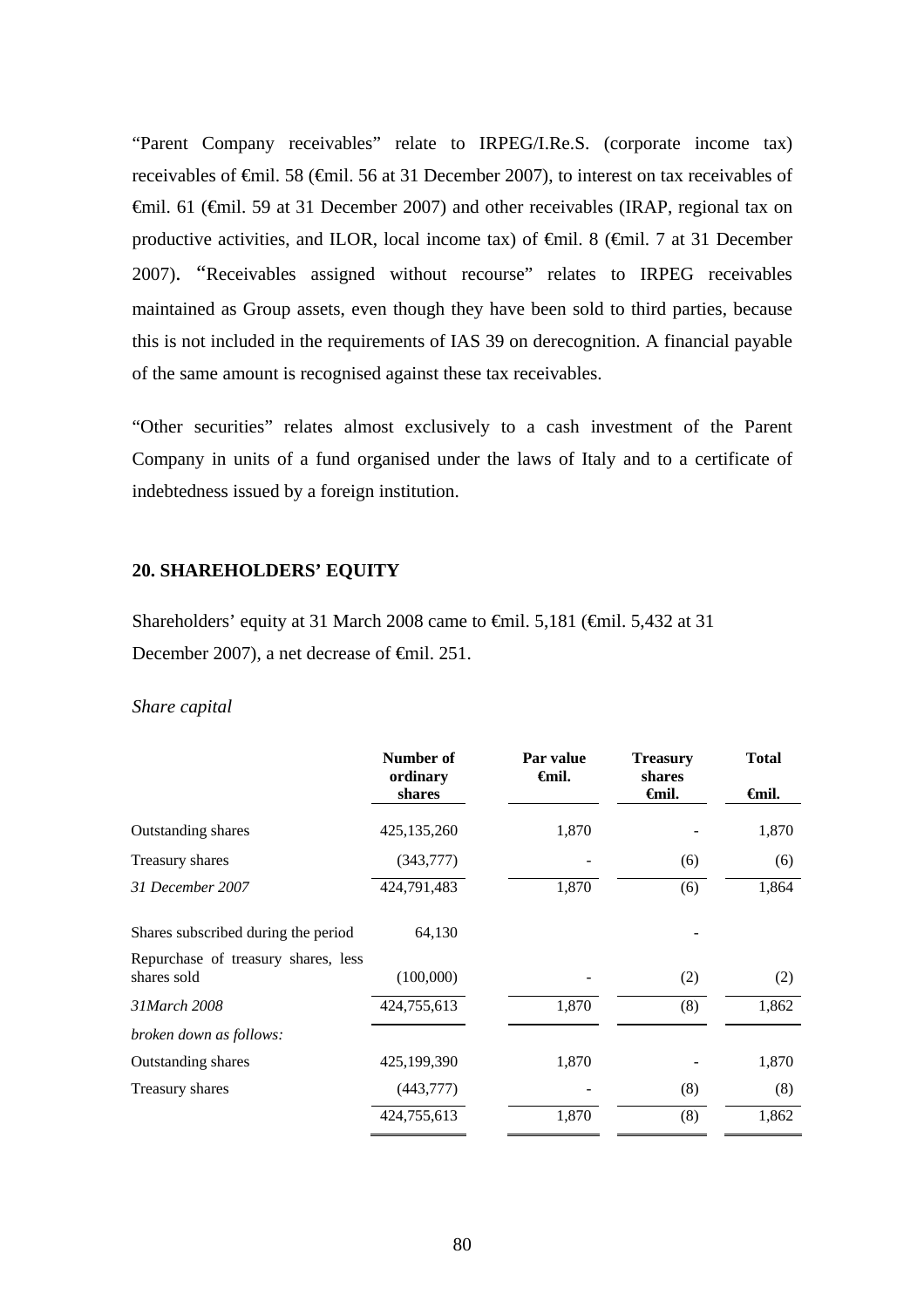The Parent Company's share capital fully subscribed and paid-up is divided into 425,199,390 ordinary shares with a par value of €4.40 each, including 443,777 treasury shares.

At 31 March 2008, the Ministry for the Economy and Finance held 33.720%, Fidelity International Ltd held 2.127%, Capital Research and Management Company held 2.117% and Barclays Global Investors UK Holding Ltd held 2.014% of the shares.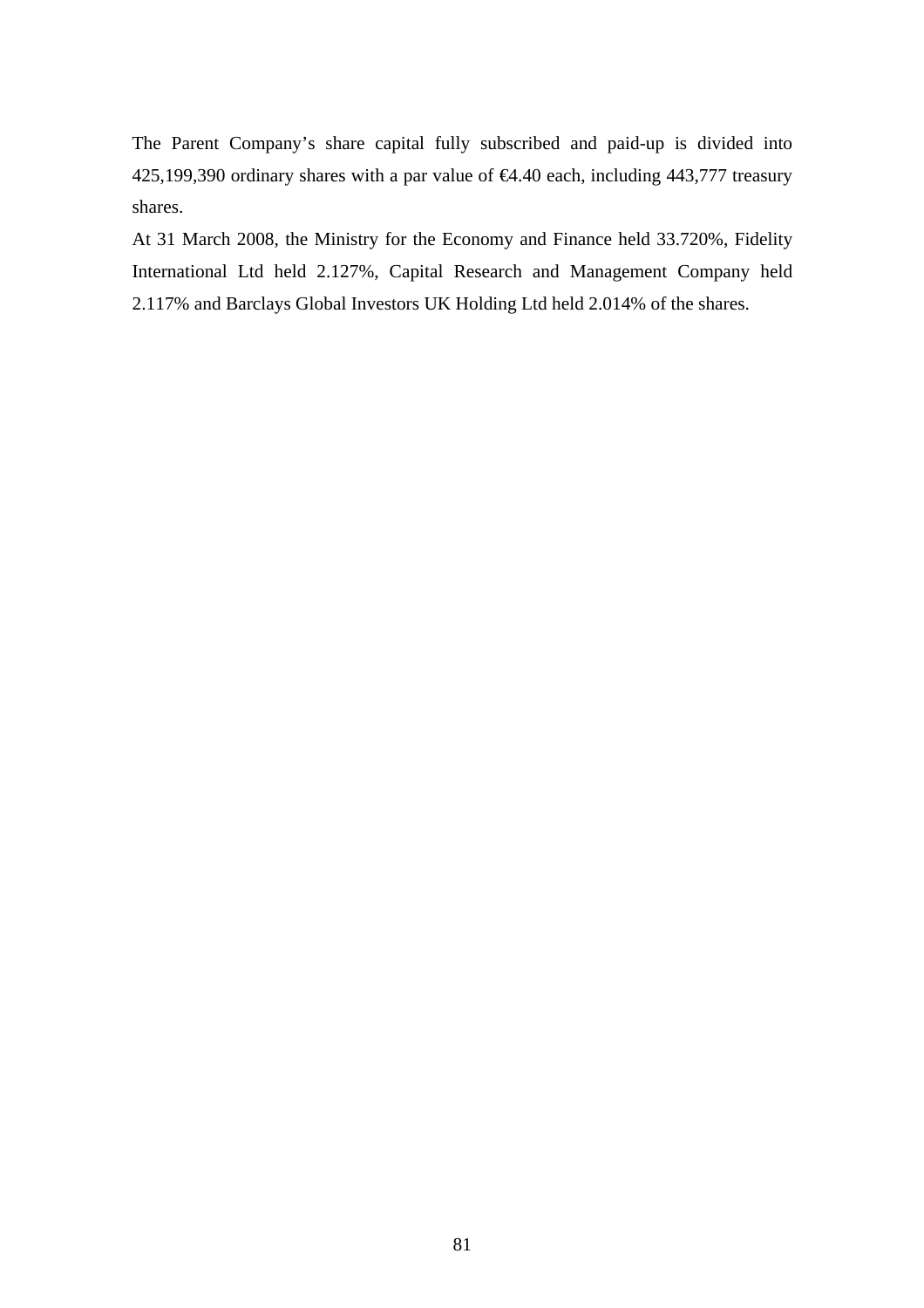## **Other reserves**

|                                                                                                                              | <b>Retained</b><br>earnings and<br>consolidation<br>reserve | <b>Reserve</b><br>for assets<br>available<br>for sale | Cash-<br>flow<br>hedge<br>reserve | <b>Reserve</b><br>for stock-<br>option<br>and<br>stock-<br>grant<br>plans | <b>Reserve for</b><br>actuarial<br>profits<br>(losses)<br>posted to<br>shareholders'<br>equity | <b>Translation</b><br>reserve | Other<br><b>Total</b><br>reserves |
|------------------------------------------------------------------------------------------------------------------------------|-------------------------------------------------------------|-------------------------------------------------------|-----------------------------------|---------------------------------------------------------------------------|------------------------------------------------------------------------------------------------|-------------------------------|-----------------------------------|
| 1 January 2007 (restated)                                                                                                    | 2,933                                                       | 372                                                   | 58                                | 20                                                                        | (37)                                                                                           | 35                            | 3,381<br>$\qquad \qquad -$        |
| Dividends paid                                                                                                               |                                                             |                                                       |                                   |                                                                           |                                                                                                |                               |                                   |
| Surplus on share capital<br>increases<br>Revaluation of assets<br>acquired in previous years<br>Actuarial profits (losses) * | 3                                                           |                                                       |                                   |                                                                           | 7                                                                                              |                               | 3<br>$\tau$                       |
| Changes to UK pension<br>plans<br>Other changes                                                                              |                                                             |                                                       |                                   |                                                                           |                                                                                                |                               |                                   |
| Stock options/grant plans:<br>- services rendered<br>- stock grant assigned                                                  |                                                             |                                                       |                                   | 6                                                                         |                                                                                                |                               | 6                                 |
| Fair value adjustments<br>and transfers to the<br>income statement<br>Net profit for the period *                            | 13                                                          | 22                                                    | $\overline{4}$                    |                                                                           |                                                                                                |                               | 26<br>13                          |
| Exchange gains/losses                                                                                                        |                                                             |                                                       |                                   |                                                                           |                                                                                                | (21)                          | (21)                              |
| 31 March 2007 *                                                                                                              | 2,949                                                       | 394                                                   | 62                                | $26\,$                                                                    | (30)                                                                                           | 14                            | 3,415<br>$\overline{\phantom{m}}$ |
| 31 December 2007                                                                                                             | 3,224                                                       | 121                                                   | 71                                | 32                                                                        | 167                                                                                            | (150)                         | 3,465<br>$\overline{\phantom{0}}$ |
| Dividends paid                                                                                                               |                                                             |                                                       |                                   |                                                                           |                                                                                                |                               |                                   |
| Surplus on share capital<br>increases<br>Actuarial profits (losses)                                                          | 1                                                           |                                                       |                                   |                                                                           | (51)                                                                                           |                               | $\mathbf{1}$<br>(51)              |
| Other changes                                                                                                                | 8                                                           |                                                       |                                   |                                                                           |                                                                                                |                               | 8                                 |
| Stock options/grant plans:<br>- services rendered<br>- stock grants assigned                                                 |                                                             |                                                       |                                   | 5                                                                         |                                                                                                |                               | 5                                 |
| Fair value adjustments<br>and transfers to the<br>income statement<br>Net profit for the period                              | 119                                                         | (159)                                                 | 5                                 |                                                                           |                                                                                                |                               | (154)<br>119                      |
| <b>Translation differences</b>                                                                                               |                                                             |                                                       |                                   |                                                                           |                                                                                                | (181)                         | (181)                             |
| 31 March 2008                                                                                                                | 3,352                                                       | (38)                                                  | $76\,$                            | 37                                                                        | 116                                                                                            | (331)                         | 3,212<br>$\overline{\phantom{a}}$ |

*\* Item modified due to the effect of the retrospective change in the treatment of defined-benefit plans (Section 4)*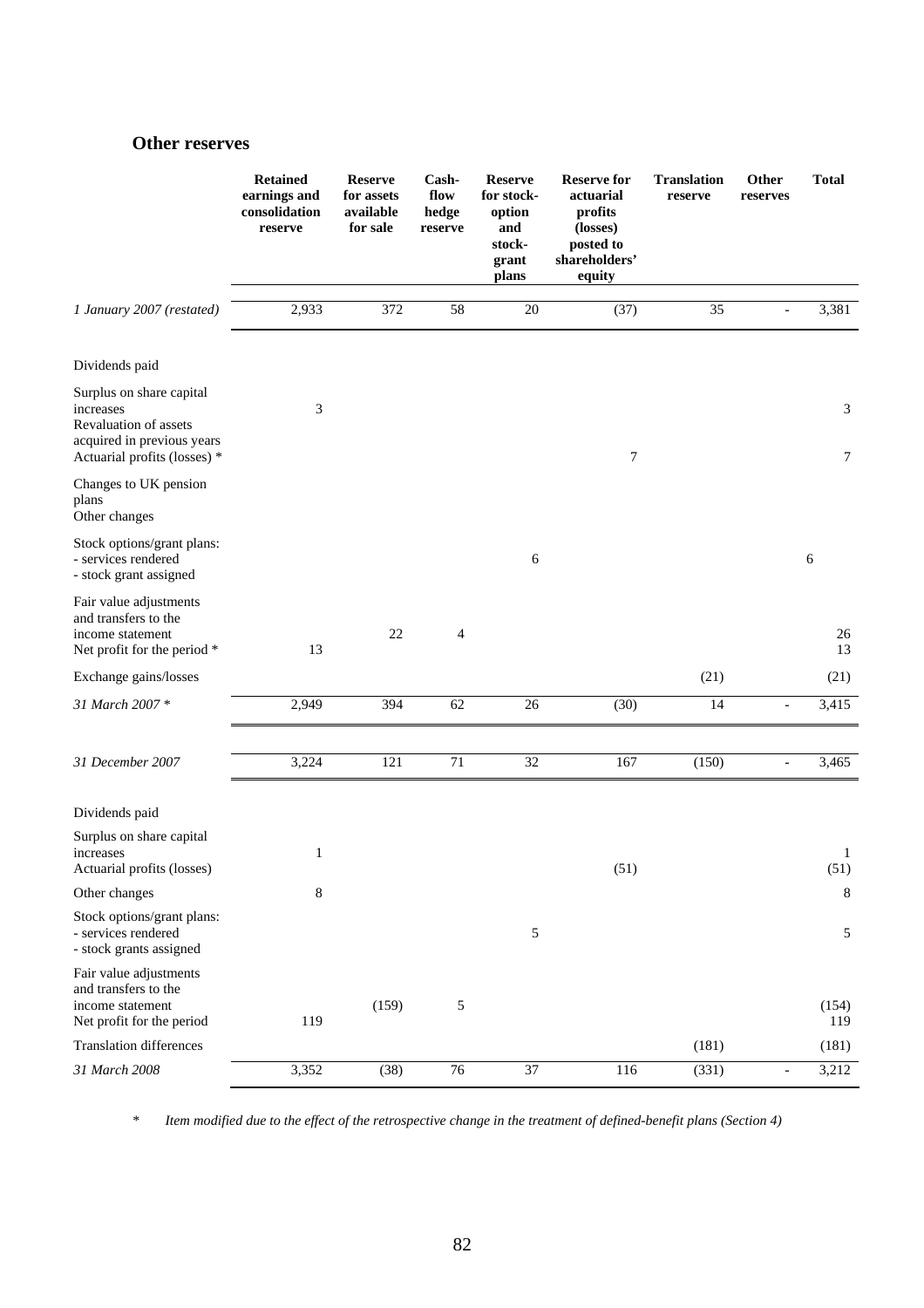# *Shareholders' equity of minority interests*

|                                                                     | 31 March<br><b>2008</b> | 31 March<br>2007 |
|---------------------------------------------------------------------|-------------------------|------------------|
| 1 January                                                           | 103                     | 81               |
| Change in scope of consolidation and other minority<br>shareholders |                         | (2)              |
| <b>Translation differences</b>                                      | (2)                     | (1)              |
| Fair value adjustments through profit and loss                      | (1)                     |                  |
| Net profit for the period                                           | 7                       | 6                |
| Period end                                                          | 107                     | 85               |

# **21. EMPLOYEE LIABILITIES**

|                                              | 31 March<br>2008 | 31 December<br>2007 |
|----------------------------------------------|------------------|---------------------|
| Severance obligations                        | 701              | 736                 |
| Defined-benefit retirement plans             | 193              | 152                 |
| Share of joint venture pension<br>obligation | 38               | 41                  |
| Defined-contribution plans                   | 18               | 17                  |
|                                              | 950              | 946                 |

Below is a breakdown of defined-benefit plans and statistical information regarding the excess (deficit) of the plans:

|                                 | 31 March<br>2008 | 31<br><b>December</b><br>2007 | <b>December</b><br>2006 | <b>December</b><br>2005 | 31<br><b>December</b><br>2004 |
|---------------------------------|------------------|-------------------------------|-------------------------|-------------------------|-------------------------------|
| Present value of obligations    | 1.004            | 1.038                         | 1.126                   | 1.025                   | 709                           |
| Fair value of the plan's assets | (811)            | (886)                         | (796)                   | (641)                   | (474)                         |
| Plan excess (deficit)           | (193)            | (152)                         | (330)                   | (384)                   | (235)                         |

Total net deficit mainly relates to the AgustaWestland plan (€mil. 91) and the Selex Sensors and Airborne Systems Ltd plan (€mil. 25). The deficit increase is largely due to the rise in interest rates during the period.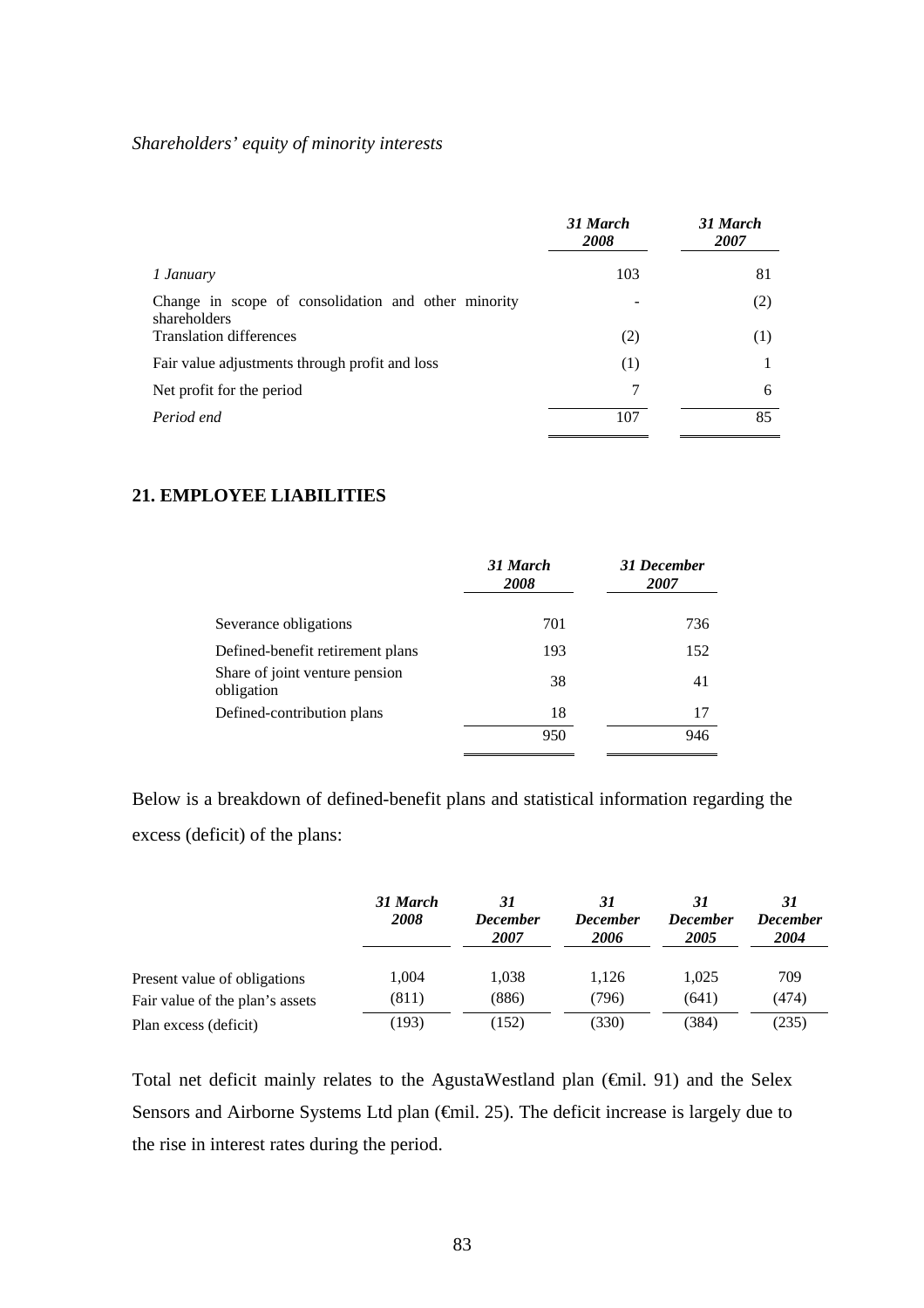# **22. PROVISIONS FOR RISKS AND CHARGES**

The provisions for risks and charges came to €mil. 851, compared to €mil. 898 at 31 December 2007:

|                    | 31 March 2008 |                | 31 December 2007 |                |  |
|--------------------|---------------|----------------|------------------|----------------|--|
|                    | Non-current   | <b>Current</b> | Non-current      | <b>Current</b> |  |
| Guarantees given   | 34            | 17             | 36               | 16             |  |
| Restructuring      | 15            | 17             | 16               | 23             |  |
| <b>Penalties</b>   | 33            | 25             | 34               | 20             |  |
| Product guarantees | 107           | 86             | 110              | 91             |  |
| Other              | 132           | 385            | 157              | 395            |  |
|                    | 321           | 530            | 353              | 545            |  |

"Other provisions for risks and charges" came to a total of  $\theta$ mil. 517 ( $\theta$ mil. 552 at 31 December 2007) and specifically include:

- the provision for risks on the business of G.I.E./ATR in the amount of  $\epsilon$ mil. 68 (unchanged from 31 December 2007);
- the provision for risks and contractual charges in the amount of  $\epsilon$ mil. 58 ( $\epsilon$ mil. 74 at 31 December 2007) related, in particular, to business in the Defence and Security Electronics, Space, Defence Systems and Other Activities segments;
- the provision for bad debts of  $\epsilon$ mil. 20 ( $\epsilon$ mil. 25 at 31 December 2007) includes accruals to cover losses exceeding the carrying amounts of unconsolidated investees;
- the provision for taxes in the amount of  $\epsilon$ mil. 49 (unchanged from 31 December 2007);
- the provision for disputes with employees and former employees in the amount of €mil. 41 (unchanged from 31 December 2007);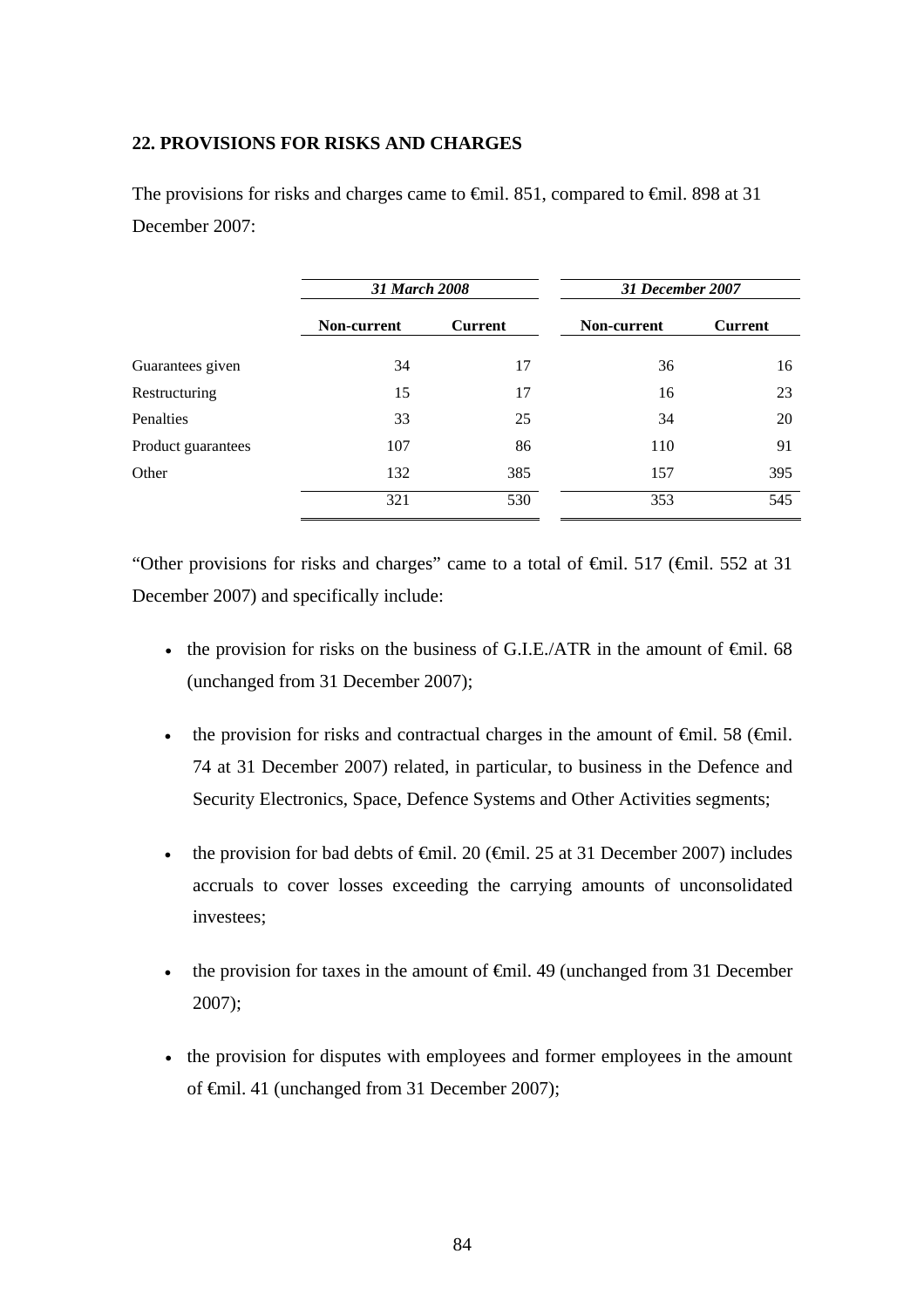- the provision for pending litigation in the amount of  $\theta$ mil. 99 ( $\theta$ mil. 96 at 31 December 2007);
- other provisions in the amount of  $\theta$ mil. 182 ( $\theta$ mil. 153 at 31 December 2007).

With regard to the risk provisions, the Group's operations regard industries and markets where many disputes are settled only after a considerable period of time, especially in cases where the customer is a government entity.

In application of related accounting standards, provisions have been made for any obligations related to probable and quantifiable risks. Likewise, to the best of our knowledge, regarding other disputes against the Group, no specific allocation has been made since the Group reasonably believes that such disputes may be resolved satisfactorily and without any significant impact on the results.

The situations below, mentioned here for the purposes of full disclosure, underwent change as reported in the financial statements for 2007, to which the reader should refer for more information:

o with regard to the litigation commenced by Reid in 2001 against Finmeccanica and Alenia Spazio before the Court of Texas to object against alleged breaches by the former Finmeccanica-Space Division of agreements for the project for the implementation of the Gorizont satellite programme. The litigation had a favourable outcome, after more than five years, due to the lack of jurisdiction of the Court of Texas. On 11 May 2007, Reid served Finmeccanica and Alcatel Alenia Space Italia (now Thales Alenia Space Italia) with a Complaint commencing a new lawsuit before the Court of Chancery of Delaware.

In the new lawsuit, Reid makes the same claims for compensation that were demanded in the prior Texas lawsuit, without specifying an amount for the damage incurred.

On 29 June 2007 Finmeccanica filed a Motion to Dismiss objecting to the timebarring of and the statute of limitations on the action and the lack of jurisdiction of the Court of Delaware. On 27 March 2008, the Court denied the plaintiff's motion,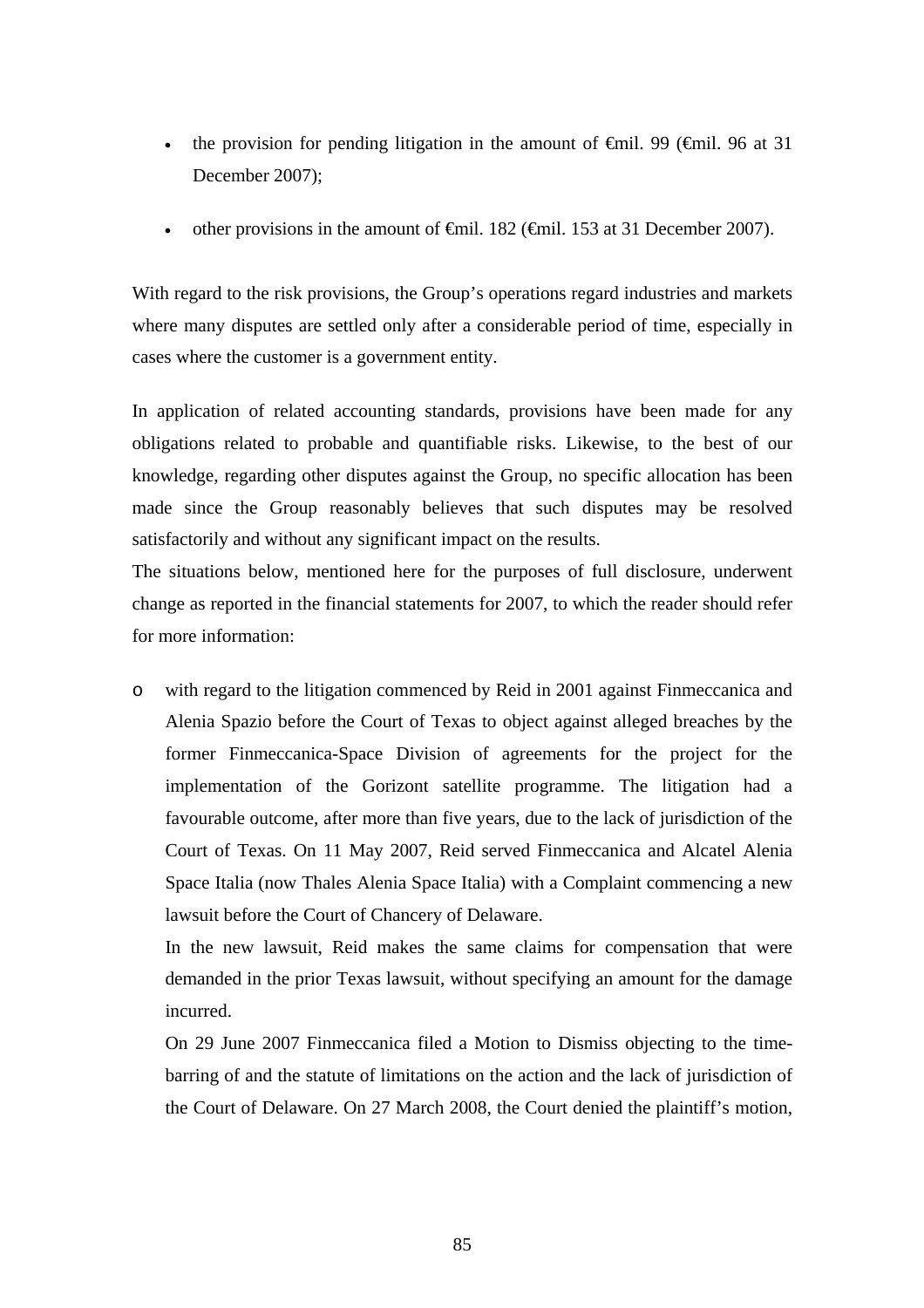finding the action to be time-barred. This decision has been challenged by the opposing party before the Supreme Court of Delaware.

- o the dispute initiated by Telespazio S.p.A against the Agenzia delle Entrate, Rome District 4 challenging a tax assessment regarding direct income taxation (IIDD) for the year 2000, which contained a demand for a total of about €mil. 30 consisting of additional taxes, penalties and interest. The notice of assessment, served on 27 November 2006, relates to a tax audit completed in 2001 in which the Tax Authority challenged the deductibility of the loss regarding receivables from a foreign company taken by Telespazio SpA within the context of a non-recourse sale carried out following many fruitless attempts to recover these receivables. Specifically, the Tax Authority, deeming the actions undertaken by the Company to forcibly collect the receivables and therefore the evidence of the foreign debtor's solvency or lack thereof to be insufficient, found that the requirements of certainty and precision under the law were not met to allow the loss to be fully deducted, regardless of the fact that the loss was conclusively realised by Telespazio S.p.A. within the context of the non-recourse sale of the receivables arguing that sale per se guarantees certainty only of the legal loss of the receivable but not the financial loss. The case is currently pending before tax court of first instance and no provision has been made in the financial statements since, in the Company's opinion, it can prove that the transaction was accounted for properly. In February 2008 the Company received a request for the provisional payment of some €mil. 8.3 for additional tax accrued plus interest, as envisaged by the current provisions pending the sentence of the court of first instance. The Company requested and obtained suspension of this payment until November 2008;
- o the dispute initiated by So.Ge.Pa. S.p.A. against the Agenzia delle Entrate, Rome District 4 challenging a tax assessment regarding direct income taxation (IIDD) for the year 2001, which contained a demand for a total of about €mil. 18 consisting of additional taxes, penalties and interest. The tax claim, served on 27 December 2006, traces back to a tax audit completed in 2004 against ALS S.p.A., a Finmeccanica Group company absorbed by So.Ge.Pa. in 2006, in which the tax inspectors - without including any formal comments - merely notified the tax office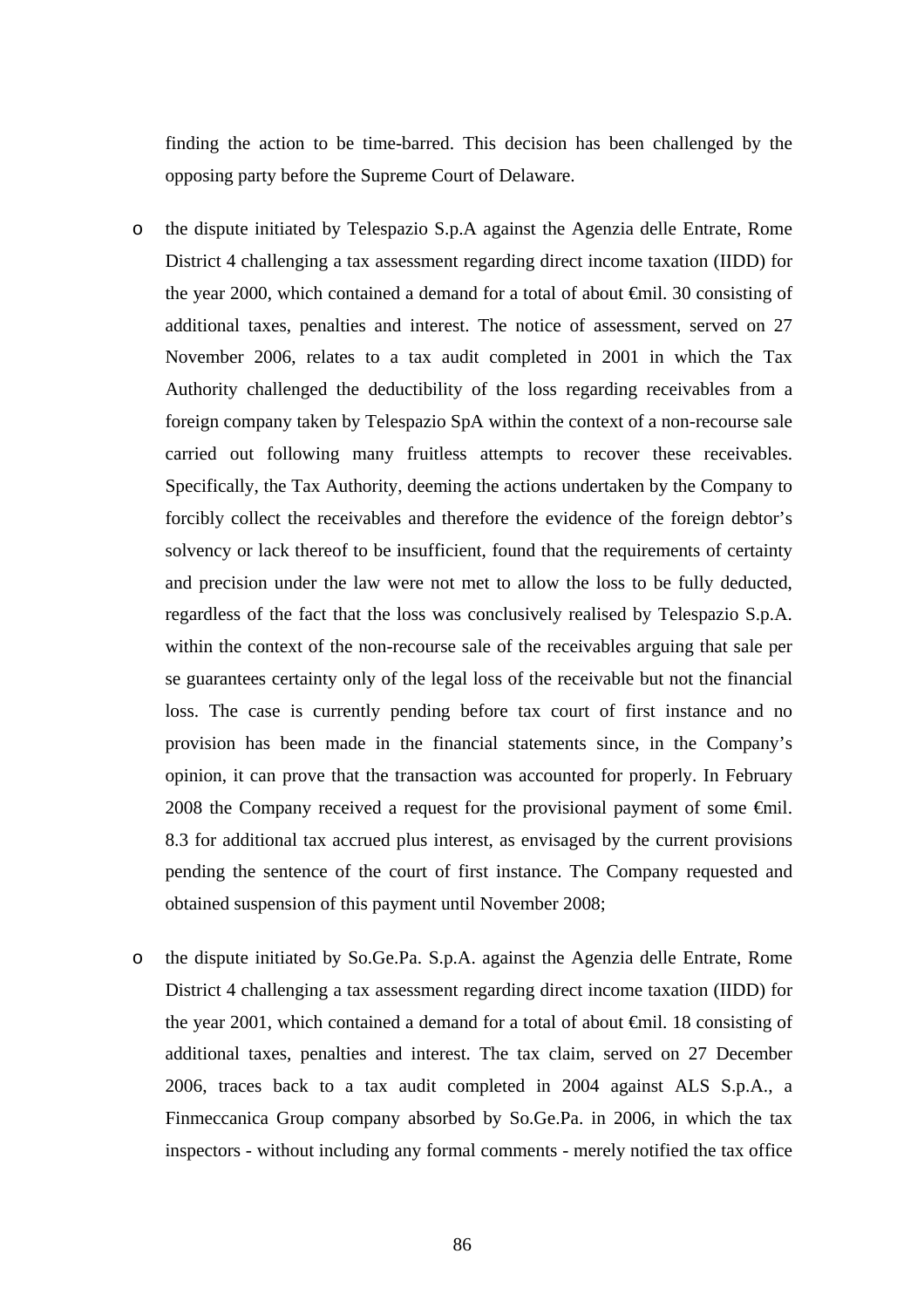responsible for the assessment of possible violations in applying the regulations concerning the tax appraisal of work in progress inventories within the context of the long-term contract for the provision and launching of the Atlantic Bird1 satellite obtained in 2000. Specifically, the warning originates from the fact the company had, over the years, accounted for these inventories based on the percentage completed (calculated using the cost-to-cost method), thereby rendering the settlement and payments received over the medium-term upon the achievement of various milestones irrelevant since they are not, under the contract, final settlements and therefore recognising as revenues (and therefore taxable) the entire amount of the inventories only when ownership of the satellite was transferred in 2002 upon acceptance in orbit of the satellite by the customer as contractually agreed. By contrast, the tax inspectors asked the competent tax office to assess whether, in reality, under the contract, the various milestones could have been treated using the Work Status (WS) process, so as to include in the tax assessment of work-inprogress inventories the payments received based on the achievement of the WS objectives, regardless of the amounts recognised in the financial statements, on the assumption that the object of the contract could be divided into individual, "autonomous" lots for which each payment represents a final settlement of payments owed.

The tax officials, receiving the auditors' report and without carrying out any further analysis of the matter although it involves a rather complex contractual relationship, issued the notice of assessment against the company. The case is currently pending before tax court of first instance and no provision has been made in the financial statements since, in the Company's opinion, it can prove that the transaction was accounted for properly.

In April 2008, the Company received the request for the provisional payment of €mil. 5.2 for additional tax accrued plus interest, as envisaged by the current provisions pending the decision of the court of first instance, payment of which the Company did not request suspension since a hearing had been set for May 2008 to argue the case before the provincial tax commission.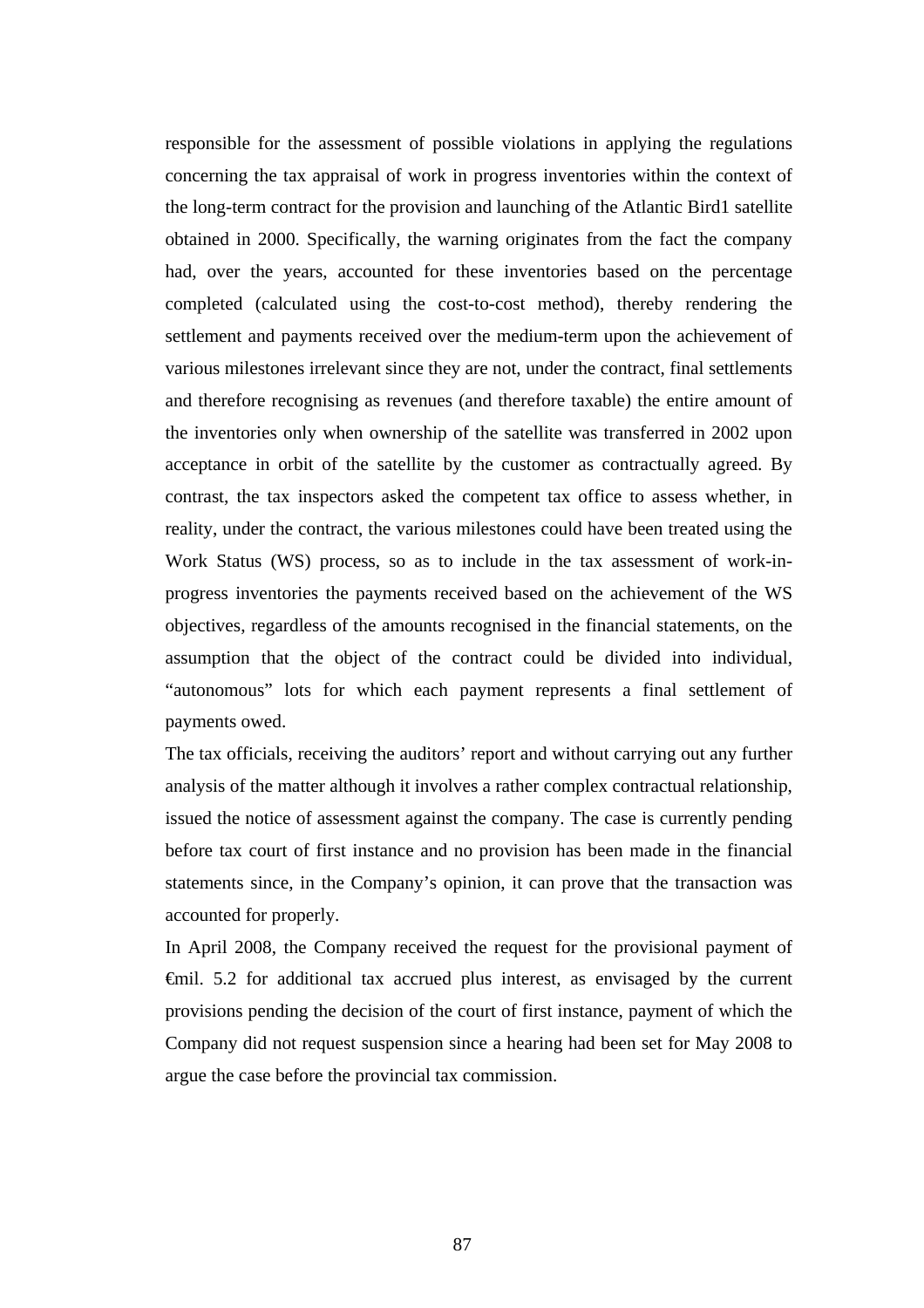## **23. TRADE PAYABLES**

Trade payables came to €mil. 10,047, compared with €mil. 10,400 at 31 December 2007:

|                                 | 31 December<br>2007 | 31 December<br>2007 |
|---------------------------------|---------------------|---------------------|
| Trade payables                  | 3,714               | 3,923               |
| Advances from customers (gross) | 15,355              | 15,457              |
| Work in progress                | (9,022)             | (8,980)             |
| Advances from customers (net)   | 6,333               | 6,477               |
| <b>Total trade payables</b>     | 10,047              | 10,400              |

#### **24. OTHER LIABILITIES**

|                                                                     |                  | Non-current         | <b>Current</b>   |                            |  |
|---------------------------------------------------------------------|------------------|---------------------|------------------|----------------------------|--|
|                                                                     | 31 March<br>2008 | 31 December<br>2007 | 31 March<br>2008 | <b>31 December</b><br>2007 |  |
| <b>Employee obligations</b>                                         | 52               | 50                  | 369              | 333                        |  |
| Deferred income                                                     | 76               | 89                  | 95               | 100                        |  |
| Social security payable                                             | 3                | 3                   | 260              | 294                        |  |
| Payable to Min. of Econ. Dev. Law 808/1985                          | 293              | 288                 | 8                | 8                          |  |
| Payable to Min. of Econ. Dev. for monopoly<br>rights Law $808/1985$ | 57               | 56                  | 17               | 17                         |  |
| Other liabilities Law 808/1985                                      | 262              | 258                 |                  |                            |  |
| Indirect tax payables                                               |                  |                     | 167              | 192                        |  |
| Other payables                                                      | 67               | 77                  | 471              | 498                        |  |
|                                                                     | 810              | 821                 | 1,387            | 1,442                      |  |

The payables to the Ministry for Economic Development (MED) relate to the payables for royalties accrued pursuant to Law 808/1985 for "national security" and similar projects, in addition to payables for disbursement received from the Ministry for Economic Development supporting development of non-national security and similar programmes eligible for the incentives under Law 808/85. The payables are reimbursed on the basis of a scheduled repayment plan, without the incurrent of finance costs.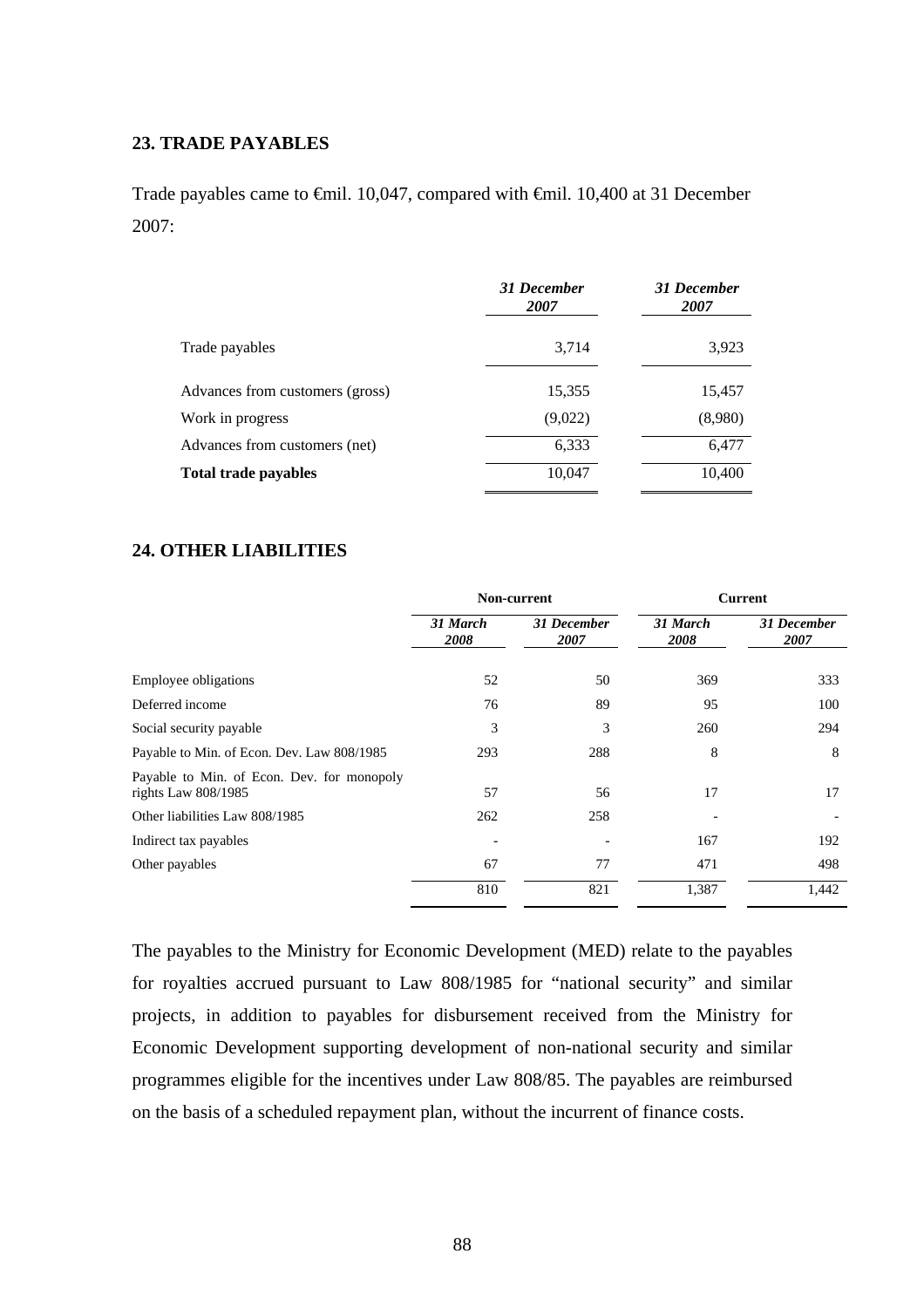The item "Other liabilities Law 808/1985" includes the difference between the subsidies received or to be received pursuant to Law 808/1985, relating to programmes qualifying as programmes "of European interest", with regard to the share of the subsidised costs classified among non-recurring costs, as well as the differential between the monopoly rights charged for the programmes of national security and the effective payable accrued based on the established reimbursement ratio.

Other payables include:

- the amount of  $\epsilon$ mil. 44 ( $\epsilon$ mil. 48 at 31 December 2007) among non-current liabilities due to the "BAAC reorganisation", which involved the acquisition of 100% of the construction and marketing rights for the AW 139 helicopter, of which 25% was previously owned by Bell Helicopters;
- the amount of  $\theta$ mil. 26 ( $\theta$ mil. 10 at 31 December 2007) due to EADS NV from GIE/ATR (consortium owned by Alenia Aeronautica S.p.A. and EADS NV);
- the amount of  $\epsilon$ mil. 29 ( $\epsilon$ mil. 32 at 31 December 2007) for customer deposits;
- the amount of  $\theta$ mil. 19 ( $\theta$ mil. 24 at 31 December 2007) in respect of contractual penalties;
- the amount of  $\epsilon$ mil. 23 ( $\epsilon$ mil. 36 at 31 December 2007) due to the repurchase of a G222 aircraft;
- commissions due in the amount of  $\theta$ mil. 30 ( $\theta$ mil. 35 at 31 December 2007);
- royalties due in the amount of €mil. 28 (€mil. 22 at 31 December 2007).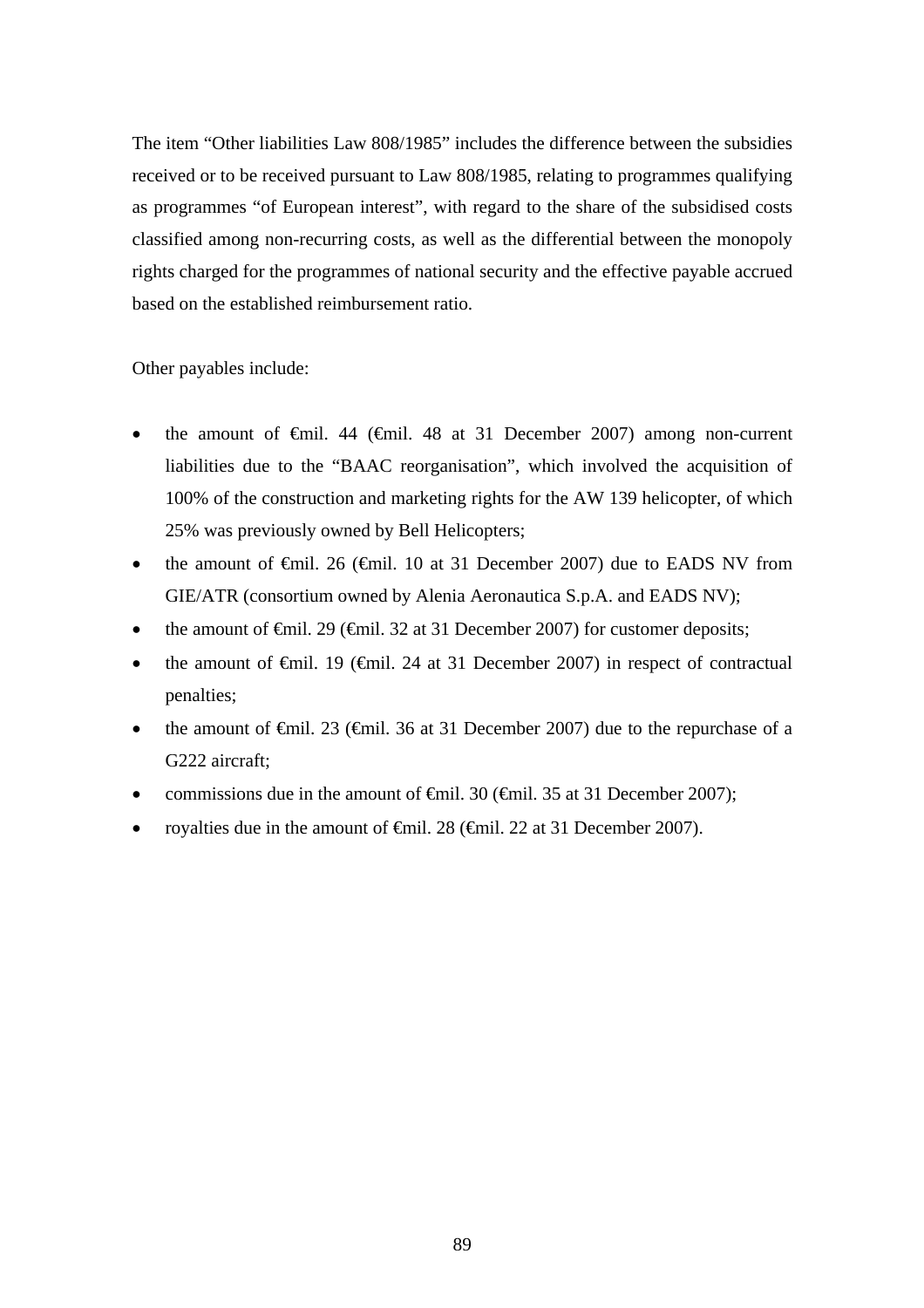## **25. CASH FLOW FROM OPERATING ACTIVITIES**

|                                                                      | For the three months ended 31 March |      |  |
|----------------------------------------------------------------------|-------------------------------------|------|--|
|                                                                      | 2008                                | 2007 |  |
| Net profit                                                           | 126                                 | 19   |  |
| Depreciation, amortisation and impairment                            | 108                                 | 109  |  |
| Effect of the measurement of equity investments on the equity method |                                     | (1)  |  |
| Income taxes                                                         | 66                                  | 63   |  |
| Provisions                                                           | 11                                  | (4)  |  |
| Costs of pension and stock grant plans                               | 47                                  | 50   |  |
| Net finance costs                                                    | (69)                                | 28   |  |
| Other non-monetary items                                             | (4)                                 | (1)  |  |
|                                                                      | 285                                 | 263  |  |

Costs of pension and stock grant plans include the portion of costs relating to definedbenefit and defined-contribution pension plans that is recognised as a personnel cost (the portion of costs relating to interest is carried among net finance costs) and those relating to the stock grant plan.

The changes in working capital, net of the effects of the acquisition and sale of consolidated companies and exchange gains/losses, are as follows:

|                                                 | For the three months ended<br>31 March |             |  |
|-------------------------------------------------|----------------------------------------|-------------|--|
|                                                 | 2008                                   | <i>2007</i> |  |
| Inventories                                     | (238)                                  | (196)       |  |
| Contract work in progress and advances received | (470)                                  | (384)       |  |
| Trade receivables and payables                  | (15)                                   | (259)       |  |
| <b>Changes in working capital</b>               | (723)                                  | (839)       |  |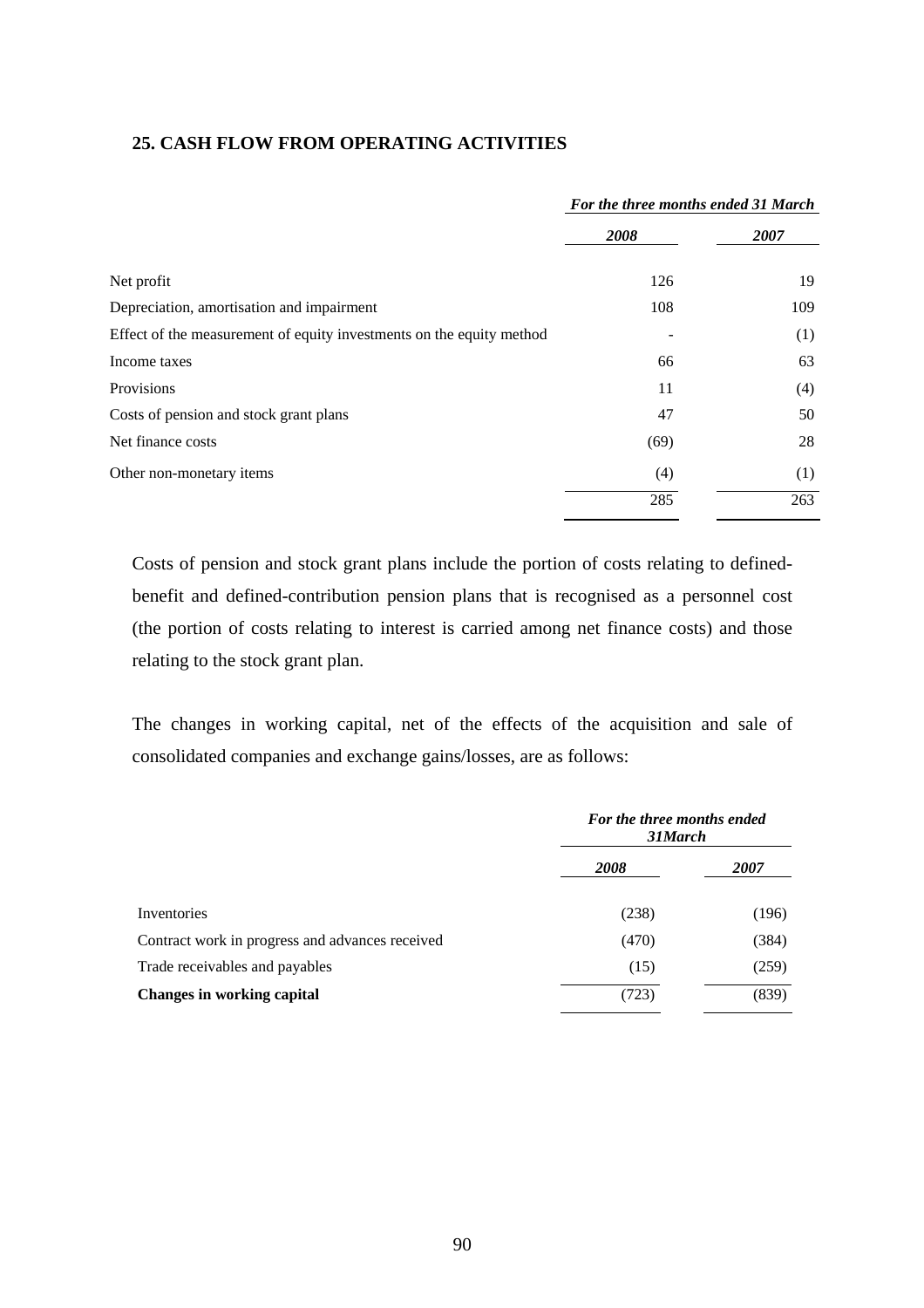# **26. TRANSACTIONS WITH RELATED PARTIES**

In general, commercial relations with related parties are carried out at arm's length, as is settlement of the interest-bearing receivables and payables when not governed by specific contractual conditions. The following table summarises the situation:

| (millions of euros)<br><b>RECEIVABLES AT 31 MARCH 2008</b>                                                    | <b>Non</b><br>current<br>financial | Other<br>non-<br>current | <b>Current</b><br>financial<br>receivables | <b>Trade</b><br>receivables | <b>Other</b><br>current<br>receivables | <b>Total</b>       |
|---------------------------------------------------------------------------------------------------------------|------------------------------------|--------------------------|--------------------------------------------|-----------------------------|----------------------------------------|--------------------|
|                                                                                                               |                                    | receivables receivables  |                                            |                             |                                        |                    |
| <b>Subsidiaries</b><br>Other companies with unit amount<br>lower than $\oplus$ finil. 5                       |                                    |                          | 10                                         | 3                           | 1                                      | 14                 |
| <b>Associates</b><br>Eurofighter Jagdflugzeug GmbH<br>Iveco Fiat/Oto Melara S.c.a.r.l.                        |                                    |                          |                                            | 109<br>42<br>22             |                                        | 109<br>42<br>22    |
| Orizzonte - Sistemi Navali S.p.A.<br>Eurosysnav SAS                                                           |                                    |                          |                                            | 7                           |                                        | $\tau$             |
| Abruzzo Engineering S.c.p.a.<br>NH Industries S.a.r.l.                                                        |                                    |                          |                                            | 13<br>23                    |                                        | 13<br>23           |
| Macchi Hurel Dubois SAS<br>Euromids SAS                                                                       |                                    |                          |                                            | $\,$ 8 $\,$<br>8            |                                        | $\,8\,$<br>$\,8\,$ |
| Metro 5 S.p.A.<br>Other companies with unit amount                                                            |                                    |                          |                                            | 8                           |                                        | 8                  |
| lower than $\oplus$ finil. 5                                                                                  | $\overline{c}$                     |                          | 1                                          | 20                          | $\overline{2}$                         | 25                 |
| $J.V.(*)$<br><b>MBDA SAS</b>                                                                                  |                                    |                          |                                            | 85                          |                                        | 85                 |
| Thales Alenia Space SAS<br><b>GIE ATR</b>                                                                     |                                    |                          |                                            | 24                          | 26                                     | 24<br>26           |
| Global Military Aircraft Syst. LLc<br>Aviation Training International Ltd<br>Other companies with unit amount | 8                                  |                          |                                            | $\,8\,$                     |                                        | 8<br>8             |
| lower than $\oplus$ finil. 5                                                                                  |                                    |                          | 3                                          | 3                           |                                        | 6                  |
| Consortiums (**)<br>Saturno                                                                                   |                                    |                          |                                            | 11                          |                                        | 11                 |
| Trevi - Treno Veloce Italiano                                                                                 |                                    |                          |                                            | 13                          |                                        | 13                 |
| C.I.S. DEG                                                                                                    |                                    |                          |                                            | 9                           |                                        | 9                  |
| Other consortiums with unit amount                                                                            |                                    |                          |                                            |                             |                                        |                    |
| lower than $\epsilon$ mil. 5                                                                                  |                                    |                          | 6                                          | 18                          | 1                                      | 25                 |
| <b>Total</b>                                                                                                  | 10                                 | $\bf{0}$                 | 20                                         | 434                         | 30                                     | 494                |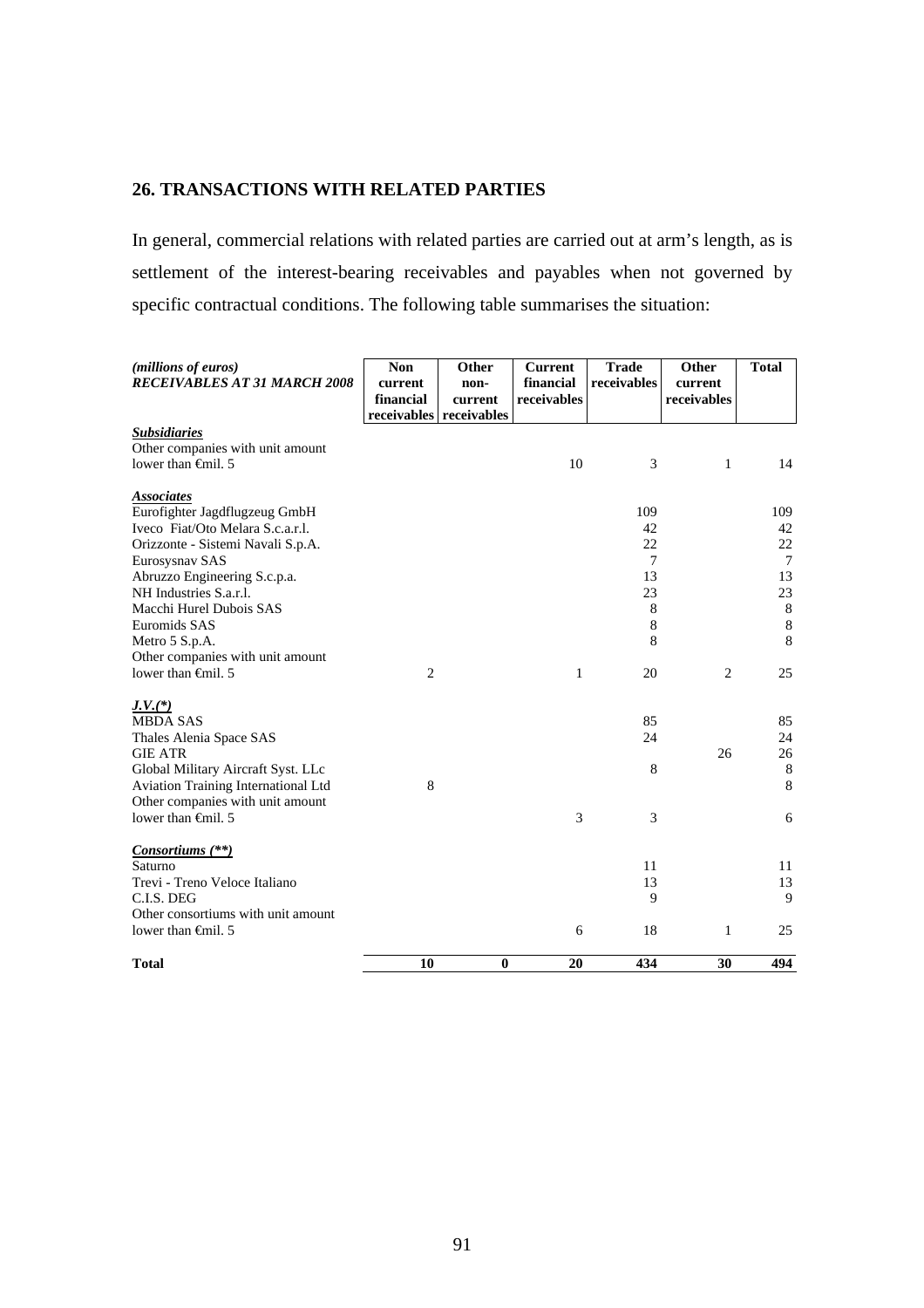| ( <i>millions of euros</i> )<br>PAYABLES AT 31 MARCH 2008 | Non-<br>current<br>financial<br>payables | Other<br>non-<br>current<br>payables | <b>Current</b><br>financial<br>payables | <b>Trade</b><br>payables | Other<br>current<br>payables | <b>Total</b> |
|-----------------------------------------------------------|------------------------------------------|--------------------------------------|-----------------------------------------|--------------------------|------------------------------|--------------|
| <b>Subsidiaries</b>                                       |                                          |                                      |                                         |                          |                              |              |
| Other companies with unit amount lower                    |                                          |                                      |                                         |                          |                              |              |
| than $\oplus$ finil. 5                                    |                                          |                                      | 1                                       | 8                        | 1                            | 10           |
| <i><b>Associates</b></i>                                  |                                          |                                      |                                         |                          |                              |              |
| Consorzio Start S.p.A.                                    |                                          |                                      |                                         | 16                       |                              | 16           |
| Eurosysnav SAS                                            |                                          |                                      | 12                                      |                          |                              | 12           |
| Iveco Fiat/Oto Melara S.c.a.r.l.                          |                                          |                                      |                                         |                          | 24                           | 24           |
| Metro 5 S.p.A.                                            |                                          |                                      |                                         |                          | 6                            | 6            |
| Other companies with unit amount lower                    |                                          |                                      |                                         |                          |                              |              |
| than $\theta$ mil. 5                                      |                                          |                                      | $\overline{c}$                          | 15                       |                              | 17           |
| $J.V. (*)$                                                |                                          |                                      |                                         |                          |                              |              |
| <b>MBDA SAS</b>                                           |                                          |                                      | 484                                     | 11                       |                              | 495          |
| Thales Alenia Space SAS                                   |                                          |                                      | 21                                      | 8                        |                              | 29           |
| Other companies with unit amount lower                    |                                          |                                      |                                         |                          |                              |              |
| than $\oplus$ finil. 5                                    |                                          |                                      | 5                                       | 1                        | 1                            | $\tau$       |
| $Consortiums$ <sup>(**)</sup>                             |                                          |                                      |                                         |                          |                              |              |
| Trevi - Treno Veloce Italiano                             |                                          |                                      |                                         |                          | 12                           | 12           |
| Other consortiums with unit amount                        |                                          |                                      |                                         |                          |                              |              |
| lower than $\oplus$ finil. 5                              |                                          |                                      |                                         | 6                        |                              | 6            |
| <b>Total</b>                                              |                                          |                                      | 525                                     | 65                       | 44                           | 634          |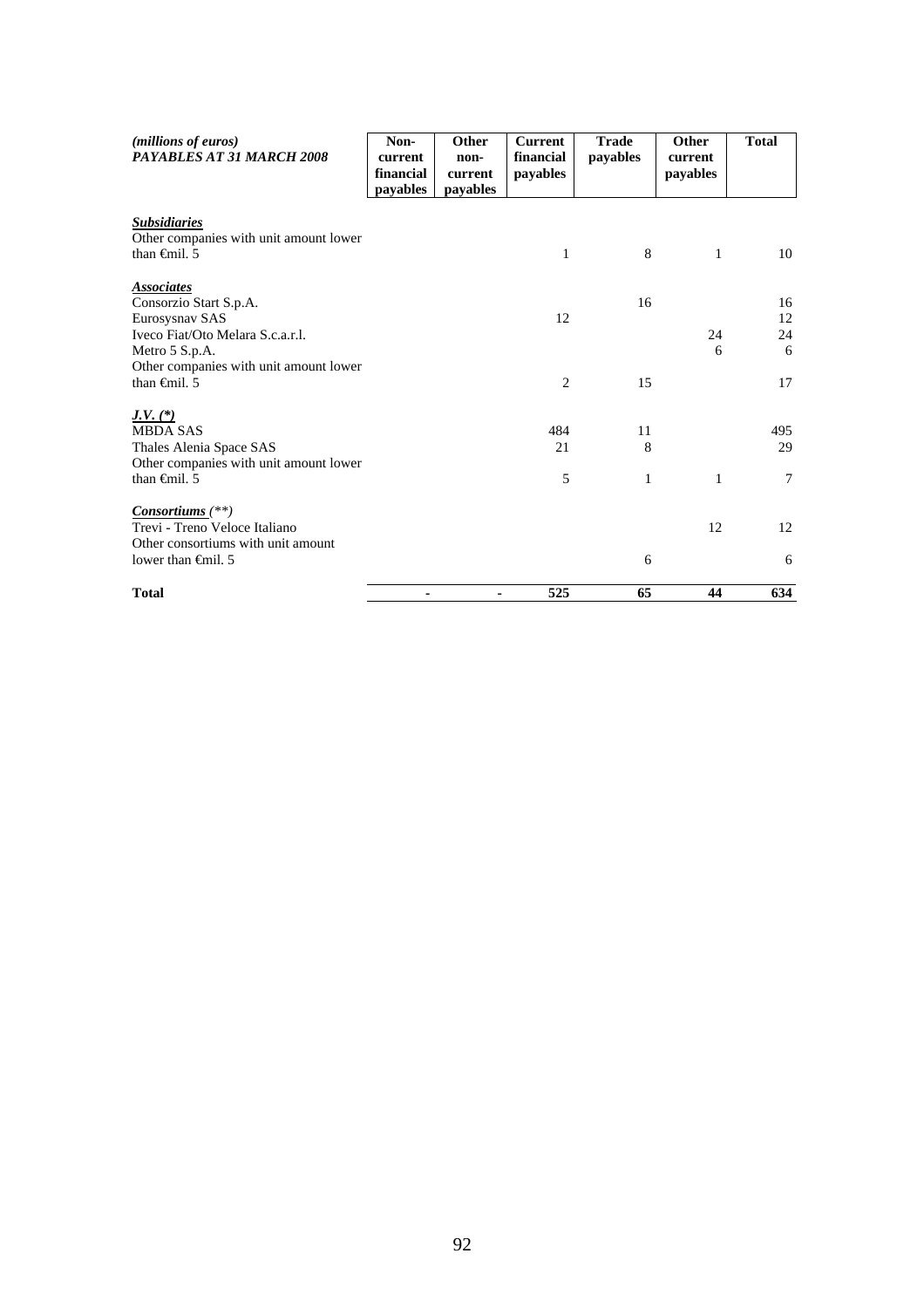| (millions of euros)<br><b>RECEIVABLES AT 31 DECEMBER</b><br>2007        | <b>Non</b><br>current<br>financial | Other<br>non-<br>current<br>receivables receivables | <b>Current</b><br>financial<br>receivables | <b>Trade</b><br>receivables | Other<br>current<br>receivables | <b>Total</b> |
|-------------------------------------------------------------------------|------------------------------------|-----------------------------------------------------|--------------------------------------------|-----------------------------|---------------------------------|--------------|
| <b>Subsidiaries</b><br>Other companies with unit amount                 |                                    |                                                     |                                            |                             |                                 |              |
| lower than $\oplus$ finil. 5                                            |                                    |                                                     | 9                                          | $\tau$                      | $\mathbf{1}$                    | 17           |
| <b>Associates</b>                                                       |                                    |                                                     |                                            |                             |                                 |              |
| Eurofighter Jagdflugzeug GmbH                                           |                                    |                                                     |                                            | 108                         |                                 | 108          |
| Iveco Fiat/Oto Melara S.c.a.r.l.                                        |                                    |                                                     |                                            | 33                          |                                 | 33           |
| Orizzonte - Sistemi Navali S.p.A.                                       |                                    |                                                     |                                            | 29<br>8                     |                                 | 29<br>8      |
| Eurosysnav SAS<br>Abruzzo Engineering S.c.p.a.                          |                                    |                                                     |                                            | 13                          |                                 | 13           |
| NH Industries S.a.r.l.                                                  |                                    |                                                     |                                            | 13                          |                                 | 13           |
| Macchi Hurel Dubois SAS                                                 |                                    |                                                     |                                            | 11                          |                                 | 11           |
| Metro 5 S.p.A.                                                          |                                    |                                                     |                                            | 7                           |                                 | $\tau$       |
| Other companies with unit amount                                        |                                    |                                                     |                                            |                             |                                 |              |
| lower than <del>C</del> inil. 5                                         | $\overline{2}$                     |                                                     |                                            | 22                          | $\overline{c}$                  | 26           |
| $J.V.$ (*)                                                              |                                    |                                                     |                                            |                             |                                 |              |
| <b>MBDA SAS</b>                                                         |                                    |                                                     |                                            | 87                          |                                 | 87           |
| Thales Alenia Space SAS                                                 |                                    |                                                     |                                            | 25                          |                                 | 25           |
| <b>GIE ATR</b>                                                          |                                    |                                                     |                                            |                             | 10                              | 10<br>9      |
| Aviation Training International Ltd<br>Other companies with unit amount | 9                                  |                                                     |                                            |                             |                                 |              |
| lower than $\oplus$ finil. 5                                            |                                    |                                                     | 3                                          | 3                           | 1                               | $\tau$       |
| Consortiums (**)                                                        |                                    |                                                     |                                            |                             |                                 |              |
| Saturno                                                                 |                                    |                                                     |                                            | 42                          |                                 | 42           |
| Trevi - Treno Veloce Italiano                                           |                                    |                                                     |                                            | 14                          |                                 | 14           |
| C.I.S. DEG                                                              |                                    |                                                     |                                            | 10                          |                                 | 10           |
| Elmac                                                                   |                                    |                                                     |                                            | 6                           |                                 | 6            |
| Other consortiums with unit amount                                      |                                    |                                                     |                                            |                             |                                 |              |
| lower than $\oplus$ finil. 5                                            |                                    |                                                     | 8                                          | 13                          | 1                               | 22           |
| <b>Total</b>                                                            | 11                                 | $\bf{0}$                                            | 20                                         | 451                         | 15                              | 497          |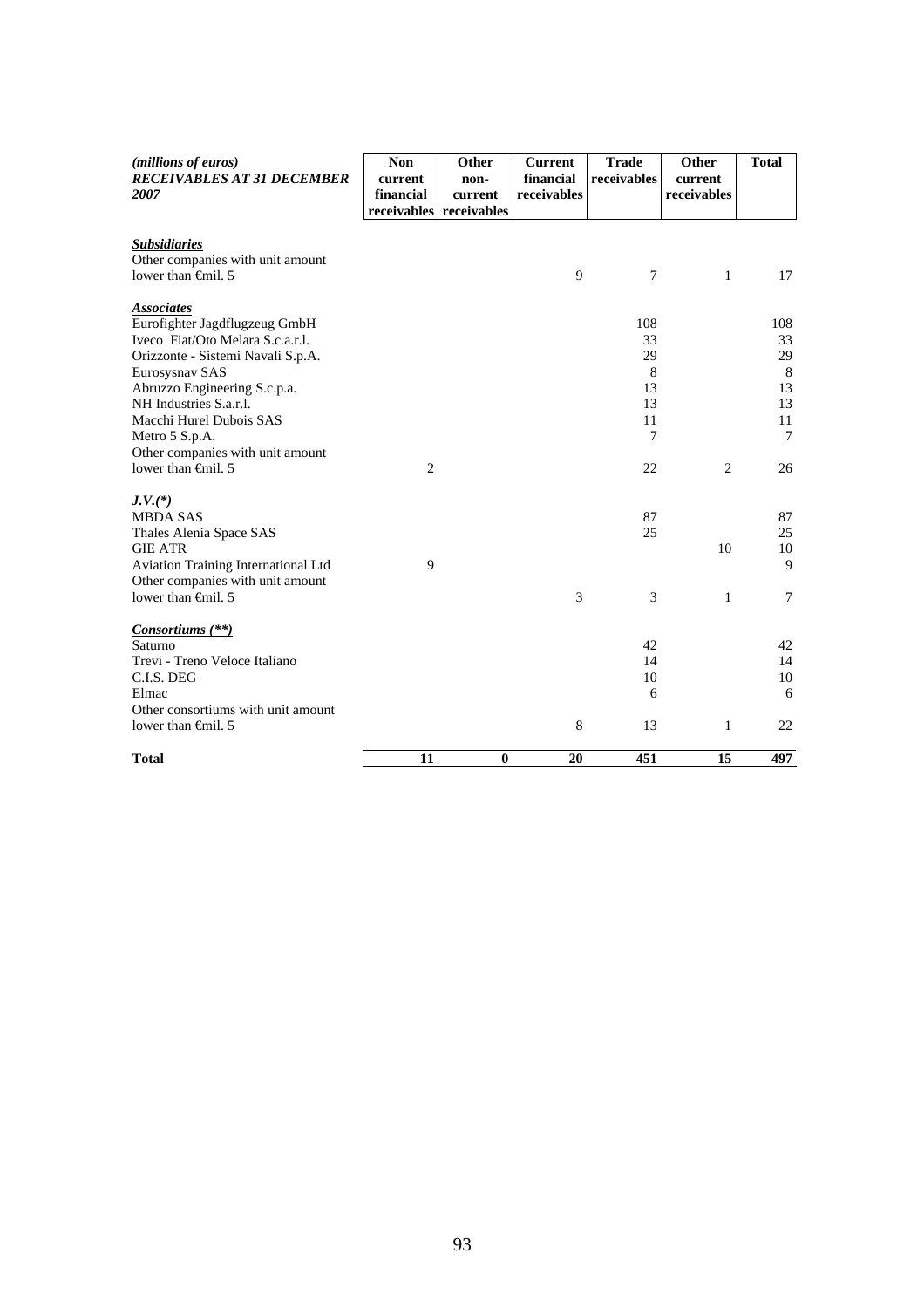| ( <i>millions of euros</i> )<br><b>PAYABLES AT 31 DECEMBER .2007</b> | <b>Non</b><br>current<br>financial<br>pavables | Other<br>non-<br>current<br>payables | <b>Current</b><br>financial<br>payables | <b>Trade</b><br>payables | Other<br>current<br>payables | <b>Total</b> |
|----------------------------------------------------------------------|------------------------------------------------|--------------------------------------|-----------------------------------------|--------------------------|------------------------------|--------------|
| <b>Subsidiaries</b><br>Other companies with unit amount lower        |                                                |                                      |                                         |                          |                              |              |
| than $\oplus$ finil. 5                                               |                                                |                                      |                                         | 8                        | $\mathbf{1}$                 | 9            |
| <b>Associates</b>                                                    |                                                |                                      |                                         |                          |                              |              |
| Consorzio Start S.p.A.                                               |                                                |                                      |                                         | 16                       |                              | 16           |
| Eurosysnav SAS<br>Iveco Fiat/Oto Melara S.c.a.r.l.                   |                                                |                                      | 13                                      |                          |                              | 13           |
| Metro 5 S.p.A.                                                       |                                                |                                      |                                         |                          | 6<br>6                       | 6<br>6       |
| Other companies with unit amount lower                               |                                                |                                      |                                         |                          |                              |              |
| than $\oplus$ finil. 5                                               |                                                |                                      | 3                                       | 21                       |                              | 24           |
| <u>J.V. <math>(*)</math></u>                                         |                                                |                                      |                                         |                          |                              |              |
| <b>MBDA SAS</b>                                                      |                                                |                                      | 494                                     | 11                       |                              | 505          |
| Telespazio S.p.A.                                                    |                                                |                                      | 23                                      |                          |                              | 23           |
| Thales Alenia Space SAS                                              |                                                |                                      | 24                                      | 9                        |                              | 33           |
| Other companies with unit amount lower                               |                                                |                                      |                                         |                          |                              |              |
| than $\epsilon$ mil. 5                                               |                                                |                                      | 3                                       | 5                        |                              | 8            |
| $Consortiums$ <sup>(**)</sup> )                                      |                                                |                                      |                                         |                          |                              |              |
| Trevi - Treno Veloce Italiano                                        |                                                |                                      |                                         |                          | 12                           | 12           |
| Other consortiums with unit amount lower                             |                                                |                                      |                                         |                          |                              |              |
| than $\oplus$ finil. 5                                               |                                                |                                      |                                         | 11                       |                              | 11           |
| <b>Total</b>                                                         |                                                |                                      | 560                                     | 81                       | 25                           | 666          |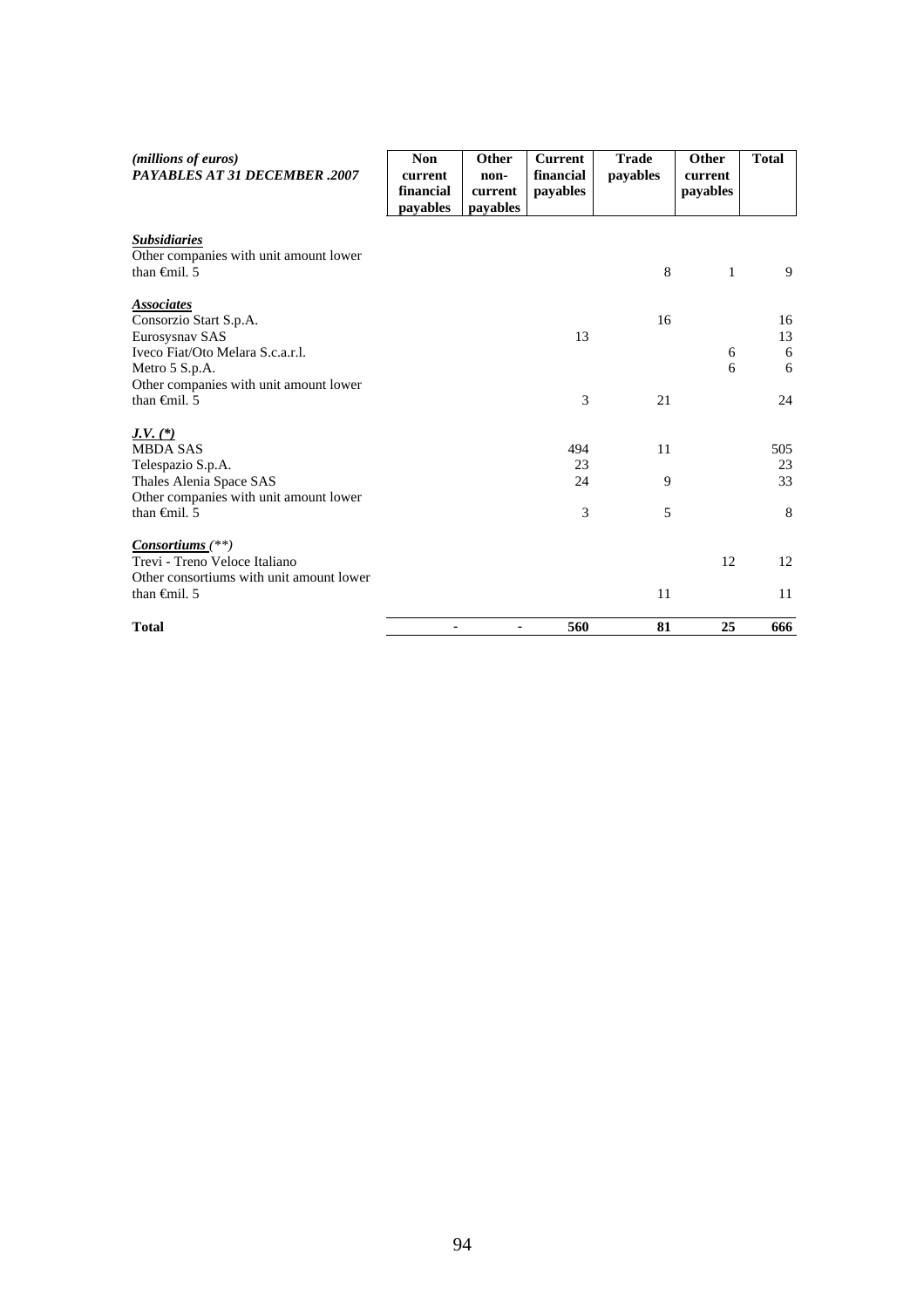| (millions of euros) 31 March 2008        | Revenue | Other<br>operating<br>income | <b>Costs</b>   | <b>Finance</b><br>income | <b>Finance</b><br>costs |
|------------------------------------------|---------|------------------------------|----------------|--------------------------|-------------------------|
| <b>Subsidiaries</b>                      |         |                              |                |                          |                         |
| Other companies with unit amount lower   |         |                              |                |                          |                         |
| than $\oplus$ finil. 5                   | 4       |                              | 3              |                          |                         |
| <b>Associates</b>                        |         |                              |                |                          |                         |
| Eurofighter International Limited        | 84      |                              |                |                          |                         |
| Iveco Fiat/Oro Melara S.c.a.r.l.         | 27      |                              |                |                          |                         |
| NH Industries S.a.r.l.                   | 36      |                              |                |                          |                         |
| Macchi Hurel Dubois SAS                  | 7       |                              |                |                          |                         |
| Euromids S.a.S.                          | 7       |                              |                |                          |                         |
| Eurofighter Jagdflugzeug GmbH            | 6       |                              |                |                          |                         |
| Other companies with unit amount lower   | 16      |                              | $\overline{4}$ |                          | 1                       |
| than $\oplus$ nil. 5                     |         |                              |                |                          |                         |
| $J. V./(*)$ .                            |         |                              |                |                          |                         |
| <b>GIE ATR</b>                           | 28      |                              |                |                          |                         |
| <b>MBDA SAS</b>                          | 16      |                              |                |                          |                         |
| Thales Alenia Space SAS (+)              | 6       |                              |                |                          |                         |
| Global Military Aircraft Syst LLC        | 8       |                              |                |                          |                         |
| Other companies with unit amount lower   | 1       |                              |                |                          | 5                       |
| than $\oplus$ finil. 5                   |         |                              |                |                          |                         |
| Consortiums (**)                         |         |                              |                |                          |                         |
| Saturno                                  | 20      |                              |                |                          |                         |
| Other consortiums with unit amount lower | 5       |                              |                |                          |                         |
| than $\oplus$ finil. 5                   |         |                              |                |                          |                         |
| <b>Total</b>                             | 271     |                              | $\overline{7}$ |                          | 6                       |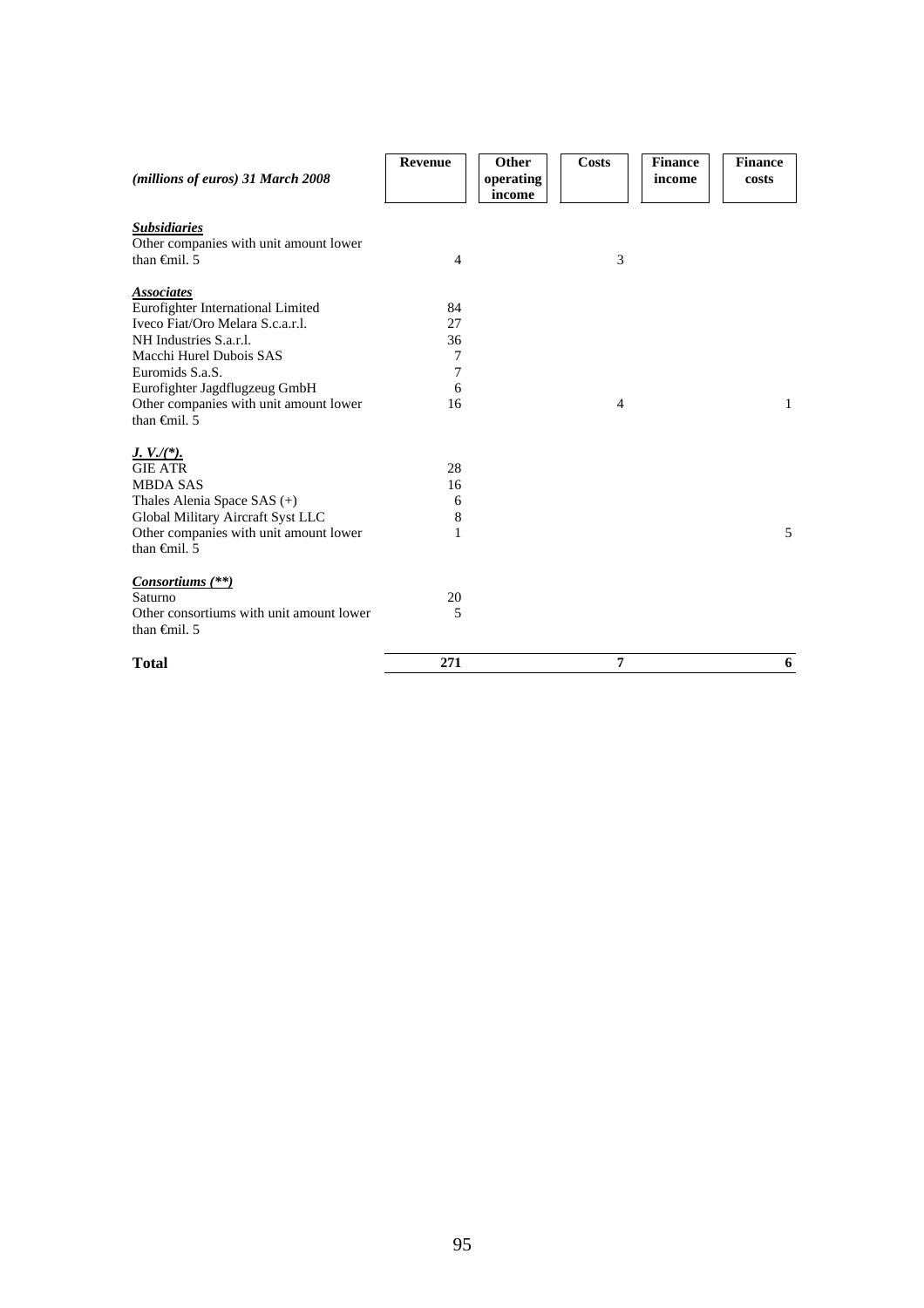| (millions of euros) 31 March 2007                                                     | <b>Revenue</b> | <b>Other</b><br>operating<br>income | <b>Costs</b>   | <b>Finance</b><br>income | <b>Finance</b><br>costs |
|---------------------------------------------------------------------------------------|----------------|-------------------------------------|----------------|--------------------------|-------------------------|
| <b>Subsidiaries</b><br>Other companies with unit amount lower<br>than $\theta$ mil. 5 |                |                                     | 6              |                          |                         |
| <b>Associates</b>                                                                     |                |                                     |                |                          |                         |
| Eurofighter Jagdflugzeug GmbH<br>Iveco Fiat/Oro Melara S.c.a.r.l.                     | 68             |                                     |                |                          |                         |
|                                                                                       | 23             |                                     |                |                          |                         |
| Other companies with unit amount lower<br>than $\oplus$ finil. 5                      | 20             |                                     | $\overline{4}$ | 1                        | $\mathbf{1}$            |
|                                                                                       |                |                                     |                |                          |                         |
| $J. V./(*)$ .                                                                         |                |                                     |                |                          |                         |
| <b>GIE ATR</b>                                                                        | 20             |                                     |                |                          |                         |
| <b>MBDA SAS</b>                                                                       | 11             |                                     |                |                          |                         |
| Alcatel Alenia Space SAS                                                              | 8              |                                     |                |                          |                         |
| Other companies with unit amount lower                                                |                |                                     |                |                          |                         |
| than $\oplus$ finil. 5                                                                | 1              |                                     | 1              |                          | 3                       |
| Consortiums (**)                                                                      |                |                                     |                |                          |                         |
| Saturno                                                                               | 12             |                                     |                |                          |                         |
| Other consortiums with unit amount lower                                              |                |                                     |                |                          |                         |
| than $\oplus$ finil. 5                                                                | $\overline{c}$ |                                     |                |                          |                         |
| <b>Total</b>                                                                          | 165            |                                     | 11             | 1                        | $\overline{\mathbf{4}}$ |

*(\*) Amounts refer to the portion not eliminated for consolidation* 

*(\*\*) Consortiums over which the Group exercises considerable influence or which are subject to joint control* 

*(+) Former Alcatel Alenia Space SAS* 

 For the Board of Directors the Chairman and Chief Executive Officer (Pier Francesco Guarguaglini)